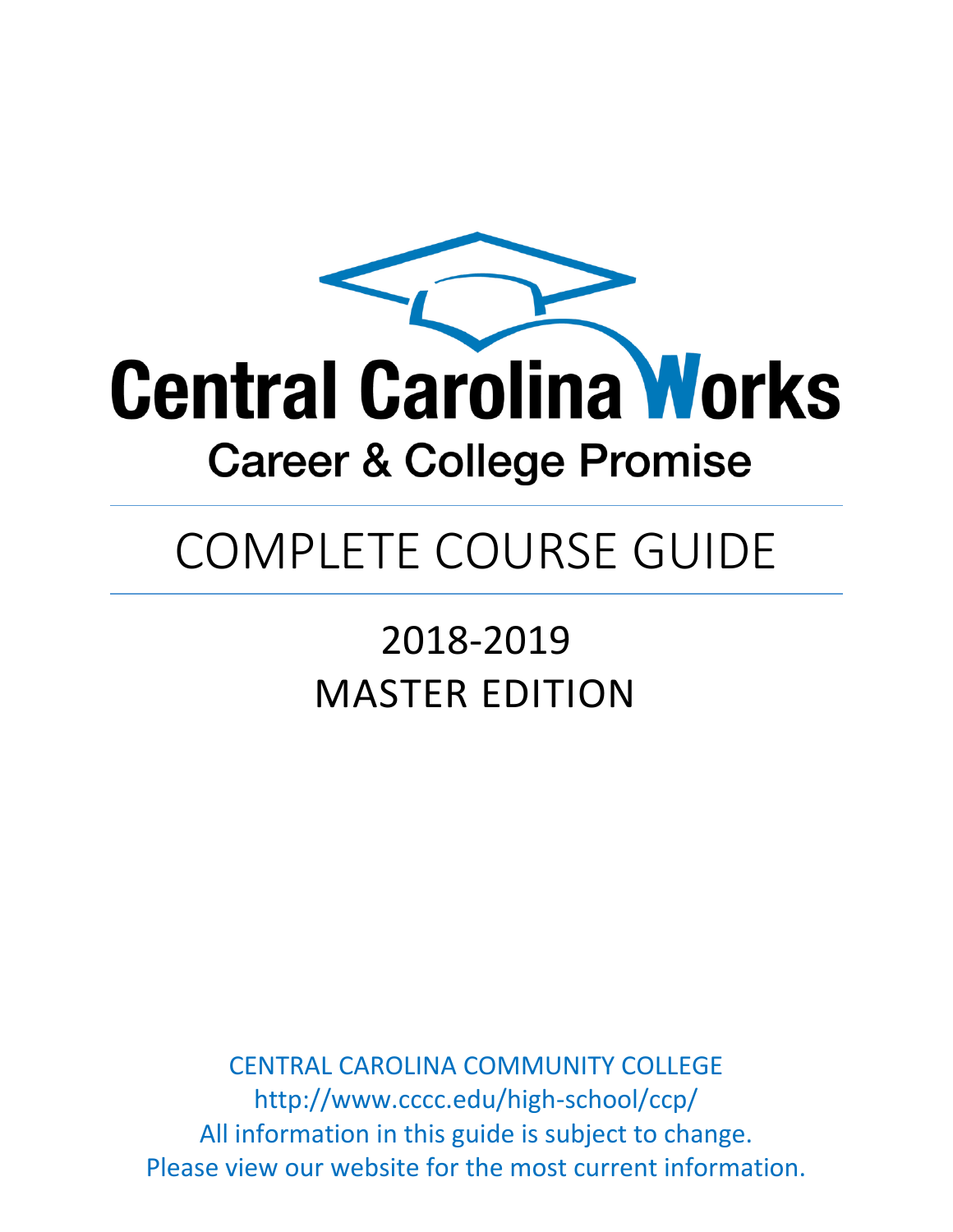# Contents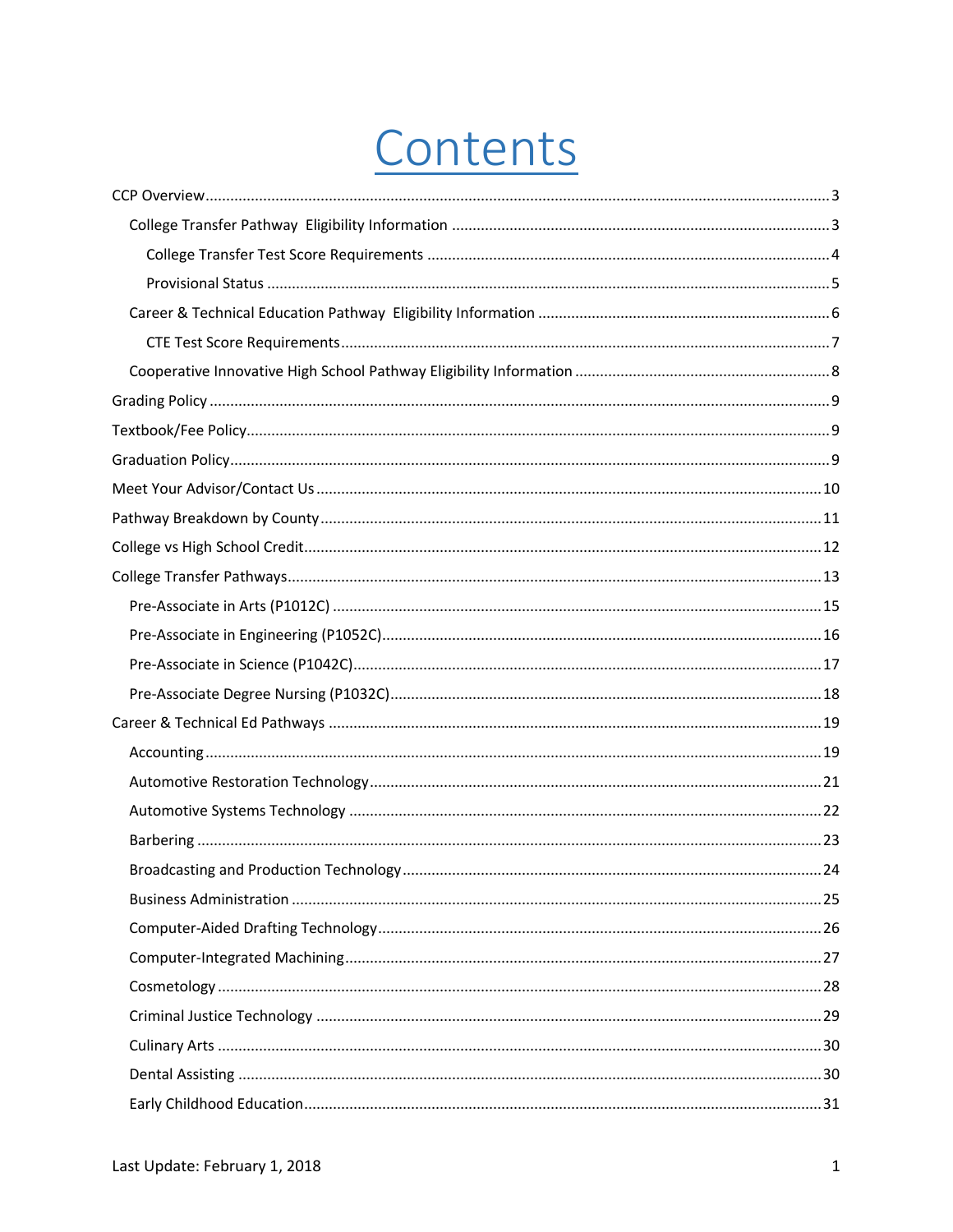Central Carolina Works (CCW) is a collaboration between the three local education agencies served by Central Carolina Community College; the college administration and faculty, and the business communities of Chatham, Harnett, and Lee counties. The project targets dual enrollment participation in the three county service area, while simultaneously building faculty, administration, and curriculum capacity for guiding students and families through the full range of educational and career pathways-both Career and Technical Education (CTE) and College Transfer (CT). CCW employs an individualized advising model that includes 9 full-time Career and College Advisors, stationed on site at each area high school. In addition to providing outreach and advising services to the area's 11,000+ high school students, these advisors serve as primary coordinators of a sustained professional development program that connects schools and classrooms with local business and industry. CCW is also focused on the development of additional CTE pathways, allowing students more opportunities for pathway completion.

## **MISSON**

**Central Carolina Works seeks to promote skills and knowledge that will ready students for success in college and careers leading to economic benefits for individuals and communities through increased participation in North Carolina's Career and College Promise program.**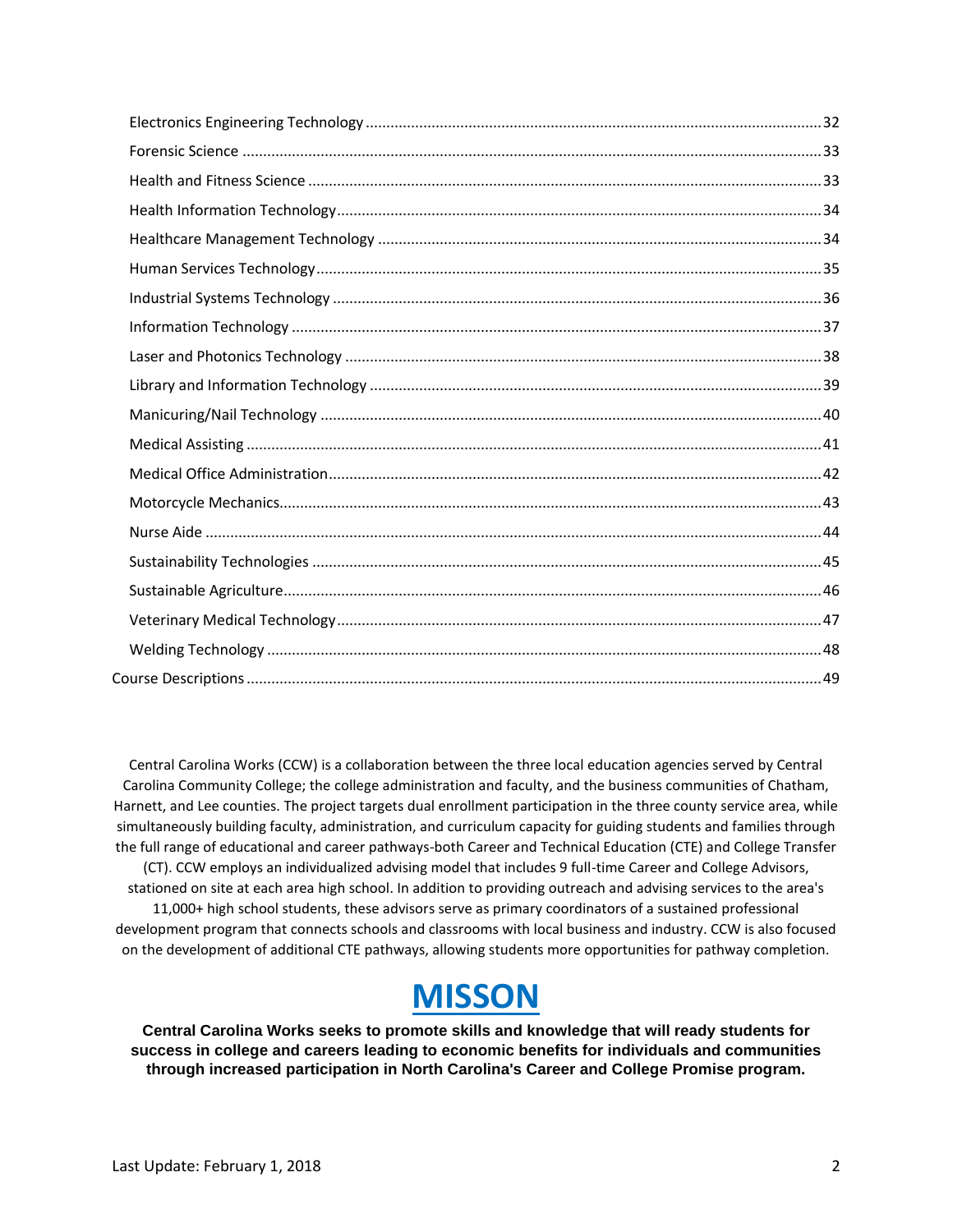# CCP Overview

<span id="page-3-0"></span>The purpose of Career and College Promise is to offer structured opportunities for qualified high school students to dually enroll in community college courses that provide pathways that lead to a certificate, diploma, degree, or State or industry-recognized credential as well as provide entry-level jobs skills. Career and College Promise offers North Carolina high school students a clear path to success in college or in a career. The program is free to all students who maintain a "B" average and meet other eligibility requirements. Through a partnership of the Department of Public Instruction, the N.C. Community College System, the University of North Carolina system and many independent colleges and universities, North Carolina is helping eligible high school students to begin earning college credit at a community college campus at no cost to them or their families. The three pathways include:

- 1. College Transfer Pathway leading to a minimum of 30 hours of college transfer credit;
- 2. A Career and Technical Education Pathway leading to a certificate, diploma or degree;
- 3. A Cooperative Innovative High School Pathway

# <span id="page-3-1"></span>College Transfer Pathway

## Eligibility Information

- 1. The College Transfer Pathway requires the completion of a transfer pathway approved by the State Board of Community Colleges including transfer courses in English and mathematics and ACA 122 College Transfer Success.
- 2. To be eligible for enrollment, a high school student must meet the following criteria:
	- a. Be a high school junior or senior;
	- b. Have a weighted GPA of 3.0 on high school courses; and
- 3. Demonstrate college readiness on an assessment or placement test (See
- 4. [College Transfer Test Score Requirements](#page-4-1) on the following page). A student must demonstrate college readiness in English, reading and mathematics to be eligible for enrollment in a College Transfer Pathway.
- 5. To maintain eligibility for continued enrollment, a student must
	- a. Continue to make progress toward high school graduation, and
	- b. Maintain a 2.0 GPA in college coursework after completing two courses.
	- c. A student who falls below a 2.0 GPA after completing two college courses will be subject to the college's policy for satisfactory academic progress.
- 6. A student may only enroll in one College Transfer Pathway and may not substitute courses in one program for courses in another.
- 7. A student may change his or her program of study major with approval of the high school principal or his/her designee and the college's chief academic officer or chief student development administrator. The college's chief academic officer or chief student development administrator shall approve a change in pathway based on verification provided by the student that the program change allows the student to meet their newly chosen career path.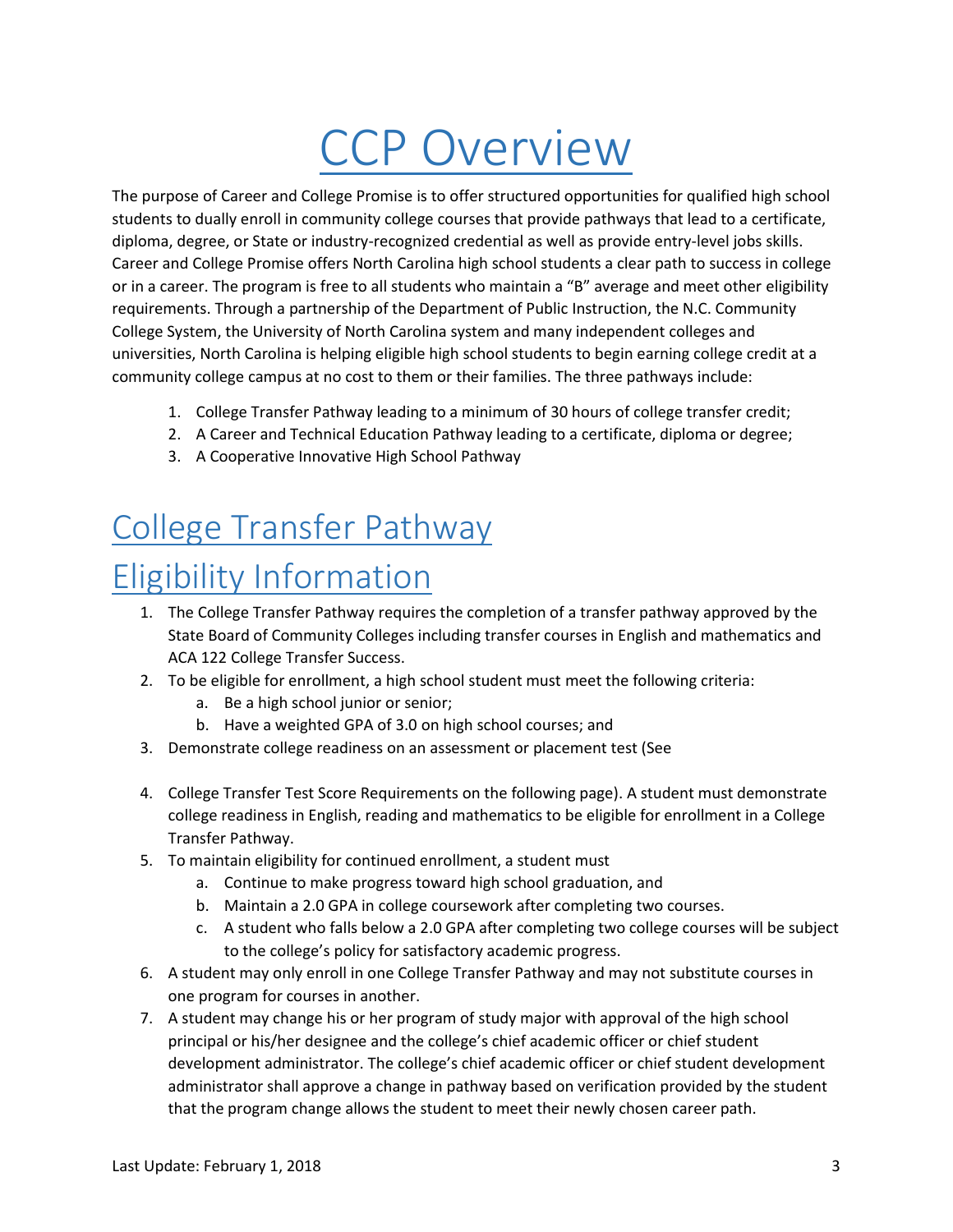Verification could include (but is not limited to) a bachelor degree plan published by the university, a career pathway plan, career information published in the Occupational Outlook Handbook and/or information published in the North Carolina Career Cluster Guide, etc.

- 8. With approval of the high school principal or his/her designee and the college's chief academic officer or chief student development administrator, a student who completes a College Transfer Pathway, while still enrolled in high school, may continue to earn college transfer credits leading to the completion of the Associate in Arts, Science, Engineering, AGE-Nursing, or AFA-Visual Arts. The AA/AS/AE/AGE-Nursing/AFA-Visual Arts may not be awarded prior to high school graduation verification.
- 9. With approval of the high school principal or his/her designee and the college's chief academic officer or chief student development administrator, a student may concurrently enroll in:
	- a. One College Transfer Pathway and one Career Technical Education Pathway or
	- b. One College Transfer Pathway and one Workforce Continuing Education Pathway
- 10. CCP students may not enroll in developmental courses.
- 11. CCP students may not audit courses.
- 12. CCP Students may not be enrolled in the Associate in General Education or General Occupational Technology programs.
- <span id="page-4-1"></span>13. Students enrolled in Adult High School, Adult Basic Education, or Adult Secondary Education are not eligible for Career and College Promise.

#### <span id="page-4-0"></span>College Transfer Test Score Requirements

To be eligible for enrollment in a College Transfer Pathway, students must demonstrate college readiness in English, reading, and mathematics on an approved test or tests. Eligibility may be demonstrated by achieving the required scores on a single test or by combining test scores from any of the approved assessments. For example, a student may combine a 19 on PLAN math with an 86 and an 80 on Accuplacer sentence skills and reading to demonstrate college readiness.

| <b>Test</b>                   | <b>English/Writing Score</b>          | <b>Reading Score</b> | <b>Math Score</b>     |
|-------------------------------|---------------------------------------|----------------------|-----------------------|
| <b>PLAN (2015)</b>            | 15                                    | 18                   | 19                    |
| <b>Pre-ACT (2016)</b>         | 18                                    | 22                   | 22                    |
| PSAT (2014 and prior)         | 45                                    | 47                   | 47                    |
| PSAT (2015 and later)         | 26 or 460 composite                   | 26 or 460 composite  | 24.5 or 510           |
| SAT (Pre-March 2016)          | 500                                   | 500                  | 500                   |
| <b>SAT</b> (Mar 2016 & later) | Evidence-Based Reading & Writing: 480 |                      | 530                   |
| <b>ACT</b>                    | 22<br>18                              |                      | 22                    |
| Asset                         | 41<br>41                              |                      | 41 Num and 41 Alg     |
| <b>Compass</b>                | 81<br>70                              |                      | 47 Pre-Alg and 66 Alg |
| <b>Accuplacer</b>             | 86                                    | 80                   | 55 Arith and 75 Alg   |
| <b>NCDAP</b>                  | Composite score: 151+                 |                      | 7+ on DMA 010 - 060   |

Students who have a passing score in each of the three categories above will meet placement test requirements for ALL College Transfer and Career & Technical Education courses in the CCP program.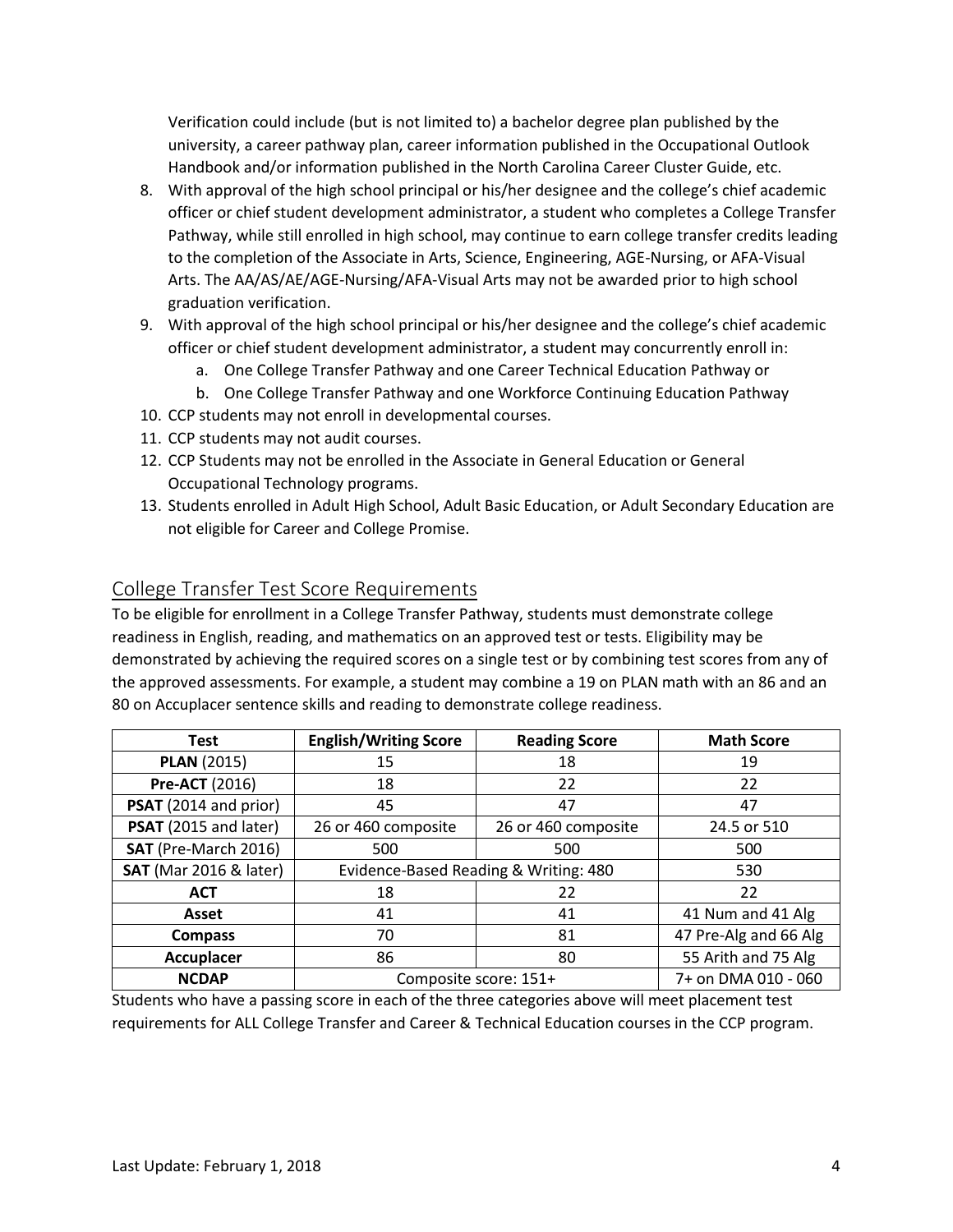#### <span id="page-5-0"></span>Provisional Status

- 1. A high school junior or senior who does not demonstrate college-readiness on an approved assessment or placement test may be provisionally enrolled in a College Transfer Pathway. To qualify for Provisional Status, a student must meet the following criteria:
	- a. Have a cumulative weighted GPA of 3.5;
	- b. Have completed two years of high school English with a grade of 'C' or higher;
	- c. Have completed high school Algebra II or Math III (or a higher level math class) with a grade of 'C' of higher;
	- d. Obtain the written approval of the high school principal or his/her designee; and,
	- e. Obtain the written approval of the community college president or his/her designee. Career and College Promise 14-8 Revised 09/16/16
- 2. Students who meet all the requirements listed above may:
	- a. Enroll in English and/or mathematics courses in a college transfer pathway as provisional students without placement or other testing.
	- b. Enroll in ENG 112 if they successfully complete ENG 111 with a 'C' or higher.
	- c. Enroll in MAT 172 if they successfully complete MAT 171 with a 'C' or higher and are in the Associate of Science pathway.
	- d. Register only for college mathematics (MAT) and college English (ENG) courses within the chosen Pathway.
	- e. **Not** enroll in any additional courses in the pathway until they are no longer considered provisional.
- 3. In order to no longer be considered provisional, the student must successfully complete the first mathematics and English course in the pathway with a grade of 'C' or higher or demonstrate college-readiness on an approved assessment or placement test as listed in Attachment A.
- 4. Provisional students in the ADN pathway must complete the first math in the AGE Nursing degree with a "C "or higher and ENG 111 in the pathway with a "C" or higher before being fully admitted to the ADN pathway or demonstrate college-readiness on an approved assessment or placement test as listed on the previous page.
- 5. Once a student completes the requirements to no longer be considered provisional and with approval of the high school principal or his/her designee and the college's chief academic officer or chief student development administrator, the student may enroll in both a College Transfer Pathway and a Career Technical Education Pathway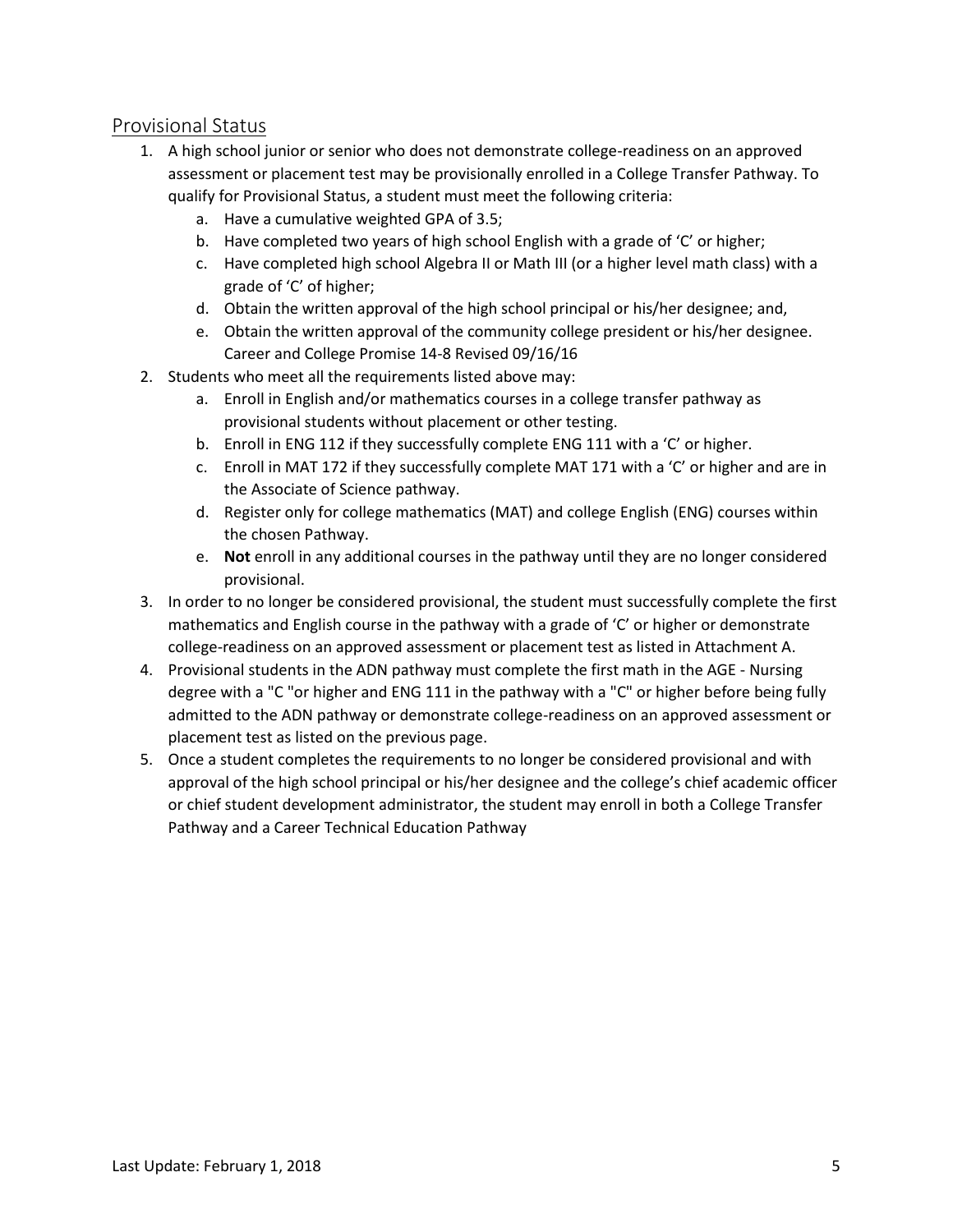# <span id="page-6-0"></span>Career & Technical Education Pathway

## Eligibility Information

- 1. The Career and College Promise Career Technical Education Pathway for juniors and seniors leads to a certificate or diploma aligned with a high school Career Cluster.
- 2. To be eligible for enrollment, a high school student must meet the following criteria:
	- a. Be a high school junior or senior;
	- b. Have a weighted GPA of 3.0 on high school courses or have the recommendation of the high school principal or his/her designee; and
	- c. Have received career pathway information outlining program requirements for completion of the certificate or diploma.
- 3. High school counselors should consider students' assessment scores in making pathway recommendations.
- 4. College Career and Technical Education courses may be used to provide partial or full fulfillment of a four-unit career cluster. Where possible, students should be granted articulated credit based on the local or state North Carolina High School to Community College articulation agreement. See "Course Descriptions" for more information.
- 5. To maintain eligibility for continued enrollment, a student must
	- a. Continue to make progress toward high school graduation, and
	- b. Maintain a 2.0 in college coursework after completing two courses.
	- c. A student who falls below a 2.0 GPA after completing two college courses will be subject to the college's policy for satisfactory academic progress.
- 6. A student may be awarded a certificate or diploma prior to high school graduation. The AAS may not be awarded prior to high school graduation verification.
- 7. A student must enroll in one pathway and may not substitute courses in one pathway for courses in another.
- 8. The student may change his or her pathway major with approval of the high school principal or his/her designee and the college's chief student development administrator. The college's chief academic officer or chief student development administrator shall approve a change in pathway based on verification provided by the student that the program change allows the student to meet their newly chosen career path. Verification could include (but is not limited to) a bachelor degree plan published by the university, a career pathway plan, career information published in the Occupational Outlook Handbook and/or information published in the North Carolina Career Cluster Guide, etc.
- 9. With approval of the high school principal or his/her designee and the college's chief academic officer or chief student development administrator, a student may concurrently enroll in:
	- a. One College Transfer Pathway and one Career Technical Education Pathway
	- b. Two Career Technical Education Pathways or
	- c. One Career Technical Education Pathway and one Workforce Continuing Education Pathway
- 10. A CTE student is not required to demonstrate college readiness on an assessment or placement test to be eligible for the program. However, some required courses within the program may have developmental course pre-requites requirements which must be met. When this is the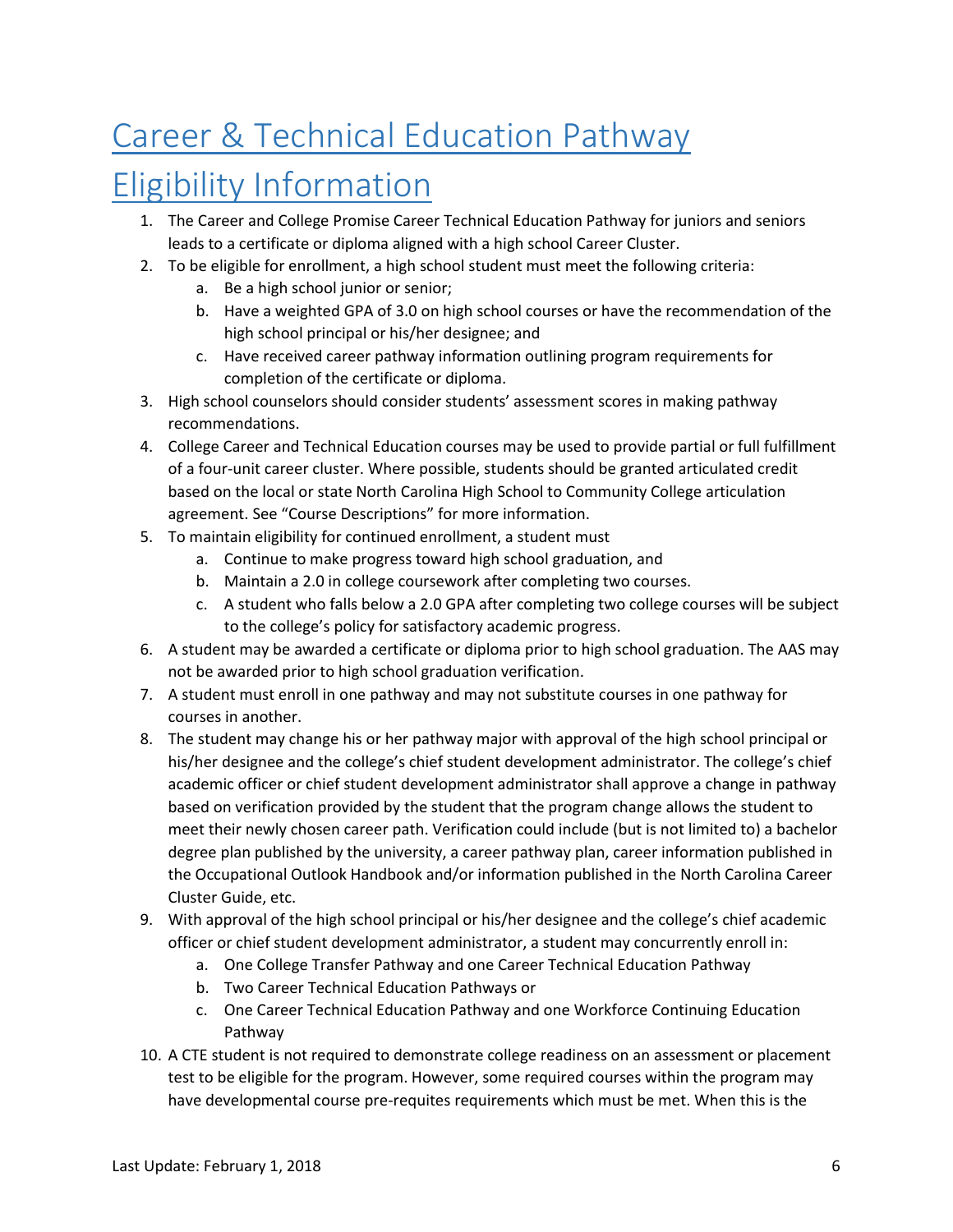case, the student should demonstrate of college readiness on an approved assessment or placement test (Se[e CTE Test Score Requirements\)](#page-7-0) prior to enrolling in the course. Students are encouraged to complete college readiness assessments prior to entry to the program.

- 11. A student who completes the CTE certificate or diploma may continue in the same traditional AAS program of study as long as they are still eligible for CCP. In order to continue, the program code should be changed to reflect the traditional AAS program code. The student type will remain CCPP and their student code will remain CTE.
- 12. Colleges are responsible for adhering to external agency guidelines that may restrict CCP students from enrolling in specific programs.
- 13. CCP students may not enroll in developmental courses.
- 14. CCP students may not audit courses.
- 15. Students enrolled in Adult High School, Adult Basic Education, or Adult Secondary Education are not eligible for Career and College Promise.

#### <span id="page-7-0"></span>CTE Test Score Requirements

Nearly all students qualify for enrollment in a Career and Technical Education pathway. However, courses within each pathway may have specific testing requirements.

- 14. If a student has met the testing criteria set forth by the
- 1. [College Transfer Test Score Requirements,](#page-4-1) then he/she will also meet all testing criteria for the CTE requirements.
- 2. If a student has not met the testing criteria set forth by the College Transfer requirements, they will work with their CCW Advisor to determine testing pre-requisites according to the NCDAP or Accuplacer assessments.
- 3. Most CTE courses do not have a testing prerequisite. However, certain course pre-requisites exist and must be adhered to (i.e. ACC-120 is a prerequisite for ACC-121, but neither course requires tests scores).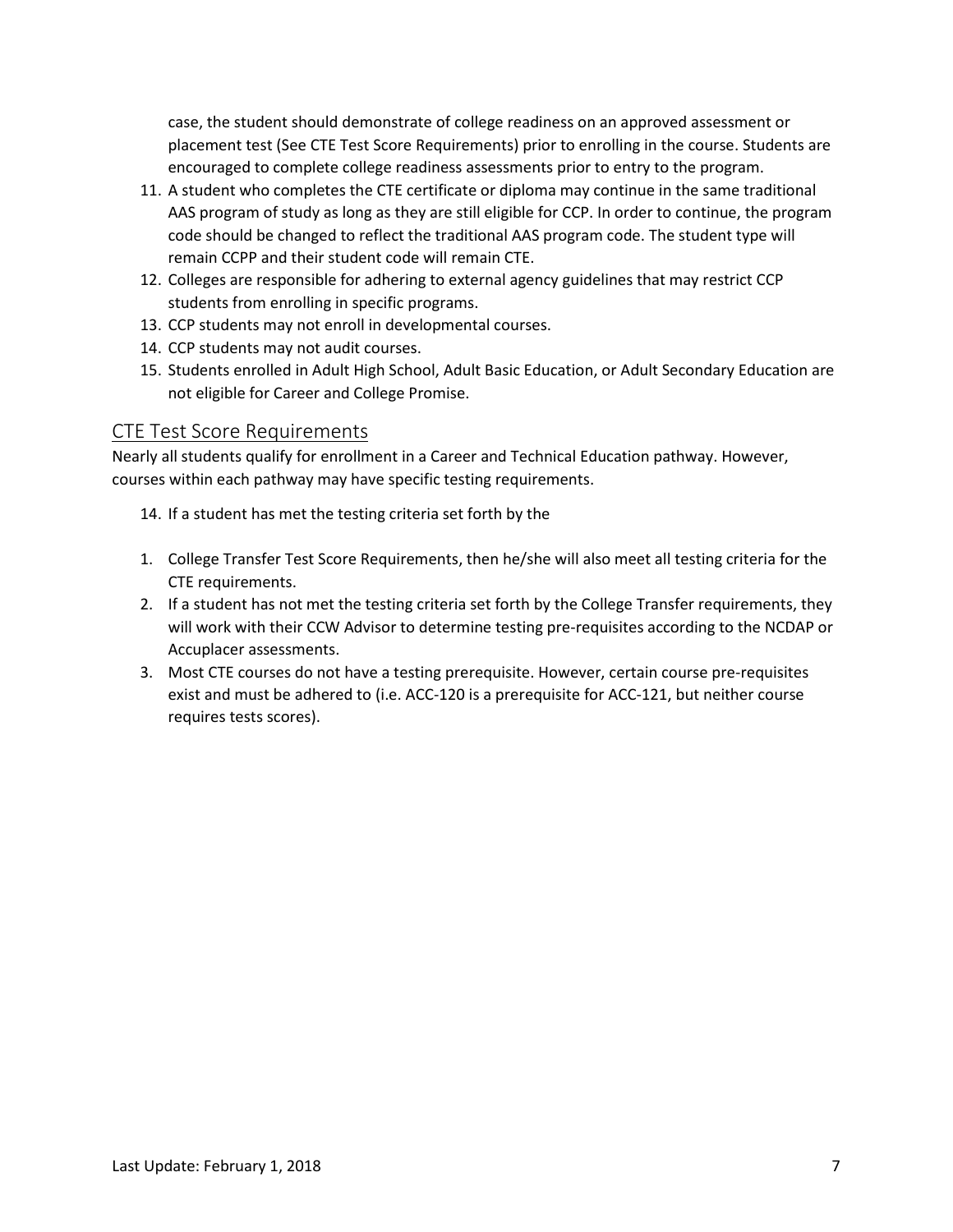# <span id="page-8-0"></span>Cooperative Innovative High School Pathway Eligibility Information

- 1. Cooperative Innovative High School Programs are located on college campuses, enroll 100 or fewer students per grade level, and provide opportunities for students to complete an associate degree program, diploma, certificate, or earn up to two years of college credit while completing a high school diploma within five years are defined as Cooperative Innovative High School Programs.
- 2. Eligibility requirements for Cooperative Innovative High School Programs are established jointly by local boards of education and local boards of trustees in accordance with G.S. 115C-238.50.
- 3. The AA/AS/AE/AFA/AAS may not be awarded prior to high school graduation verification. A student may be awarded a certificate or diploma prior to high school graduation.
- 4. Students pursuing credits beyond the initial transfer associate degree must provide documentation of justification based upon career pathway needs or transfer program requirements (i.e. bachelor degree plan published by the university). Approval must be granted by the high school principal or his/her designee and the college's chief academic officer or chief student development administrator prior to enrollment in a second transfer program.
- 5. The State Board of Community Colleges may waive the requirement that a Cooperative Innovative High School Program is located on the community college campus. Exceptions will be based on the local needs as outlined in the location waiver request. The approved waiver shall be maintained locally for documentation. The State Board of Community Colleges shall use the following factors to determine whether to approve location waivers:
	- a. Space availability
	- b. School Capacity
	- c. Proximity to the student population
	- d. Suitable, available space with equipment specific to the curriculum.
- 6. Cooperative Innovative High School Students may not audit courses.

Central Carolina Community College proudly partners with the Local Education Agencies in our service area. We currently offer three options for Cooperative Innovative High Schools:

**Chatham County:** The Chatham School of Science and Engineering Principal: Mr. Bobby Dixon ● [bdixon@chatham.k12.nc.us](mailto:bdixon@chatham.k12.nc.us) ● 919-663-5899 <https://sites.google.com/a/chatham.k12.nc.us/chatham-county-school-of-science-engineering/home>

**Harnett County:** Harnett County Early College Principal: Mr. Walter McPherson ● [wmcpherson@harnett.k12.nc.us](mailto:wmcpherson@harnett.k12.nc.us) ● 910-814-3470 <https://www.harnett.k12.nc.us/hcec>

**Lee County:** Lee Early College

Principal: Ms. Kisha Derr · [kderr.lec@lee.k12.nc.us](mailto:kderr.lec@lee.k12.nc.us) · 919-888-4502 <http://www.lee.k12.nc.us/leeearly>

Each Early College has its own application process and eligibility criteria. Please reach out to the school directly if you would like more information.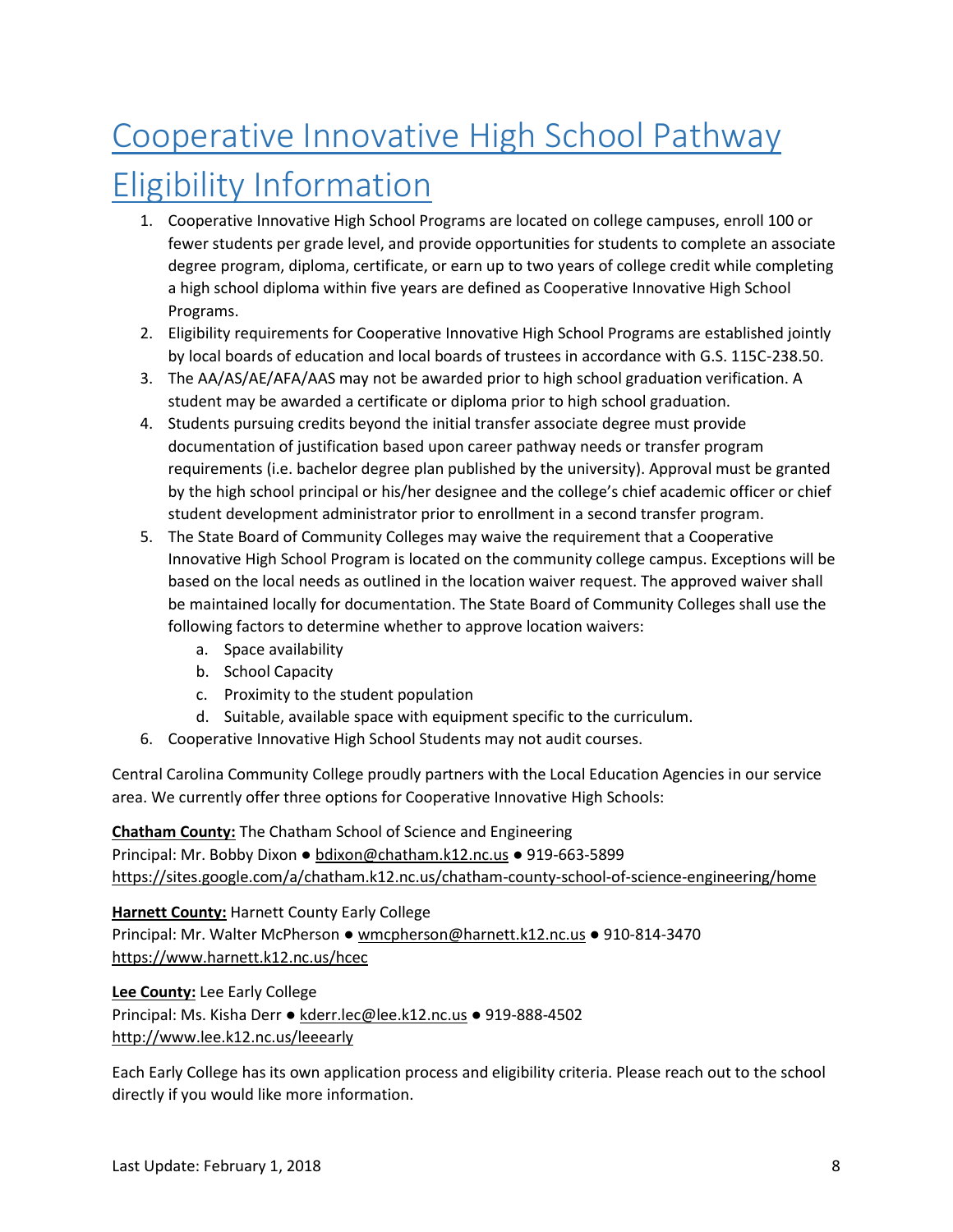# Grading Policy

<span id="page-9-0"></span>Students who elect to participate in the Career & College Promise program will be viewed as college students at Central Carolina Community College, with the same rights, responsibilities, and expectations as any other CCCC student. As such, final grades for all CCCC classes will reported by the program director to the high school in letter format: A, B, C, D, F, W, and WF. Letter grades only will be issued for all official CCCC documentation (i.e. Aviso, WebAdvisor, transcript, etc.). Each school system (Chatham, Harnett, and Lee County Schools) will determine its own policy for reporting this letter grade on the student's high school transcript and report card.

<span id="page-9-1"></span>More information about CCCC's grading and other polices can be found online in our Student Handbook: <http://www.cccc.edu/handbook/>

# Textbook/Fee Policy

Although course tuition is provided at no charge through the Career and College Promise program, textbooks and course fees are not provided by Central Carolina Community College.

However, it has been common practice in Chatham, Harnett, and Lee County Schools that textbooks and course fees are provided by the school system for students during the fall and spring semesters. These textbooks are on loan to the students and should be returned to their high school at the end of each semester. Summer course costs are generally the responsibility of the student, with the exception of students enrolled in one of the Early College programs.

#### **This practice is subject to change at any time. Students are encouraged to check with their high school for the most up-to-date information regarding textbooks and course fees.**

<span id="page-9-2"></span>Private, home school, and students who attend public high schools outside CCCC's three-county service area will be responsible for providing their own textbooks and other course materials.

# Graduation Policy

A College Transfer Pathway (CTP) student may complete the AA/AS/AE/ADN pathway and then continue towards completion of the AA/AS/AE/AGE-Nursing. The AA/AS/AE/AGE-Nursing may not be awarded prior to high school graduation verification.

A Career & Technical Education (CTE) Pathway student may be awarded a certificate or diploma prior to high school graduation. A student may complete the CTE certificate or diploma and then continue towards completion of the AAS. The AAS may not be awarded prior to high school graduation verification.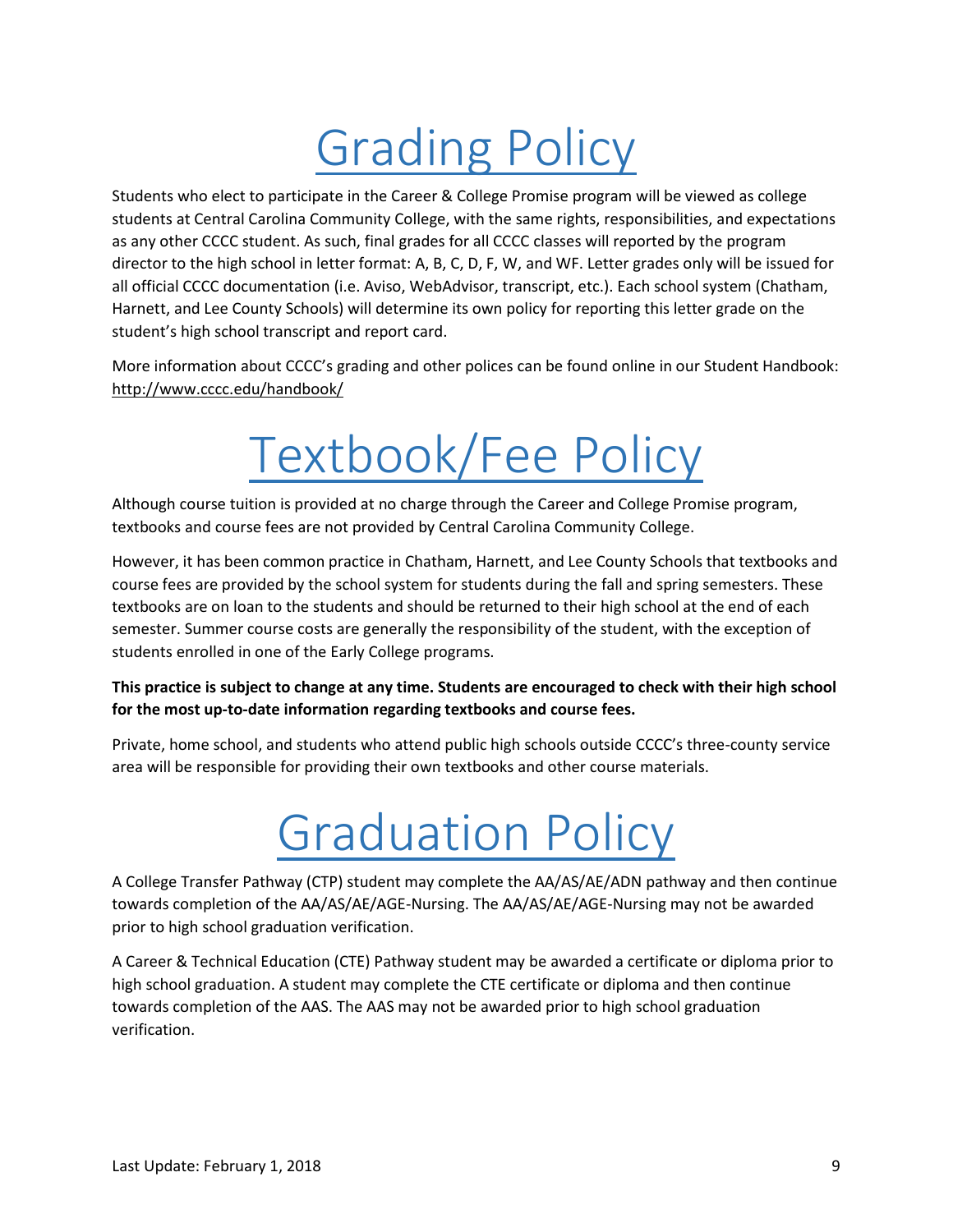# <span id="page-10-0"></span>Meet Your Advisor/Contact Us

In Fall 2014, the Central Carolina Works program was implemented in each of our service area public high schools. The CCW Advisor at the school assists with career exploration, course selection, and more!

### **Chatham County**

Chatham Central High School Northwood High School Advisor: Kelly Dorman Advisor: TBD [kdorman@cccc.edu](mailto:kdorman@cccc.edu) 919-837-2251 919-542-4181

Jordan-Matthews High School Advisor: Steve Heesacker (Chatham County Lead) [dheesacker@cccc.edu](mailto:dheesacker@cccc.edu) 919-742-2916

### **Harnett County**

Harnett Central High School Triton High School Triton High School [mferguson@cccc.edu](mailto:mferguson@cccc.edu) [tautry@cccc.edu](mailto:tautry@cccc.edu) 919-639-6161 910-897-8123

Advisor: Katie Surber Advisor: Ben Thomas [ksurber@cccc.edu](mailto:ksurber@cccc.edu) [bthomas@cccc.edu](mailto:bthomas@cccc.edu) 910-436-1436 919-499-5113

Advisor: Megan Burgess **Advisor: Tracy Autry (Harnett County Lead)** Advisor: Tracy Autry (Harnett County Lead)

Overhills High School Western Harnett High School

### **Lee County**

[csimmons@cccc.edu](mailto:csimmons@cccc.edu) [labels@cccc.edu](mailto:labels@cccc.edu) 919-776-7541 919-718-2400

Lee County High School Southern Lee High School Southern Lee High School Advisor: Cara Simmons **Advisor: Lara Abels (Lee County Lead)** Advisor: Lara Abels (Lee County Lead)

### **Program Administration**

Central Carolina Community College Central Carolina Community College Director of Secondary Partnerships: Mary Schmid Director of Admissions: Adam Wade [mschmid@cccc.edu](mailto:mschmid@cccc.edu) [awade@cccc.edu](mailto:awade@cccc.edu) 919-718-7370 (other high schools) 919-718-7526 (home school students)

For additional contact information, please visit our website:<http://www.cccc.edu/high-school/ccp/> Disclaimer: Information in this guide is subject to change. Our website has the most current information.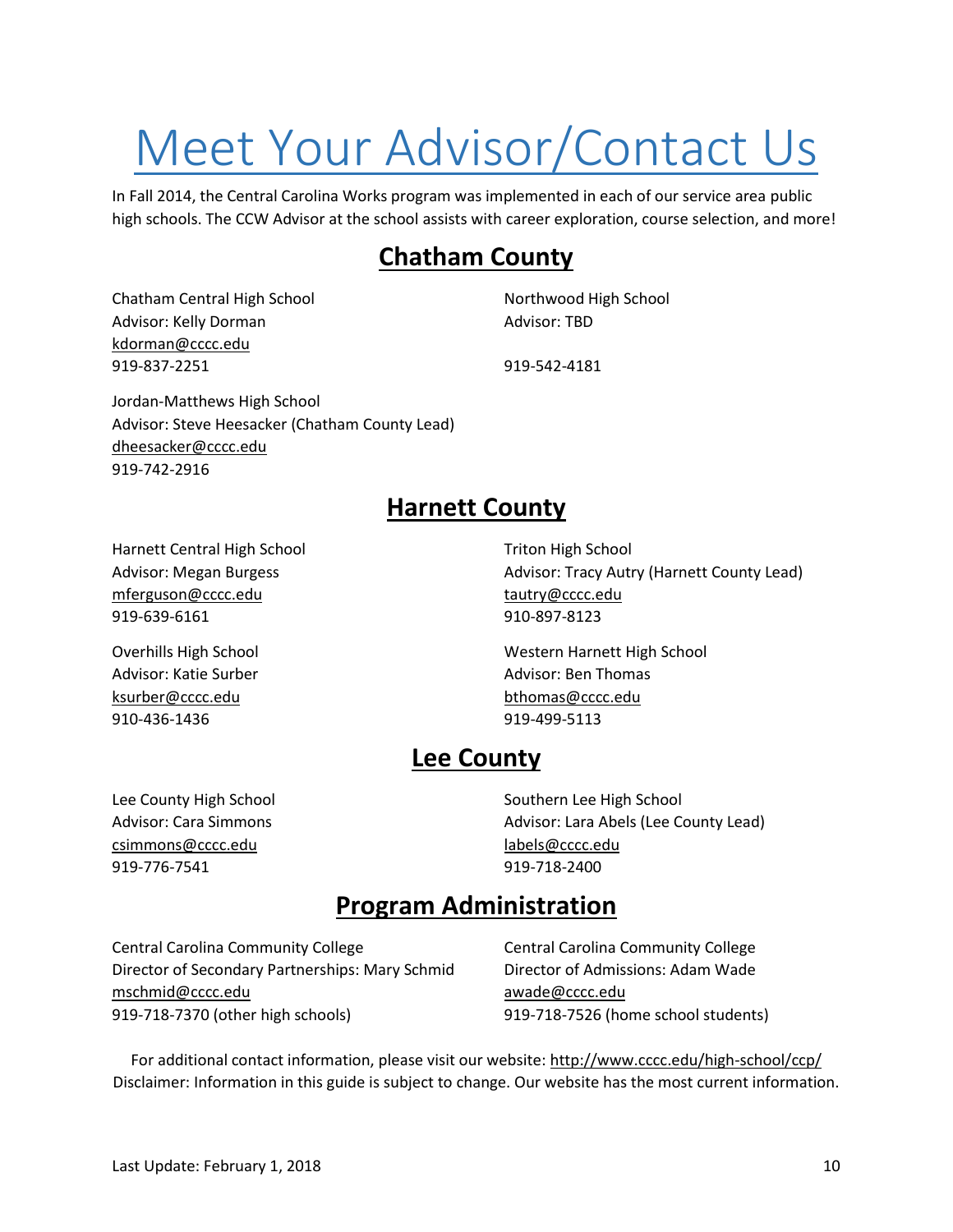# <span id="page-11-0"></span>Pathway Breakdown by County

| <b>College Transfer Pathways</b>                 | Chatham | <b>Harnett</b>            | Lee |
|--------------------------------------------------|---------|---------------------------|-----|
| Pre-Associate in Arts (P1012C)                   | X       | X                         | X.  |
| Pre-Associate in Engineering (P1052C)            | X       | X                         | X   |
| Pre-Associate in Science (P1042C)                | X       | X                         | X   |
| Pre-Associate Degree Nursing (P1032C)            | X       | X                         | X   |
|                                                  |         |                           |     |
| <b>CTE Certificate Pathways</b>                  | Chatham | <b>Harnett</b>            | Lee |
| Accounting Foundations (C25100CW)                | X       | X                         | X   |
| Audio/Radio Production & Performance (C30120CW)  |         | X                         | X   |
| Automotive Systems Technology (C60160CW)         | X       |                           |     |
| Barbering (C55110CP)                             |         | X                         |     |
| <b>Business Foundations (C25120CW)</b>           | X       | X                         | X   |
| Cosmetology (C55140CP)                           |         | X                         | X   |
| Criminal Justice Foundations (C55180CW)          | X       | X                         | X   |
| Culinary Arts (C55150CP)                         | X       | X                         | X   |
| Dental Assisting (C45240CW)                      | X       | X                         | X   |
| Forensic Science (C5518ACW)                      | X       |                           | X   |
| Hardware/Troubleshooting Repair (C25590CH)       |         |                           | X   |
| Health and Fitness Science (C45630CW)            |         |                           | X   |
| Health Information Technology (C45360CW)         | X       | X                         | X   |
| Healthcare Administration Foundations (C25200CW) | X       | X                         | X   |
| Industrial Systems Technology (C50240CW)         |         |                           | X   |
| Infant/Toddler Care (C55290CP)                   | X       | $\boldsymbol{\mathsf{x}}$ | X   |
| Internet Computing Core (IC3) (C25590CI)         |         |                           | X   |
| Library Basics (C55310CW)                        | X       | X                         | X   |
| Manicuring/Nail Technology (C55400CW)            | X       | X                         |     |
| Veterinary Medical Technology (C45780CW)         | X       | X                         | X   |
| Welding Technology (C50420CW)                    |         | $\boldsymbol{\mathsf{x}}$ |     |
|                                                  |         |                           |     |
| <b>CTE Diploma Pathways</b>                      | Chatham | <b>Harnett</b>            | Lee |
| Accounting (D25100CW)                            | X       | X                         | X   |
| Automotive Restoration Technology (D60140CW)     |         | X                         | X   |
| Automotive Systems Technology (D60160CW)         | X       |                           |     |
| Broadcasting & Production Technology (D30120CW)  |         | X                         | X   |
| <b>Business Administration (D25120CW)</b>        | X       | X                         | X   |
| Computer-Aided Drafting Technology (D50150CW)    |         |                           | X   |
| Computer-Integrated Machining (D50210CW)         |         | X                         |     |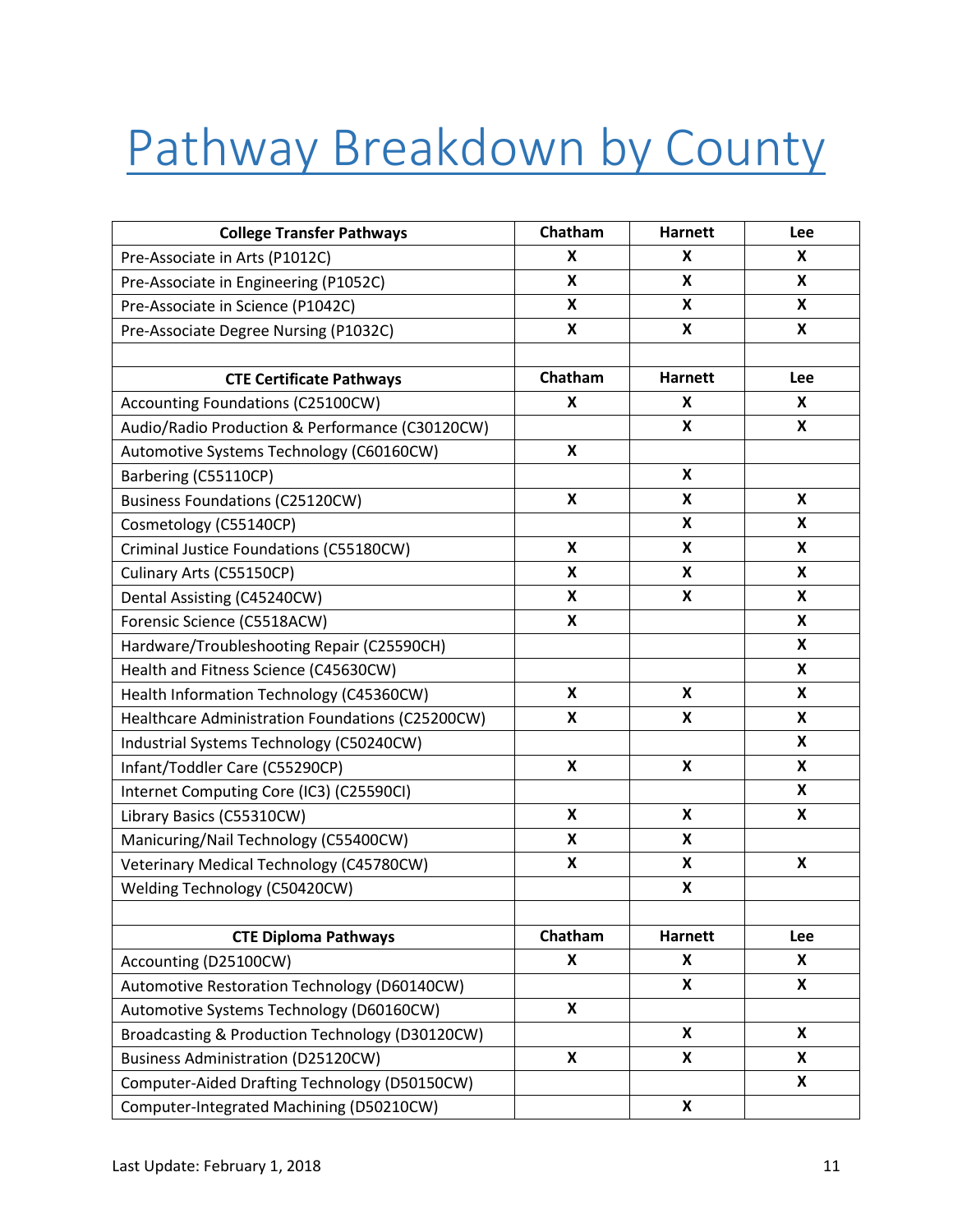| <b>CTE Diploma Pathways Continued</b>         | Chatham | <b>Harnett</b> | Lee |
|-----------------------------------------------|---------|----------------|-----|
| Criminal Justice Technology (C55180CW)        | X       | X              | X   |
| Early Childhood Education (D55220CW)          | X       | X              | X   |
| Electronics Engineering Technology (D40200CW) |         | X              | X   |
| Human Services Technology (D45380CW)          | X       | X              | X   |
| Industrial Systems Technology (D50240CW)      | X       |                | X   |
| Information Technology (D25590CW)             |         |                | X   |
| Laser and Photonics Technology (D40280CP)     |         | X              | X   |
| Library and Information Technology (D55310CW) | X       | X              | X   |
| Medical Assisting (D45400CW)                  | X       | X              | X   |
| Medical Office Administration (D25310CW)      | X       | X              | X   |
| Motorcycle Mechanics (D60260CW)               |         | X              | X   |
| Nurse Aide (D45970CW)                         | X       | X              | X   |
| Sustainability Technologies (D40370CW)        | X       |                |     |
| Sustainable Agriculture (D15410CW)            | X       |                |     |
| Welding Technology (D50420CW)                 |         | X              |     |

# <span id="page-12-0"></span>College vs High School Credit

Per agreement between the North Carolina Community College System and the North Carolina Department of Public Instruction, the following credit will be awarded:

| <b>Semester Credit Hours:</b> | 3-4 5-8 |  | 9+ (on college transcript)  |
|-------------------------------|---------|--|-----------------------------|
| <b>High School Credits:</b>   |         |  | (on high school transcript) |

College courses identified in the Comprehensive Articulation Agreement (CAA) will receive the same course weight as AP and IB courses. Select CTE courses receive inherently honors weight.

| Example: |  |
|----------|--|
|----------|--|

| ACA-122: | 1 college credit  | 0 high school credits                                    |
|----------|-------------------|----------------------------------------------------------|
| ART-111: | 3 college credits | 1 high school credit (part of CAA; same weight as AP/IB) |
| HUM-110: | 3 college credits | 1 high school credit (not part of CAA; standard weight)  |
| NAS-101: | 6 college credits | 2 high school credits (inherently Honors; Honors weight) |
| BAR-111: | 8 college credits | 2 high school credits (not part of CAA, standard weight) |

Credit awarded subject to change per DPI and NCCCS policy.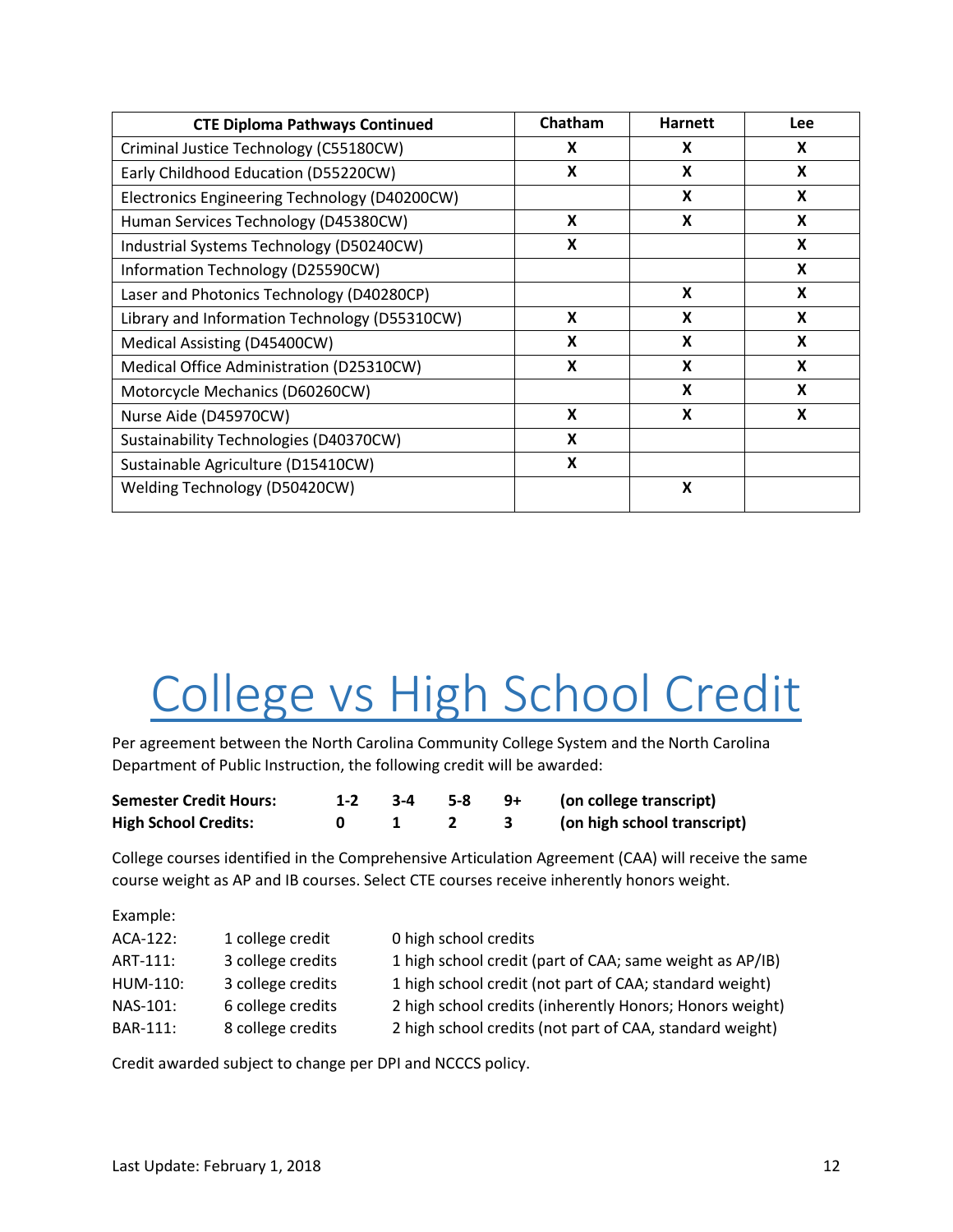# <span id="page-13-0"></span>College Transfer Pathways

The courses offered in the Career & College Promise College Transfer Pathways are part of the Comprehensive Articulation Agreement (CAA), which is a statewide agreement governing the transfer of credits between NC community colleges and NC public universities that has a its objective the smooth transfer of credit. All courses, with the exception of the optional foreign language classes, are part of the Universal General Education Transfer Component (UGETC) list. If a student obtains a C or above in a UGETC course, then transferability of that specific course is guaranteed, regardless of whether or not the student completes the transfer degree.

#### **Pre-Associate in Arts (32-41\* SHC)**

The CCP College Transfer Pathway Leading to the Associate in Arts is designed for high school juniors and seniors who wish to begin study toward the Associate in Arts degree and a baccalaureate degree in a non-STEM major.

#### **Pre-Associate in Engineering (34-50\*^ SHC)**

The CCP College Transfer Pathway Leading to the Associate in Engineering is designed for high school juniors and seniors who wish to begin study toward the Associate in Engineering degree and a baccalaureate degree in a STEM or technical major.

#### **^ PREREQUISITE GENERAL EDUCATION HOURS (0-8 SHC)**

Students in the Pre-AE pathway who do not place directly into MAT 271 must complete MAT 171 and MAT 172 prior to enrolling in MAT 271 Calculus I.

#### **Pre-Associate in Science (35-43\* SHC)**

The CCP College Transfer Pathway Leading to the Associate in Science is designed for high school juniors and seniors who wish to begin study toward the Associate in Science degree and a baccalaureate degree in a STEM or technical major.

#### **\*OPTIONAL GENERAL EDUCATION HOURS (0-8 SHC)**

A student may take up to 8 SHC of foreign language courses and accompanying labs, in a single language, designated as General Education in the CAA as a part of this pathway. These courses are not a part of the Universal General Education Transfer Component. Students who complete these courses with a grade of "C" or better will receive transfer credit. The receiving university will determine whether the courses will count as general education, pre-major, or elective credit.

Central Carolina Community College offers the following options for foreign language:

- \_\_\_CHI 111 Elementary Chinese I
- \_\_\_CHI 112 Elementary Chinese II
- \_\_\_SPA 111 Elementary Spanish I
- \_\_\_SPA 112 Elementary Spanish II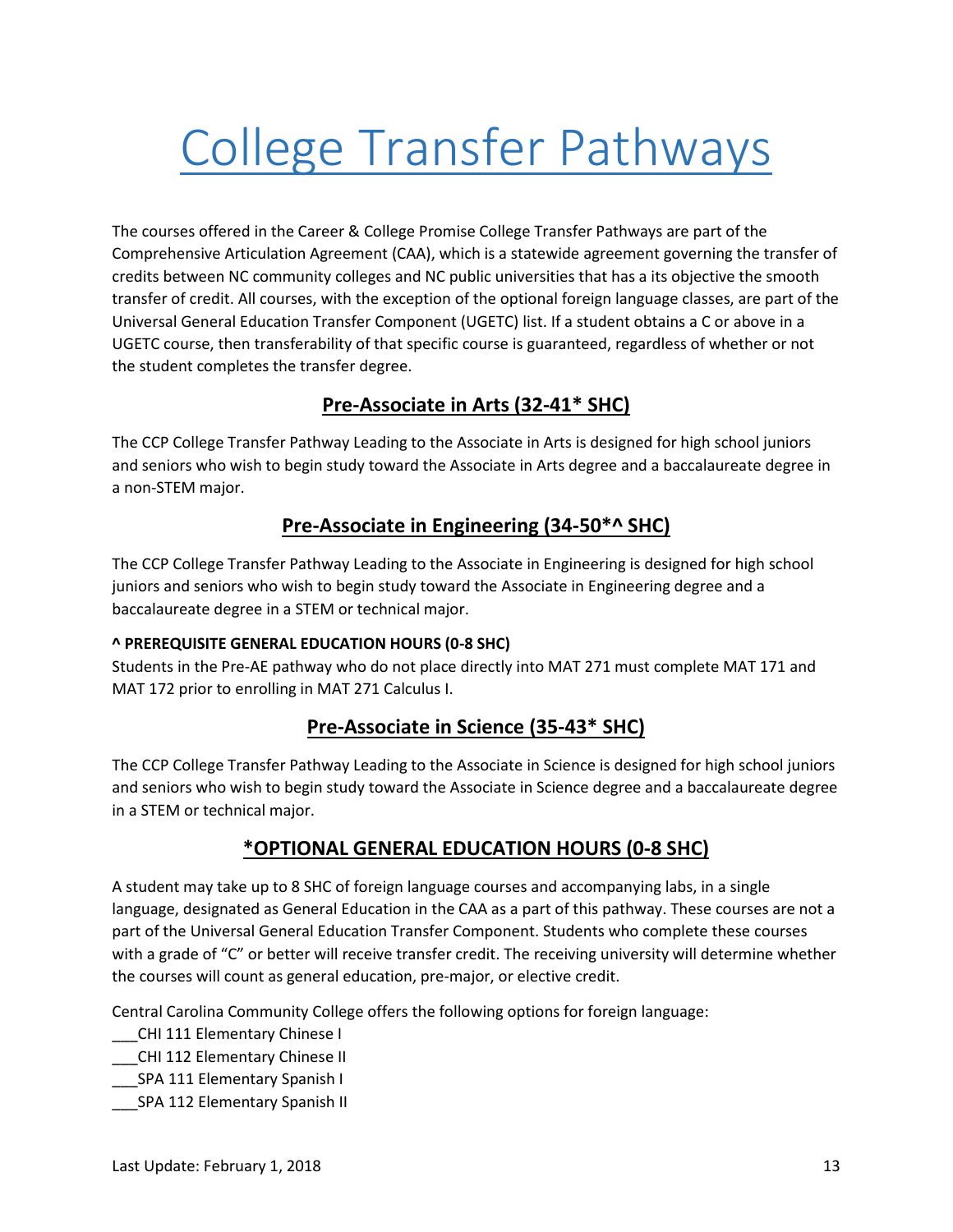#### **Associate Degree Nursing (58-60 SHC)**

The CCP ADN Pathway is designed for high school juniors and seniors who wish to begin their educational studies toward the Associate in Nursing degree and a Baccalaureate degree in Nursing. The pathway is based on Blocks 1 through 3 of the Uniform Articulation Agreement (UAA) between the University of North Carolina's Registered Nurse to Bachelor of Science in Nursing programs and the North Carolina Community College Associate Degree Nursing Programs which was approved by the State Board of Community Colleges and the UNC Board of Governors in February 2015.

A student who completed an AAS in Nursing with a GPA of at least 2.0 and a grade of C or better in the RN to BSN AA courses listed below and who holds a current unrestricted license as a Registered Nurse in North Carolina will have fulfilled the UNC institutions lower-division general education requirements as well as nursing program entry requirements. However, because nursing program admissions are competitive, no student is guaranteed admission to the program of his or her choice.

For additional information about Blocks 2 and 3 of the Five Block Degree Plan located within the UAA between the University of North Caroling RN to BSN please visit:

**http://www.nccommunitycolleges.edu/academic-programs/college-transferarticulationagreements/uniform-articulation-agreement-rn-bsn**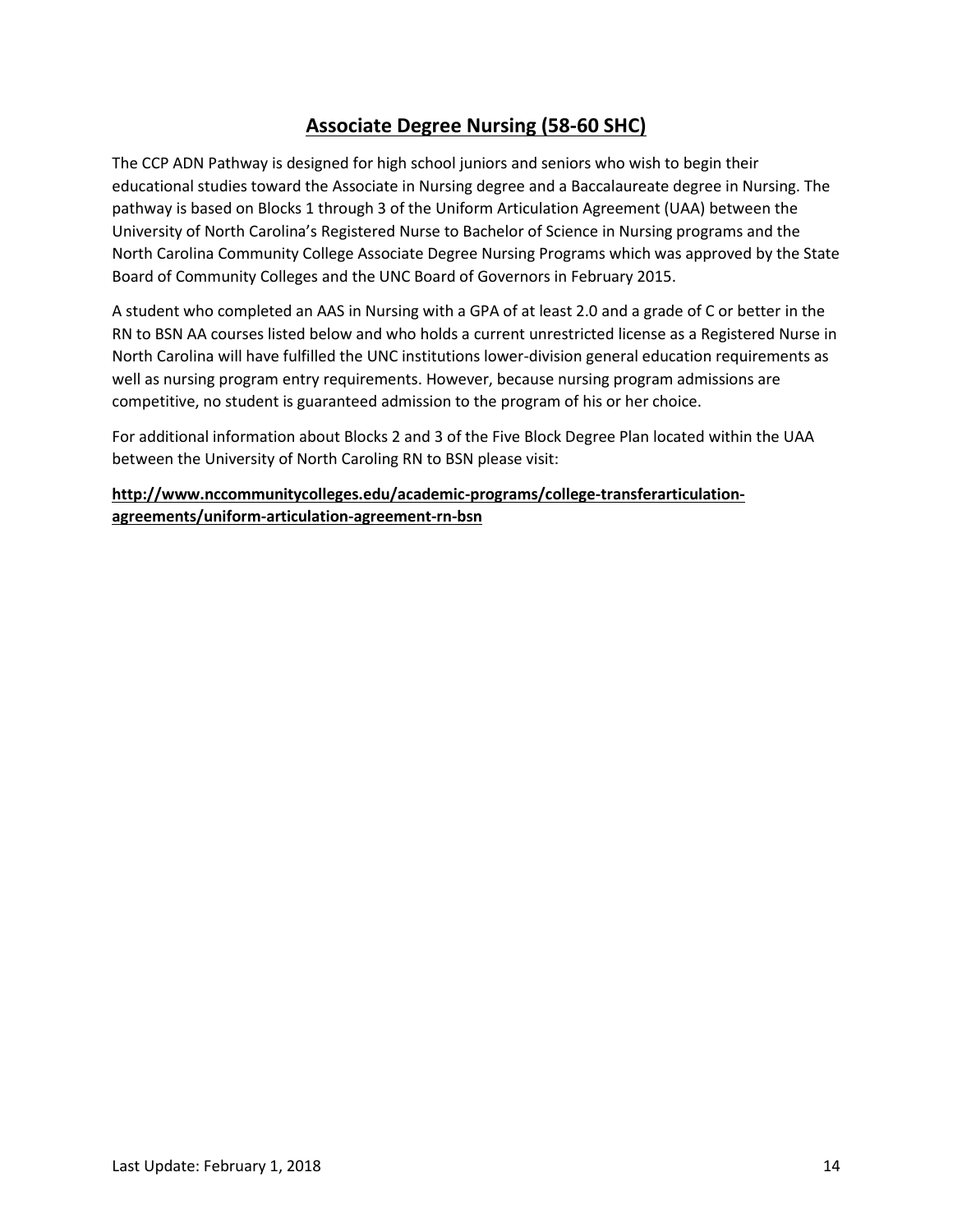## <span id="page-15-0"></span>Pre-Associate in Arts (P1012C)

#### **English Composition (6 SHC) (two required courses)**

- \_\_\_ENG 111 Writing & Inquiry (3 SHC)
- \_\_\_ENG 112 Writing/Research in the Disciplines (3 SHC)

#### **Communication/Humanities/Fine Arts (9 SHC) (select three courses from at least two different disciplines)**

- \_\_\_COM 231 Public Speaking (3 SHC)
- \_\_\_ART 111 Art Appreciation (3 SHC)
- \_\_\_ART 114 Art History Survey I (3 SHC)
- ART 115 Art History Survey II (3 SHC)
- \_\_\_ENG 231 American Literature I (3 SHC)
- \_\_\_ENG 232 American Literature II (3 SHC)
- \_\_\_ENG 241 British Literature I (3 SHC)
- \_\_\_ENG 242 British Literature II (3 SHC)
- \_\_\_MUS 110 Music Appreciation (3 SHC)
- \_\_\_MUS 112 Introduction to Jazz (3 SHC)
- PHI 215 Philosophical Issues (3 SHC)
- \_\_\_PHI 240 Introduction to Ethics (3 SHC)

#### **Social/Behavioral Sciences (9 SHC) (select three courses from at least two different disciplines)**

- \_\_\_ECO 251 Principles of Microeconomics (3 SHC)
- \_\_\_ECO 252 Principles of Macroeconomics (3 SHC)
- \_\_\_HIS 111 World Civilizations I (3 SHC)
- \_\_\_HIS 112 World Civilizations II (3 SHC)
- \_\_\_HIS 131 American History I (3 SHC)
- \_\_\_HIS 132 American History II (3 SHC)
- \_\_\_POL 120 American Government (3 SHC)
- PSY 150 General Psychology (3 SHC)
- SOC 210 Introduction to Sociology (3 SHC)

#### **Math (3-4 SHC) (select one required course)**

- \_\_\_MAT 143 Quantitative Literacy (3 SHC)
- \_\_\_MAT 152 Statistical Methods I (4 SHC)
- \_\_\_MAT 171 Precalculus Algebra (4 SHC)

#### **Natural Sciences (4 SHC) (select one required course)**

- \_\_\_BIO 110 Principles of Biology (4 SHC)
- \_\_\_BIO 111 General Biology I (4 SHC)
- \_\_\_CHM 151 General Chemistry I (4 SHC)
- GEL 111 Introductory Geology (4 SHC)
- PHY 110 Conceptual Physics (3 SHC) and PHY 110A Conceptual Physics Lab (1 SHC)

#### **Academic Transition (1 SHC) (one required course)**

\_\_\_ ACA 122 College Transfer Success (1 SHC)

#### **Minimum Total Semester Hours Credit Required: 32**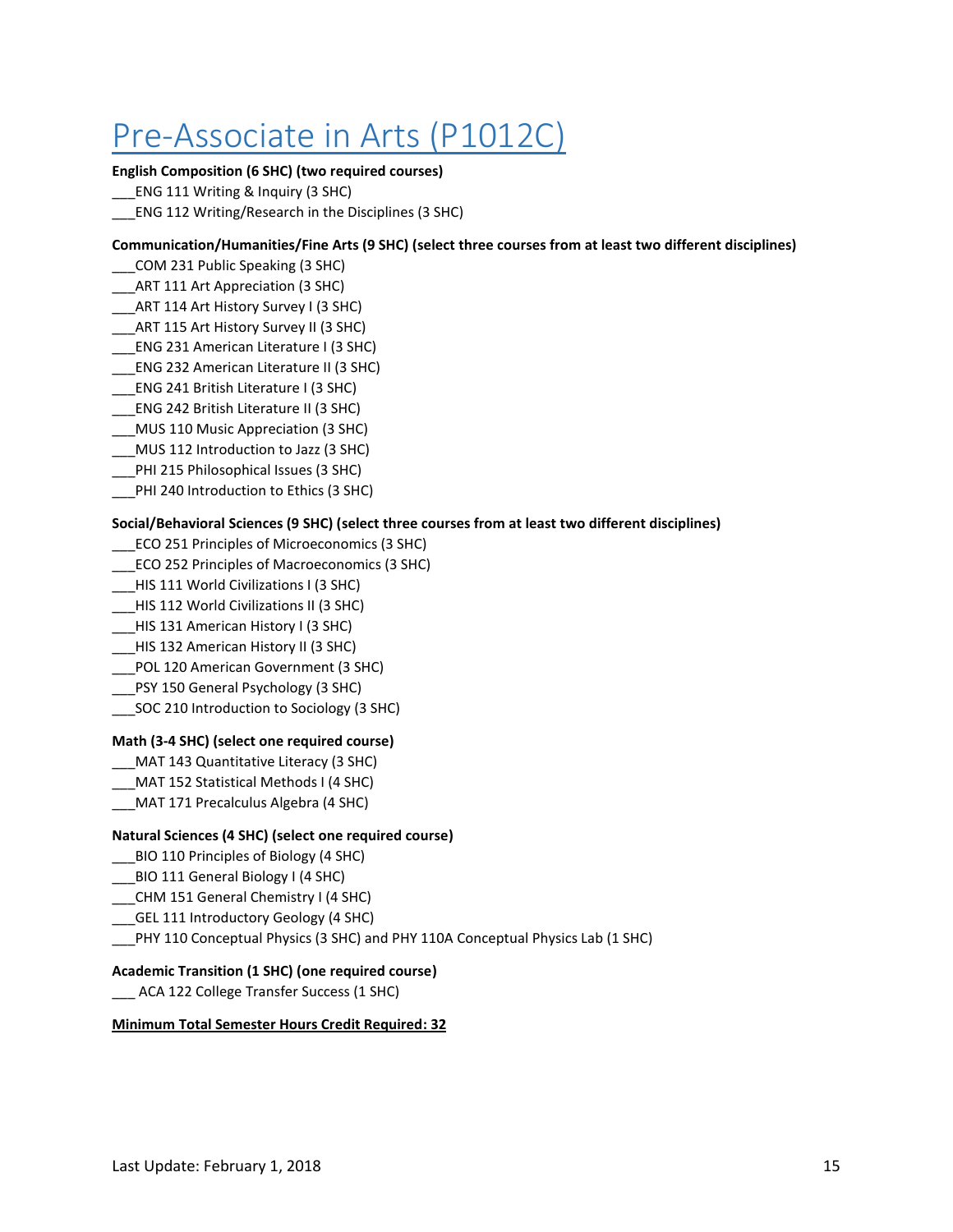## <span id="page-16-0"></span>Pre-Associate in Engineering (P1052C)

#### **English Composition (6 SHC) (two required courses)**

- \_\_\_ENG 111 Writing & Inquiry (3 SHC)
- \_\_\_ENG 112 Writing/Research in the Disciplines (3 SHC)

#### **Communication/Humanities/Fine Arts (3 SHC) (select one required course)**

- \_\_\_COM 231 Public Speaking (3 SHC)
- \_\_\_ART 111 Art Appreciation (3 SHC)
- \_\_\_ART 114 Art History Survey I (3 SHC)
- ART 115 Art History Survey II (3 SHC)
- \_\_\_ENG 231 American Literature I (3 SHC)
- \_\_\_ENG 232 American Literature II (3 SHC)
- \_\_\_ENG 241 British Literature I (3 SHC)
- \_\_\_ENG 242 British Literature II (3 SHC)
- \_\_\_MUS 110 Music Appreciation (3 SHC)
- \_\_\_MUS 112 Introduction to Jazz (3 SHC)
- \_\_\_PHI 215 Philosophical Issues (3 SHC)
- \_\_\_PHI 240 Introduction to Ethics (3 SHC)

#### **Social/Behavioral Sciences (3 SHC) (one required course)**

\_\_\_ECO 251 Principles of Microeconomics (3 SHC)

#### **Math (8 SHC) (one required course) (two required courses)**

- \_\_\_MAT 271 Calculus I (4 SHC)
- \_\_\_MAT 272 Calculus II (4 SHC)

#### **Natural Science (8 SHC) (select two required courses)**

- \_\_\_CHM 151 General Chemistry I (4 SHC)
- \_\_\_PHY 251 General Physics I (4 SHC)
- \_\_\_PHY 252 General Physics II (4 SHC)

#### **Other Required Hours (5 SHC) (two required courses)**

\_\_\_DFT 170 Engineering Graphics (3 SHC)

EGR 150 Introduction to Engineering (2 SHC)

#### **Academic Transition (1 SHC) (one required course)**

ACA 122 College Transfer Success (1 SHC)

#### **Minimum Total Semester Hours Credit Required: 34\***

\*Students needing to take MAT-171 and 172 prior to enrolling in MAT-271 will have 42 hours required.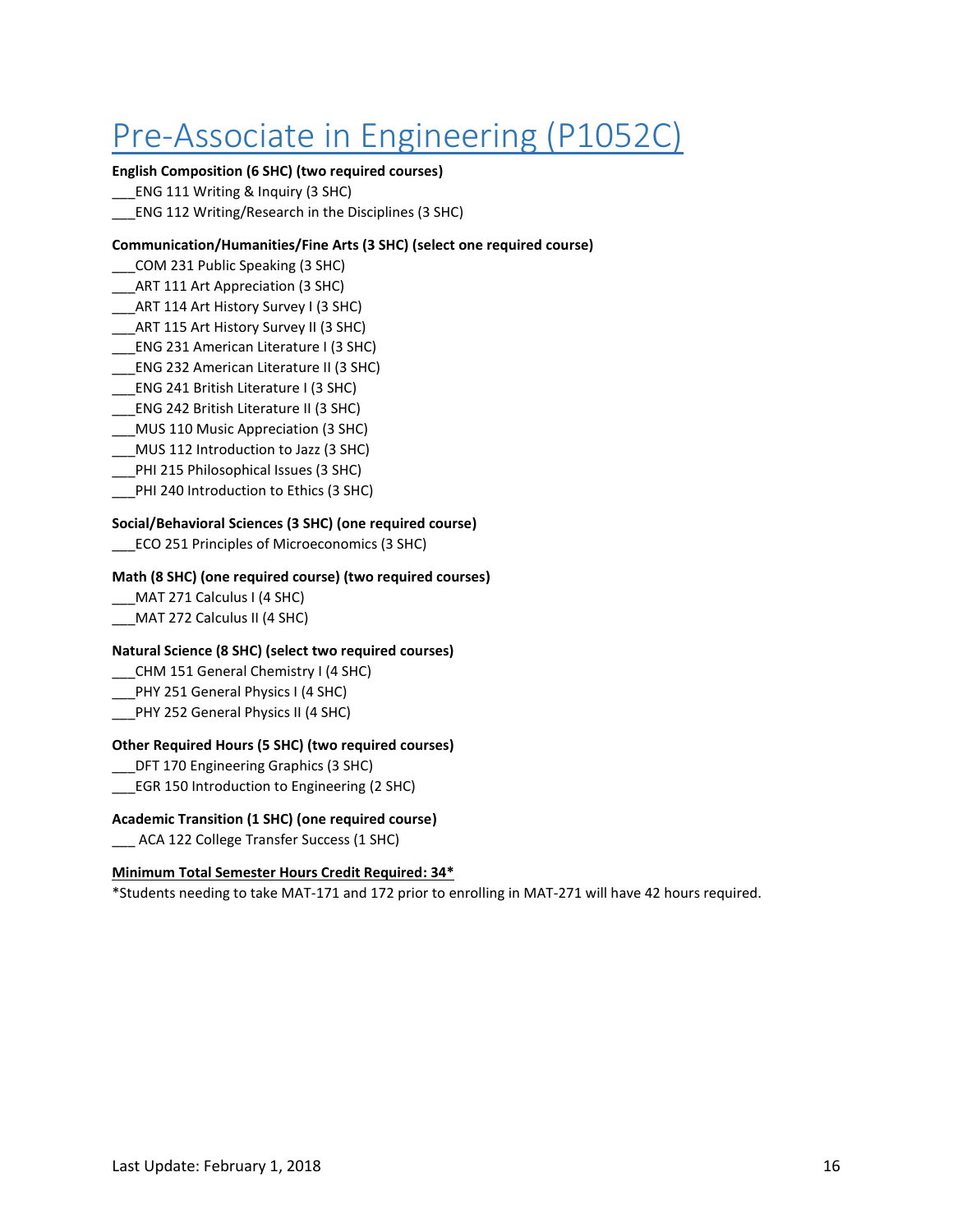## <span id="page-17-0"></span>Pre-Associate in Science (P1042C)

#### **English Composition (6 SHC) (two required courses)**

- \_\_\_ENG 111 Writing & Inquiry (3 SHC)
- \_\_\_ENG 112 Writing/Research in the Disciplines (3 SHC)

#### **Communication/Humanities/Fine Arts (6 SHC) (select two courses from at least two different disciplines)**

- \_\_\_COM 231 Public Speaking (3 SHC)
- \_\_\_ART 111 Art Appreciation (3 SHC)
- \_\_\_ART 114 Art History Survey I (3 SHC)
- \_\_\_ART 115 Art History Survey II (3 SHC)
- \_\_\_ENG 231 American Literature I (3 SHC)
- \_\_\_ENG 232 American Literature II (3 SHC)
- \_\_\_ENG 241 British Literature I (3 SHC)
- \_\_\_ENG 242 British Literature II (3 SHC)
- \_\_\_MUS 110 Music Appreciation (3 SHC)
- \_\_\_MUS 112 Introduction to Jazz (3 SHC)
- PHI 215 Philosophical Issues (3 SHC)
- \_\_\_PHI 240 Introduction to Ethics (3 SHC)

#### **Social/Behavioral Sciences (6 SHC) (select two courses from at least two different disciplines)**

- \_\_\_ECO 251 Principles of Microeconomics (3 SHC)
- \_\_\_ECO 252 Principles of Macroeconomics (3 SHC)
- \_\_\_HIS 111 World Civilizations I (3 SHC)
- \_\_\_HIS 112 World Civilizations II (3 SHC)
- \_\_\_HIS 131 American History I (3 SHC)
- \_\_\_HIS 132 American History II (3 SHC)
- \_\_\_POL 120 American Government (3 SHC)
- \_\_\_PSY 150 General Psychology (3 SHC)
- SOC 210 Introduction to Sociology (3 SHC)

#### **Math (8 SHC) (one required course) (select two required courses)**

- \_\_\_MAT 171 Precalculus Algebra (4 SHC)
- MAT 172 Precalculus Trigonometry (4 SHC)
- \_\_\_MAT 263 Brief Calculus (4 SHC)
- \_\_\_MAT 271 Calculus I (4 SHC)
- \_\_\_MAT 272 Calculus II (4 SHC)

#### **Natural Sciences (8 SHC) (select two required courses)**

| BIO 110 Principles of Biology (4 SHC) |     |                                         |
|---------------------------------------|-----|-----------------------------------------|
| BIO 111 General Biology I (4 SHC)     | and | BIO 112 General Biology II (4 SHC)      |
| CHM 151 General Chemistry I (4 SHC)   | and | CHM 152 General Chemistry II (4 HSC)    |
| GEL 111 Introductory Geology (4 SHC)  |     |                                         |
| PHY 110 Conceptual Physics (3 SHC)    | and | PHY 110A Conceptual Physics Lab (1 SHC) |
| PHY 151 College Physics I (4 SHC)     | and | PHY 152 College Physics II (4 SHC)      |
| PHY 251 General Physics I (4 SHC)     | and | PHY 252 General Physics II (4 SHC)      |
|                                       |     |                                         |

#### **Academic Transition (1 SHC) (one required course)**

ACA 122 College Transfer Success (1 SHC)

**Minimum Total Semester Hours Credit Required: 35**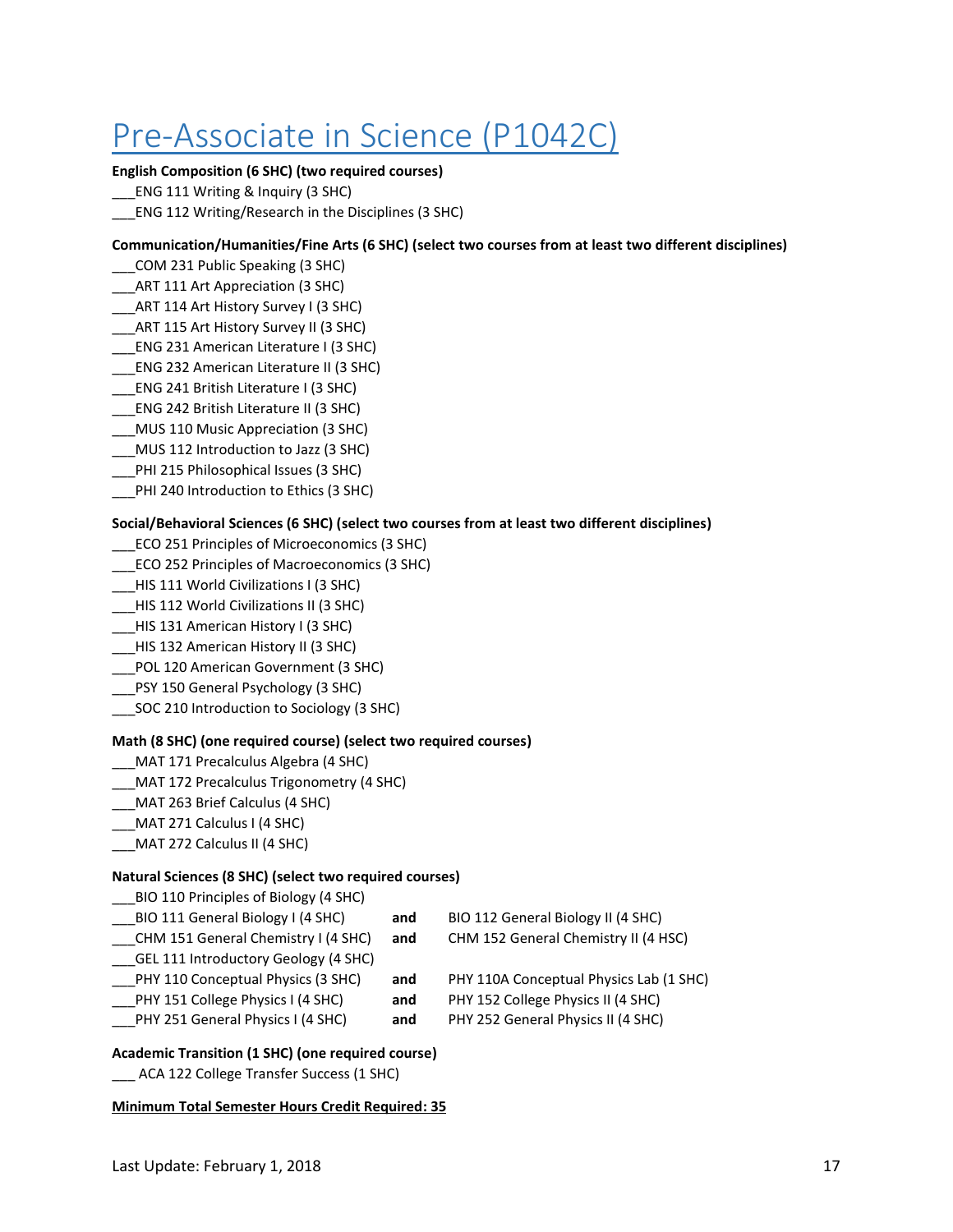## <span id="page-18-0"></span>Pre-Associate Degree Nursing (P1032C)

#### **English Composition (6 SHC) (select two courses, including ENG-111)**

\_\_\_ENG 111 Writing & Inquiry (3 SHC)

\_\_\_ENG 112 Writing/Research in the Disc. (3 SHC) **or** \_\_\_ENG 114 Prof Research & Reporting (3 SHC)

#### **Humanities/Fine Arts (3 SHC) (select one course)**

\_\_\_ART 111 Art Appreciation (3 SHC)

\_\_\_ART 114 Art History Survey I (3 SHC)

- ART 115 Art History Survey II (3 SHC)
- \_\_\_HUM 115 Critical Thinking (3 SHC)
- \_\_\_MUS 110 Music Appreciation (3 SHC)
- \_\_\_MUS 112 Introduction to Jazz (3 SHC)
- \_\_\_PHI 215 Philosophical Issues (3 SHC)
- \_\_\_PHI 240 Introduction to Ethics (3 SHC)

#### **Social/Behavioral Sciences (6 SHC) (the following courses are required)**

- \_\_\_PSY 150 General Psychology (3 SHC)
- \_\_\_PSY 241 Developmental Psychology (3 SHC)

#### **Natural Sciences (8 SHC)**

\_\_\_BIO 168 Anatomy and Physiology I (4 SHC) and BIO 169 Anatomy & Physiology II (4 SHC)

#### **Other Required Hours (1 SHC)**

\_\_\_ACA 122 College Transfer Success (1 SHC)

#### **Minimum Total Semester Hours Credit Required: 24**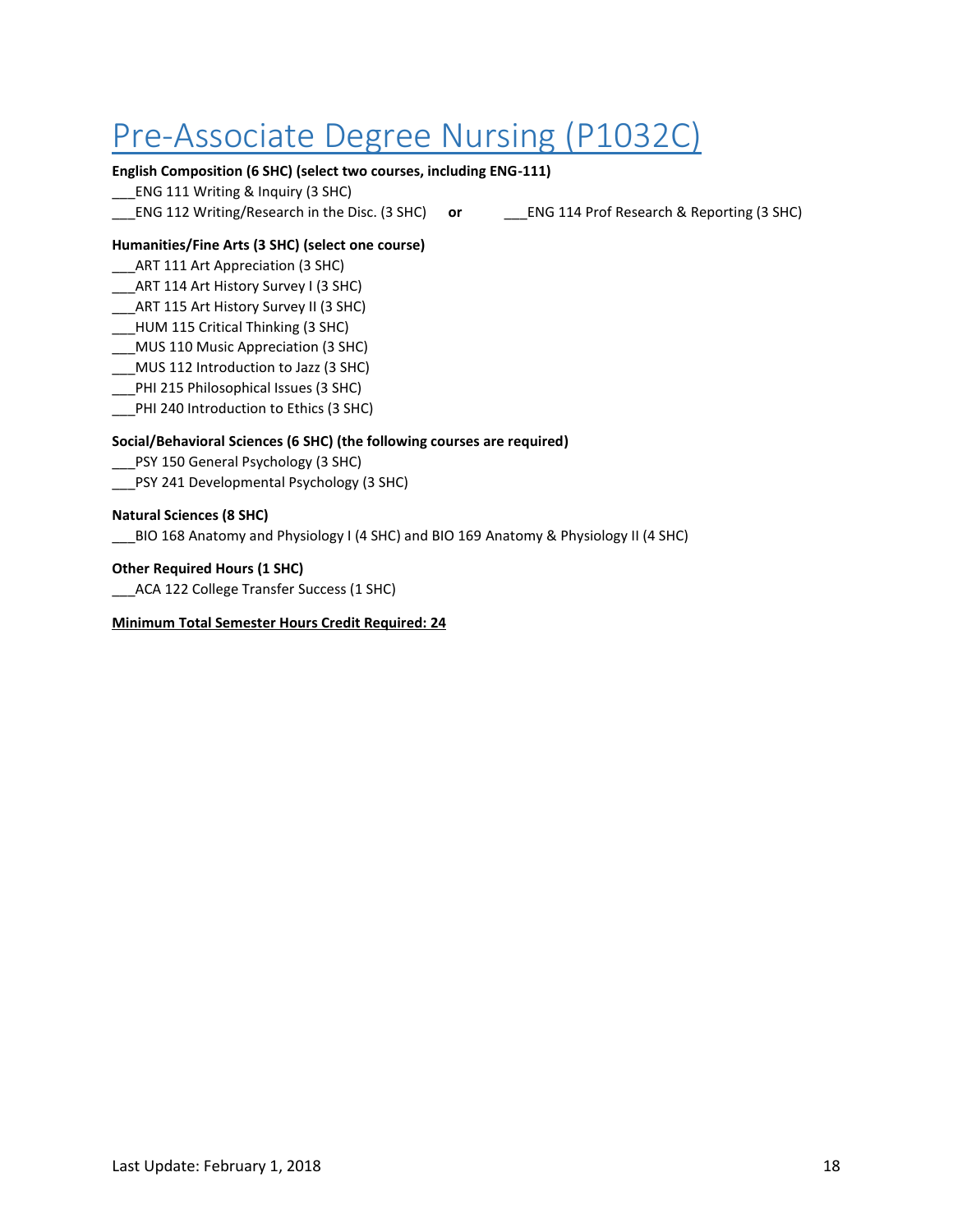# <span id="page-19-0"></span>Career & Technical Education Pathways

#### <span id="page-19-1"></span>**Information Specific to CTE Pathway Programs of Study**

The college must already have received State Board approval to offer the traditional program in order to file a POS for a Career Technical Education pathway (i.e. the college must be approved for Welding in order to file a POS to offer a Welding CTE pathway.)

The college must utilize the current curriculum standard as the guideline for CTE Pathways. The curriculum standards are located at: [http://www.nccommunitycolleges.edu/academic](http://www.nccommunitycolleges.edu/academic-programs/curriculum-standards)[programs/curriculum-standards.](http://www.nccommunitycolleges.edu/academic-programs/curriculum-standards)

The program of study must consist of specific course requirements and may not include elective options (pick lists) for students.

The CTE certificate program of study must include either a minimum of 12 semester hours credit derived from the core of the curriculum standard or consist of courses in a local traditional certificate as listed in the college's catalog. Local certificates may not include course pick lists.

Local certificates or diplomas submitted as CTE certificate pathways must include the following college comment: Courses included in this CTE program of study are offered in the college's traditional, local certificate as listed in the college catalog.

The college may submit more than one CTE certificate/diploma for a specific program in order to accommodate the needs of various high school districts. The college must file each as a separate certificate/diploma(s).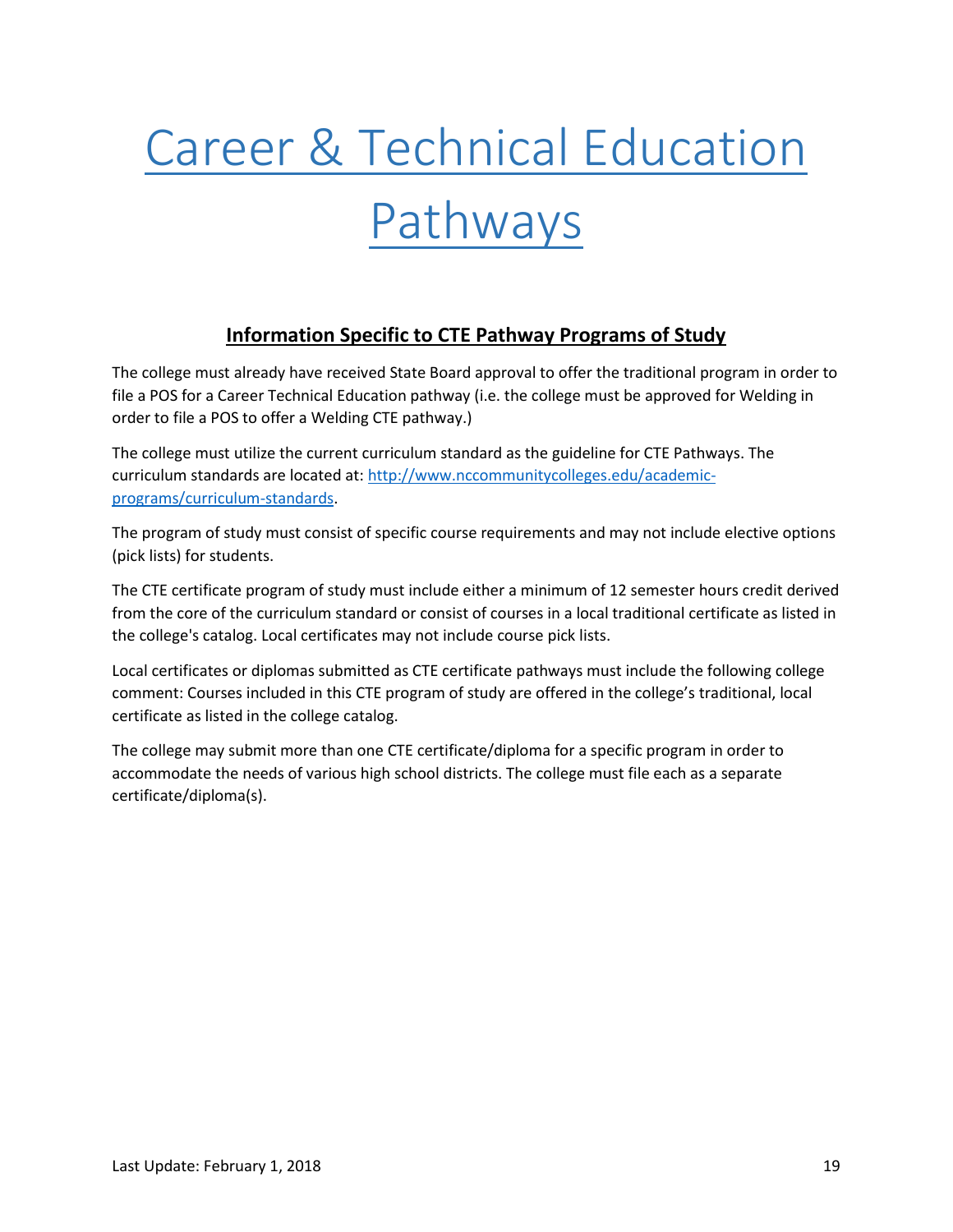## Accounting

## Available in: \_X\_ Chatham \_X\_ Harnett \_X\_ Lee

#### Accounting Foundations Certificate – C25100CW

| 4 total courses |                                           | 14           | Д                |
|-----------------|-------------------------------------------|--------------|------------------|
| ECO-252*        | <b>Principles of Macroeconomics</b>       | 3            |                  |
| ECO-251*        | Principles of Microeconomics              | 3            |                  |
| $ACC-121*$      | Principles of Managerial Accounting       | 4            |                  |
| ACC-120*        | <b>Principles of Financial Accounting</b> | 4            |                  |
| Course          | Title                                     | College Cred | High School Cred |

\*Provides one extra quality point when calculating high school GPA.

#### Accounting Diploma – D25100CW

| Course                  | Title                                     | College Cred | High School Cred |
|-------------------------|-------------------------------------------|--------------|------------------|
| ACA-122                 | <b>College Transfer Success</b>           | 1            | 0                |
| ACC-120*                | <b>Principles of Financial Accounting</b> | 4            |                  |
| ACC-121*                | Principles of Managerial Accounting       | 4            |                  |
| ACC-122                 | Principles of Accounting II               | 3            |                  |
| ACC-129                 | Individual Income Taxes                   | 3            |                  |
| ACC-130                 | <b>Business Income Taxes</b>              | 3            |                  |
| ACC-140                 | <b>Payroll Accounting</b>                 |              | 0                |
| ACC-150                 | <b>Accounting Software Applications</b>   | 2            | 0                |
| ART-111*                | Art Appreciation                          | 3            |                  |
| BUS-110 <sup>*</sup>    | Introduction to Business                  | 3            |                  |
| BUS-115*                | Business Law I                            | 3            |                  |
| <b>BUS-125</b>          | <b>Personal Finance</b>                   | 3            |                  |
| $CIS-110*$              | Introduction to Computers                 | 3            |                  |
| $COM-231*$              | <b>Public Speaking</b>                    | 3            |                  |
| $ECO-251*$              | Principles of Microeconomics              | 3            |                  |
| <b>15 total courses</b> |                                           | 43           |                  |

\*Provides one extra quality point when calculating high school GPA.

#### **Suggested Sequencing:**

Fall: ACC-120, ECO-251 = 7 credit hours (online in high school schedule) Spring: ACC-121, ECO-252 = 7 credit hours (online in high school schedule)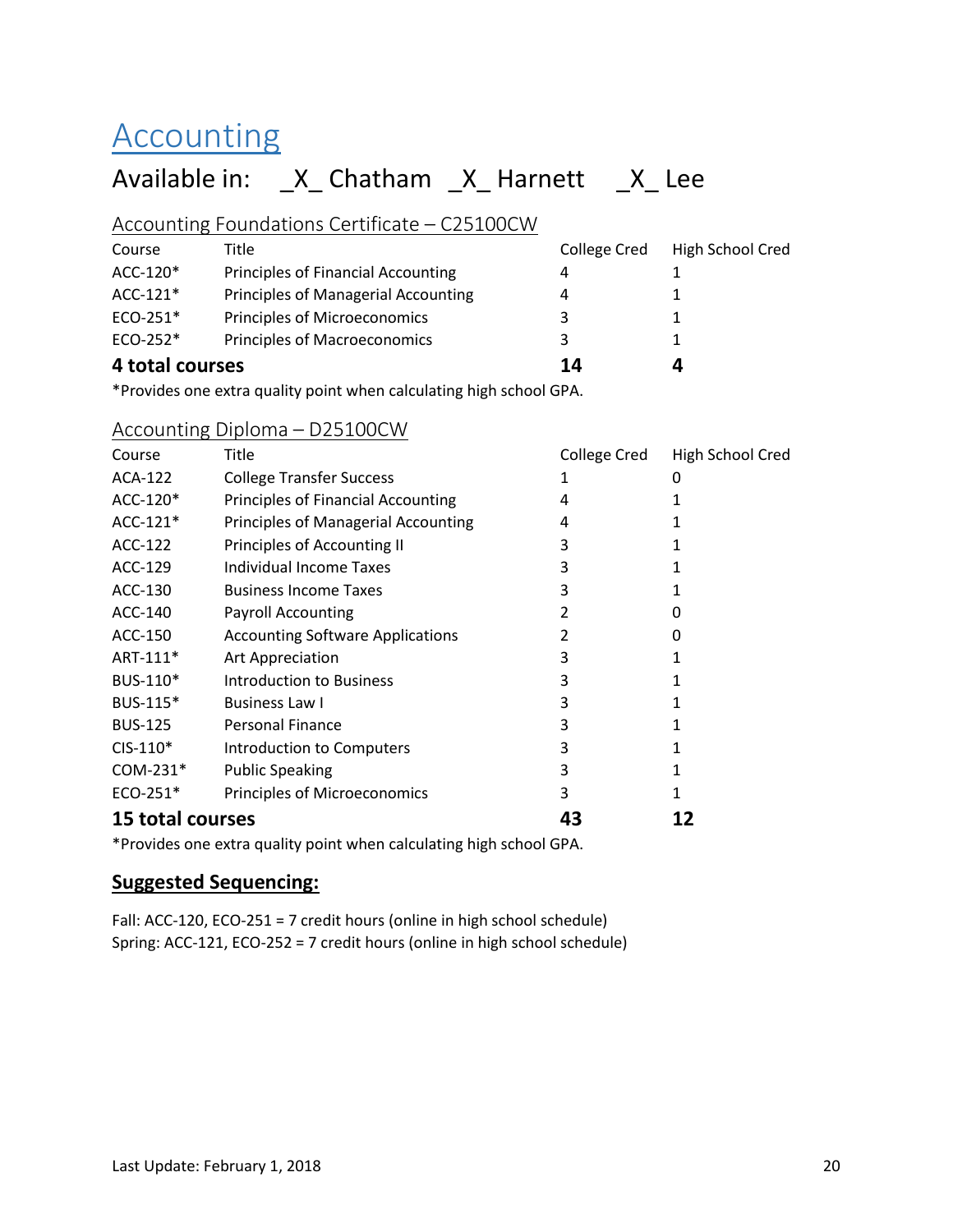## <span id="page-21-0"></span>Automotive Restoration Technology

Available in: \_\_\_\_ Chatham \_X\_ Harnett \_X\_ Lee

Automotive Restoration Technology Diploma – D60140CW

| Course           | Title                                   | <b>College Cred</b> | High School Cred |
|------------------|-----------------------------------------|---------------------|------------------|
| ACA-122          | <b>College Transfer Success</b>         |                     | 0                |
| ARS-112          | <b>Auto Restoration Research</b>        | 3                   |                  |
| ARS-113          | Automobile Upholstery                   | 4                   |                  |
| ARS-114          | <b>Restoration Skills I</b>             | 4                   |                  |
| ARS-117          | <b>Automotive Engines</b>               | 2                   | O                |
| ARS-118          | Wood & Metal Restoration                | 3                   |                  |
| ARS-131          | <b>Chassis and Drive Trains</b>         | 3                   |                  |
| AUB-111          | Painting & Refinishing I                | 4                   |                  |
| AUB-112          | Painting & Refinishing II               | 4                   |                  |
| $COM-231*$       | <b>Public Speaking</b>                  | 3                   |                  |
| $HUM-110*$       | <b>Technology and Society</b>           | 3                   |                  |
| <b>TRN-110</b>   | Intro to Transportation Tech            | 2                   | 0                |
| <b>TRN-120</b>   | <b>Basic Transportation Electricity</b> | 5                   | 2                |
| <b>TRN-180</b>   | <b>Basic Welding for Transportation</b> | 3                   |                  |
| 14 total courses |                                         | 44                  |                  |

\*Provides one extra quality point when calculating high school GPA.

#### **Suggested Sequencing:**

#### **Harnett/Lee County Option (West Harnett Center)**

Fall: AUB-111 = 4 credit hours ( $4<sup>th</sup>$  block in high school schedule) Spring: AUB-112 = 4 credit hours ( $4<sup>th</sup>$  block in high school schedule)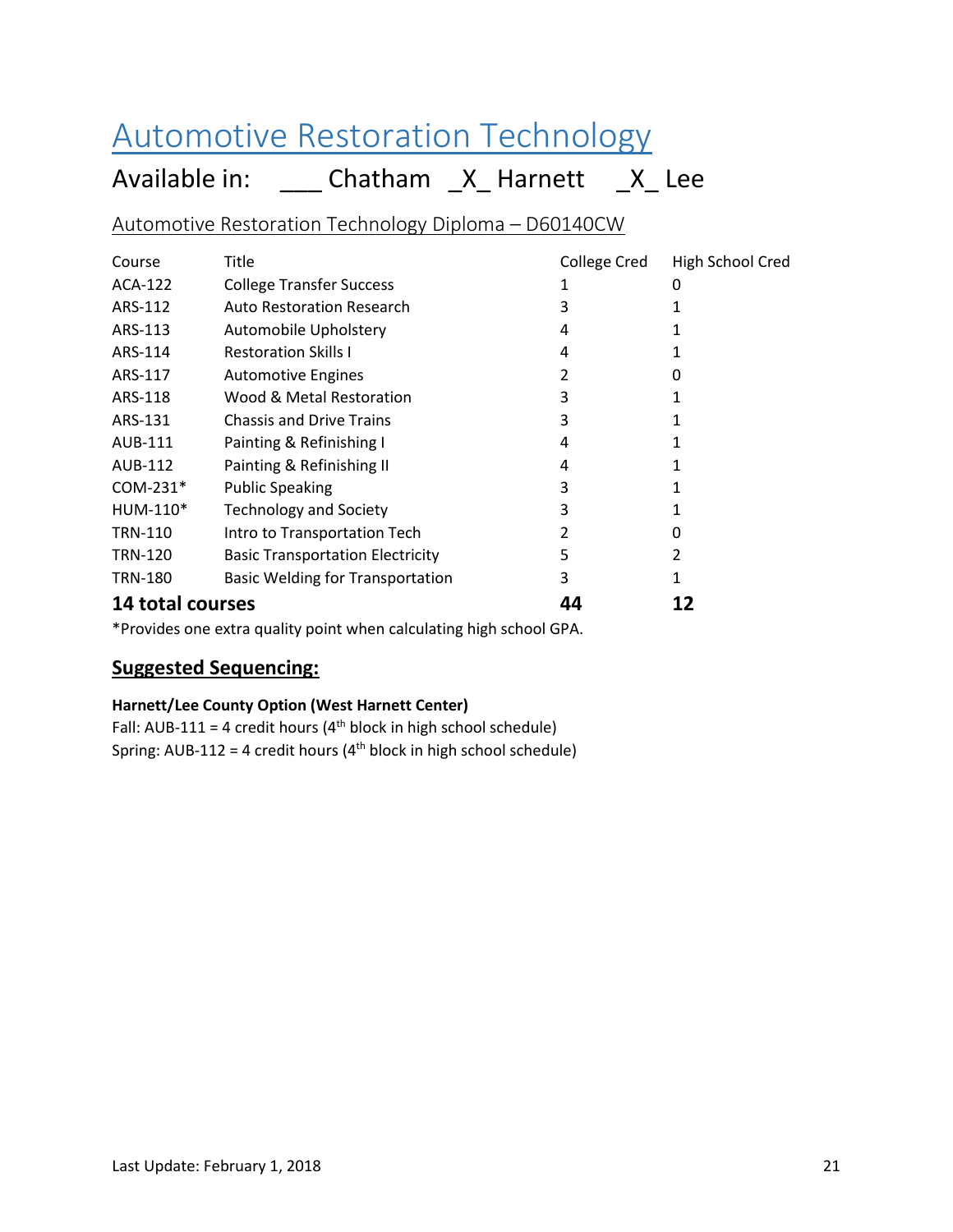## <span id="page-22-0"></span>Automotive Systems Technology

## Available in: \_X\_ Chatham \_\_\_ Harnett \_X\_ Lee

#### Automotive Systems Technology Certificate– C60160CW

| Course          | Title                                   | College Cred | High School Cred |
|-----------------|-----------------------------------------|--------------|------------------|
| AUT-151         | <b>Brake Systems</b>                    | 3            |                  |
| <b>AUT-151A</b> | <b>Brake Systems Lab</b>                |              |                  |
| AUT-163         | <b>Advanced Auto Electricity</b>        | 3            |                  |
| <b>AUT-163A</b> | Advanced Auto Electricity Lab           |              | 0                |
| AUT-181         | Engine Performance I                    | 3            |                  |
| <b>AUT-181A</b> | Engine Performance I Lab                |              | 0                |
| <b>TRN-120</b>  | <b>Basic Transportation Electricity</b> | 5            |                  |
| 7 total courses |                                         | 17           |                  |

#### Automotive Systems Technology Diploma – D60160CW

| Course           | Title                                     | College Cred   | High School Cred |
|------------------|-------------------------------------------|----------------|------------------|
| ACA-122          | <b>College Transfer Success</b>           | 1              | 0                |
| AUT-114          | Safety and Emissions                      | 2              | 1                |
| <b>AUT-114A</b>  | Safety and Emissions Lab                  | 1              | 0                |
| <b>AUT-141</b>   | Suspension & Steering Systems             | 3              | 1                |
| <b>AUT-141A</b>  | Suspension & Steering Systems Lab         | 1              | 0                |
| AUT-151          | <b>Brake Systems</b>                      | 3              | 1                |
| <b>AUT-151A</b>  | <b>Brake Systems Lab</b>                  | 1              | 0                |
| AUT-163          | <b>Advanced Auto Electricity</b>          | 3              | 1                |
| AUT-163A         | Advanced Auto Electricity Lab             | 1              | 0                |
| AUT-181          | Engine Performance I                      | 3              | 1                |
| <b>AUT-181A</b>  | Engine Performance I Lab                  | 1              | 0                |
| AUT-183          | Engine Performance II                     | 4              |                  |
| $CIS-111$        | <b>Basic PC Literacy</b>                  | 2              | 0                |
| $COM-231*$       | <b>Public Speaking</b>                    | 3              |                  |
| HUM-110*         | <b>Technology and Society</b>             | 3              | 1                |
| <b>TRN-110</b>   | Intro to Transportation Tech              | 2              | 0                |
| <b>TRN-120</b>   | <b>Basic Transportation Electricity</b>   | 5              | 2                |
| <b>TRN-140</b>   | <b>Transportation Climate Control</b>     | $\overline{2}$ | 1                |
| <b>TRN-140A</b>  | <b>Transportation Climate Control Lab</b> | 2              | 0                |
| 19 total courses |                                           | 43             |                  |

\*Provides one extra quality point when calculating high school GPA.

#### **Suggested Sequencing:**

#### **Chatham County Option (Pittsboro)**

Fall Year One: TRN-120 = 5 credit hours ( $1<sup>st</sup>$  or  $2<sup>nd</sup>$  block in high school schedule) Spring Year One: AUT-151/A = 4 credit hours ( $1<sup>st</sup>$  or  $2<sup>nd</sup>$  block in high school schedule) Fall Year Two: AUT-163/A = 4 credit hours ( $4<sup>th</sup>$  block in high school schedule) Spring Year Two: AUT-181/A = 4 credit hours ( $4<sup>th</sup>$  block in high school schedule)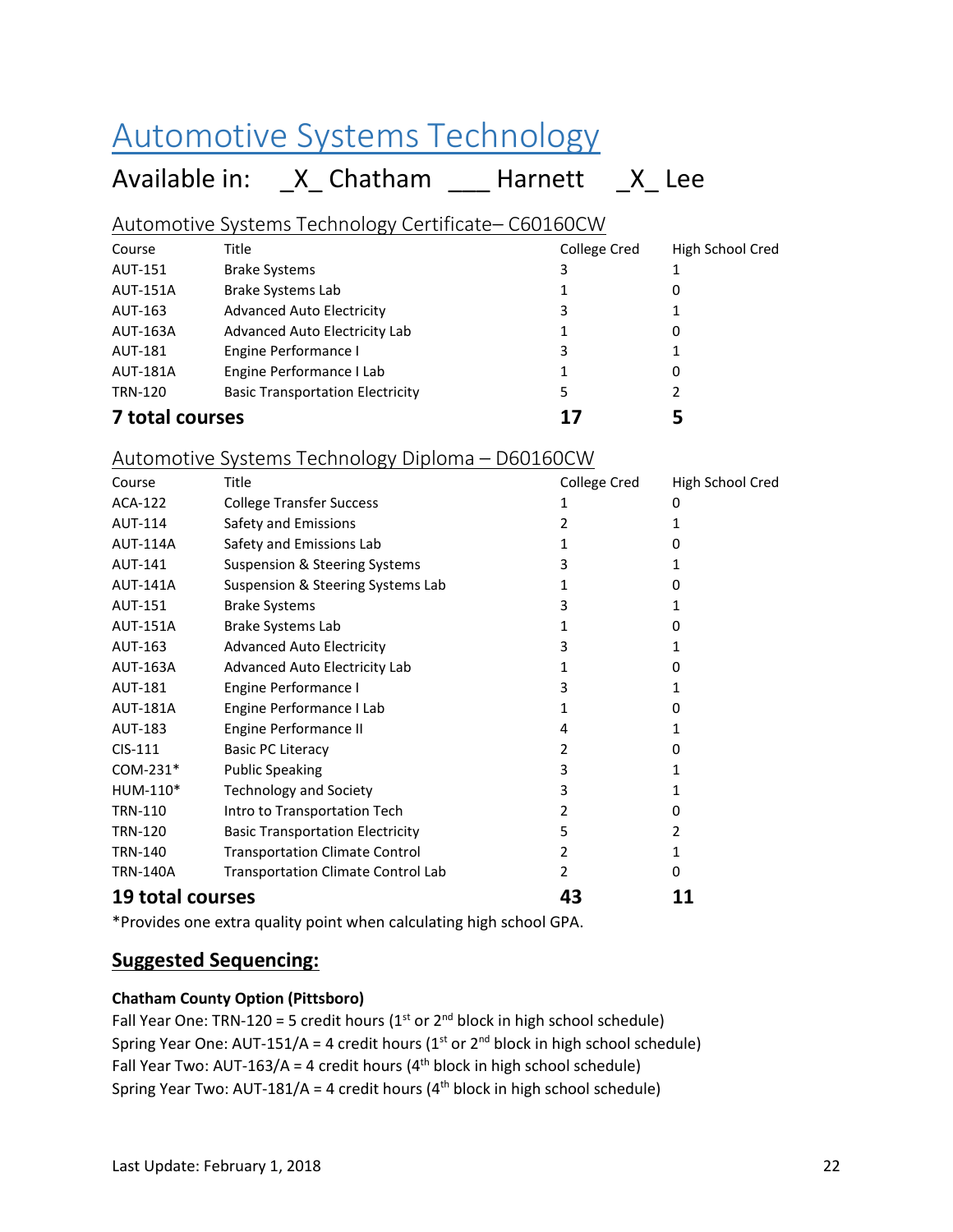## <span id="page-23-0"></span>**Barbering**

### Available in: \_\_\_\_ Chatham \_X\_ Harnett \_\_\_\_ Lee Barbering Certificate – C55110CP Course Title College Cred High School Cred BAR-111 Barbering Concepts I 4 1 BAR-112 Barbering Clinic I 8 2 BAR-113 Barbering Concepts II 1 1 BAR-114 Barbering Clinic II 8 2 **4 total courses 24 6**

#### **Suggested Sequencing:**

#### **Harnett County Option (Dunn)**

Fall Year One: BAR-111A, BAR-112A = 6 credit hours  $(4<sup>th</sup>$  block in high school schedule) Spring Year One: BAR-111B, BAR-112B = 6 credit hours  $(4<sup>th</sup>$  block in high school schedule)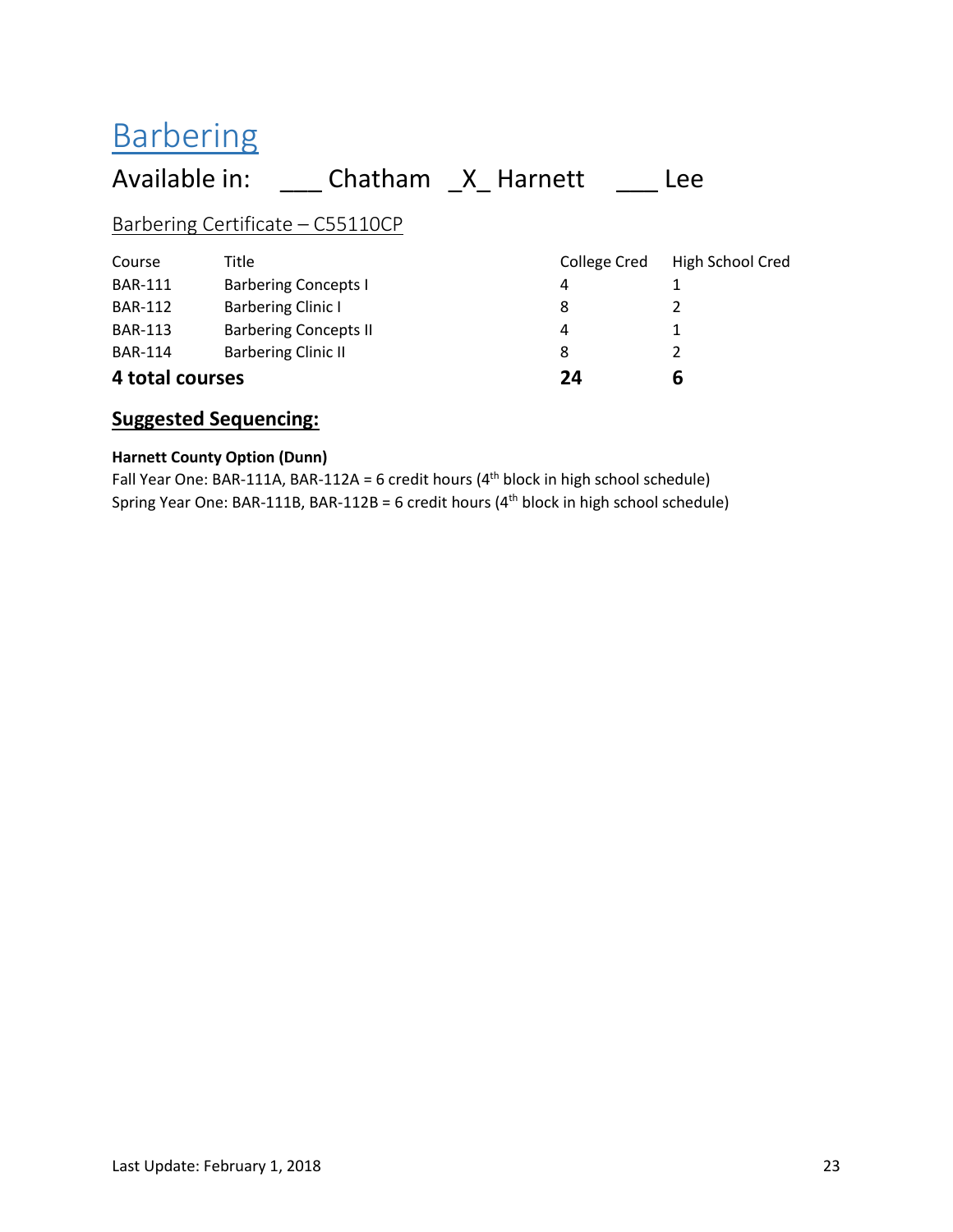## <span id="page-24-0"></span>Broadcasting and Production Technology

Available in: \_\_\_\_ Chatham \_X\_ Harnett \_X\_ Lee

#### Audio/Radio Production Certificate – C30120CW\*\*

| Course          | Title                      | College Cred | High School Cred |
|-----------------|----------------------------|--------------|------------------|
| BPT-121         | Broadcast Speech I         | 3            |                  |
| BPT-122         | <b>Broadcast Speech II</b> | 3            |                  |
| BPT-131         | Audio/Radio Production I   | 4            |                  |
| BPT-132         | Audio/Radio Production II  | 4            |                  |
| 4 total courses |                            | 14           | 4                |

\*\* Certificate pending approval for 2018FA

#### Broadcasting and Production Technology Diploma – D30120CW

| Course               | Title                           | <b>College Cred</b> | High School Cred |
|----------------------|---------------------------------|---------------------|------------------|
| ACA-122              | <b>College Transfer Success</b> |                     | O                |
| <b>BPT-110</b>       | Intro to Broadcasting           |                     |                  |
| <b>BPT-111</b>       | Broadcast Law & Ethics          | 3                   |                  |
| <b>BPT-112</b>       | <b>Broadcast Writing</b>        | 4                   |                  |
| <b>BPT-113</b>       | <b>Broadcast Sales</b>          | 3                   |                  |
| <b>BPT-121</b>       | <b>Broadcast Speech I</b>       | ੨                   |                  |
| <b>BPT-131</b>       | Audio/Radio Production I        | 4                   |                  |
| <b>BPT-135</b>       | Radio Performance I             |                     | 0                |
| <b>BPT-215</b>       | <b>Broadcast Programming</b>    | 3                   |                  |
| <b>BPT-231</b>       | Video/TV Production I           | 4                   |                  |
| <b>BPT-232</b>       | Video/TV Production II          | 4                   |                  |
| COM-231*             | <b>Public Speaking</b>          | 3                   |                  |
| SOC-210 <sup>*</sup> | Introduction to Sociology       |                     |                  |
| 13 total courses     |                                 |                     |                  |

\*Provides one extra quality point when calculating high school GPA.

#### **Suggested Sequencing:**

#### **Harnett County Option (Lillington Campus)**

Fall: BPT-131A, BPT-135A = 3 credit hours  $(4<sup>th</sup>$  block in high school schedule) Spring: BPT-131B, BPT-135B = 3 credit hours  $(4<sup>th</sup>$  block in high school schedule)

#### **Lee County Option (Sanford Campus)**

Fall: BPT-121, BPT-131 = 7 credit hours ( $3<sup>rd</sup>$  and  $4<sup>th</sup>$  block in high school schedule) Spring: BPT-122, BPT-132 = 7 credit hours ( $3<sup>rd</sup>$  and  $4<sup>th</sup>$  block in high school schedule)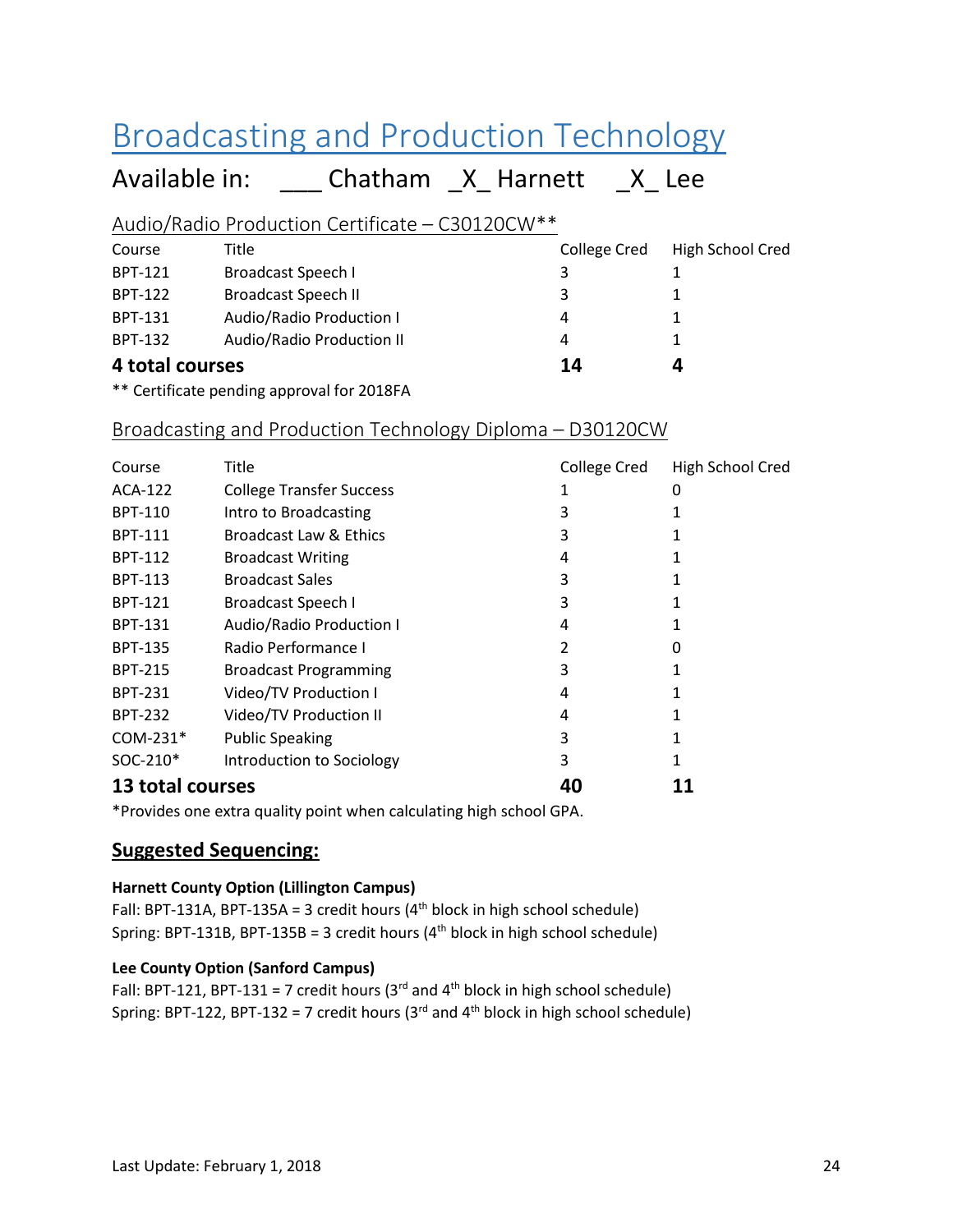## <span id="page-25-0"></span>Business Administration

## Available in: \_X\_ Chatham \_X\_ Harnett \_X\_ Lee

#### Business Foundations Certificate – C25120CW

| 4 total courses |                              |              |                  |
|-----------------|------------------------------|--------------|------------------|
| ECO-252*        | Principles of Macroeconomics | 3            |                  |
| $ECO-251*$      | Principles of Microeconomics | 3            |                  |
| BUS-115*        | Business Law I               | 3            |                  |
| BUS-110*        | Introduction to Business     | 3            |                  |
| Course          | Title                        | College Cred | High School Cred |

\*Provides one extra quality point when calculating high school GPA.

#### Business Administration Diploma – D25120CW

| Course                  | <b>Title</b>                             | College Cred | High School Cred |
|-------------------------|------------------------------------------|--------------|------------------|
| ACC-115                 | <b>College Accounting</b>                | 4            | 1                |
| BUS-110 <sup>*</sup>    | Introduction to Business                 | 3            |                  |
| BUS-115 <sup>*</sup>    | Business Law I                           | 3            |                  |
| BUS-137*                | <b>Principles of Management</b>          | 3            |                  |
| <b>BUS-151</b>          | People Skills                            | 3            |                  |
| <b>BUS-153</b>          | Human Resources Management               | 3            |                  |
| <b>BUS-280</b>          | <b>REAL Small Business</b>               | 4            |                  |
| $CIS-110*$              | Introduction to Computers                | 3            |                  |
| COM-231*                | <b>Public Speaking</b>                   | 3            |                  |
| $ECO-251*$              | Principles of Microeconomics             | 3            |                  |
| <b>MKT-120</b>          | <b>Principles of Marketing</b>           | 3            |                  |
| <b>MKT-220</b>          | <b>Advertising &amp; Sales Promotion</b> | 3            |                  |
| <b>MKT-223</b>          | <b>Customer Service</b>                  | 3            |                  |
| <b>MKT-232</b>          | Social Media Marketing                   | 4            |                  |
| <b>WEB-214</b>          | Social Media                             | 3            |                  |
| <b>15 total courses</b> |                                          | 48           | 15               |

\*Provides one extra quality point when calculating high school GPA.

#### **Suggested Sequencing:**

Fall: BUS-110, ECO-251= 6 credit hours (online in high school schedule) Spring: BUS-115, ECO-252 = 6 credit hours (online in high school schedule)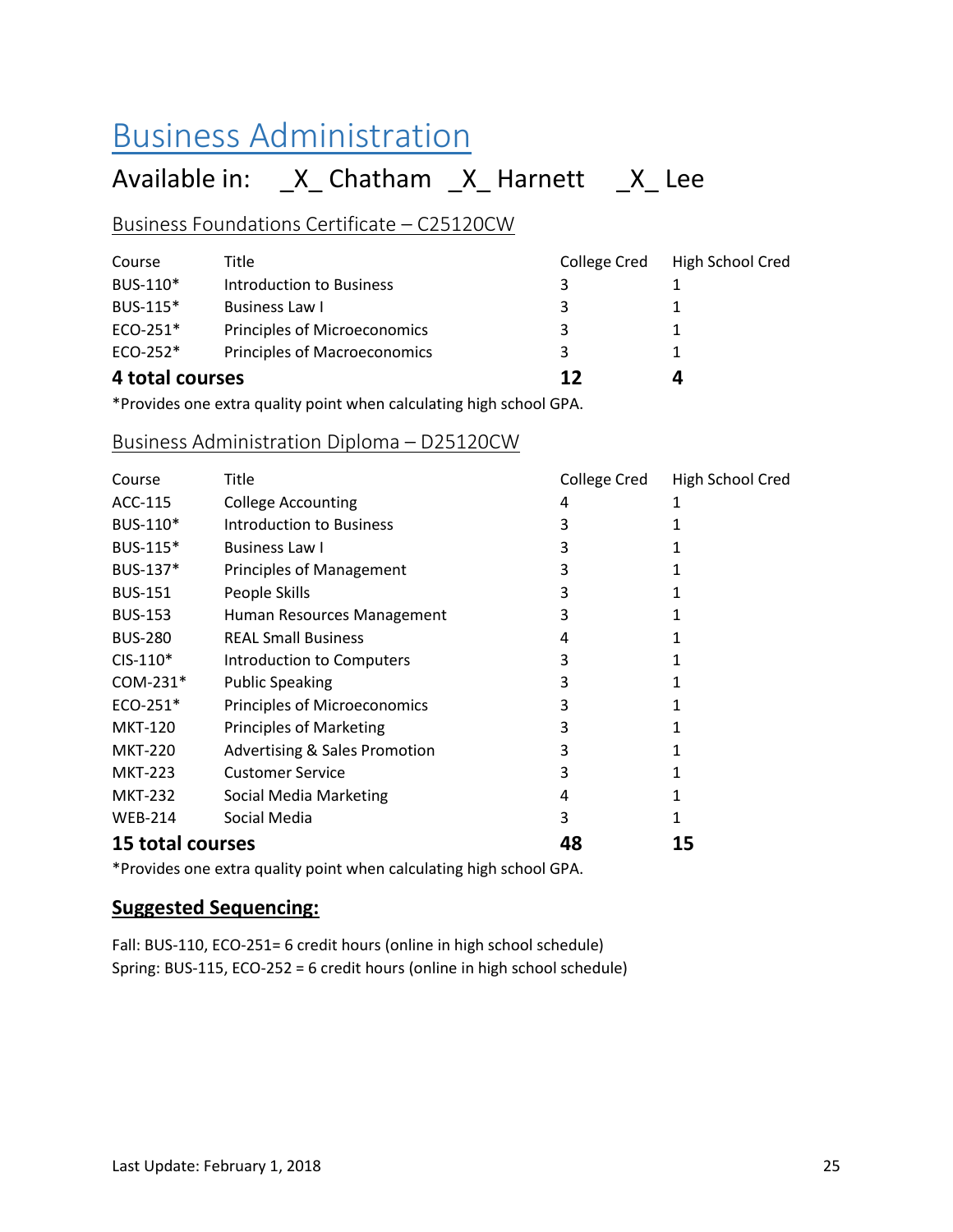## <span id="page-26-0"></span>Computer-Aided Drafting Technology

Available in: \_\_\_\_ Chatham \_\_\_ Harnett \_\_ X\_ Lee

This program has courses that require test scores.

Computer-Aided Drafting Technology Diploma – D50150CW

| Course                  | Title                                 | College Cred | High School Cred |
|-------------------------|---------------------------------------|--------------|------------------|
| ACA-122                 | <b>College Transfer Success</b>       |              | 0                |
| <b>BPR-111</b>          | <b>Print Reading</b>                  |              | 0                |
| <b>BPR-121</b>          | <b>Blueprint Reading-Mechanical</b>   |              | O                |
| $CIS-110*$              | Introduction to Computers             | 3            |                  |
| <b>DDF-211</b>          | Design Process I                      | 4            |                  |
| <b>DFT-111</b>          | <b>Technical Drafting I</b>           | 2            | 0                |
| <b>DFT-151</b>          | CAD <sub>1</sub>                      | 3            |                  |
| <b>DFT-152</b>          | CAD II                                | 3            |                  |
| <b>DFT-153</b>          | CAD III                               | 3            | 1                |
| <b>DFT-154</b>          | Intro to Solid Modeling               | 3            | 1                |
| <b>DFT-211</b>          | Gears, Cams, & Pulleys                | 2            | O                |
| <b>DFT-254</b>          | Intermediate Solid Modeling/Rendering | 3            |                  |
| ENG-111*^               | Writing & Inquiry                     |              |                  |
| MAT-121^                | Algebra/Trigonometry I                |              |                  |
| <b>MEC-161</b>          | <b>Manufacturing Processes I</b>      |              |                  |
| <b>MEC-161A</b>         | <b>Manufacturing Processes I Lab</b>  |              | 0                |
| <b>16 total courses</b> |                                       | 41           | 10               |

\*Provides one extra quality point when calculating high school GPA. ^Requires test scores.

#### **Suggested Sequencing:**

#### **Lee County Option (Sanford)**

Fall: BPR-111, DFT-111, DFT-151 = 7 credit hours ( $1<sup>st</sup>$ ,  $2<sup>nd</sup>$ , and  $3<sup>rd</sup>$  block in high school schedule) Spring: BPR-121, CIS-110, DFT-153 = 8 credit hours  $(1<sup>st</sup>, 2<sup>nd</sup>)$  and 3<sup>rd</sup> block in high school schedule)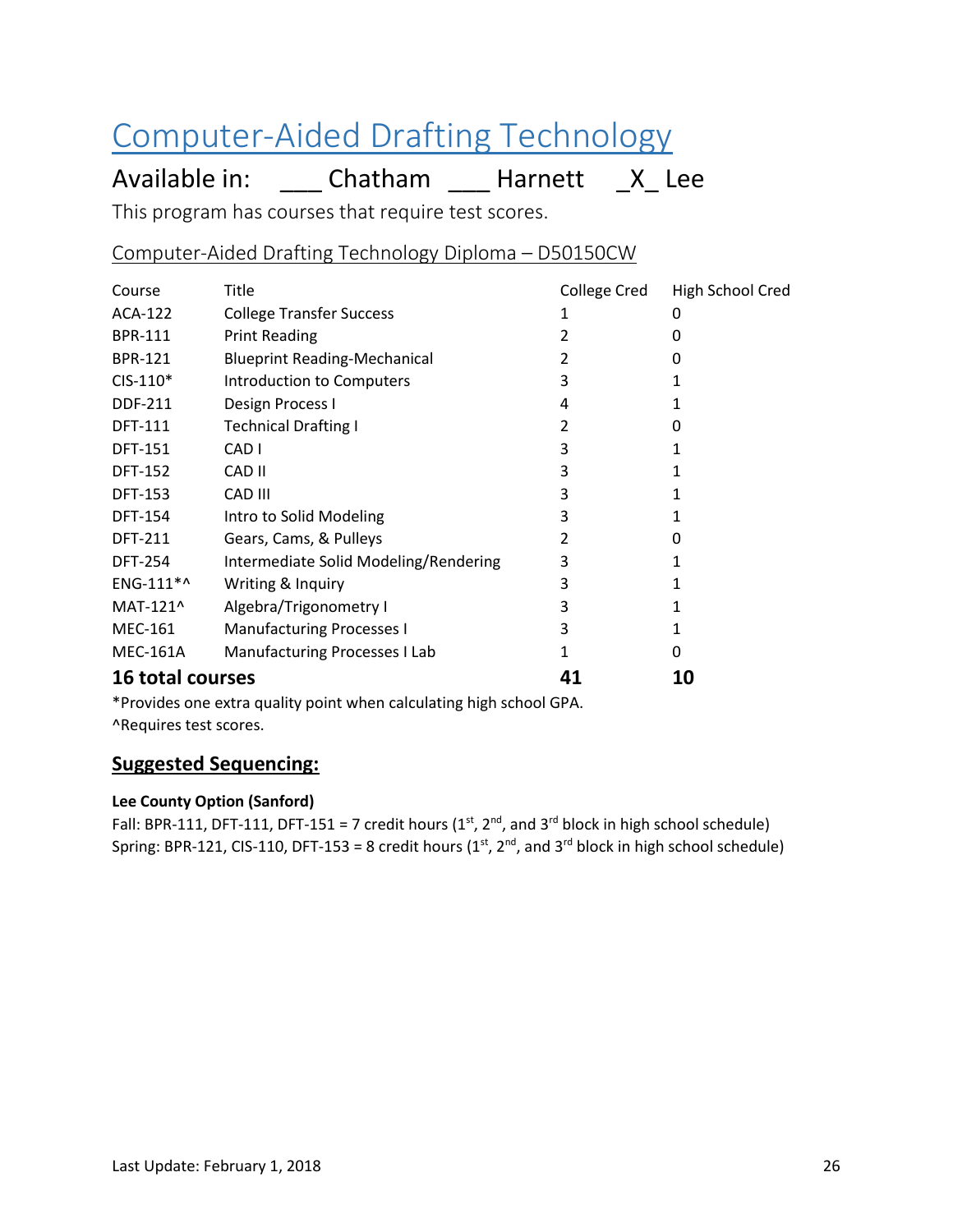## <span id="page-27-0"></span>Computer-Integrated Machining

Available in: \_\_\_\_ Chatham \_X\_ Harnett \_\_\_\_ Lee

Computer-Integrated Machining Diploma – D50120CW

| Course           | Title                                | <b>College Cred</b> | High School Cred |
|------------------|--------------------------------------|---------------------|------------------|
| ACA-122          | <b>College Transfer Success</b>      |                     | 0                |
| <b>BPR-111</b>   | <b>Print Reading</b>                 |                     |                  |
| <b>BPR-121</b>   | <b>Blueprint Reading- Mechanical</b> | 2                   | 0                |
| $CIS-111$        | <b>Basic PC Literacy</b>             | 2                   | 0                |
| COM-231*         | <b>Public Speaking</b>               | 3                   |                  |
| HUM-110*         | <b>Technology and Society</b>        | 3                   |                  |
| <b>MAC-111</b>   | <b>Machining Technology I</b>        | 6                   |                  |
| <b>MAC-112</b>   | Machining Technology II              | 6                   | 2                |
| MAC-113          | <b>Machining Technology III</b>      | 6                   |                  |
| <b>MAC-124</b>   | <b>CNC Milling</b>                   | 2                   | 0                |
| <b>MAC-151</b>   | <b>Machining Calculations</b>        |                     | O                |
| <b>MAC-171</b>   | Measure/Material & Safety            |                     | 0                |
| <b>MEC-142</b>   | <b>Physical Metallurgy</b>           | 2                   | O                |
| 13 total courses |                                      | 38                  | 8                |

\*Provides one extra quality point when calculating high school GPA.

^Requires test scores.

#### **Suggested Sequencing:**

#### **Harnett Apprenticeship:**

Summer: MAC-111A = 3 credit hours Fall: MAC-111B, BPR-111, MEC-142 = 7 credit hours ( $2^{nd}$ ,  $3^{rd}$  &  $4^{th}$  block in high school schedule) Spring: MAC-171, BPR-121, MAC-124, MAC-151 = 7 credit hours (2<sup>nd</sup>, 3<sup>rd</sup> & 4<sup>th</sup> block in high school schedule)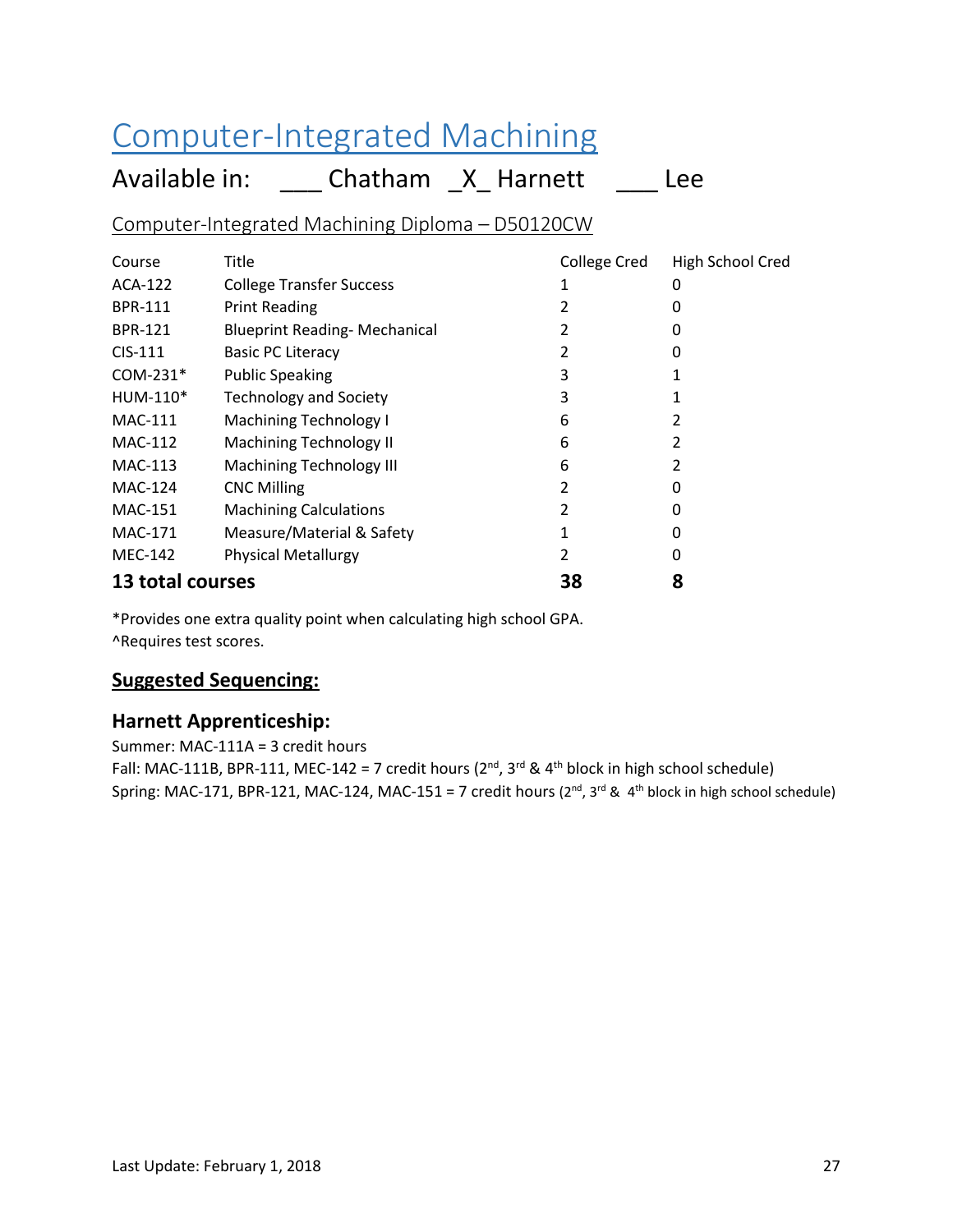# <span id="page-28-0"></span>**Cosmetology**

## Available in: \_\_\_\_ Chatham \_X\_ Harnett \_X\_ Lee

#### Cosmetology Foundations Certificate – C55140CP

| Course          | Title                             | College Cred | High School Cred |
|-----------------|-----------------------------------|--------------|------------------|
| COS-111         | <b>Cosmetology Concepts I</b>     | 4            |                  |
| COS-112         | Salon I                           | 8            | 2                |
| COS-113         | <b>Cosmetology Concepts II</b>    | 4            | 1                |
| COS-114         | Salon II                          | 8            | 2                |
| COS-115         | <b>Cosmetology Concepts III</b>   | 4            | 1                |
| COS-116         | Salon III                         | 8            | 2                |
| COS-223         | <b>Contemporary Hair Coloring</b> | 2            | 0                |
| 7 total courses |                                   | 34           | 9                |

#### **Suggested Sequencing:**

#### **Lee County Option (Sanford)**

Fall Year One: COS-111A, COS-112A = 6 credit hours (3<sup>rd</sup> and 4<sup>th</sup> blocks in high school schedule) Spring Year One: COS-111B, COS-112B = 6 credit hours ( $3<sup>rd</sup>$  and  $4<sup>th</sup>$  blocks in high school schedule)

#### **Harnett County Option (Lillington)**

Fall Year One: COS-111A, COS-112A = 6 credit hours  $(4<sup>th</sup>$  block in high school schedule) Spring Year One: COS-111B, COS-112B = 6 credit hours (4th block in high school schedule) Fall Year Two: COS-113A, COS-114A = 6 credit hours ( $4<sup>th</sup>$  block in high school schedule) Spring Year Two:  $COS-113B$ ,  $COS-114B = 6$  credit hours ( $4<sup>th</sup>$  block in high school schedule)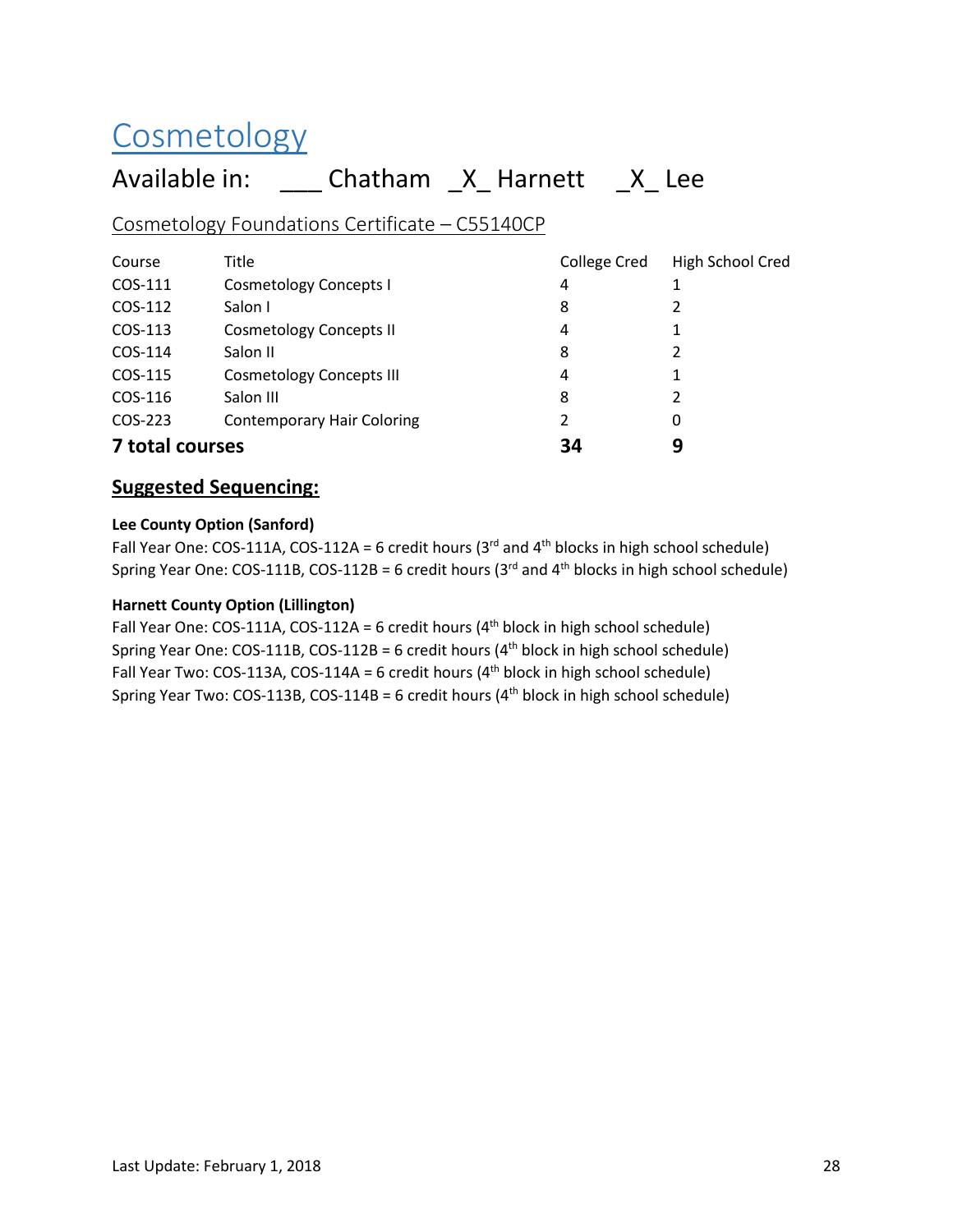## <span id="page-29-0"></span>Criminal Justice Technology

### Available in: \_X\_ Chatham \_X\_ Harnett \_X\_ Lee

#### Criminal Justice Foundations Certificate – C55180CW

| Course          | Title                                   | <b>College Cred</b> | High School Cred |
|-----------------|-----------------------------------------|---------------------|------------------|
| $C$ JC-111 $*$  | Introduction to Criminal Justice        | 3                   |                  |
| $CIC-112$       | Criminology                             | 3                   |                  |
| $CIC-113$       | Juvenile Justice                        | 3                   | 1                |
| $CIC-132$       | Court Procedure & Evidence              | 3                   |                  |
| $CIC-212$       | <b>Ethics &amp; Community Relations</b> | 3                   | 1                |
| $C$ JC-214      | Victimology                             | 3                   | 1                |
| 6 total courses |                                         | 18                  | 6                |

#### Criminal Justice Technology Diploma – D55180CW

| Course           | Title                                   | College Cred | High School Cred |
|------------------|-----------------------------------------|--------------|------------------|
| ACA-122          | <b>College Transfer Success</b>         |              | O                |
| $CIC-111*$       | Introduction to Criminal Justice        |              |                  |
| $CIC-112$        | Criminology                             | 3            |                  |
| $CIC-113$        | Juvenile Justice                        | 3            |                  |
| $CIC-131$        | Criminal Law                            | 3            |                  |
| $CIC-132$        | Court Procedure & Evidence              | 3            |                  |
| $C$ JC-141       | Corrections                             |              |                  |
| $CIC-212$        | <b>Ethics &amp; Community Relations</b> | 3            |                  |
| $C$ JC-214       | Victimology                             |              |                  |
| $CIC-221$        | <b>Investigative Principles</b>         | 3            |                  |
| $CIC-231$        | <b>Constitutional Law</b>               |              |                  |
| $COM-231*$       | <b>Public Speaking</b>                  | 3            |                  |
| PSY-150*         | <b>General Psychology</b>               | 3            |                  |
| 17 total courses |                                         | 38           | 16               |

\*Provides one extra quality point when calculating high school GPA.

#### **Suggested Sequencing:**

Fall: CJC-112, CJC-113 = 6 credit hours (online or seated various blocks in high school schedule) Spring: CJC-132, CJC-214 = 6 credit hours (online or seated various blocks in high school schedule) Fall or Spring: CJC-111, CJC-212 = 6 credit hours (online or seated various blocks in high school schedule) **Harnett Central High School will offer:** Fall: 112/113 4 th period Spring: 111/212 3rd period, 132/214 4 th period **Triton High School will offer:** Fall: 112/113 1<sup>st</sup> period, 111/212 2<sup>nd</sup> period Spring: 132/214 1 Spring:  $132/214$  1st period **Lee County Schools will offer on Sanford Main Campus:** Fall: 112/113 4<sup>th</sup> period Spring: 132/214 4<sup>th</sup> period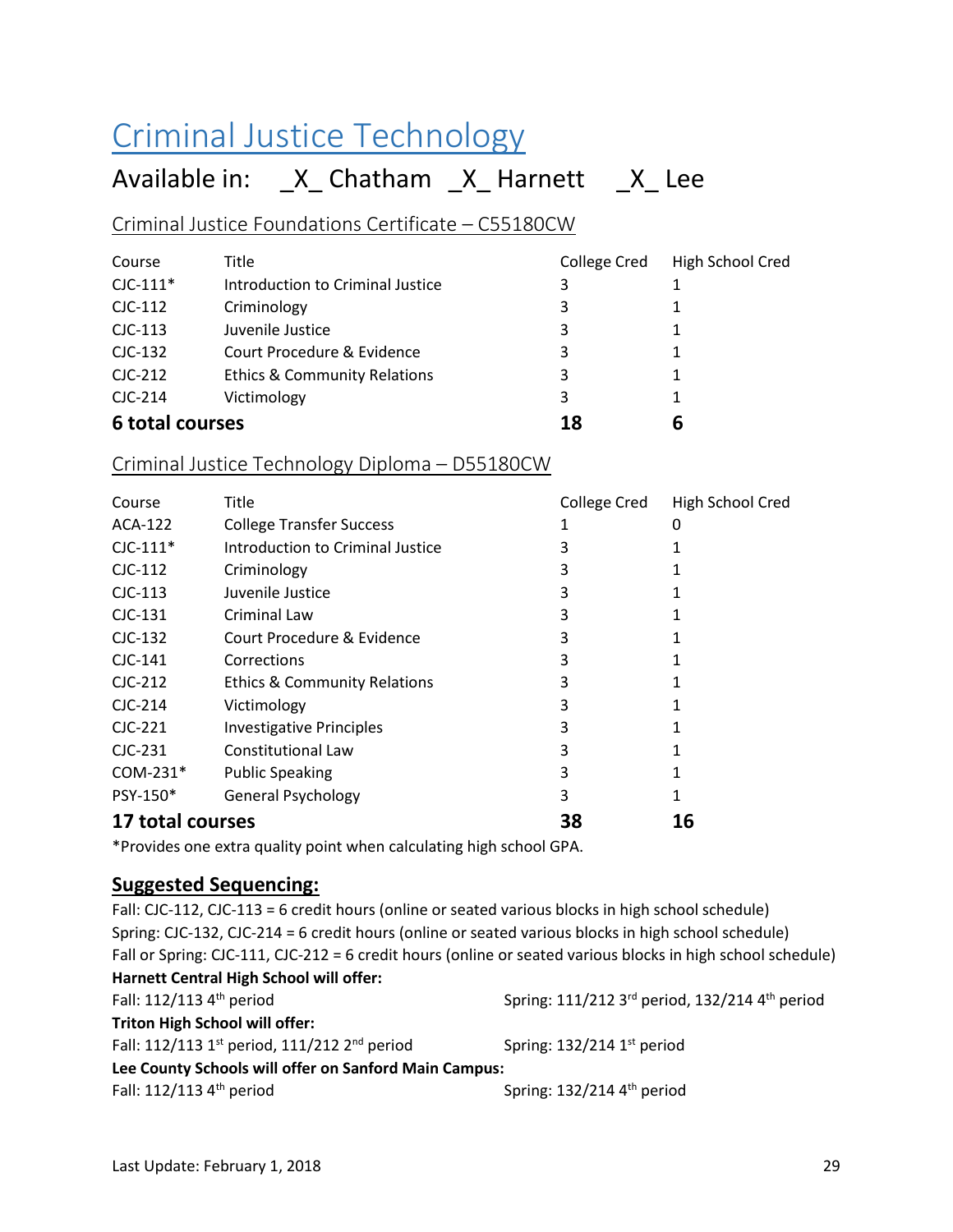## <span id="page-30-0"></span>Culinary Arts

### Available in: \_X\_ Chatham \_X\_ Harnett \_X\_ Lee

#### Culinary Arts Certificate – C55150CP

| Course          | Title                         | College Cred | High School Cred |
|-----------------|-------------------------------|--------------|------------------|
| <b>CUL-110</b>  | Sanitation & Safety           | 2            | 0                |
| <b>CUL-140</b>  | Culinary Skills I             | 5            |                  |
| <b>CUL-140A</b> | <b>Culinary Skills I Lab</b>  | 1            | 0                |
| <b>CUL-160</b>  | Baking**                      | 3            |                  |
| <b>CUL-240</b>  | Culinary Skills II            | 5            | 2                |
| <b>CUL-240A</b> | <b>Culinary Skills II Lab</b> | 1            | 0                |
| 6 total courses |                               | 17           | 5                |

\*\* Course change pending approval for 2018FA (was previously CUL-170)

#### **Suggested Sequencing:**

#### **Chatham County (Pittsboro), Harnett County (Dunn), or Lee County (Sanford) Option:**

Fall or Spring: CUL-110, CUL-140/A, CUL-160, CUL-240/A = 17 credit hours (all day in high school schedule)

## <span id="page-30-1"></span>Dental Assisting

### Available in: \_X\_ Chatham \_X\_ Harnett \_X\_ Lee

Dental Assisting Certificate – C45240CW

| Course          | Title                          | <b>College Cred</b> | High School Cred |
|-----------------|--------------------------------|---------------------|------------------|
| ACA-115         | Success & Study Skills         |                     | 0                |
| <b>DEN-100</b>  | <b>Basic Orofacial Anatomy</b> | 2                   | 0                |
| <b>DEN-101</b>  | <b>Preclinical Procedures</b>  |                     |                  |
| <b>DEN-103</b>  | <b>Dental Sciences</b>         | 2                   | 0                |
| <b>DEN-111</b>  | Infection/Hazard Control       | 2                   | 0                |
| PSY-150*        | <b>General Psychology</b>      | 3                   |                  |
| 6 total courses |                                | 18                  | 3                |

\*Provides one extra quality point when calculating high school GPA.

#### **Suggested Sequencing:**

Fall Year One: ACA-115, DEN-100, PSY-150 = 6 credit hours (online in high school schedule) Spring Year One: DEN-103, DEN-111 = 4 credit hours (online in high school schedule) Fall Year Two: DEN-101 = 7 credit hours (TBD)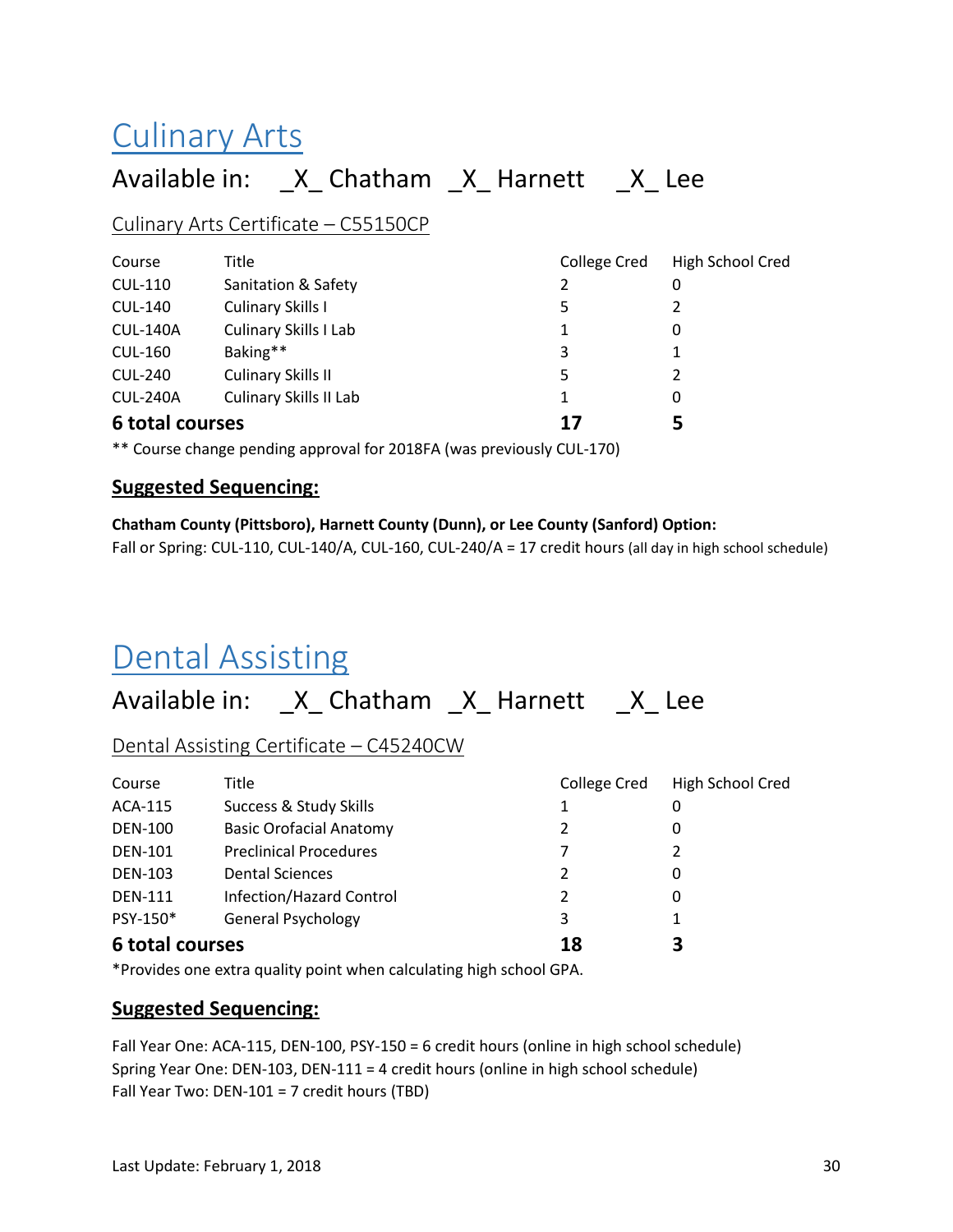# <span id="page-31-0"></span>Early Childhood Education

## Available in: \_X\_ Chatham \_X\_ Harnett \_X\_ Lee

This program has courses that require test scores.

#### Infant/Toddler Care Certificate – C55290CP

| Course          | Title                              | College Cred | High School Cred |
|-----------------|------------------------------------|--------------|------------------|
| EDU-119         | Intro to Early Childhood Education | 4            |                  |
| EDU-131^        | Child, Family & Community          | 3            |                  |
| EDU-144^        | Child Development I                | 3            | 1                |
| EDU-153^        | Health, Safety & Nutrition         | 3            | 1                |
| EDU-234^        | Infants, Toddlers, & Twos          | 3            |                  |
| 5 total courses |                                    | 16           | 5                |

^Requires test scores.

#### Early Childhood Education Diploma – D55220CW

| Course           | Title                              | College Cred | High School Cred |
|------------------|------------------------------------|--------------|------------------|
| ACA-122          | <b>College Transfer Success</b>    | 1            | 0                |
| $CIS-110*$       | Introduction to Computers          | 3            |                  |
| $COM-231*$       | <b>Public Speaking</b>             | 3            |                  |
| EDU-119          | Intro to Early Childhood Education | 4            |                  |
| EDU-131^         | Child, Family & Community          | 3            |                  |
| EDU-144^         | Child Development I                | 3            |                  |
| EDU-145^         | Child Development II               | 3            |                  |
| EDU-146^         | Child Guidance                     | 3            |                  |
| EDU-151^         | <b>Creative Activities</b>         | 3            |                  |
| EDU-153^         | Health, Safety & Nutrition         | 3            |                  |
| EDU-221^         | Children with Exceptional Needs    | 3            |                  |
| EDU-234^         | Infants, Toddlers, & Twos          | 3            |                  |
| PSY-150*         | <b>General Psychology</b>          | 3            |                  |
| 13 total courses |                                    | 38           |                  |

\*Provides one extra quality point when calculating high school GPA. ^Requires test scores.

#### **Suggested Sequencing:**

Fall Year One: EDU-119, EDU-131, EDU-144 = 10 credit hours (online in high school schedule) Spring Year One: EDU-153, EDU-234, PSY-150 = 9 credit hours (online in high school schedule)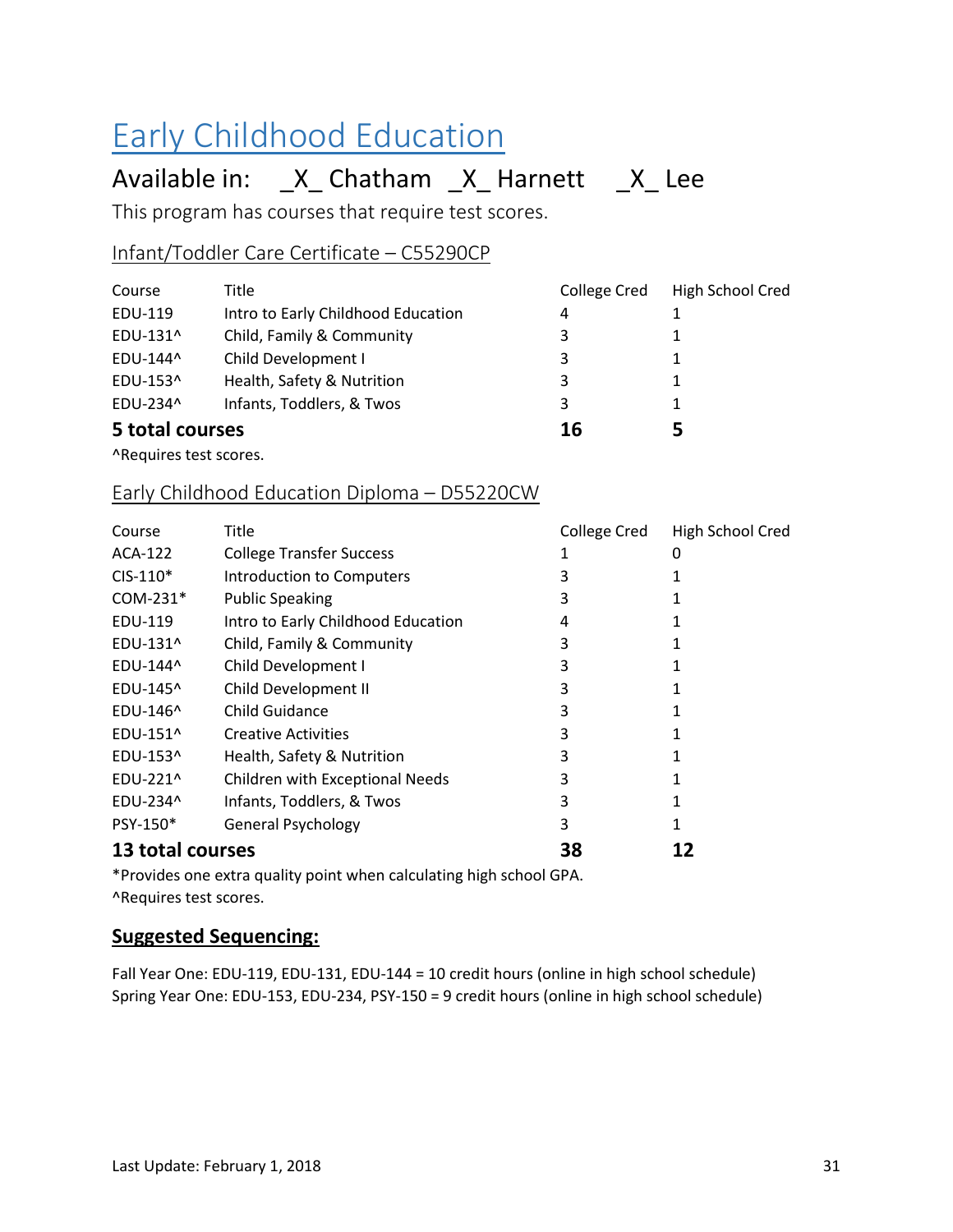## <span id="page-32-0"></span>Electronics Engineering Technology

Available in: \_\_\_\_ Chatham \_\_\_ Harnett \_\_ X\_ Lee

This program has courses that require test scores.

Electronics Engineering Technology Diploma – D40200CP

| Course           | Title                           | College Cred | High School Cred |
|------------------|---------------------------------|--------------|------------------|
| ACA-122          | <b>College Transfer Success</b> | 1            | 0                |
| $CIS-110*$       | Introduction to Computers       | 3            |                  |
| EGR-131          | Intro to Electronics Tech       |              | 0                |
| ELC-131          | Circuit Analysis I              | 4            |                  |
| ELC-131A         | Circuit Analysis I Lab          |              | 0                |
| ELN-131          | <b>Analog Electronics I</b>     | 4            |                  |
| ELN-132          | <b>Analog Electronics II</b>    | 4            |                  |
| ELN-133          | <b>Digital Electronics</b>      | 4            |                  |
| ENG-111*^        | Writing & Inquiry               | 3            |                  |
| MAT-121^         | Algebra/Trigonometry I          | 3            |                  |
| MAT-122^         | Algebra/Trigonometry II         | 3            |                  |
| <b>PHY-131</b>   | <b>Physics-Mechanics</b>        | 4            |                  |
| PHY-133          | Physics-Sounds and Light        | 4            |                  |
| 13 total courses |                                 | 40           | 10               |

\*Provides one extra quality point when calculating high school GPA. ^Requires test scores.

#### **Suggested Sequencing:**

#### **Lee County Option (Sanford):**

Fall Year One: EGR-131, ACA-122 = 3 credit hours ( $1<sup>st</sup>$  and  $2<sup>nd</sup>$  blocks in high school schedule) Spring Year One: ELN-133, CIS-110 = 7 credit hours ( $1<sup>st</sup>$  and  $2<sup>nd</sup>$  blocks in high school schedule) Summer Year One: ENG-111 = 3 credit hours (online or seated) Fall Year Two: MAT-121, ELC-131/A = 8 credit hours Spring Year Two: ELN-131, PHY-131, MAT-122 = 11 credit hours Summer Year Two: ELN-132, PHY-133 = 8 credit hours

#### **OR**

Fall Year One: MAT-121, EGR-131, ELC-131/A, ENG-111, ACA-122 = 14 credits Spring Year One: MAT-122, PHY-131, ELN-131, ELN 133, = 15 credits Summer Year One: ELN-132, PHY-133, CIS-110 = 11 credits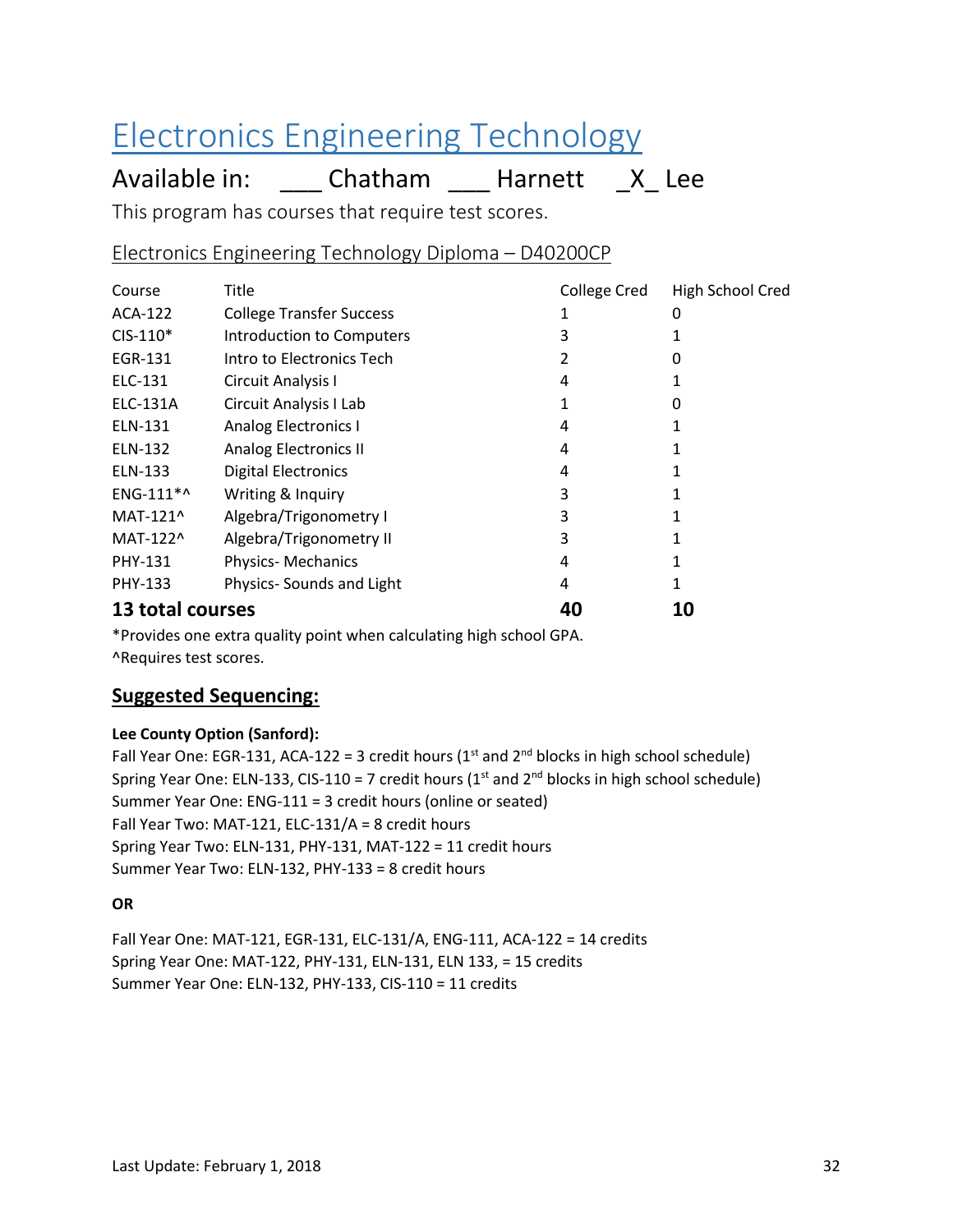## <span id="page-33-0"></span>Forensic Science

## Available in: X Chatham Harnett X Lee

Forensic Science Foundations Certificate – C5518ACW\*\*

| Course          | Title                            | College Cred | High School Cred |
|-----------------|----------------------------------|--------------|------------------|
| $C$ JC-111 $*$  | Introduction to Criminal Justice | 3            |                  |
| $CIC-114$       | Investigative Photography        | 2            | 0                |
| $CIC-131$       | Criminal Law                     | 3            |                  |
| CJC-144         | <b>Crime Scene Processing</b>    | 3            |                  |
| $CIC-221$       | <b>Investigative Principles</b>  | 4            |                  |
| $CIC-231$       | <b>Constitutional Law</b>        | 3            |                  |
| 5 total courses |                                  | 18           |                  |

\*Provides one extra quality point when calculating high school GPA.

\*\* Certificate pending approval for 2018FA

#### **Suggested Sequencing:**

#### **Northwood High School will offer:**

Fall: CJC-114, CJC-221 (seated, 1<sup>st</sup> block in high school schedule), plus CJC-111 (online) Spring: CJC-144, CJC-231 (seated, 1<sup>st</sup> block in high school schedule), plus CJC-131 (online)

## <span id="page-33-1"></span>Health and Fitness Science

| Available in:   | Chatham                                           | Harnett      | X Lee            |
|-----------------|---------------------------------------------------|--------------|------------------|
|                 | Health and Fitness Science Certificate – C45630CW |              |                  |
| Course          | Title                                             | College Cred | High School Cred |
| ACA-122         | College Transfer Success**                        |              | 0                |
| <b>HEA-112</b>  | First Aid & CPR                                   | 2            | 0                |
| <b>HFS-110</b>  | Exercise Science                                  | 4            |                  |
| <b>HFS-111</b>  | Fitness & Exercise Testing I                      | 4            |                  |
| <b>HFS-116</b>  | Prevention & Care of Exercise Injuries            | 3            |                  |
| <b>HFS-210</b>  | <b>Personal Training</b>                          | 3            |                  |
| <b>PED-117</b>  | <b>Weight Training I</b>                          | 1            | 0                |
| 7 total courses |                                                   | 18           |                  |

\*\* Course change pending approval for 2018FA (was previously ACA-115)

#### **Suggested Sequencing:**

#### **Lee County Option (Sanford):**

Fall: HEA-112, HFS-110, HFS-111 = 10 credits (1<sup>st</sup> and 2<sup>nd</sup> blocks in high school schedule) Spring: ACA-122, HFS-116, HFS-210, PED-117 = 8 credits ( $1<sup>st</sup>$  and  $2<sup>nd</sup>$  blocks in high school schedule)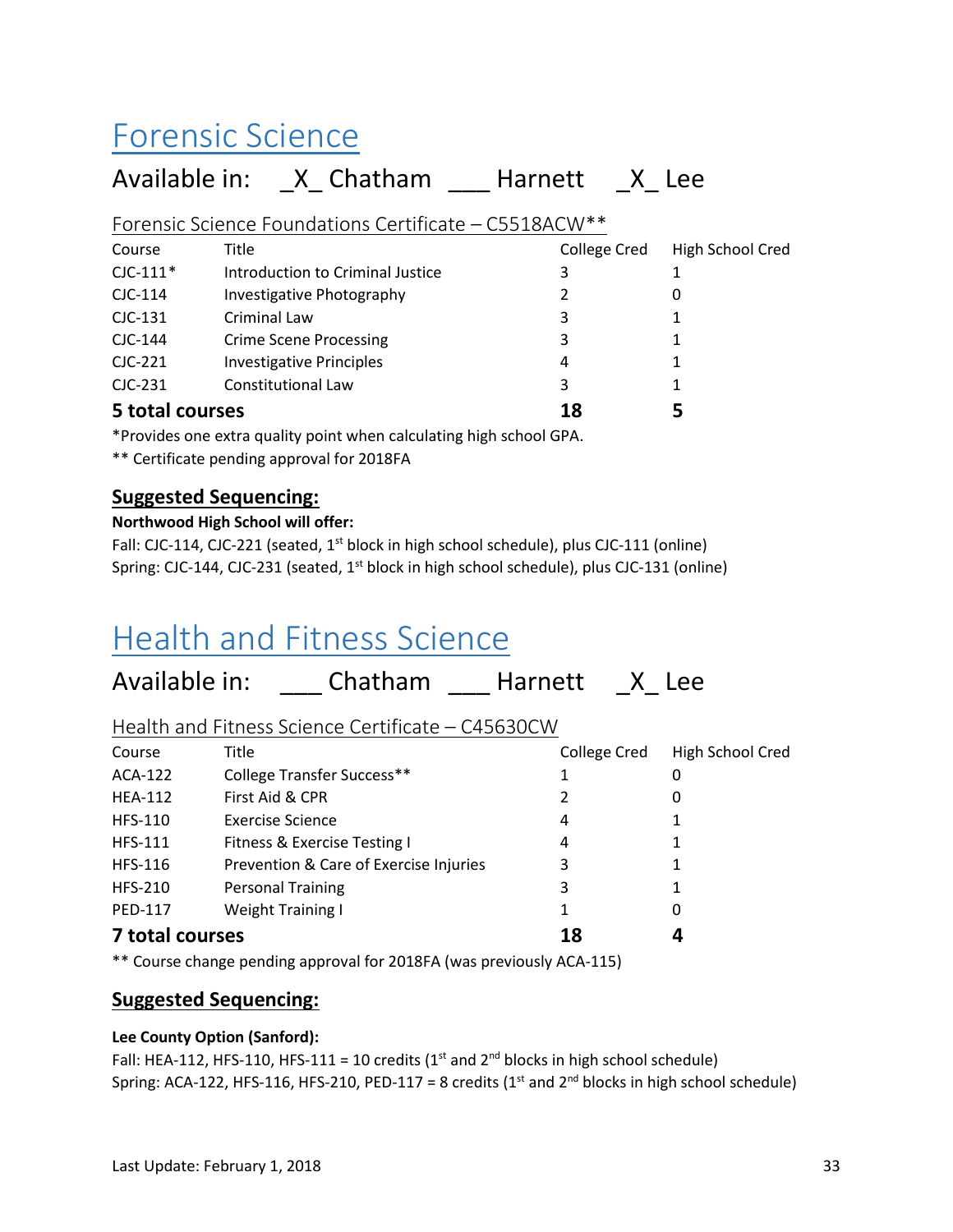## <span id="page-34-0"></span>**Health Information Technology**

### Available in: X Chatham X Harnett X Lee

Health Information Technology Certificate – C45360CW

| Course          | Title                                   | College Cred | High School Cred |
|-----------------|-----------------------------------------|--------------|------------------|
| <b>ACA-115</b>  | Success & Study Skills                  | 1            | 0                |
| HIT-110         | Fundamentals of Health Information Mgmt | 3            |                  |
| <b>HIT-112</b>  | Health Law & Ethics                     | 3            |                  |
| <b>MED-121</b>  | <b>Medical Terminology I</b>            | 3            |                  |
| <b>MED-122</b>  | <b>Medical Terminology II</b>           | 3            |                  |
| PSY-150*        | <b>General Psychology</b>               | 3            |                  |
| 6 total courses |                                         | 16           |                  |

\*Provides one extra quality point when calculating high school GPA.

#### **Suggested Sequencing:**

Fall: ACA-115, HIT-110, MED-121 = 7 credit hours (online in high school schedule) Spring: PSY-150, HIS-112, MED-122 = 9 credit hours (online in high school schedule)

## <span id="page-34-1"></span>Healthcare Management Technology

Available in: \_X\_ Chatham \_X\_ Harnett \_X\_ Lee

Healthcare Administration Foundations – C25200CW

| 4 total courses |                                     | 17           | Д                |
|-----------------|-------------------------------------|--------------|------------------|
| OST-149         | <b>Medical Legal Issues</b>         | 3            |                  |
| OST-142         | <b>Medical Terms II- Med Office</b> | 3            |                  |
| OST-141         | Medical Terms I- Med Office         | 3            |                  |
| HMT-110         | Intro to Healthcare Management      | 3            |                  |
| Course          | Title                               | College Cred | High School Cred |

#### **Suggested Sequencing:**

Fall: HMT-110, OST-141 = 6 credit hours (online in high school schedule) Spring: OST-142, OST-149 = 6 credit hours (online in high school schedule)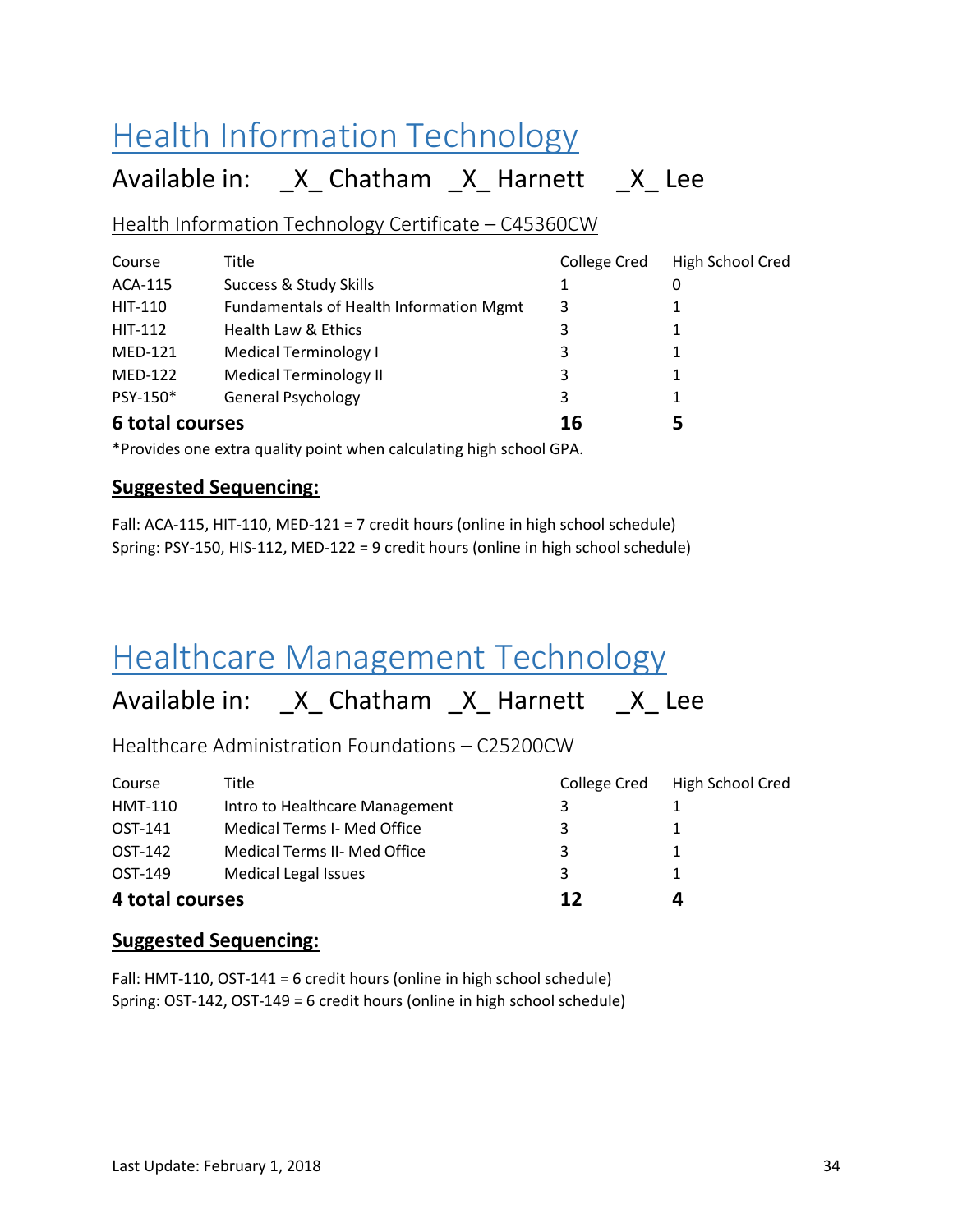## <span id="page-35-0"></span>Human Services Technology

## Available in: \_X\_ Chatham \_X\_ Harnett \_X\_ Lee

Human Services Technology Diploma – D45380CW

| Course                  | Title                              | <b>College Cred</b> | High School Cred |
|-------------------------|------------------------------------|---------------------|------------------|
| ACA-122                 | <b>College Transfer Success</b>    | 1                   | 0                |
| COM-120                 | <b>Interpersonal Communication</b> | 3                   |                  |
| $CIS-110*$              | <b>Introduction to Computers</b>   | 3                   |                  |
| <b>HSE-110</b>          | Introduction to Human Services     | 3                   |                  |
| <b>HSE-112</b>          | <b>Group Process I</b>             |                     | O                |
| <b>HSE-123</b>          | <b>Interviewing Techniques</b>     | 3                   |                  |
| <b>HSE-125</b>          | Counseling                         | 3                   |                  |
| <b>HSE-210</b>          | <b>Human Services Issues</b>       | 2                   | 0                |
| <b>HSE-225</b>          | Crisis Intervention                | 3                   |                  |
| <b>PSY-115</b>          | Stress Management                  | 2                   | O                |
| PSY-150*                | <b>General Psychology</b>          | 3                   | 1                |
| PSY-241*                | Developmental Psychology           | 3                   |                  |
| SOC-210*                | Introduction to Sociology          | 3                   |                  |
| SOC-213*                | Sociology of the Family            | 3                   |                  |
| SOC-220*                | Social Problems                    | 3                   |                  |
| SOC-232*                | Social Context of Aging            | 3                   |                  |
| <b>16 total courses</b> |                                    | 43                  |                  |

\*Provides one extra quality point when calculating high school GPA.

#### **Suggested Sequencing:**

Fall Year One: ACA-122, HSE-110, PSY-150 = 7 credit hours ( $1<sup>st</sup>$  block or online in high school schedule) Spring Year One: CIS-110, HSE-123, PSY-241 = 9 credit hours ( $1<sup>st</sup>$  and  $2<sup>nd</sup>$  block or online in high school schedule) Summer Year One: SOC-210 = 3 credit hours (online or seated)

Fall Year Two: HSE-112, HSE-225, SOC-213 = 8 credit hours ( $1<sup>st</sup>$  and  $2<sup>nd</sup>$  block or online in high school schedule) Spring Year Two: HSE-125, HSE-210, SOC-232 = 8 credit hours (1st and 2<sup>nd</sup> block or online in high school schedule)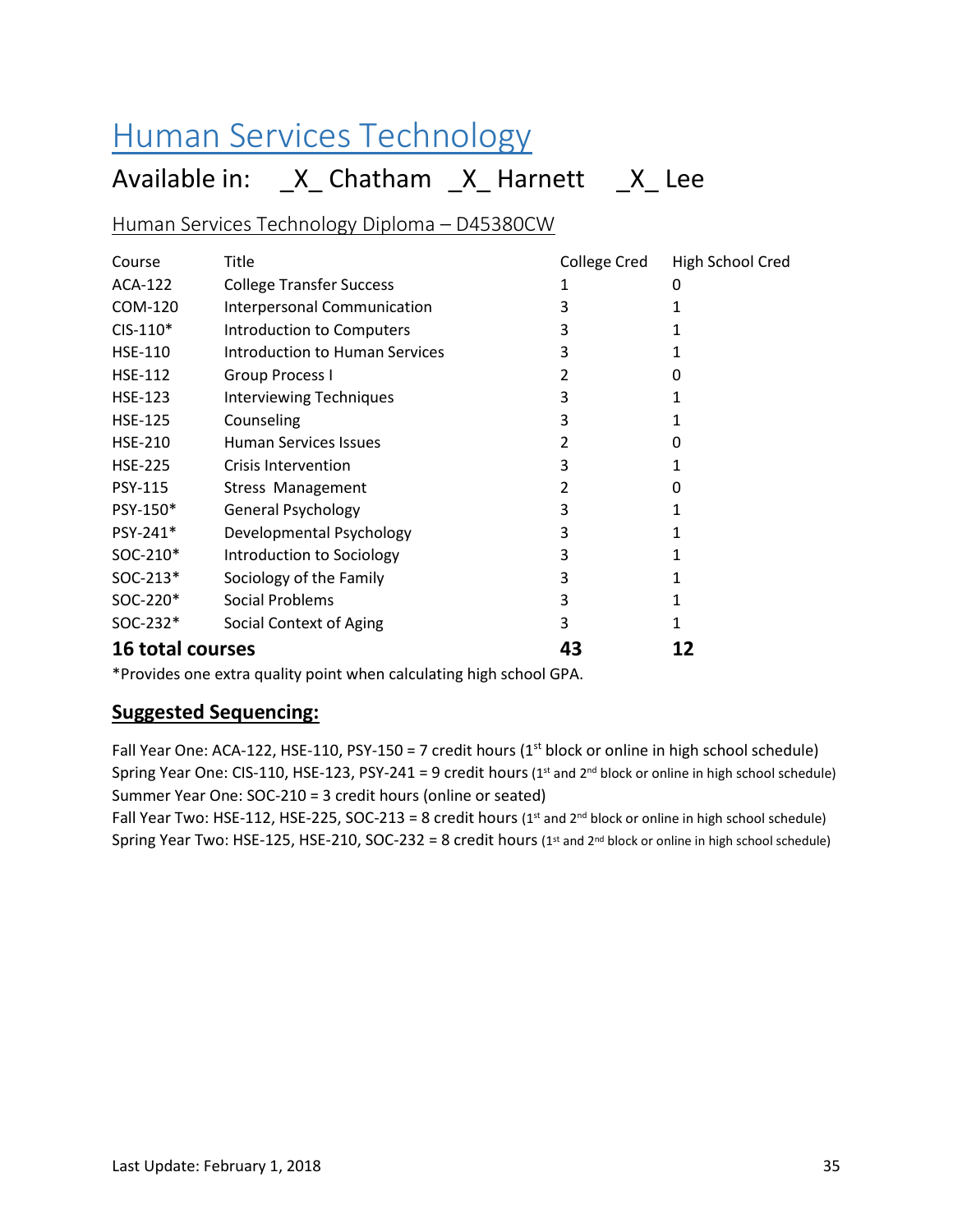# Industrial Systems Technology

## Available in: X Chatham Harnett X Lee

#### Industrial Systems Technology CAT Certificate- C50240CW

| Course           | Title                          | College Cred | High School Cred |
|------------------|--------------------------------|--------------|------------------|
| <b>BPR-111</b>   | <b>Print Reading</b>           |              | 0                |
| $ISC-110$        | Workplace Safety               |              | 0                |
| <b>WLD-112</b>   | <b>Basic Welding Processes</b> |              | 0                |
| <b>WLD-117</b>   | <b>Industrial SMAW</b>         | 3            |                  |
| <b>WLD-121</b>   | GMAW (MIG) FCAW/Plate          | 4            |                  |
| 17 total courses |                                | 17           |                  |

#### Industrial Systems Technology Diploma – D50240CW

| Course           | Title                           | College Cred | High School Cred |
|------------------|---------------------------------|--------------|------------------|
| ACA-115          | Success & Study Skills          | 1            | 0                |
| AHR-120          | <b>HVACR Maintenance</b>        | 2            | 0                |
| <b>BPR-111</b>   | <b>Print Reading</b>            | 2            | 0                |
| <b>BPR-115</b>   | Electric/Fluid Power Diagrams   | 2            | 0                |
| CIS-111          | <b>Basic PC Literacy</b>        | 2            | 0                |
| COM-231*         | <b>Public Speaking</b>          | 3            | 1                |
| ELC-112          | DC/AC Electricity               | 5            | $\mathcal{P}$    |
| ELC-128          | Intro to PLC                    | 3            |                  |
| $HIS-112*$       | <b>World Civilizations II</b>   | 3            |                  |
| HYD-110          | <b>Hydraulics/Pneumatics I</b>  | 3            |                  |
| $ISC-110$        | <b>Workplace Safety</b>         |              | 0                |
| <b>MEC-111</b>   | Machine Processes I             | 3            | 1                |
| <b>MNT-110</b>   | Intro to Maintenance Procedures | 2            | 0                |
| <b>MNT-111</b>   | <b>Maintenance Practices</b>    | 2            | 0                |
| <b>WLD-112</b>   | <b>Basic Welding Processes</b>  | 2            | 0                |
| <b>WLD-117</b>   | <b>Industrial SMAW</b>          | 3            | 1                |
| <b>WLD-121</b>   | GMAW (MIG) FCAW/Plate           | 4            |                  |
| 17 total courses |                                 | 44           | 9                |

\*Provides one extra quality point when calculating high school GPA.

### **Suggested Sequencing:**

#### **Lee County Option (Sanford - CAT Apprenticeship- Rising Juniors Only)**

Fall Year One: WLD-112 = 2 credit hours + CAT Training  $(1<sup>st</sup>$  block in high school schedule) Spring Year One: WLD-121A = 2 credit hours + CAT Training  $(1<sup>st</sup>$  block in high school schedule) Summer Year One : Optional Work Opportunity (Up to 32 hours/week) Fall Year Two: WLD-121B, BPR-111 = 4 credit hours + CAT ( $1<sup>st</sup>$  and  $2<sup>nd</sup>$  blocks in high school schedule) Spring Year Two : WLD-117, ISC-110 = 4 credit hours + CAT ( $1<sup>st</sup>$  and  $2<sup>nd</sup>$  blocks in high school schedule)

#### **Chatham County Option (Siler City)**

Fall: BPR-111, WLD-117 = 5 credit hours ( $1<sup>st</sup>$  block in high school schedule) Spring: WLD-121 = 4 credit hours ( $1<sup>st</sup>$  block in high school schedule)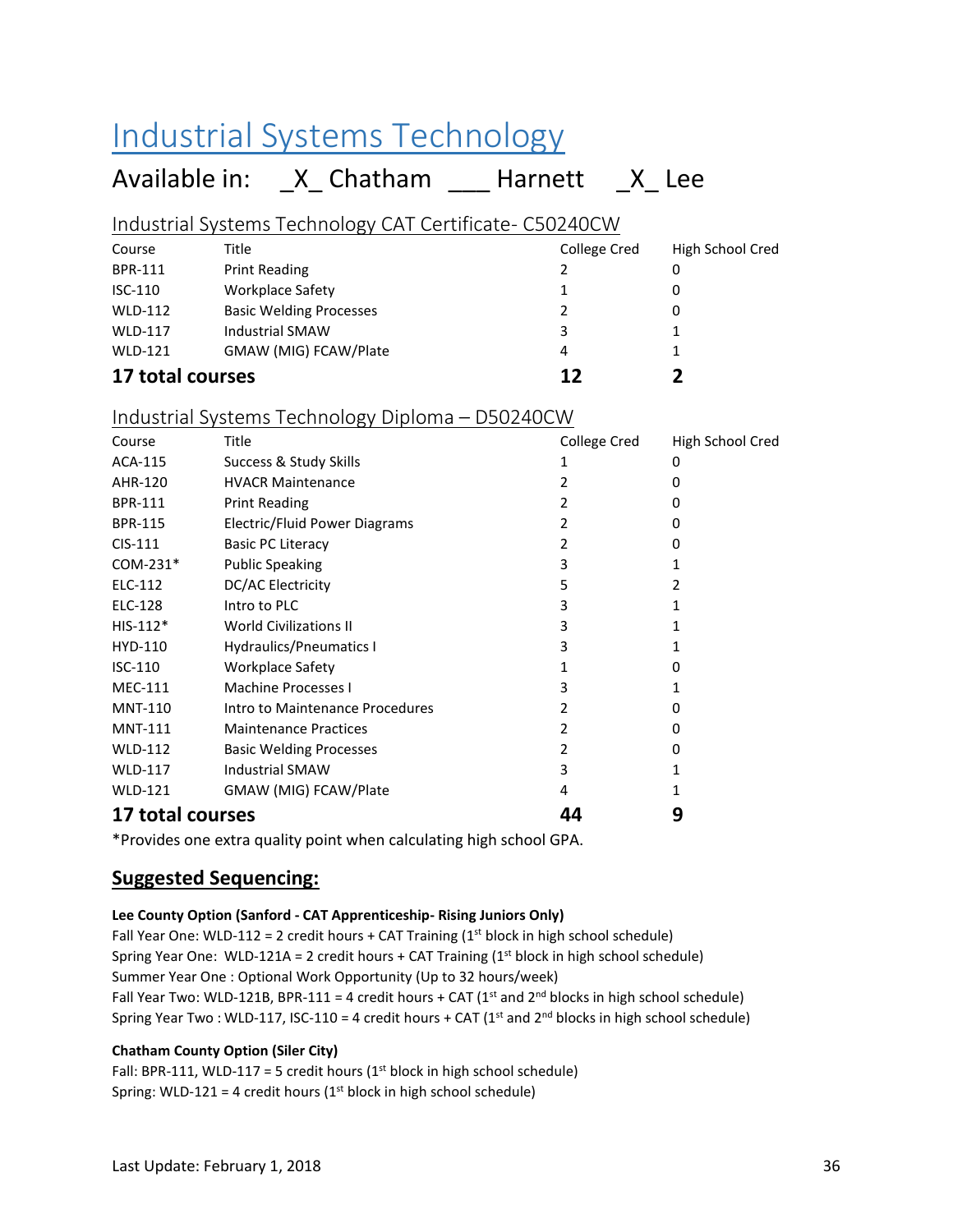# Information Technology

## Available in: \_\_\_\_ Chatham \_\_\_\_ Harnett \_X\_ Lee

This program has courses that require test scores.

| Hardware/Troubleshooting Repair Certificate- C25590CWH |                                                     |                     |                  |
|--------------------------------------------------------|-----------------------------------------------------|---------------------|------------------|
| Course                                                 | Title                                               | <b>College Cred</b> | High School Cred |
| CTI-120                                                | Network & Security Foundation                       | 3                   | 1                |
| CTS-120                                                | Hardware/Software Support                           | 3                   | $\mathbf{1}$     |
| <b>CTS-220</b>                                         | Advanced Hardware/Software Support                  | 3                   | 1                |
| <b>NOS-130</b>                                         | Windows Single User                                 | 3                   | 1                |
| 4 total courses                                        |                                                     | 12                  | 4                |
|                                                        | Internet Computer Core (IC3) Certificate- C25590CWI |                     |                  |
| Course                                                 | Title                                               | College Cred        | High School Cred |
| CIS-110                                                | Introduction to Computers                           | 3                   | 1                |
| CTI-120                                                | Network & Security Foundation                       | 3                   | $\mathbf{1}$     |
| CTS-120                                                | Hardware/Software Support                           | 3                   | 1                |
| <b>NOS-130</b>                                         | Windows Single User                                 | 3                   | $\mathbf{1}$     |
| 4 total courses                                        |                                                     | 12                  | 4                |
|                                                        | Information Technology Diploma - D25590CW           |                     |                  |
| Course                                                 | Title                                               | <b>College Cred</b> | High School Cred |
| <b>ACA-122</b>                                         | <b>College Transfer Success</b>                     | $\mathbf{1}$        | 0                |
| CIS-115*^                                              | Intro to Programming & Logic                        | 3                   | $\mathbf{1}$     |
| CSC-134*                                               | C++ Programming                                     | 3                   | 1                |
| CTI-110                                                | Web, Program, & Database Foundation                 | 3                   | 1                |
| CTI-120                                                | Network & Security Foundation                       | 3                   | 1                |
| CTS-115                                                | Info Sys Business Concepts                          | 3                   | 1                |
| CTS-120                                                | Hardware/Software Support                           | 3                   | 1                |
| <b>CTS-220</b>                                         | Advanced Hardware/Software Support                  | 3                   | 1                |
| CTS-285                                                | Systems Analysis & Logic                            | 3                   | 1                |
| DBA-110                                                | <b>Database Concepts</b>                            | 3                   | $\mathbf{1}$     |
| ENG-111*^                                              | Writing & Inquiry                                   | 3                   | 1                |
| MAT-143*^                                              | Quantitative Literacy                               | 3                   | 1                |
| <b>NOS-130</b>                                         | Windows Single User                                 | 3                   | 1                |
| <b>NOS-230</b>                                         | <b>Windows Administration I</b>                     | 3                   | 1                |
| SEC-110                                                | <b>Security Concepts</b>                            | 3                   | 1                |
| <b>WEB-140</b>                                         | Web Development Tools                               | 3                   | 1                |
| <b>16 total courses</b>                                |                                                     | 46                  | 15               |

\*Provides one extra quality point when calculating high school GPA.

^Requires test scores.

#### **Suggested Sequencing:**

#### **Lee County Option (Sanford)**

Fall: CTS-120, NOS-130 = 6 credit hours ( $2^{nd}$  and  $3^{rd}$  blocks in high school schedule) Spring: CIS-110 and/or CTS-120, CTI-120 = 6 or 9 credit hours (4th block and online in high school schedule)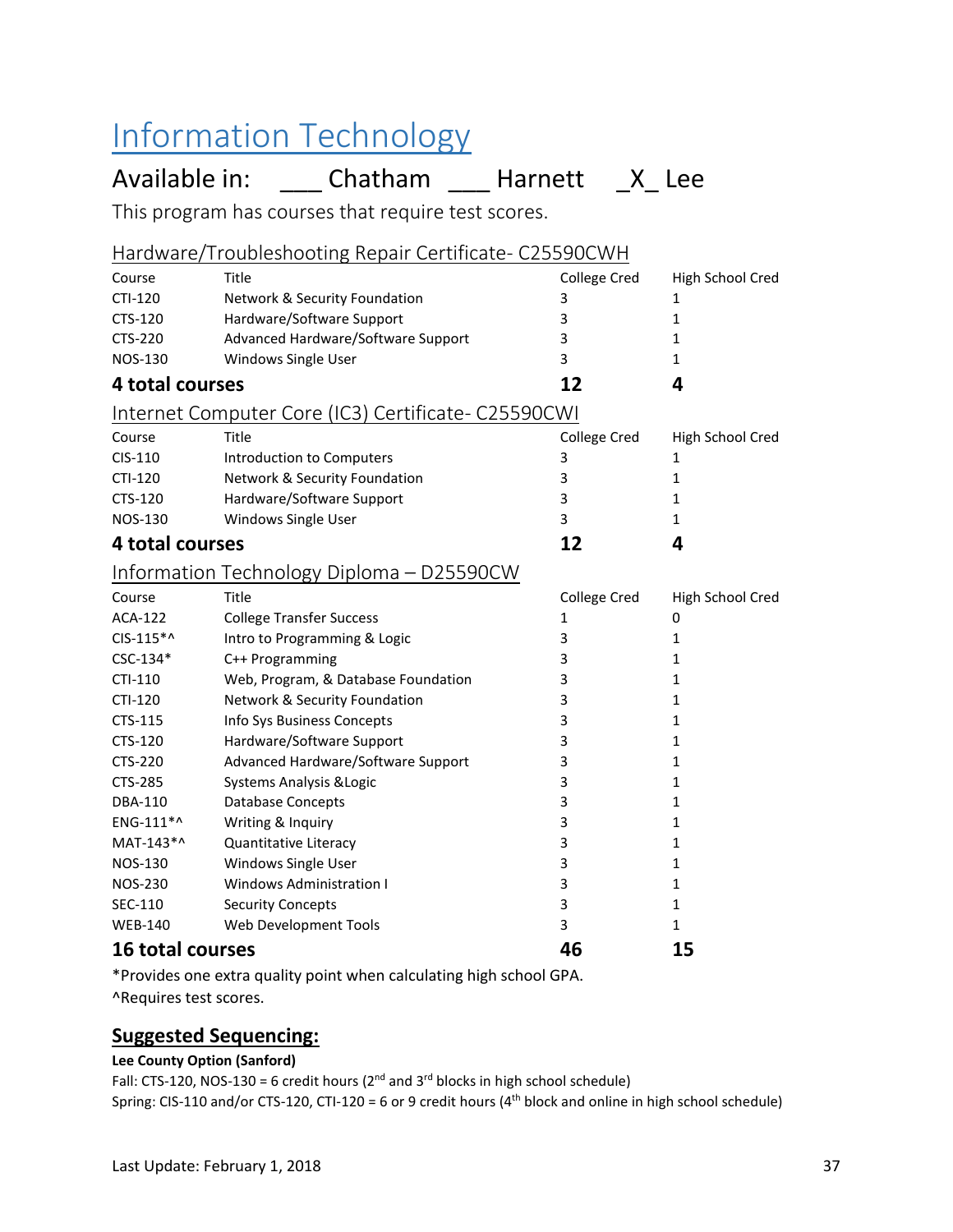# Laser and Photonics Technology

Available in: \_\_\_\_ Chatham \_X\_ Harnett \_\_\_\_ Lee

This program has courses that require test scores.

Laser and Photonics Technology Diploma – D40280CP

| Course           | Title                            | College Cred | High School Cred |
|------------------|----------------------------------|--------------|------------------|
| ACA-122          | <b>College Transfer Success</b>  |              | 0                |
| $CIS-110*$       | <b>Introduction to Computers</b> | 3            |                  |
| EGR-131          | Intro to Electronics Tech        |              | O                |
| ELC-127          | Software for Technicians         |              | O                |
| ELC-131          | Circuit Analysis I               | 4            |                  |
| ELC-131A         | Circuit Analysis I Lab           |              | O                |
| ELN-131          | <b>Analog Electronics I</b>      | 4            |                  |
| ELN-132          | <b>Analog Electronics II</b>     | 4            |                  |
| ELN-133          | <b>Digital Electronics</b>       | 4            |                  |
| ENG-111*^        | Writing & Inquiry                | 3            |                  |
| LEO-111          | Lasers and Applications          | 2            | O                |
| MAT-121^         | Algebra/Trigonometry I           | 3            |                  |
| MAT-122^         | Algebra/Trigonometry II          | 3            |                  |
| <b>PHY-131</b>   | <b>Physics-Mechanics</b>         | 4            |                  |
| 14 total courses |                                  | 40           | 10               |

\*Provides one extra quality point when calculating high school GPA. ^Requires test scores.

### **Suggested Sequencing:**

#### **Harnett County Option (Lillington)**

Fall: CIS-110, EGR-131, ELC-131/A, MAT-121 = 13 credit hours (1<sup>st</sup> and 2<sup>nd</sup> blocks in high school schedule) Spring: ELN-131, ELN-133, MAT-122, ELC-127 = 13 credit hours ( $1<sup>st</sup>$  and  $2<sup>nd</sup>$  blocks in high school schedule)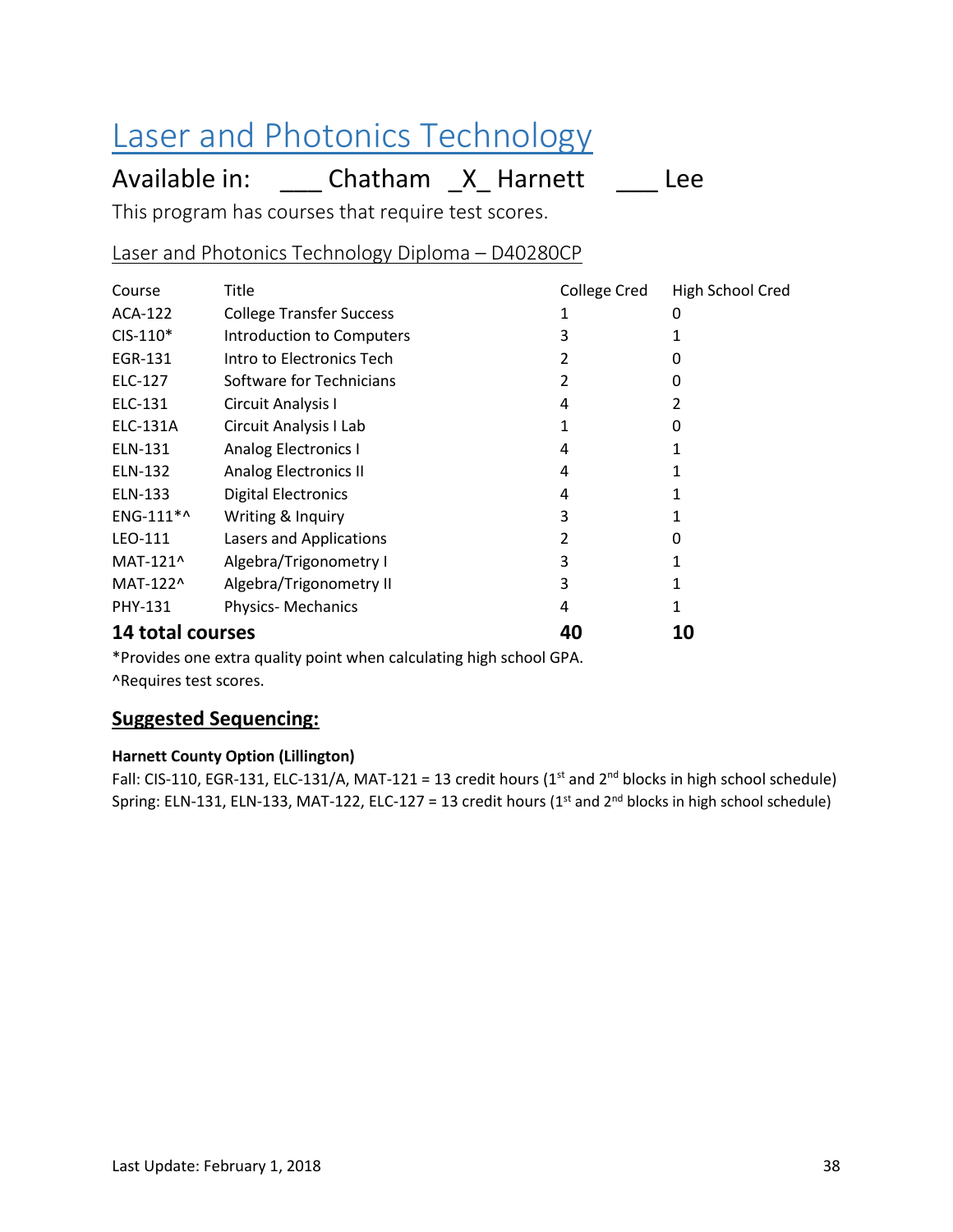# Library and Information Technology

Available in: \_X\_ Chatham \_X\_ Harnett \_X\_ Lee

### Library Basics Certificate – C55130CW

| Course          | Title                                       | College Cred | High School Cred |
|-----------------|---------------------------------------------|--------------|------------------|
| LIB-110         | Introduction to Libraries                   |              |                  |
| LIB-111         | Library Info Resources & Services           |              | 1                |
| $LIB-112$       | Library Collection Development/Acquisitions | 3            | 1                |
| $LIB-114$       | Library Public Service Operations           | 3            | 1                |
| 4 total courses |                                             | 12           | 4                |

#### Library and Information Technology Diploma – D55130CW

| Course               | Title                                       | College Cred | High School Cred |
|----------------------|---------------------------------------------|--------------|------------------|
| ACA-122              | <b>College Transfer Success</b>             |              | 0                |
| $CIS-110*$           | Introduction to Computers                   | 3            |                  |
| $COM-231*$           | <b>Public Speaking</b>                      | 3            |                  |
| $LIB-110$            | Introduction to Libraries                   | 3            |                  |
| $LIB-111$            | Library Info Resources & Services           | 3            |                  |
| $LIB-112$            | Library Collection Development/Acquisitions | 3            |                  |
| $LIB-113$            | Library Cataloging & Classification         | 3            |                  |
| $LIB-114$            | <b>Library Public Service Operations</b>    | 3            |                  |
| $LIB-210$            | <b>Electronic Library Databases</b>         | 3            |                  |
| $LIB-211$            | Library Program Development                 | 3            |                  |
| $LIB-212$            | Library Services/Special Needs              | 3            |                  |
| $LIB-213$            | <b>Cataloging Nonprint Materials</b>        | 3            |                  |
| $LIB-214$            | Library Program Development                 | 3            |                  |
| SOC-210 <sup>*</sup> | Introduction to Sociology                   | 3            |                  |
| <b>WEB-110</b>       | Internet/Web Fundamentals                   | 3            |                  |
| 15 total courses     |                                             | 43           | 14               |

\*Provides one extra quality point when calculating high school GPA.

### **Suggested Sequencing:**

Fall Year One: LIB-110, LIB-111 = 6 credit hours (online in high school schedule) Spring Year One: LIB-112, LIB-114 = 6 credit hours (online in high school schedule) Fall Year Two: LIB-113, WEB-110 = 6 credit hours (online in high school schedule) Spring Year Two: LIB-210, CIS-110 = 6 credit hours (online in high school schedule)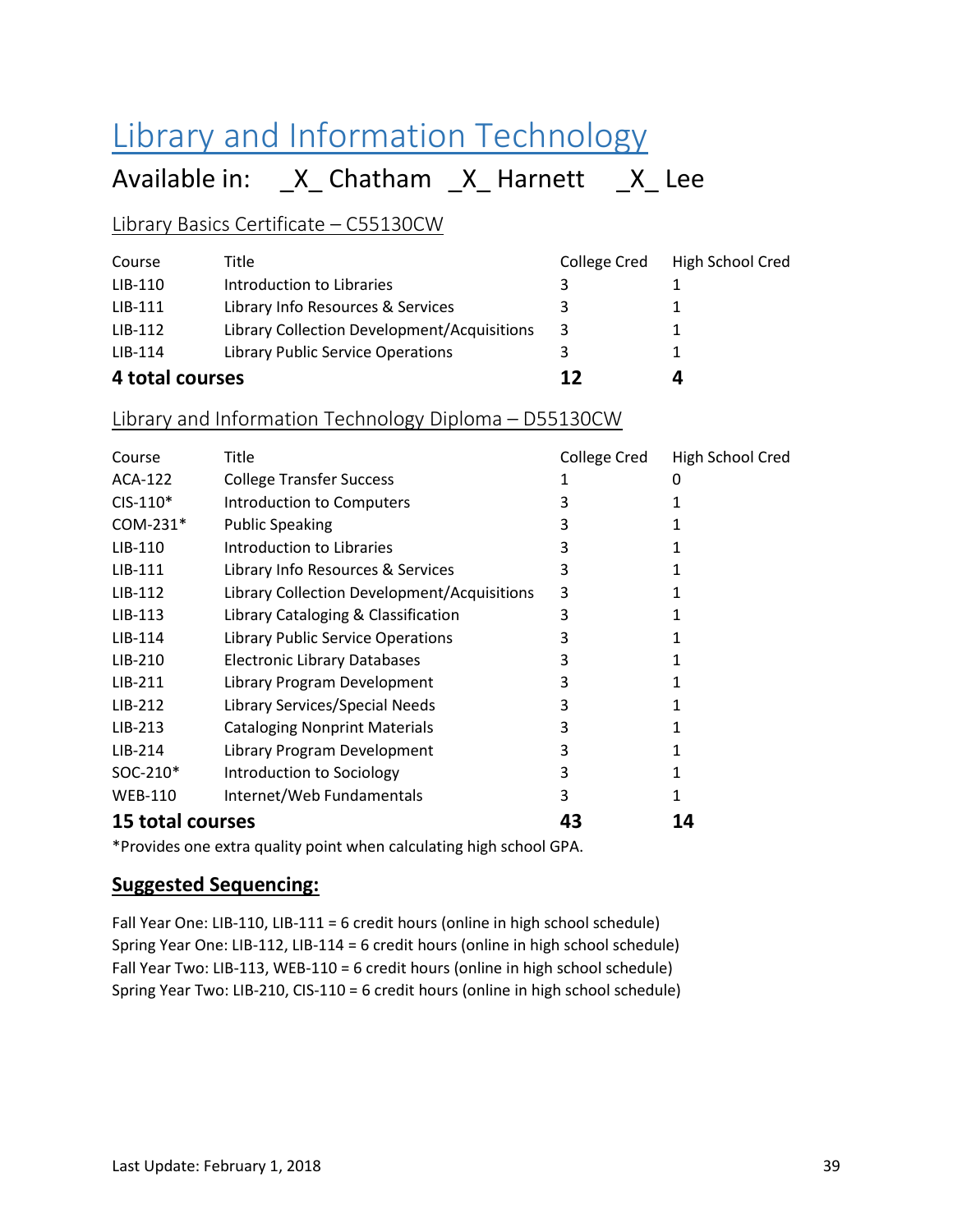# Manicuring/Nail Technology

## Available in: \_X\_ Chatham \_X\_ Harnett \_\_\_ Lee

### Manicuring/Nail Technology Certificate – C55400CP

| 2 total courses |                               | 12           | Д                |
|-----------------|-------------------------------|--------------|------------------|
| COS-222         | Manicuring/Nail Technology II | h            |                  |
| COS-121         | Manicuring/Nail Technology I  | h            |                  |
| Course          | Title                         | College Cred | High School Cred |
|                 |                               |              |                  |

### **Suggested Sequencing:**

#### **Chatham County Option (Siler City)**

Fall: COS-121 = 6 credit hours ( $3<sup>rd</sup>$  and  $4<sup>th</sup>$  block in high school schedule) Spring: COS-222 = 6 credit hours (3 $rd$  and 4 $th$  block in high school schedule)

#### **Harnett County Option (Lillington)**

Fall: COS-121 = 6 credit hours ( $4<sup>th</sup>$  block in high school schedule) Spring:  $COS-222 = 6$  credit hours ( $4<sup>th</sup>$  block in high school schedule)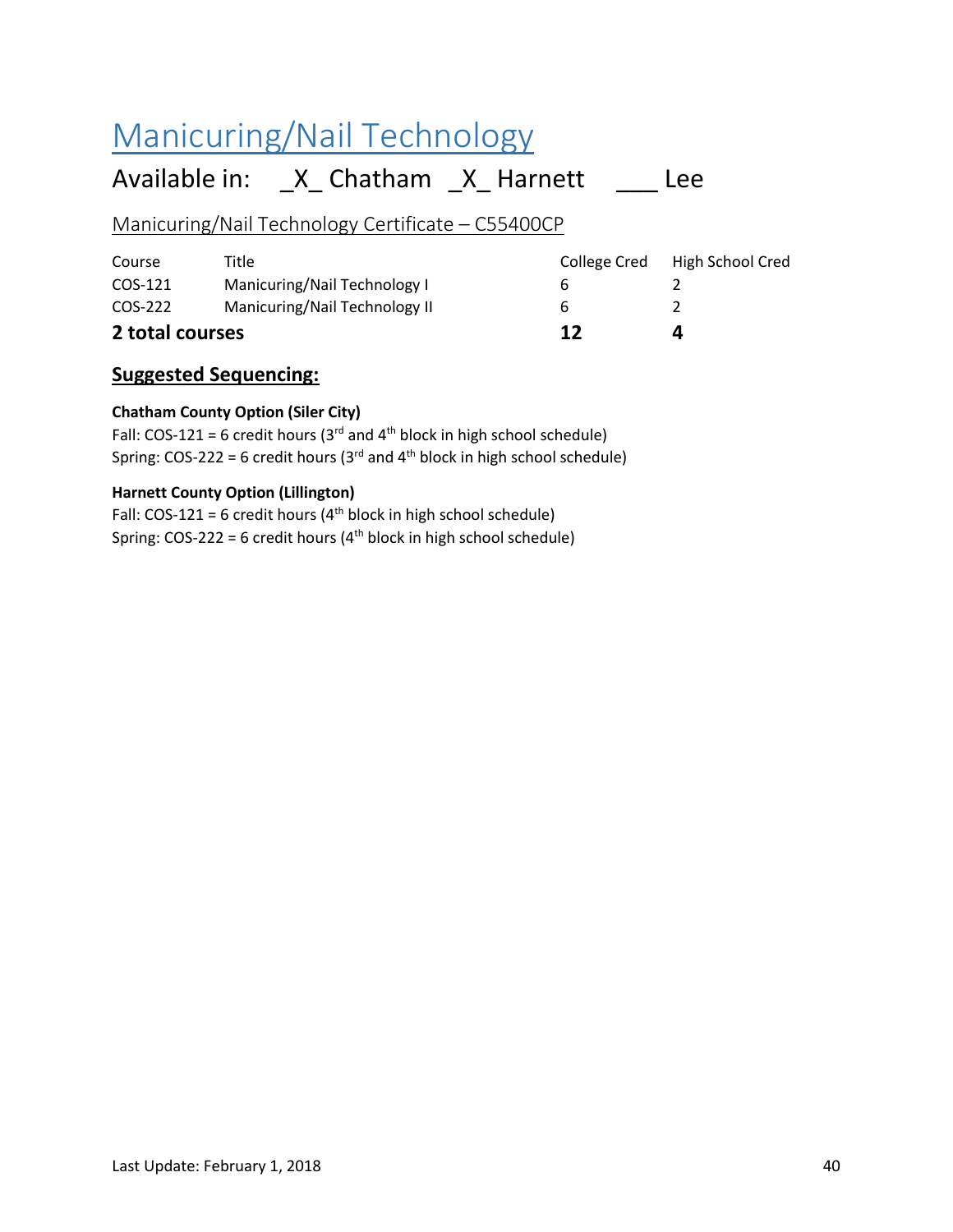# Medical Assisting

## Available in: \_X\_ Chatham \_X\_ Harnett \_X\_ Lee

#### Medical Assisting Diploma – D45400CW

| Course           | <b>Title</b>                            | College Cred | High School Cred |
|------------------|-----------------------------------------|--------------|------------------|
| ACA-115          | <b>Success and Study Skills</b>         |              | 0                |
| $BIO-163*$       | Basic Anatomy & Physiology              | 5            |                  |
| $ENG-111*$       | Writing and Inquiry**                   | 3            |                  |
| <b>MED-110</b>   | <b>Orientation to Medical Assisting</b> |              | O                |
| MED-118^         | <b>Medical Law and Ethics</b>           |              | 0                |
| <b>MED-121</b>   | <b>Medical Terminology I</b>            | 3            |                  |
| <b>MED-122</b>   | Medical Terminology II                  | 3            |                  |
| MED-130          | Admin Office Procedures I               | 2            | 0                |
| <b>MED-131</b>   | Admin Office Procedures II              |              | 0                |
| MED-140          | Exam Room Procedures I                  | 5            |                  |
| <b>MED-150</b>   | Laboratory Procedures I                 | 5            |                  |
| <b>MED-240</b>   | Exam Room Procedures II                 | 5            |                  |
| PSY-150*         | <b>General Psychology</b>               | 3            |                  |
| 13 total courses |                                         | 40           |                  |

\*Provides one extra quality point when calculating high school GPA.

\*\* Course change pending approval for 2018FA (was previously COM-231)

#### **Suggested Sequencing:**

Fall: ACA-115, ENG-111, MED-121 = 7 credit hours (online in high school schedule) Spring: MED-118, MED-122, PSY-150 = 8 credit hours (online in high school schedule)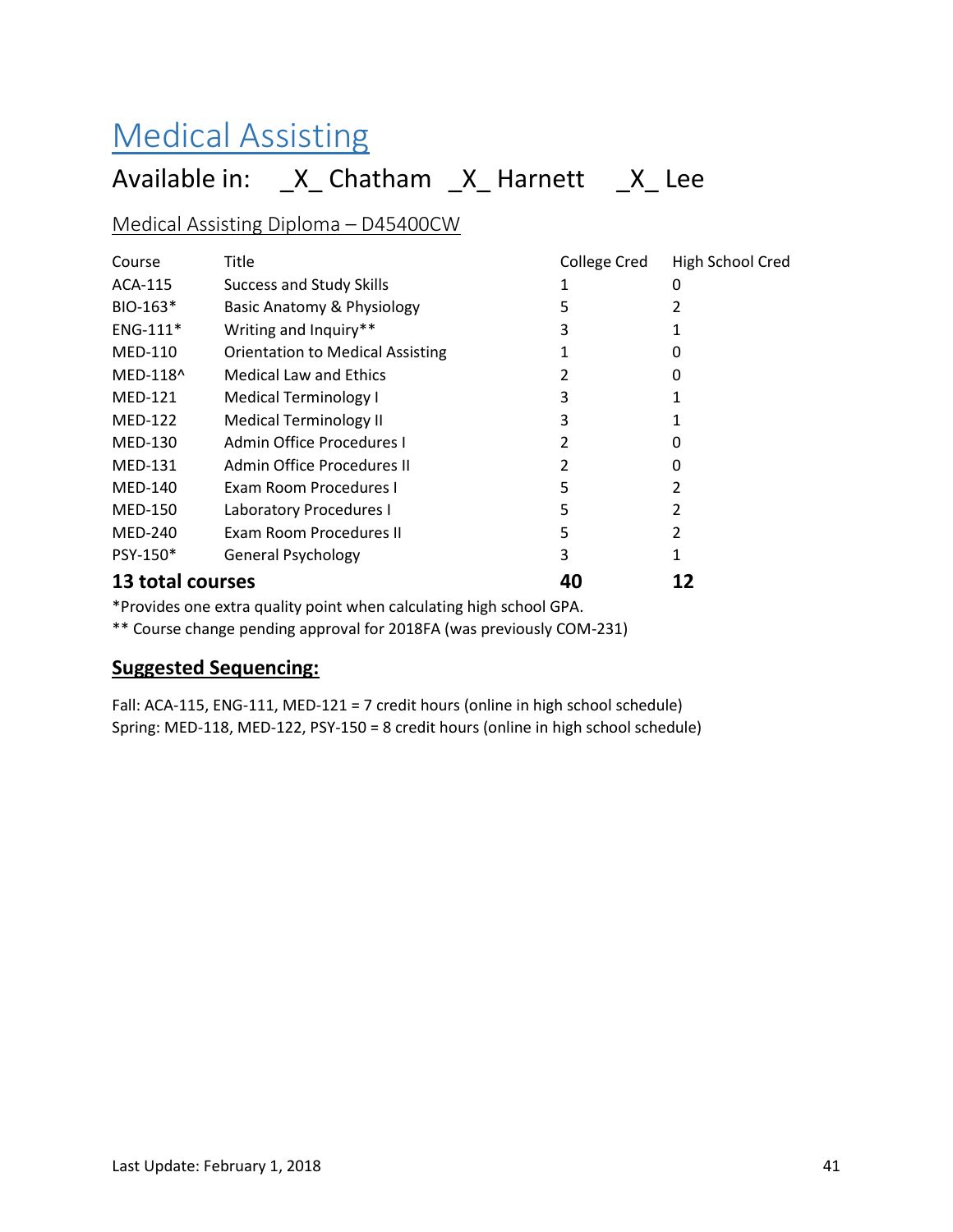# Medical Office Administration

## Available in: \_X\_ Chatham \_X\_ Harnett \_X\_ Lee

Medical Office Administration Diploma – D25310CW

| Course           | Title                                | College Cred | High School Cred |
|------------------|--------------------------------------|--------------|------------------|
| ACA-122          | <b>College Transfer Success</b>      |              | 0                |
| $CIS-110*$       | Introduction to Computers            | 3            | 1                |
| COM-120          | Intro to Interpersonal Communication | 3            |                  |
| OST-131          | Keyboarding                          | 2            | 0                |
| OST-136          | <b>Word Processing</b>               | 3            |                  |
| OST-141          | <b>Medical Terms I- Med Office</b>   | 3            |                  |
| OST-142          | <b>Medical Terms II- Med Office</b>  | 3            |                  |
| OST-148          | Med Coding Billing & Insurance       | 3            | 1                |
| OST-149          | <b>Medical Legal Issues</b>          | 3            | 1                |
| OST-164          | <b>Text Editing Applications</b>     | 3            |                  |
| OST-243          | <b>Medical Office Simulation</b>     | 3            |                  |
| OST-247          | <b>Procedural Coding</b>             | 3            |                  |
| OST-248          | Diagnostic Coding                    | 3            |                  |
| OST-289          | Administrative Office Mgmt           | 3            | 1                |
| SOC-210*         | Introduction to Sociology            | 3            | 1                |
| 15 total courses |                                      | 42           | 13               |

\*Provides one extra quality point when calculating high school GPA.

### **Suggested Sequencing:**

Fall: OST-141, OST-148, OST-149 = 9 credit hours (online in high school schedule) Spring: OST-142, OST-247, OST-248 = 9 credit hours (online in high school schedule)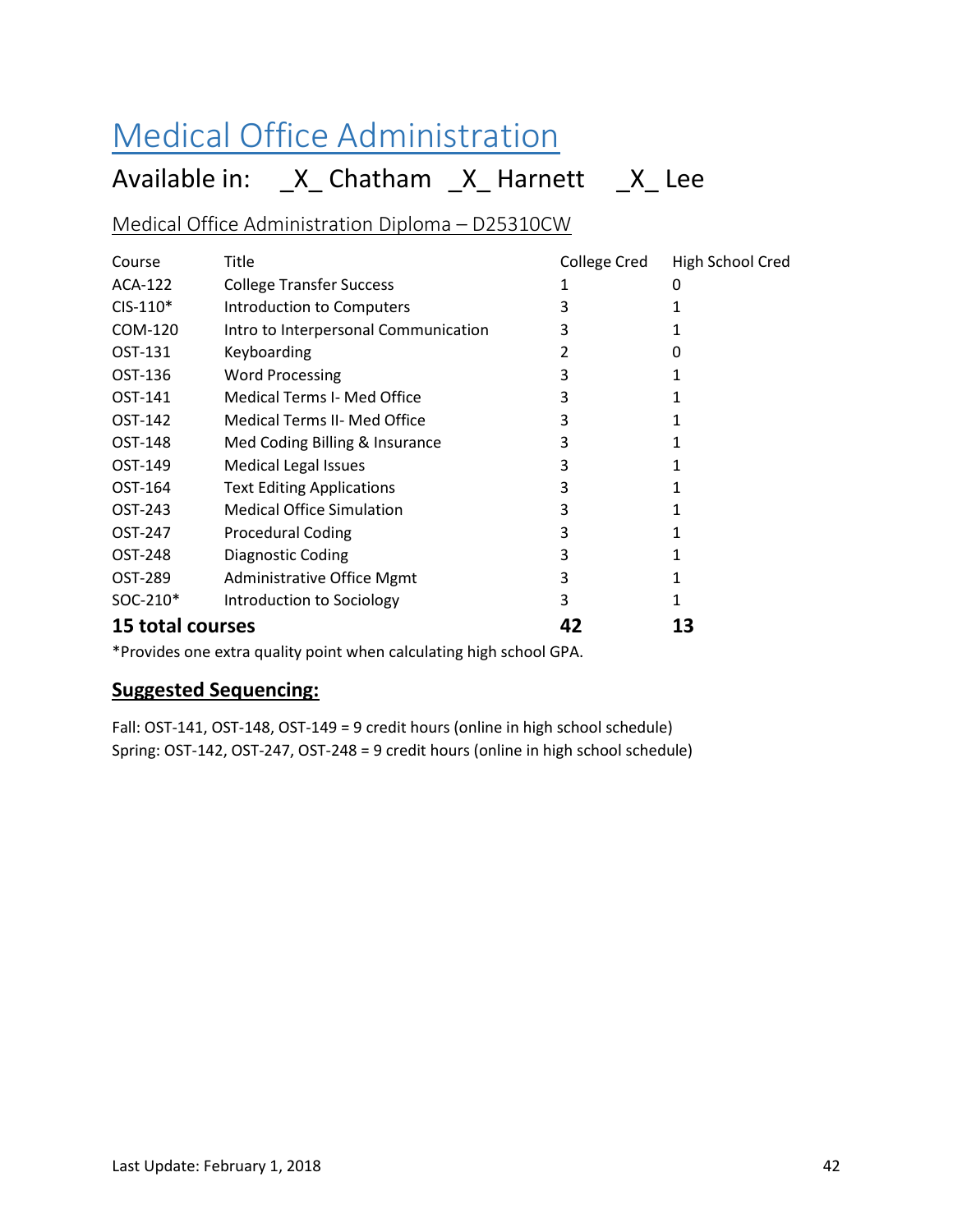# Motorcycle Mechanics

## Available in: \_\_\_\_ Chatham \_X\_ Harnett \_X\_ Lee

This program has courses that require test scores.

### Motorcycle Mechanics Diploma – D60260CW

| Course           | Title                                   | <b>College Cred</b> | High School Cred |
|------------------|-----------------------------------------|---------------------|------------------|
| $CIS-110*$       | Introduction to Computers               | 3                   |                  |
| <b>ENG-102</b>   | <b>Applied Communications II</b>        | 3                   |                  |
| MAT-110^         | Math Measurement & Literacy             | 3                   |                  |
| <b>MCM-111</b>   | Motorcycle Mechanics                    |                     |                  |
| <b>MCM-114</b>   | Motorcycle Fuel Systems                 | 5                   |                  |
| <b>MCM-115</b>   | Motorcycle Chassis                      | 3                   |                  |
| <b>MCM-117</b>   | Motorcycle Dyno Tuning I                | 3                   |                  |
| <b>MCM-122</b>   | Motorcycle Engines                      | 5                   |                  |
| <b>MCM-217</b>   | Motorcycle Dyno Tuning II               | 3                   |                  |
| <b>MEC-111</b>   | Machine Processes I                     | 3                   |                  |
| TRN-110          | Introduction to Transport Tech          |                     | 0                |
| <b>TRN-120</b>   | <b>Basic Transportation Electricity</b> | 5                   | 2                |
| <b>TRN-180</b>   | <b>Basic Welding for Transportation</b> | 3                   |                  |
| 13 total courses |                                         | 48                  | 16               |

\*Provides one extra quality point when calculating high school GPA. ^Requires test scores.

### **Suggested Sequencing:**

#### **Harnett/Lee County Option (West Harnett Center**)

Fall: TRN-110, MCM-122A = 3.5 credit hours ( $4<sup>th</sup>$  block in high school schedule) Spring: MCM-122B = 3.5 credit hours ( $4<sup>th</sup>$  block in high school schedule)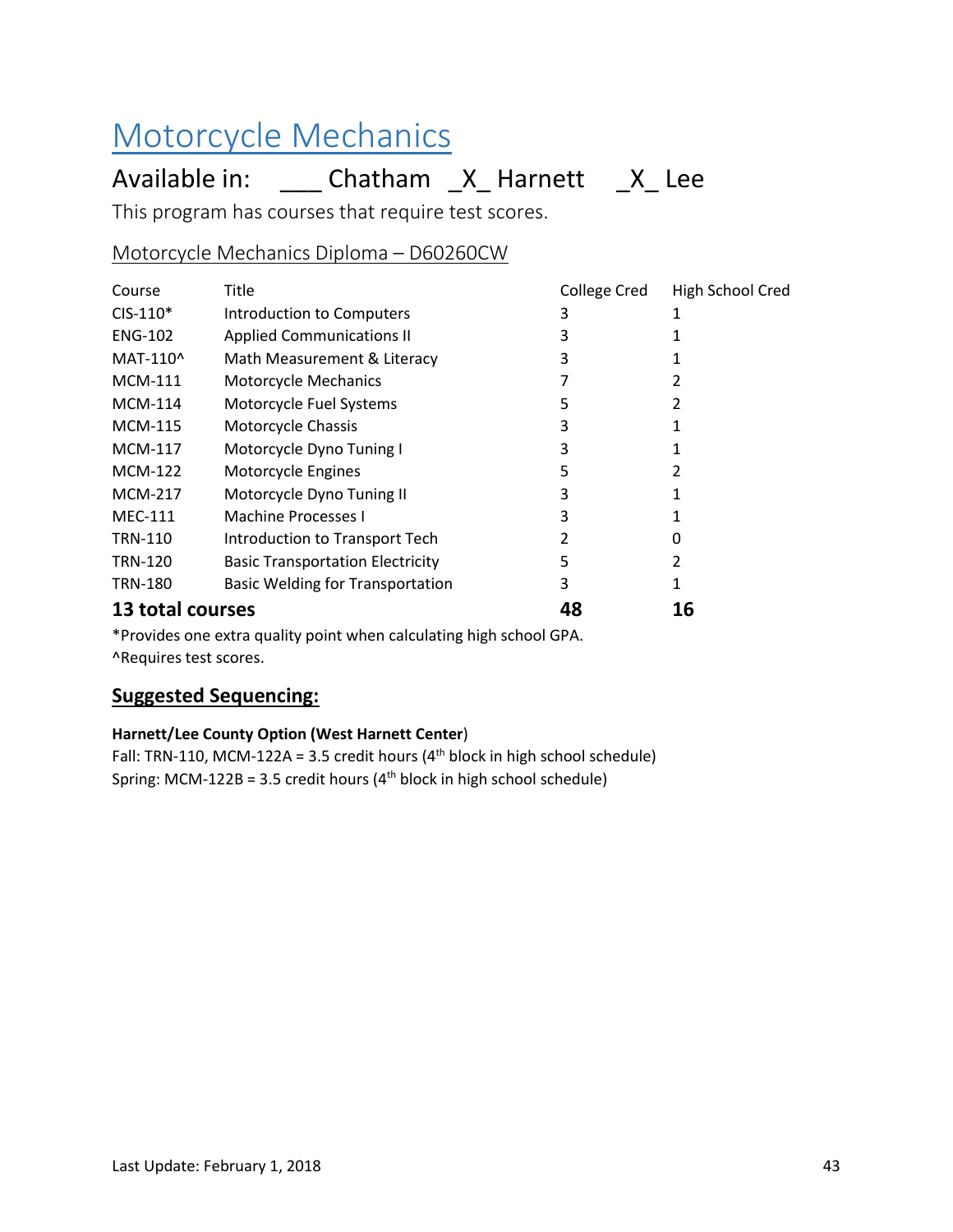# Nurse Aide

## Available in: \_X\_ Chatham \_X\_ Harnett \_X\_ Lee

#### Nurse Aide Diploma – D45970CW

| Course               | Title                                | College Cred | High School Cred |
|----------------------|--------------------------------------|--------------|------------------|
| ACA-122              | <b>College Transfer Success</b>      |              | 0                |
| $COM-231*$           | <b>Public Speaking</b>               | 3            |                  |
| <b>HEA-112</b>       | First Aid & CPR                      |              |                  |
| <b>HSC-110</b>       | <b>Orientation to Health Careers</b> |              | 0                |
| <b>MED-121</b>       | <b>Medical Terminology I</b>         | 3            |                  |
| <b>MED-122</b>       | <b>Medical Terminology II</b>        | 3            |                  |
| MUS-110*             | <b>Music Appreciation</b>            | 3            |                  |
| <b>NAS-101</b>       | Nurse Aide I                         | 6            |                  |
| <b>NAS-102</b>       | Nurse Aide II                        | 6            | 2                |
| <b>NUT-110</b>       | <b>Nutrition</b>                     | 3            |                  |
| PSY-150*             | <b>General Psychology</b>            | 3            |                  |
| SOC-240 <sup>*</sup> | Social Psychology                    | 3            |                  |
| 12 total courses     |                                      | 37           |                  |

\*Provides one extra quality point when calculating high school GPA.

#### **Suggested Sequencing:**

#### **Chatham County Option (Siler City)**

Fall or Spring: NAS-101, PSY-150 = 9 credits ( $3<sup>rd</sup>$  and  $4<sup>th</sup>$  blocks in high school schedule)

#### **Harnett County (Lillington) and Lee County (Sanford) Options**

Fall or Spring: NAS-101, PSY-150 = 9 credits ( $1<sup>st</sup>$  and  $2<sup>nd</sup>$  blocks in high school schedule)

#### **Harnett Health Sciences Academy**

Fall or Spring  $11<sup>th</sup>$  Grade: ACA-122, COM-231, HSC-110 = 5 credit hours (4<sup>th</sup> block in high school schedule) Fall or Spring 12<sup>th</sup> Grade: HHSA students will have the option to choose their pathway:

- Dental Assisting
- Health Information Technology
- Healthcare Management Technology
- Human Services Technology
- Medical Assisting
- Medical Office Administration
- Nurse Aide
- Veterinary Medical Technology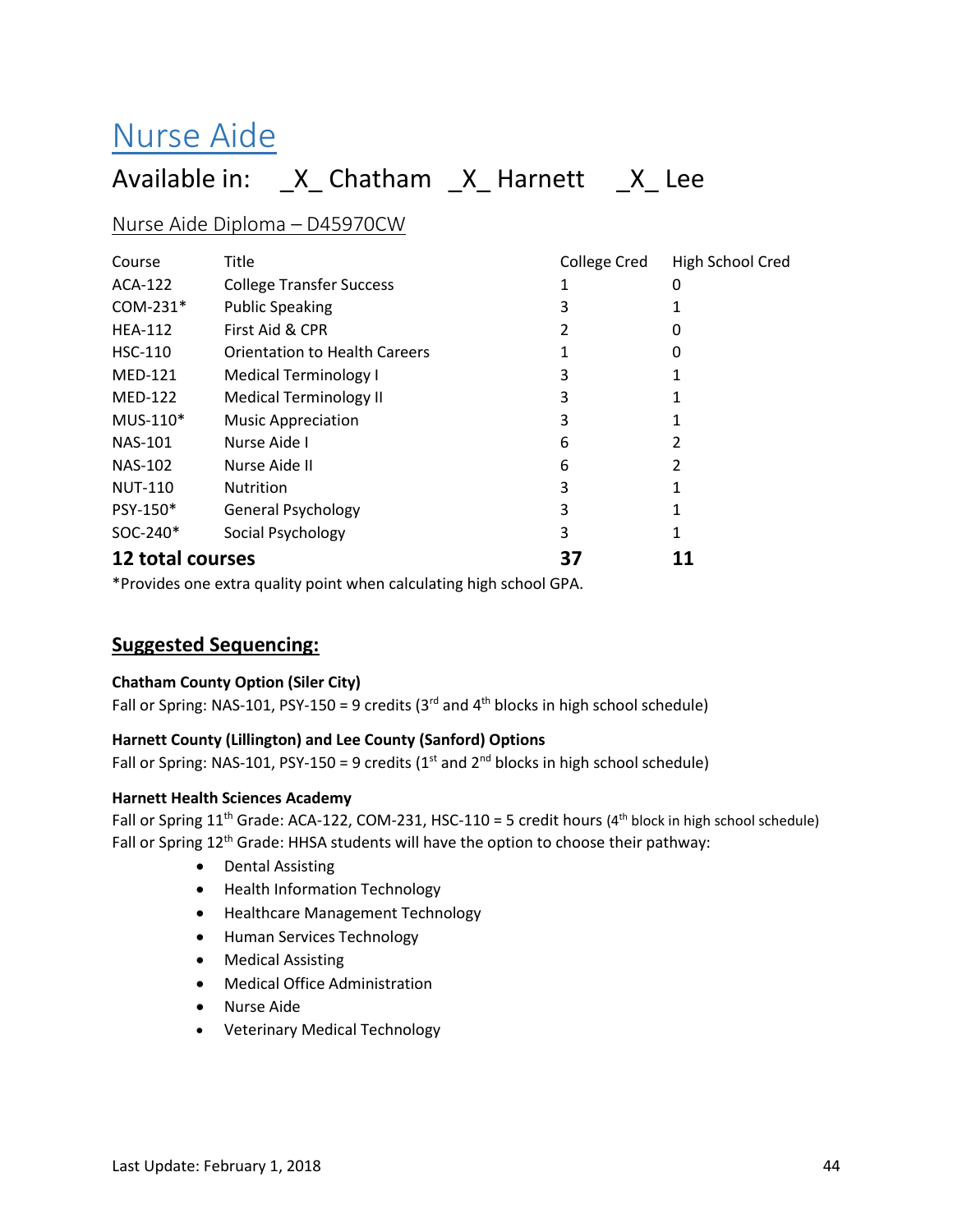# Sustainability Technologies

Available in: \_X\_ Chatham \_\_\_ Harnett \_\_\_ Lee

### Sustainability Technology Diploma – D40370CW

| Course                  | Title                            | College Cred | High School Cred |
|-------------------------|----------------------------------|--------------|------------------|
| ACA-122                 | <b>College Transfer Success</b>  |              | 0                |
| ALT-110                 | Biofuels I                       | 3            |                  |
| ALT-120                 | Renewable Energy Technology      | 3            |                  |
| ALT-250                 | <b>Thermal Systems</b>           | 3            |                  |
| BIO-140*                | <b>Environmental Biology</b>     | 3            |                  |
| <b>BIO-140A</b>         | <b>Environmental Biology Lab</b> |              | 0                |
| $COM-231*$              | <b>Public Speaking</b>           | 3            |                  |
| ELC-111                 | Introduction to Electricity      | 3            |                  |
| ELC-220                 | Photovoltaic Systems Technology  | 3            |                  |
| $HIS-132*$              | American History II              | 3            |                  |
| SST-110                 | Intro to Sustainability          | 3            |                  |
| SST-120                 | <b>Energy Use Analysis</b>       | 3            |                  |
| SST-130                 | Modeling Renewable Energy        | 3            |                  |
| SST-140                 | Green Building & Design Concepts | 3            |                  |
| SST-210                 | <b>Issues in Sustainability</b>  | 3            | 1                |
| <b>15 total courses</b> |                                  | 41           | 13               |

\*Provides one extra quality point when calculating high school GPA.

### **Suggested Sequencing:**

#### **Chatham County Option (Pittsboro)**

Fall: ALT-120, ELC-111A = 4.5 credit hours ( $4<sup>th</sup>$  block in high school schedule) Spring: ELC-111B, ELC-220 = 4.5 credit hours ( $4<sup>th</sup>$  block in high school schedule)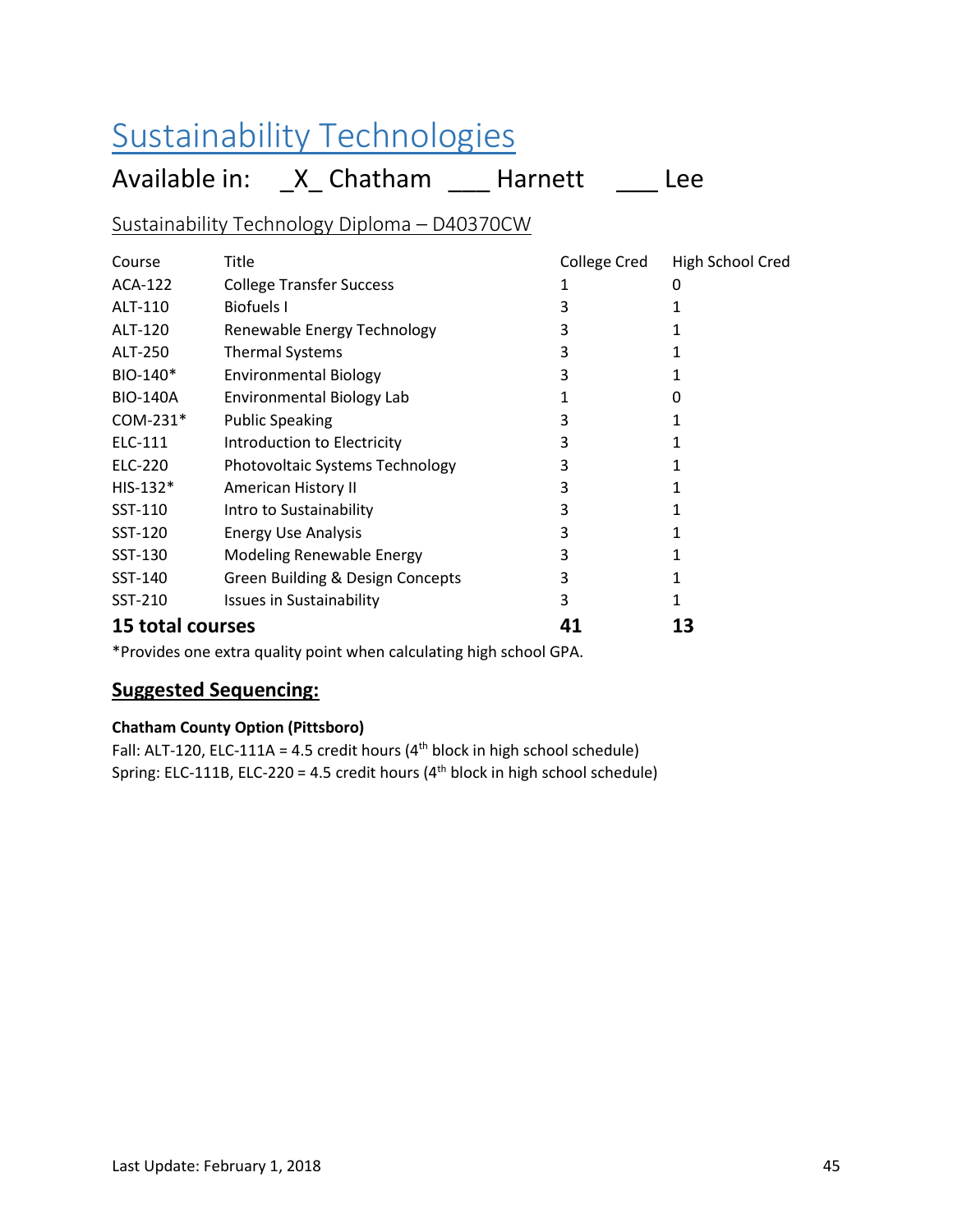# Sustainable Agriculture

Available in: \_X\_ Chatham \_\_\_ Harnett \_\_\_ Lee

### Sustainable Agriculture Diploma – D15410CW

| Course                  | Title                                   | <b>College Cred</b> | <b>High School Cred</b> |
|-------------------------|-----------------------------------------|---------------------|-------------------------|
| ACA-122                 | <b>College Transfer Success</b>         |                     | 0                       |
| AGR-111                 | <b>Basic Farm Maintenance</b>           | 2                   | 0                       |
| AGR-121                 | <b>Biological Pest Management</b>       | 3                   |                         |
| AGR-139                 | Introduction to Sustainable Agriculture | 3                   |                         |
| AGR-170                 | Soil Science                            | 3                   |                         |
| AGR-214                 | <b>Agricultural Marketing</b>           | 3                   |                         |
| AGR-265                 | <b>Organic Crop Production: Spring</b>  | 3                   |                         |
| AGR-266                 | <b>Organic Crop Production: Fall</b>    | 3                   | 1                       |
| ANS-110                 | <b>Animal Science</b>                   | 3                   |                         |
| ANS-111                 | Sustainable Livestock Management        | 3                   |                         |
| $CIS-110*$              | Introduction to Computers               | 3                   |                         |
| <b>ENG-102</b>          | <b>Applied Communications II</b>        | 3                   |                         |
| $HIS-111*$              | <b>World Civilizations I</b>            | 3                   |                         |
| <b>SEL-293</b>          | Selected Topics in                      | 3                   | 1                       |
| <b>WBL-111</b>          | <b>Work-Based Learning I</b>            |                     | 0                       |
| <b>15 total courses</b> |                                         | 40                  |                         |

\*Provides one extra quality point when calculating high school GPA.

### **Suggested Sequencing:**

#### **Chatham County Option (Pittsboro)**

Fall Year One: AGR-139, AGR-170 = 6 credit hours ( $3<sup>rd</sup>$  and  $4<sup>th</sup>$  blocks in high school schedule) Spring Year One: AGR-121 = 3 credit hours ( $1<sup>st</sup>$ , 2<sup>nd</sup>, and 3<sup>rd</sup> blocks in high school schedule) Fall Year Two: AGR-214, AGR-266 = 3 credit hours ( $1<sup>st</sup>$  and  $4<sup>th</sup>$  blocks in high school schedule) Spring Year Two: AGR-265 = 3 credit hours ( $3<sup>rd</sup>$  and  $4<sup>th</sup>$  blocks in high school schedule)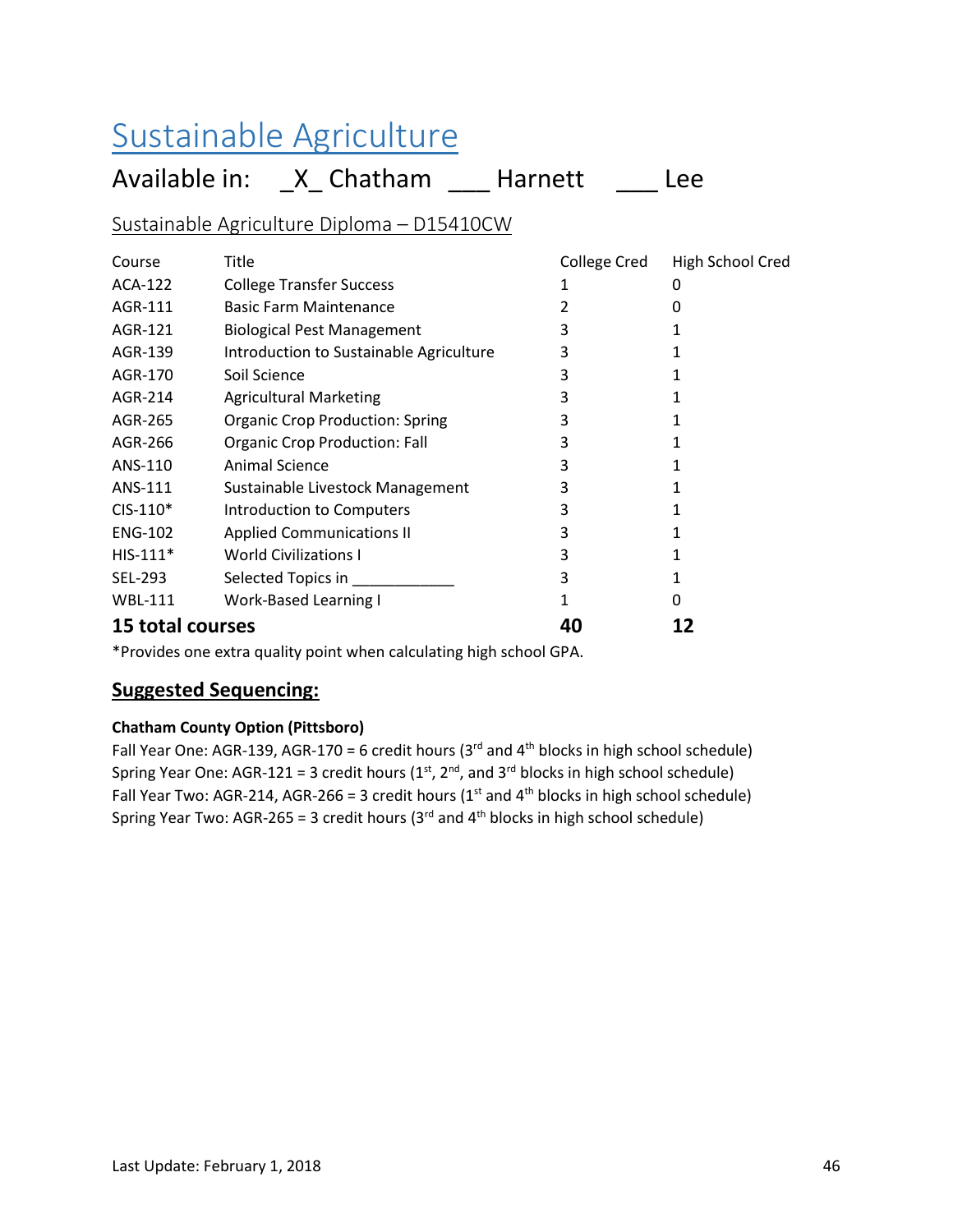# Veterinary Medical Technology

## Available in: X Chatham X Harnett X Lee

**Please Note**: Some courses will require a seated component, and those components will only be at the Lee Main Campus in Sanford.

#### Veterinary Medical technology Certificate – C45780CW

| Course          | Title                                 | College Cred | <b>High School Cred</b> |
|-----------------|---------------------------------------|--------------|-------------------------|
| ACA-115         | Success & Study Skills                | 1            | 0                       |
| PSY-150*        | <b>General Psychology</b>             | 3            |                         |
| VET-110**       | Animal Breeds and Husbandry           | 3            | 1                       |
| <b>VET-114</b>  | Introduction to Vet Med Tech          | 1            | 0                       |
| VET-120**       | Vet Anatomy & Physiology              | 4            | 1                       |
| <b>VET-121</b>  | <b>Veterinary Medical Terminology</b> | 3            | 1                       |
| <b>VET-137</b>  | <b>Vet Office Practices</b>           | 2            | 0                       |
| 7 total courses |                                       | 17           |                         |

\*Provides one extra quality point when calculating high school GPA.

\*\*VET-110 and VET-120 will require 12-16 seated lecture/lab meetings for each course, which will meet at the CCCC Lee main campus in Sanford, NC either in the evenings or on Saturdays, and will require specific uniform and lab equipment purchases.

### **Suggested Sequencing:**

Fall Year One: ACA\_115, PSY-150 = 4 credit hours (online in high school schedule) Spring Year One: VET-114, VET-121 = 4 credit hours (online in high school schedule) Fall Year Two: VET-110 (hybrid = online + seated; see notes\*\* above) Spring Year Two: VET-120 (hybrid= online + seated; see notes\*\* above); VET-137 (online in high school schedule; may require seated midterm and final exams at CCCC Lee Main Campus)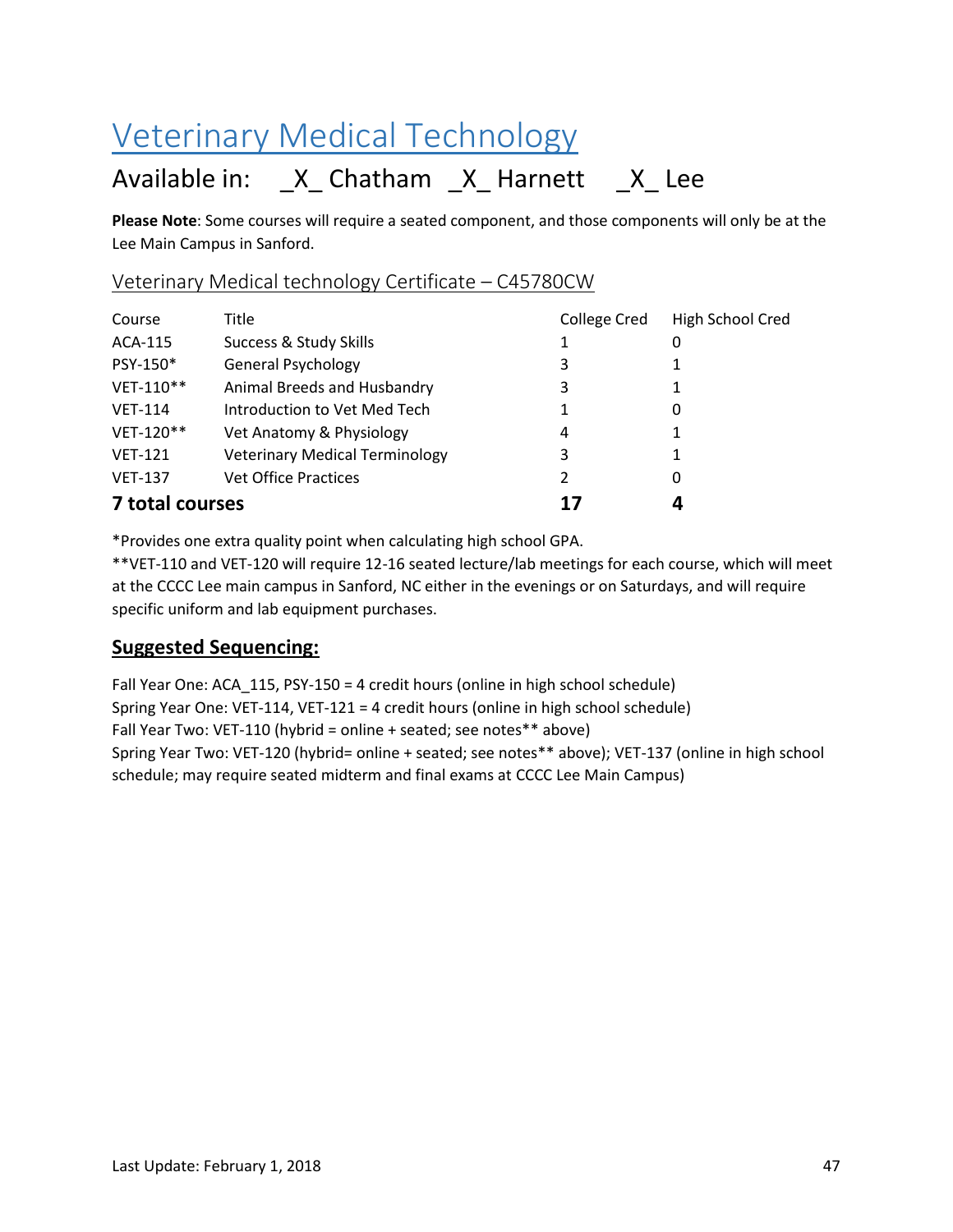# Welding Technology

## Available in: \_\_\_\_ Chatham \_X\_ Harnett \_\_\_\_ Lee

### Welding Technology Certificate – C50420CW

| Course          | Title                    | <b>College Cred</b> | High School Cred |
|-----------------|--------------------------|---------------------|------------------|
| <b>BPR-111</b>  | <b>Print Reading</b>     | 2                   | 0                |
| ISC-110         | <b>Workplace Safety</b>  | 1                   | 0                |
| <b>WLD-110</b>  | <b>Cutting Processes</b> | 2                   | 0                |
| <b>WLD-115</b>  | SMAW (Stick) Plate       | 5                   | 2                |
| <b>WLD-121</b>  | GMAW (MIG) FCAW/Plate    | 4                   |                  |
| <b>WLD-131</b>  | GTAW (TIG) Plate         | 4                   | 1                |
| 6 total courses |                          | 18                  | 4                |

### Welding Technology Diploma – D50420CW

| Course           | Title                            | <b>College Cred</b> | High School Cred |
|------------------|----------------------------------|---------------------|------------------|
| ACA-122          | <b>College Transfer Success</b>  |                     |                  |
| <b>BPR-111</b>   | <b>Print Reading</b>             |                     |                  |
| COM-231*         | <b>Public Speaking</b>           | 3                   |                  |
| $HIS-131*$       | American History I               |                     |                  |
| $ISC-110$        | <b>Workplace Safety</b>          |                     |                  |
| <b>WLD-110</b>   | <b>Cutting Processes</b>         |                     |                  |
| <b>WLD-115</b>   | SMAW (Stick) Plate               | 5                   | 2                |
| <b>WLD-116</b>   | SMAW (Stick) Plate/Pipe          | 4                   |                  |
| <b>WLD-121</b>   | GMAW (MIG) FCAW/Plate            | 4                   |                  |
| <b>WLD-131</b>   | GTAW (TIG) Plate                 | 4                   |                  |
| <b>WLD-141</b>   | Symbols & Specifications         | 3                   |                  |
| <b>WLD-151</b>   | <b>Fabrication I</b>             | 4                   |                  |
| <b>WLD-262</b>   | Inspection & Testing             | 3                   |                  |
| <b>WLD-265</b>   | <b>Automated Welding/Cutting</b> | 4                   |                  |
| 14 total courses |                                  | 43                  | 11               |

\*Provides one extra quality point when calculating high school GPA.

#### **Suggested Sequencing:**

#### **Harnett County Option (Lillington – Harnett Welding Apprenticeship- Rising Seniors Only)**

| Summer Year One: | Required 4 day Orientation                                                                             |
|------------------|--------------------------------------------------------------------------------------------------------|
| Fall Year One:   | WLD-115, ISC-110 = 6 credit hours ( $2^{nd}$ , $3^{rd}$ , and $4^{th}$ blocks in high school schedule) |
| Spring Year One: | WLD-121, BPR-111, WLD-110 = 8 credit hours ( $2^{nd}$ , $3^{rd}$ , and $4^{th}$ blocks in high school) |
| Summer Year Two: | WLD-116 = 6 credit hours                                                                               |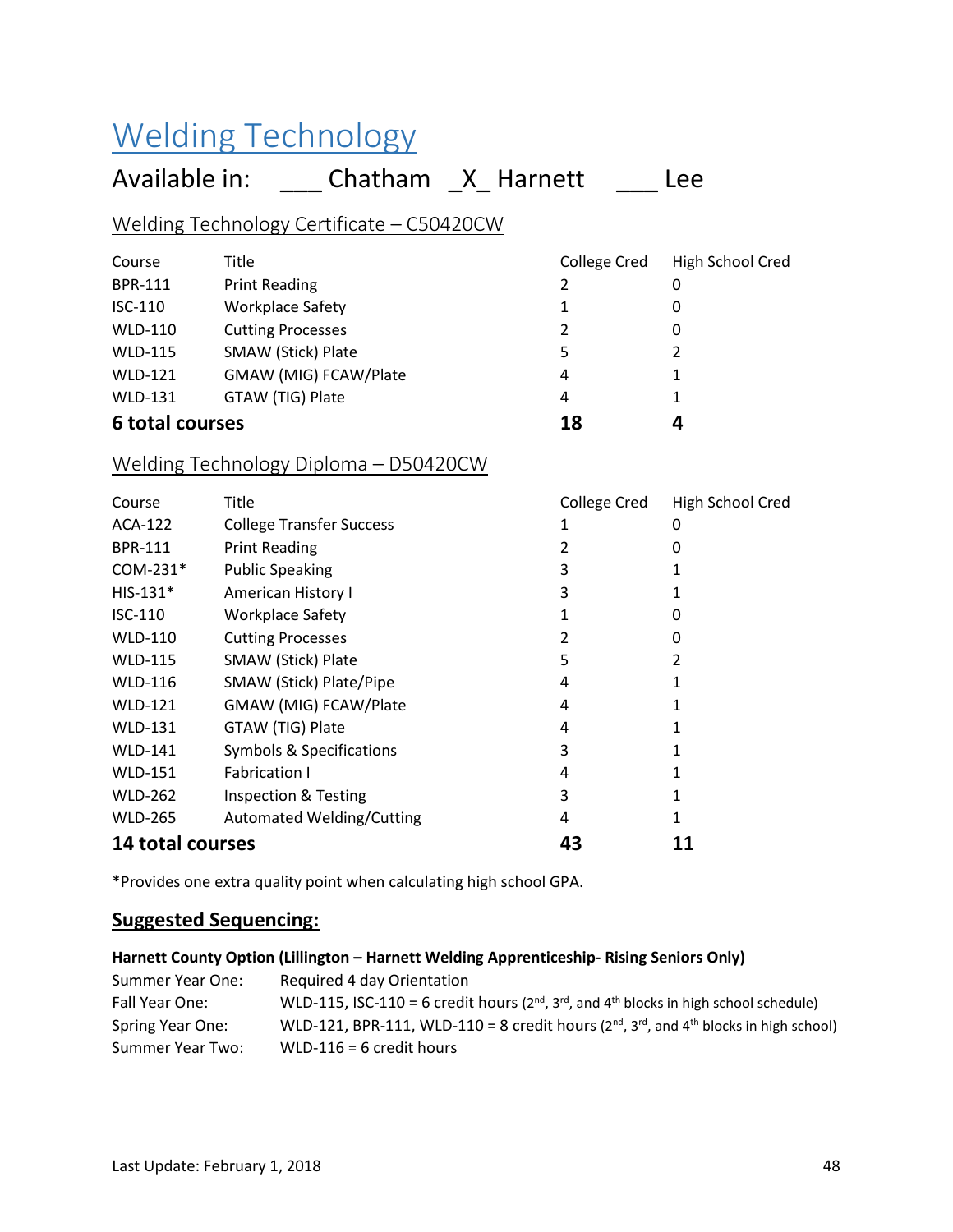# Course Descriptions

**Course descriptions, including testing, prerequisite, and corequisite information, are subject to change. For the most current course description information, please visit our Course Catalog online: <http://www.cccc.edu/registrar/catalog>**

**Certain high school Career and Technical Education courses can be awarded articulated college credit based on the student's final grade in the course (B or higher) and their score on the standardized CTE postassessment (93 or higher). More information at:**

**<http://www.ncperkins.org/course/view.php?id=4>**

**Students wishing to be awarded articulated credit should speak with their advisor about the process for requesting credit on their college transcript.**

**ACA 115 Success and Study Skills** College credit: 1 semester hour This course provides an orientation to the campus resources and academic skills necessary to achieve educational objectives. Emphasis is placed on an exploration of facilities and services, study skills, library skills, self-assessment, wellness, goal-setting, and critical thinking. Upon completion, students should be able to manage their learning experiences to successfully meet educational goals.

#### **ACA 122 College Transfer Success** College credit: 1 semester hour

This course provides information and strategies necessary to develop clear academic and professional goals beyond the community college experience. Topics include the CAA, college culture, career exploration, gathering information on senior institutions, strategic planning, critical thinking, and communications skills for a successful academic transition. Upon completion, students should be able to develop an academic plan to transition successfully to senior institutions. This course has been approved for transfer under the CAA and ICAA as a premajor and/or elective course requirement.

#### **ACC 115** College Accounting **COLLEGE COLLEGE COLLEGE COLLEGE COLLEGE COLLEGE COLLEGE COLLEGE COLLEGE COLLEGE COLLEGE COLLEGE COLLEGE COLLEGE COLLEGE COLLEGE COLLEGE COLLEGE COLLEGE COLLEGE COLLEGE COLLEGE COLLEGE COLLEGE**

This course introduces basic accounting principles for a business. Topics include the complete accounting cycle with end-of-period statements, bank reconciliation, payrolls, and petty cash. Upon completion, students should be able to demonstrate an understanding of accounting principles and apply those skills to a business organization.

#### **ACC 120** Principles of Financial Accounting **College Credit: 4 semester hours**

This course introduces business decision-making using accounting information systems. Emphasis is placed on analyzing, summarizing, reporting, and interpreting financial information. Upon completion, students should be able to prepare financial statements, understand the role of financial information in decision-making, and address ethical considerations. This course has been approved for transfer under the CAA and ICAA a premajor and/or elective course requirement.

#### ACC 121 **Principles of Managerial Accounting <b>ACC** 121 **Principles of Managerial Accounting** College Credit: 4 semester hours

#### *Prerequisite: ACC 120*

This course includes a greater emphasis on managerial and cost accounting skills. Emphasis is placed on managerial accounting concepts for external and internal analysis, reporting, and decision making. Upon completion, students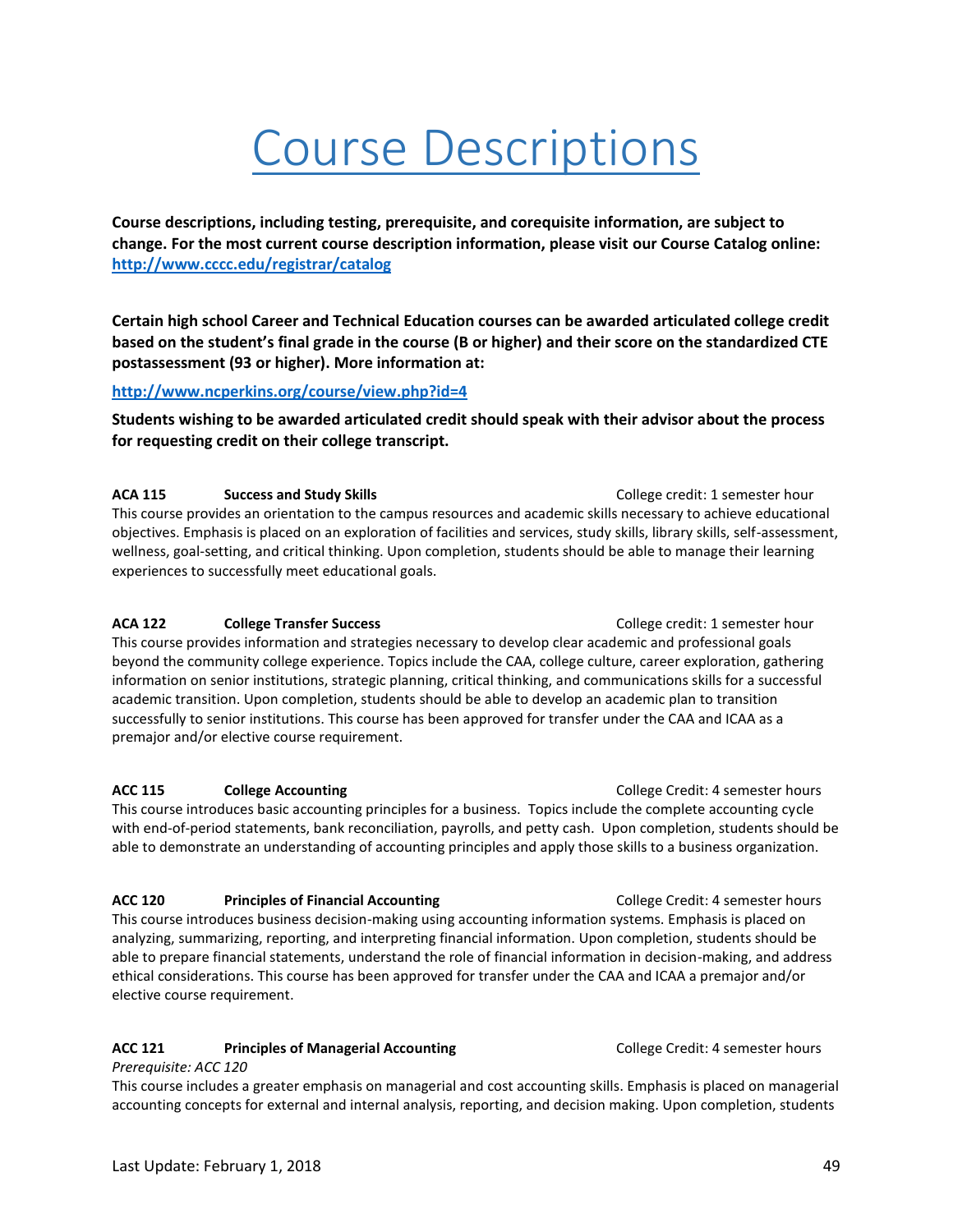should be able to analyze and interpret transactions relating to managerial concepts including product-costing systems. This course has been approved for transfer under the CAA and ICAA a premajor and/or elective course requirement.

#### **ACC 122** Principles of Financial Accounting II **College Credit: 3 semester hours**

*Prerequisite: ACC 120* 

This course provides additional instruction in the financial accounting concepts and procedures introduced in ACC 120. Emphasis is placed on the analysis of specific balance sheet accounts, with in-depth instruction of the accounting principles applied to these accounts. Upon completion, students should be able to analyze data, prepare journal entries, and prepare reports in compliance with generally accepted accounting principles.

#### ACC 129 **Individual Income Taxes College Credit: 3 semester hours ACC 129**

This course introduces the relevant laws governing individual income taxation. Topics include tax law, electronic research and methodologies, and the use of technology for preparation of individual tax returns. Upon completion, students should be able to analyze basic tax scenarios, research applicable tax law, and complete various individual tax forms.

#### **ACC 130** Business Income Taxes **College Credit: 3 semester hours College Credit: 3 semester hours**

This course introduces the relevant laws governing business and fiduciary income taxes. Topics include tax law relating to business organizations, electronic research and methodologies, and the use of technology for the preparation of business tax returns. Upon completion, students should be able to analyze basic tax scenarios, research applicable tax law, and complete various business tax forms.

#### **ACC 140** Payroll Accounting **Property College Credit: 2 semester hours ACC 140**

*Prerequisite: ACC 115 or ACC 120* 

This course covers federal and state laws pertaining to wages, payroll taxes, payroll tax forms, and journal and general ledger transactions. Emphasis is placed on computing wages; calculating social security, income, and unemployment taxes; preparing appropriate payroll tax forms; and journalizing/posting transactions. Upon completion, students should be able to analyze data, make appropriate computations, complete forms, and prepare accounting entries using appropriate technology.

#### **ACC 150 Accounting Software Applications College Credit: 2 semester hours**

#### *Prerequisite: ACC 115 or ACC 120*

This course introduces microcomputer applications related to accounting systems. Topics include general ledger, accounts receivable, accounts payable, inventory, payroll, and correcting, adjusting, and closing entries. Upon completion, students should be able to use a computer accounting package to solve accounting problems.

#### **AGR 111 Basic Farm Maintenance College Credit: 2 semester hours**

This course covers fundamentals of maintenance and repair of farm facilities and equipment. Topics include safe use of hand tools and farm machinery, carpentry, concrete, painting, wiring, welding, plumbing, and calculating costs and materials needed. Upon completion, students should be able to answer theoretical questions on topics covered and assist with maintenance and repair of farm facilities and equipment.

#### **AGR 121 Biological Pest Management College Credit: 3 semester hours**

This course will emphasize the building and maintaining of healthy soil, plant, and insect biological cycles as the key to pest and disease management. Course content includes study of major pests and diseases, including structure, life cycle, and favored hosts; and biological and least toxic methods of chemical control. Upon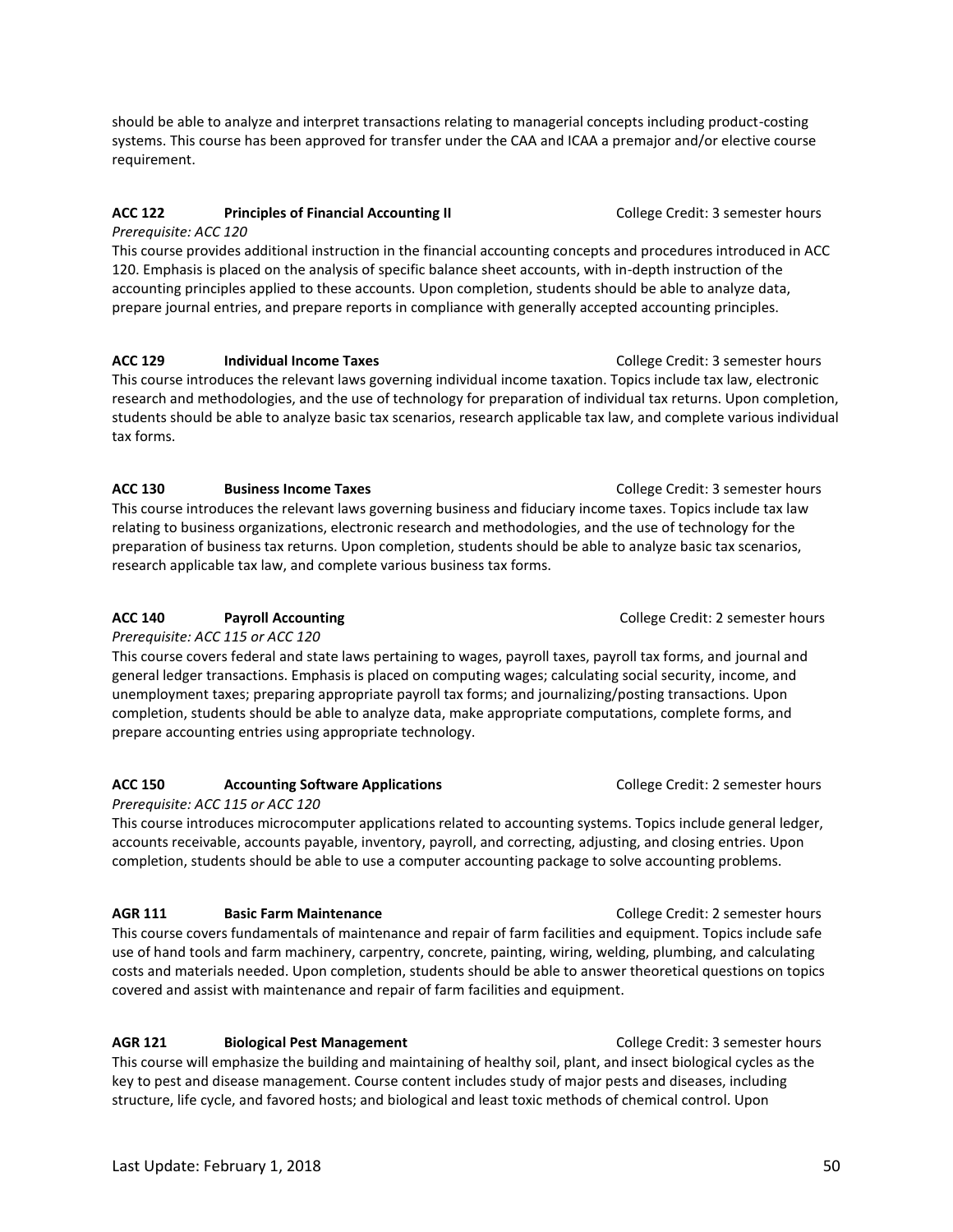completion, students should be able to identify and recommend methods of prevention and control of selected insects and diseases

AGR 139 **Introduction to Sustainable Agriculture College Credit: 3 semester hours** This course will provide students with a clear perspective on the principles, history, and practices of sustainable agriculture in our local and global communities. Students will be introduced to the economic, environmental, and social impacts of agriculture. Upon completion, students should be able to identify the principles of sustainable agriculture as they relate to basic production practices.

**AGR 170 Soil Science College Credit: 3 semester hours** This course covers the basic principles of soil management and fertilization. Topics include liming, fertilization, soil management, biological properties of soil (including beneficial microorganisms), sustainable land care practices and the impact on soils, and plant nutrients. Upon completion, students should be able to analyze, evaluate, 148 and properly amend soils/media according to sustainable practices.

#### **AGR 214 Agricultural Marketing** College Credit: 3 semester hours

This course covers basic marketing principles for agricultural products. Topics include buying, selling, processing, standardizing, grading, storing, and marketing of agricultural commodities. Upon completion, students should be able to construct a marketing plan for an agricultural product

**AGR 265 ••• Organic Crop Production: Fall** College Credit: 3 semester hours This course includes a study of spring organic crop production practices, including vegetables, cut flowers, and culinary and medicinal herbs. Topics include variety selection, production methods, and record keeping procedures for certification. Upon completion, students should be able to demonstrate a knowledge of organic crop production appropriate for the spring season.

**AGR 266 •• Organic Crop Production: Spring Contact College Credit: 3 semester hours** The course includes a study of fall organic crop production practices, including vegetables, cut flowers, and culinary and medicinal herbs. Topics include variety selection, production methods, and record keeping procedures for certification. Upon completion, students should be able to demonstrate a knowledge of organic crop production appropriate for the fall season.

#### **AHR 120 HVACR Maintenance College Credit: 2 semester hours College Credit: 2 semester hours**

*Local Prerequisite: ELC-112 or Permission of Instructor*

This course introduces the basic principles of industrial air conditioning and heating systems. Emphasis is placed on preventive maintenance procedures for heating and cooling equipment and related components. Upon completion, students should be able to perform routine preventive maintenance tasks, maintain records, and assist in routine equipment repairs.

#### **ALT 110 Biofuels I** College Credit: 3 semester hours

This course is designed to provide an introduction to the fundamentals of bio-based fuels. Emphasis is placed on proper handling and use guidelines, basic chemistry of biofuels, production methods, and the social, environmental, and economic impacts of biofuels. Upon completion, students should be able to demonstrate a general understanding of biofuels.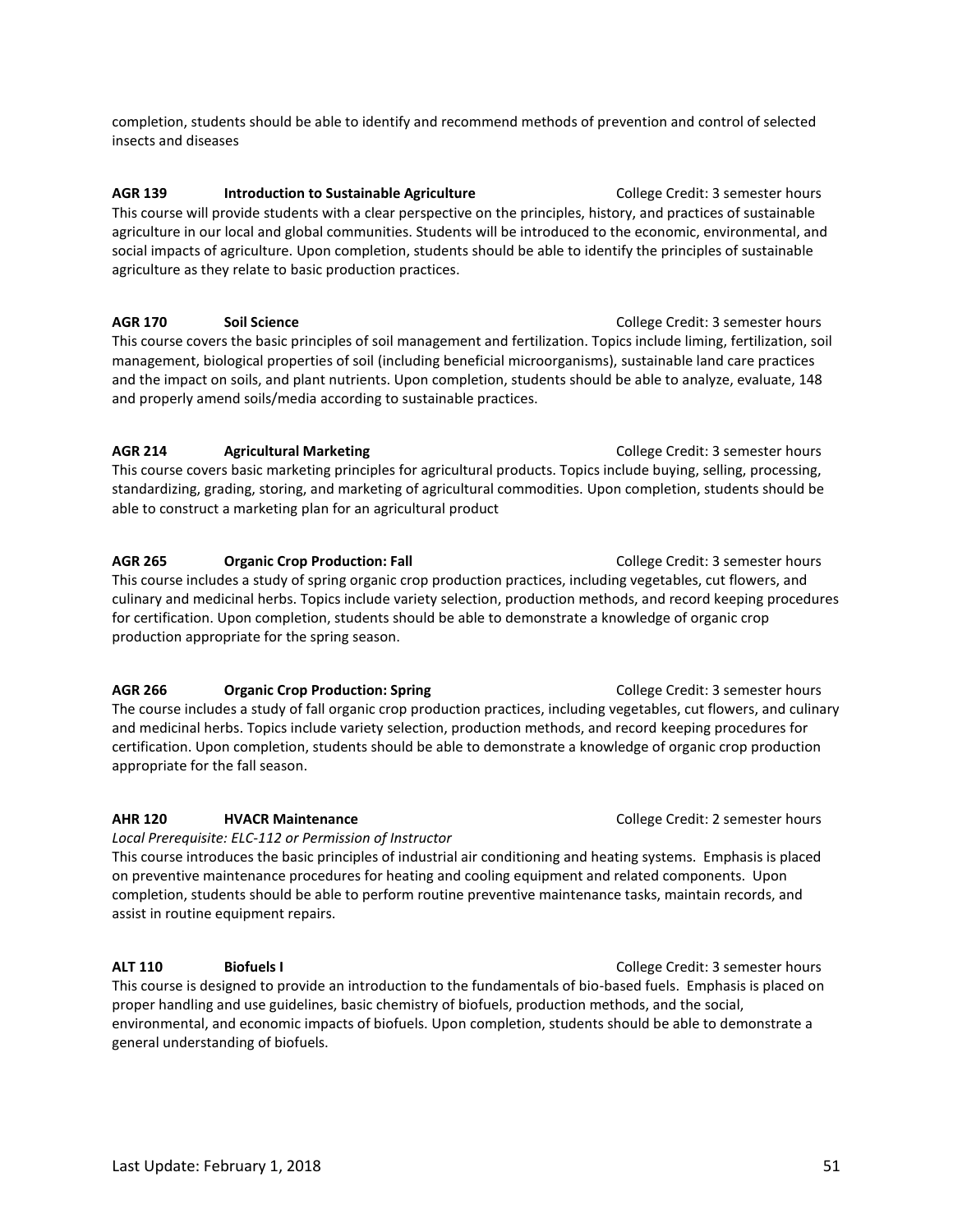#### **ALT 120 Renewable Energy Tech College credit: 3 semester hours**

This course provides an introduction to multiple technologies that allow for the production and/or conservation of energy from renewable sources. Topics will include hydroelectric, wind power, passive and active solar energy, tidal energy, appropriate building techniques, and energy conservation methods. Upon completion, students should be able to demonstrate an understanding of renewable energy production and its impact of humans and their environment.

#### **ALT 250 Thermal Systems** College Credit: 3 semester hours

This course introduces concepts, tools, techniques, and materials used to convert thermal energy into a viable, renewable energy resource. Topics include forced convection, heat flow and exchange, radiation, the various elements of thermal system design, regulations, and system installation and maintenance. Upon completion, students should be able to demonstrate an understanding of geothermal and solar thermal systems and corresponding regulations.

#### **ANS 110 Animal Science Animal Science College Credit: 3 semester hours**

This course introduces the livestock industry. Topics include nutrition, reproduction, production practices, diseases, meat processing, sustainable livestock production, and marketing. Upon completion, students should be able to demonstrate a basic understanding of livestock production practices and the economic impact of livestock locally, regionally, state-wide, and internationally.

ANS 111 **Sustainable Livestock Management** College Credit: 3 semester hours This course covers the integration of livestock as part of a sustainable farming system with emphasis on small-scale production for niche markets and pasture. Topics included are appropriate breed selection, nutrition and living requirements for livestock such as goats, hogs, sheep, poultry, and bees. Upon completion, student should recognize appropriate breeds for their farm needs and demonstrate knowledge of small-scale livestock production.

#### **ARS 112** Auto Restoration Research **College Credit: 3 semester hours** College Credit: 3 semester hours

This course covers identification and collection of information needed to restore classic automobiles. Emphasis is placed on using books, numbers, emblems, titles, bills of sale, and other documents as resources. Upon completion, students should be able to use reference materials in the area of auto restoration to restore classic vehicles.

#### **ARS 113** Automobile Upholstery **College Credit: 4 semester hours** College Credit: 4 semester hours

This course covers automobile upholstery work used in restoration of classic automobiles. Emphasis is placed on removing, repairing, or reconstructing worn/damaged upholstery material in classic automobiles. Upon completion, students should be able to disassemble, repair/reconstruct, or replace the seats, headliners, door panels, and other components in the interior of vehicles.

#### **ARS 114 Restoration Skills I** College Credit: 4 semester hours

*Corequisite: Take All: ARS-113, ARS-117, ARS-131 and TRN-120*

This course covers mechanical, electrical, and upholstery restoration. Emphasis is placed on engines, transmissions, brakes, starters, generators, distributors, and replacement or fabrication of upholstery. Upon completion, students should be able to restore, rebuild, or replace specific components in a wide range of classic vehicles.

#### **ARS 117** Automotive Engines **Automotive Engines College Credit: 2 semester hours**

This course covers the repair, rebuilding, and troubleshooting of internal combustion engines. Emphasis is placed on use of tools and equipment to measure reconditioning tolerances of the internal combustion engine. Upon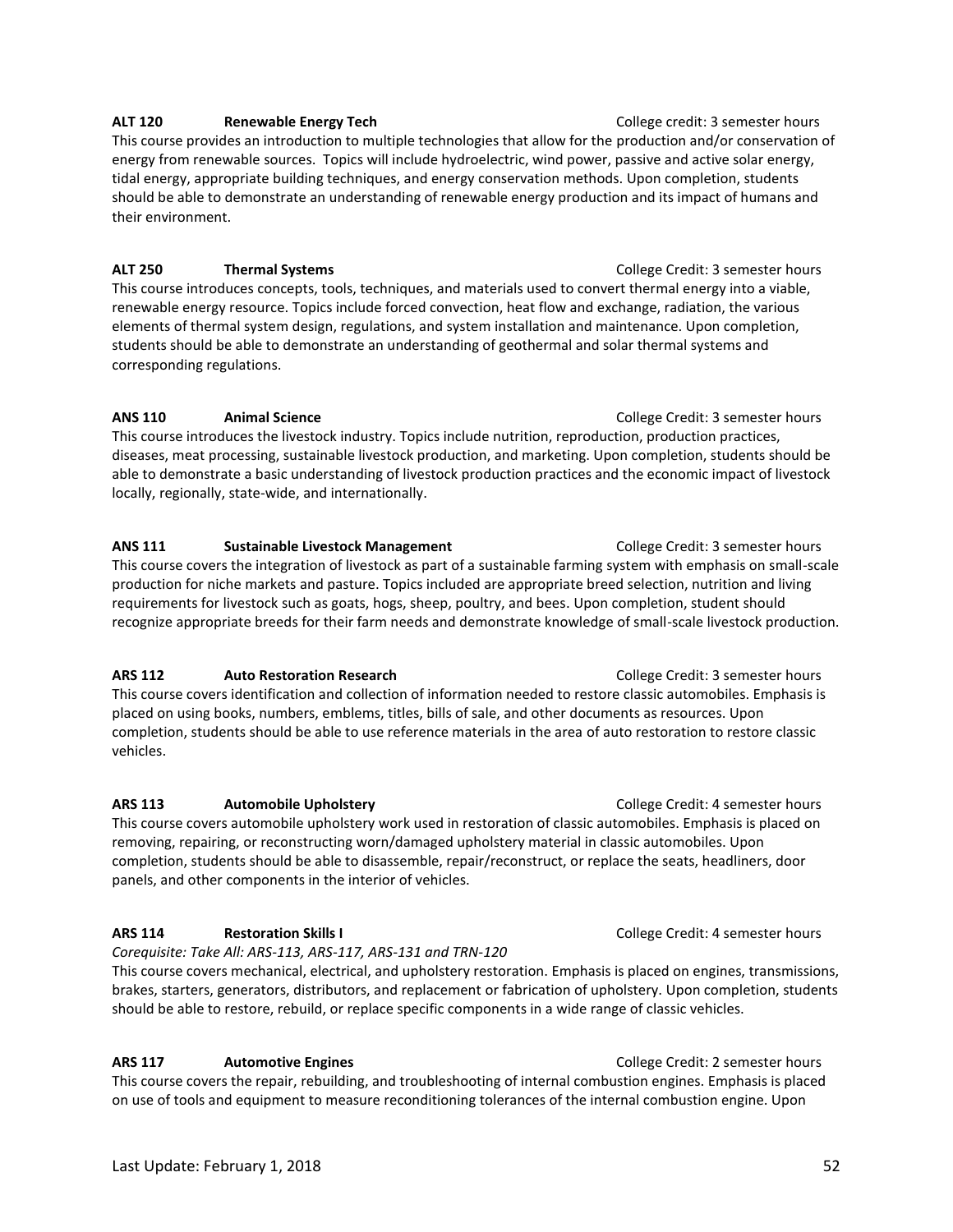completion, students should be able to disassemble, repair and/or replace, and reassemble an internal combustion engine.

#### **ARS 118** Wood and Metal Restoration **College Credit: 3 semester hours**

This course introduces various wood materials used in early automobile construction including a general overview of woodworking techniques. Emphasis is placed on wood material, metal behavior, and trim construction. Upon completion, students should be able to perform simple woodworking techniques, attach and remove trim, and be familiar with basic hardware techniques.

**ARS 131** Chassis and Drive Trains **College Credit: 3 semester hours** College Credit: 3 semester hours

This course introduces principles of operation of automotive drive trains, perimeter/ladder/full-framed vehicles, and related restoration processes. Emphasis is placed on the technology related to restoration of manual and automatic transmissions, transaxles, and final drive components used on vehicles. Upon completion, students should be able to describe, diagnose, and determine needed service and repairs in the vehicle restoration industry.

#### **ART 111** Art Appreciation **Article College Credit: 3 semester hours ART 111**

This course introduces the origins and historical development of art. Emphasis is placed on the relationship of design principles to various art forms including but not limited to sculpture, painting, and architecture. Upon completion, students should be able to identify and analyze a variety of artistic styles, periods, and media. This course has been approved for transfer under the CAA&ICAA as a general education course in Humanities/Fine Arts.

#### **ART 114** Art History Survey I **Art History Survey I** College Credit: 3 semester hours

This course covers the development of art forms from ancient times to the Renaissance. Emphasis is placed on content, terminology, design, and style. Upon completion, students should be able to demonstrate an historical understanding of art as a product reflective of human social development. This course has been approved for transfer under the CAA and ICAA as a general education course in Humanities/Fine Arts.

#### **ART 115** Art History Survey II **Article College Credit: 3 semester hours** College Credit: 3 semester hours

This course covers the development of art forms from the Renaissance to the present. Emphasis is placed on content, terminology, design, and style. Upon completion, students should be able to demonstrate an historical understanding of art as a product reflective of human social development. This course has been approved for transfer under the CAA and ICAA as a general education course in Humanities/Fine Arts.

#### **AUB 111 Painting and Refinishing I** College Credit: 4 semester hours

This course introduces the proper procedures for using automotive refinishing equipment and materials in surface preparation and application. Topics include federal, state, and local regulations, personal safety, refinishing equipment and materials, surface preparation, masking, application techniques, and other related topics. Upon completion, students should be able to identify and use proper equipment and materials in refinishing by following accepted industry standards.

#### **AUB 112 Painting and Refinishing II** College Credit: 4 semester hours

*Prerequisite: AUB 111* 

This course covers advanced painting techniques and technologies with an emphasis on identifying problems encountered by the refinishing technician. Topics include materials application, color matching, correction of refinishing problems, and other related topics. Upon completion, students should be able to perform spot, panel, and overall refinishing repairs and identify and correct refinish problems.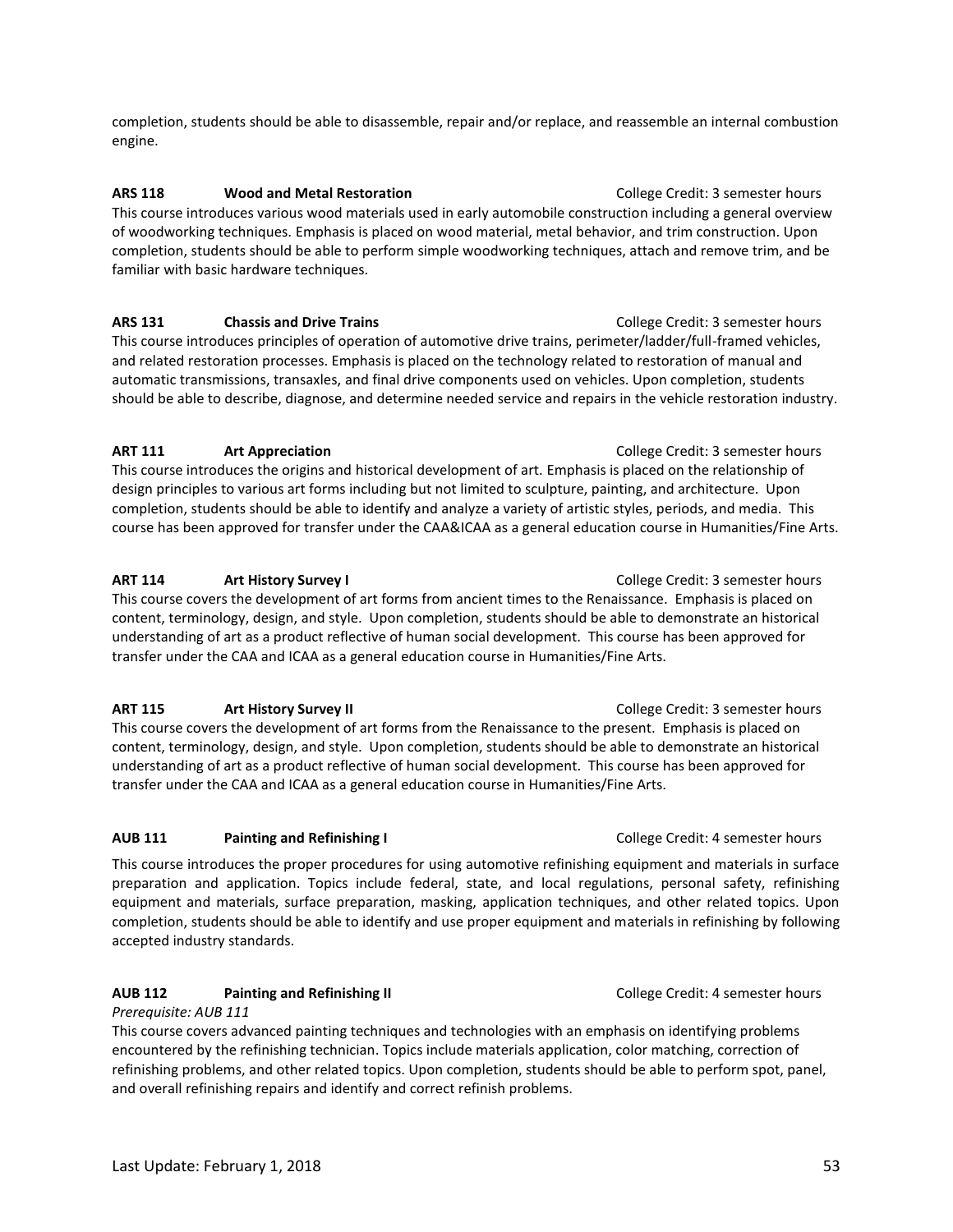#### AUT 114 **Safety and Emissions College Credit: 2 semester hours College Credit: 2 semester hours**

This course covers the laws, procedures, and specifications needed to perform a North Carolina State Safety and Emissions inspection. Topics include brake, steering and suspension, lighting, horn, windshield wiper, tire, mirrors, and emission control devices inspection. Upon completion, students should be able to perform complete and thorough North Carolina State Safety and Emissions inspections.

#### **AUT 114A Safety and Emissions** College Credit: 1 semester hour

*Corequisite: AUT 114*  This course is an optional lab that allows students to enhance their understanding of North Carolina State Emissions Inspection failures. Topics include evaporative, positive crankcase ventilation, exhaust gas recirculation and exhaust emissions systems operation, including catalytic converter failure diagnosis. Upon completion, students should be able to employ diagnostic strategies to repair vehicle emissions failures resulting from North Carolina State Emissions inspection.

#### **AUT 141 Suspension & Steering Systems** College Credit: 1 semester hour

This course covers principles of operation, types, and diagnosis/repair of suspension and steering systems to include steering geometry. Topics include manual and power steering systems and standard and electronically controlled suspension and steering systems. Upon completion, students should be able to service and repair steering and suspension components, check and adjust alignment angles, repair tires, and balance wheels.

#### **AUT 141A Suspension & Steering Lab** College Credit: 1 semester hour

*Corequisite: AUT 141*

This course is an optional lab to be used as an alternative to co-op placement in meeting the NATEF standards for total hours. Topics include manual and power steering systems and standard and electronically controlled suspension and steering systems. Upon completion, students should be able to service and repair steering and suspension components, check and adjust alignment angles, repair tires, and balance wheels.

**AUT 151** Brake Systems **Brake Systems College Credit: 3 semester hours** This course covers principles of operation and types, diagnosis, service, and repair of brake systems. Topics include drum and disc brakes involving hydraulic, vacuum boost, hydra-boost, electrically powered boost, and anti-lock and parking brake systems. Upon completion, students should be able to diagnose, service, and repair various automotive braking systems.

#### **AUT 151A Brake Systems Lab** College Credit: 1 semester hour

*Corequisite: AUT 151*

This course is an optional lab to be used as an alternative to co-op placement in meeting the NATEF standards for total hours. Topics include drum and disc brakes involving hydraulic, vacuum-boost, hydra-boost, electrically powered boost, and anti-lock, parking brake systems, and emerging brake systems technologies. Upon completion, students should be able to diagnose, service, and repair various automotive braking systems.

#### **AUT 163** Advanced Auto Electricity **Automobia Auto Electricity College Credit: 3 semester hours**

*Prerequisite: TRN 120* 

This course covers electronic theory, wiring diagrams, test equipment, and diagnosis, repair, and replacement of electronics, lighting, gauges, horn, wiper, accessories, and body modules. Topics include networking and module communication, circuit construction, wiring diagrams, circuit testing, and troubleshooting. Upon completion, students should be able to properly use wiring diagrams, diagnose, test, and repair wiring, lighting, gauges, accessories, modules, and electronic concerns.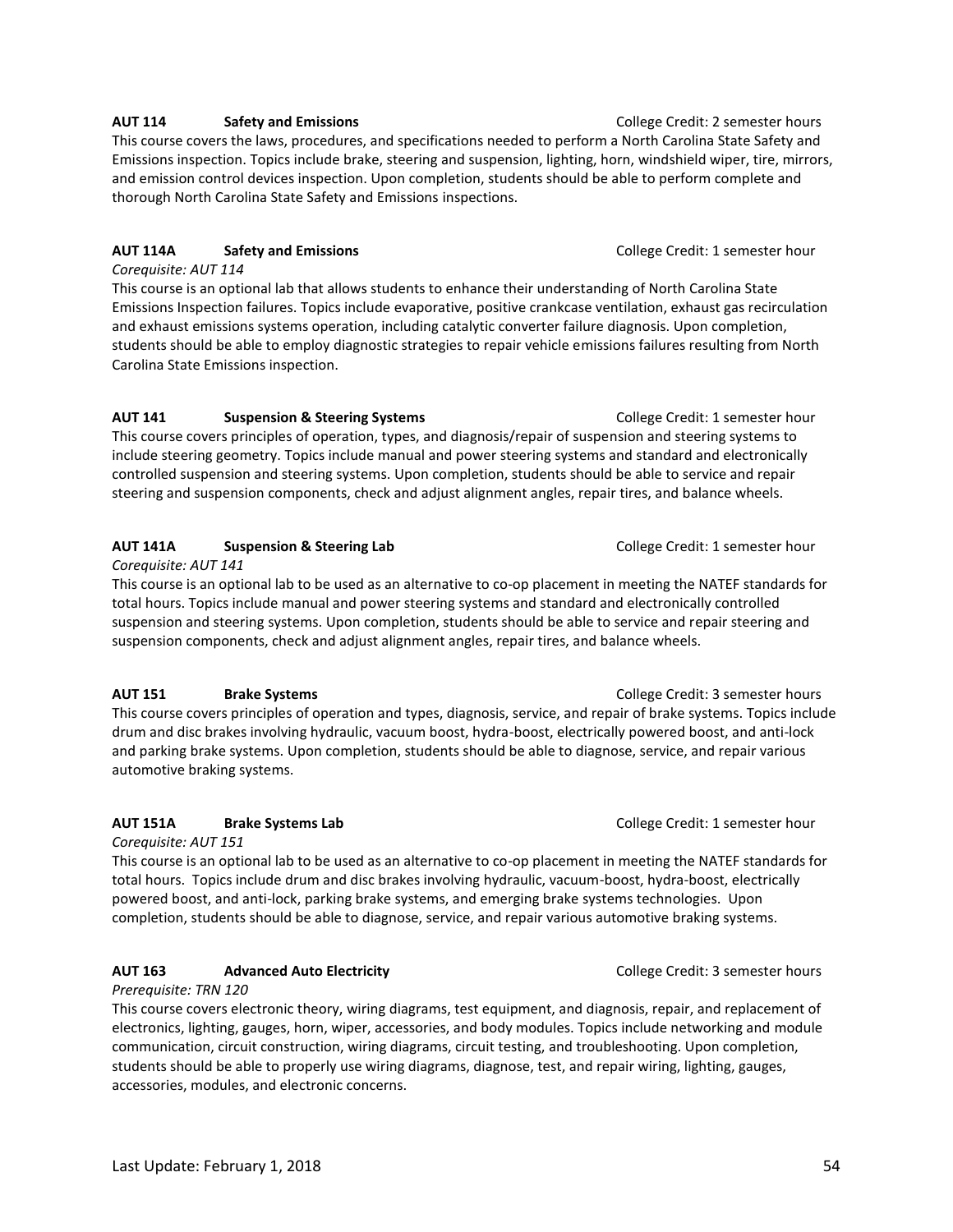#### **AUT 163A Advanced Automotive Electricity Lab** College Credit: 1 semester hour *Corequisite: AUT 163*

This course is an optional lab to be used as an alternative to co-op placement in meeting the NATEF standards for total hours. Topics include networking and module communication, circuit construction, wiring diagrams, circuit testing, troubleshooting, and emerging electrical/electronic systems technologies. Upon completion, students should be able to properly use wiring diagrams, diagnose, test, and repair wiring, lighting, gauges, accessories, modules, and electronic concerns.

**AUT 181 Engine Performance I Engine Performance I Example 2 College Credit: 3 semester hours** This course covers the introduction, theory of operation, and basic diagnostic procedures required to restore engine performance to vehicles equipped with complex engine control systems. Topics include an overview of engine operation, ignition components and systems, fuel delivery, injection components and systems, and emission control devices. Upon completion, students should be able to describe operation and diagnose/repair basic ignition, fuel, and emission related drivability problems using appropriate test equipment/service information.

#### **AUT 181A Engine Performance I Lab** College Credit: 1 semester hour

*Corequisite: AUT 181* 

This course is an optional lab to be used as an alternative to coop placement in meeting the NATEF standards for total hours. Topics include overviews of engine operation, ignition components and systems, fuel delivery, injection components and systems, and emission control devices and emerging engine performance technologies. Upon completion, students should be able to describe operation and diagnose/repair basic ignition, fuel, and emission-related drive ability problems using appropriate test equipment/service information.

#### **AUT 183 Engine Performance 2 Engine Performance 2 College Credit: 4 semester hours**

*Prerequisite: AUT 181*

This course covers study of the electronic engine control systems, the diagnostic process used to locate engine performance concerns, and procedures used to restore normal operation. Topics will include currently used fuels and fuel systems, exhaust gas analysis, emission control components and systems, OBD II (on-board diagnostics), and inter-related electrical/electronic systems. Upon completion, students should be able to diagnose and repair complex engine performance concerns using appropriate test equipment and service information.

#### **BAR 111 Barbering Concepts I BAR 111 BAR 111 BAR 111 BAR 111 BAR 111 BAR 111 BAR 111 BAR 111 BAR 111 BAR 111 BAR 111 BAR 111 BAR 111 BAR 111 BAR 111 BAR 111 BAR 111 BAR 111 BAR 111**

*Corequisite: BAR 112*

This course introduces basic barbering concepts and includes careers in barber styling and various hair treatments. Emphasis is placed on sanitizing equipment, professional ethics, skin\ scalp, and hair disorders and treatment, and safe work practices. Upon completion, students should be able to safely and competently apply barbering concepts in the shop setting.

#### **BAR 112 Barbering Clinic I BAR 112 BAR 112 BAR 112 BAR 112 BAR 112 B**

*Corequisite: BAR 111*

This course introduces basic clinic services. Topics include a study of sanitizing procedures for implements and equipment, determination of hair texture, hair cutting, and hair processing. Upon completion, students should be able to safely and competently demonstrate shop services.

#### **BAR 113 Barbering Concepts II BAR 113 BAR 113 BAR 113 BAR 113 BAR 113 B**

*Corequisite: BAR 114*

This course covers more comprehensive barbering concepts. Topics include safety and sanitation, product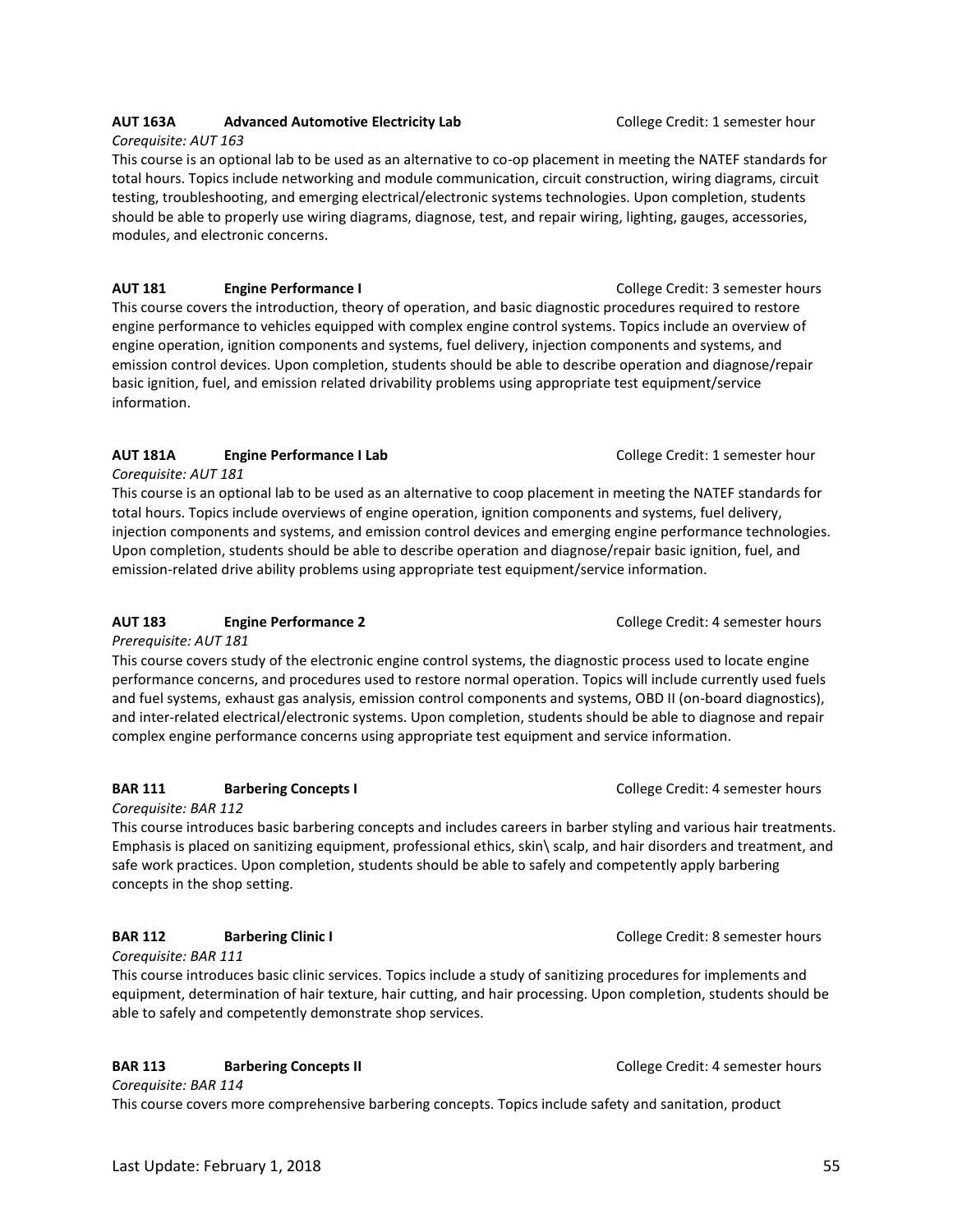knowledge, as well as both wet and thermal hairstyling. Upon completion, students should be able to safely and competently apply these barbering concepts in the shop setting.

#### **BAR 114 Barbering Clinic II BAR 114 BAR 114 BAR 114 BAR 114 BAR 114 B**

*Corequisite: BAR 113*

This course provides experience in a simulated shop setting. Topics include draping, shampooing, hair cutting, and hair drying as well as chemical processing. Upon completion, students should be able to safely and completely apply these barbering concepts in the shop setting.

#### **BIO 110** Principles of Biology **Principles of Biology Principles of Biology College Credit: 4 semester hours**

*Corequisite: DRE 098 or appropriate placement test scores*

This course provides a survey of fundamental biological principles for non-science majors. Emphasis is placed on basic chemistry, cell biology, metabolism, genetics, taxonomy, evolution, ecology, diversity, and other related topics. Upon completion, students should be able to demonstrate increased knowledge and better understanding of biology as it applies to everyday life. Under the CAA and ICAA, this course satisfies the general education Natural Science requirement for the AA and AFA degrees. It does not satisfy the general education Natural Science requirement for the AS degree.

#### **BIO 111 General Biology I College Credit: 4 semester hours**

#### *Corequisite: DRE-098 or appropriate placement test scores*

This course introduces the principles and concepts of biology. Emphasis is placed on basic biological chemistry, cell structure and function, metabolism and energy transformation, genetics, evolution, classification, and other related topics. Upon completion, students should be able to demonstrate understanding of life at the molecular and cellular levels. This course has been approved for transfer under the CAA and ICAA as a general education course in Natural Science.

#### **BIO 112 General Biology II College Credit: 4 semester hours College Credit: 4 semester hours**

*Prerequisite: BIO 111*

This course is a continuation of BIO 111. Emphasis is placed on organisms, biodiversity, plant and animal systems, ecology, and other related topics. Upon completion, students should be able to demonstrate comprehension of life at the organismal and ecological levels. This course has been approved for transfer under the CAA and ICAA as a general education course in Natural Science.

#### **BIO 140 Environmental Biology College Credit: 3 semester hours**

#### *Corequisite: BIO 140A*

This course introduces environmental processes and the influence of human activities upon them. Topics include ecological concepts, population growth, natural resources, and a focus on current environmental problems from scientific, social, political, and economic perspectives. Upon completion, students should be able to demonstrate an understanding of environmental interrelationships and of contemporary environmental issues. This course has been approved for transfer under the CAA and ICAA as a general education course in Natural Science.

#### **BIO 140A Environmental Biology Laboratory <b>Example 20 Set Laboratory** College Credit: 1 semester hour

#### *Corequisite: BIO 140*

This course provides a laboratory component to complement BIO 140. Emphasis is placed on laboratory and field experience. Upon completion, students should be able to demonstrate a practical understanding of environmental interrelationships and of contemporary environmental issues. This course has been approved for transfer under the CAA and ICAA as a general education course in Natural Science.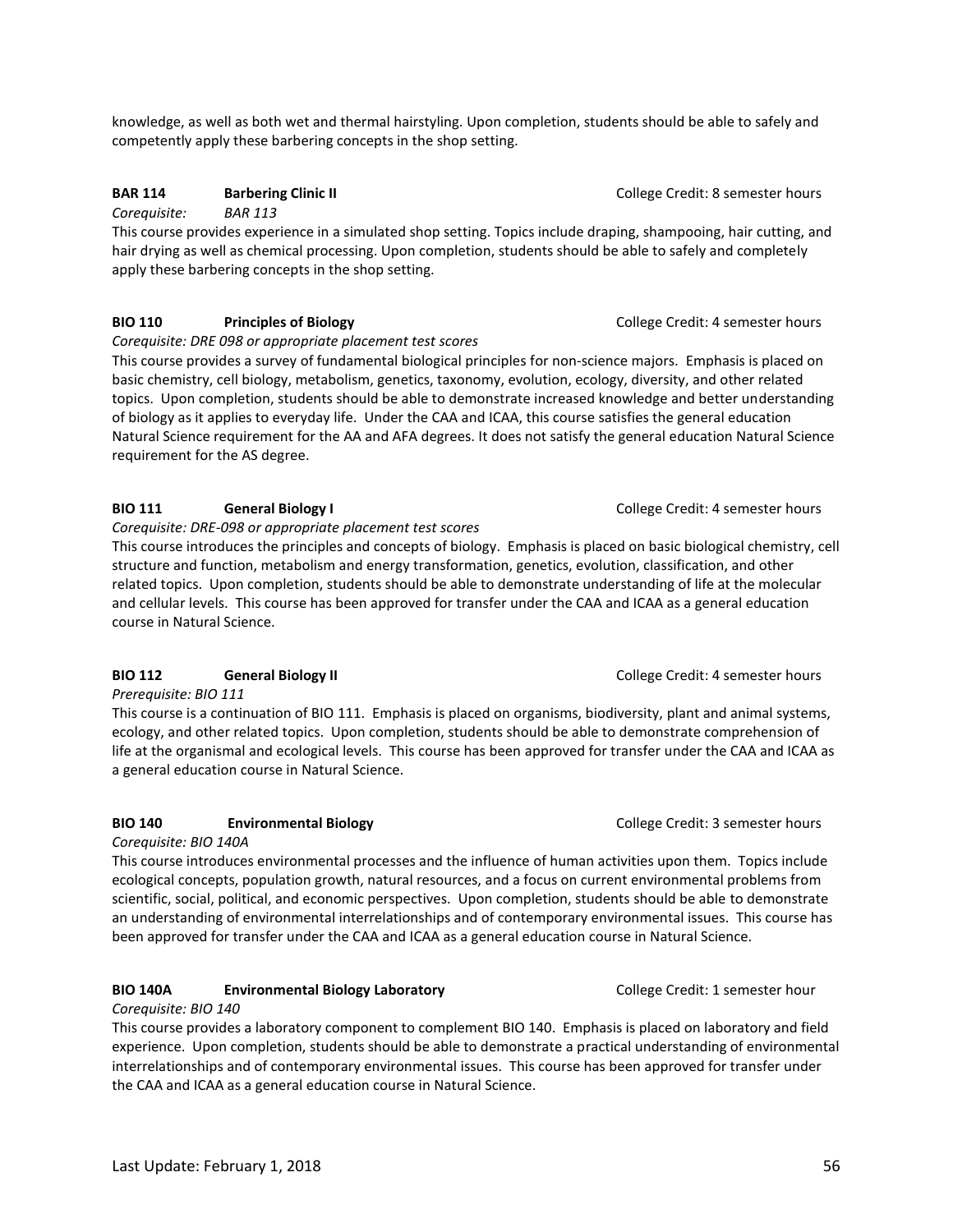**BIO 163 Basic Anatomy and Physiology College Credit: 5 semester hours** This course provides a basic study of the structure and function of the human body. Topics include a basic study of the body systems as well as an introduction to homeostasis, cells, tissues, nutrition, acid-base balance, and electrolytes. Upon completion, students should be able to demonstrate a basic understanding of the fundamental principles of anatomy and physiology and their interrelationships.

**BIO 168** Anatomy and Physiology I College Credit: 4 semester hours *Local Prerequisite: Take one: BIO 090, BIO 094, or BIO 110, BIO 111, or by permission of instructor*  This course provides a comprehensive study of the anatomy and physiology of the human body. Topics include body organization, homeostasis, cytology, histology, and the integumentary, skeletal, muscular, and nervous systems and special senses. Upon completion, students should be able to demonstrate an in-depth understanding of principles of anatomy and physiology and their interrelationships. This course has been approved for transfer under the CAA and ICAA as a premajor and/or elective course requirement.

#### **BIO 169 Anatomy and Physiology II COLLEGE CREDITS: 4 semester hours College Credits: 4 semester hours**

*Prerequisite: BIO 168* This course provides a continuation of the comprehensive study of the anatomy and physiology of the human body. Topics include the endocrine, cardiovascular, lymphatic, respiratory, digestive, urinary, and reproductive systems as well as metabolism, nutrition, acid-base balance, and fluid and electrolyte balance. Upon completion, students should be able to demonstrate an in-depth understanding of principles of anatomy and physiology and their interrelationships. This course has been approved for transfer under the CAA and ICAA as a premajor and/or elective course requirement.

#### **BPR 111 Blueprint Reading College Credit: 2 semester hours**

This course introduces the basic principles of print reading. Topics include line types, orthographic projections, dimensioning methods, and notes. Upon completion, students should be able to interpret basic prints and visualize the features of a part or system.

**BPR 115 Electric/Fluid Power Diagrams College Credit: 2 semester hours** 

This course covers sketching of detail and assembly drawings and reading of hydraulic, pneumatic, electrical, mechanical, and piping schematics. Emphasis is placed on interpretation and communication skills utilizing sketches, symbols, diagrams, and other related topics. Upon completion, students should be able to read, demonstrate an understanding of, and draw sketches and schematics commonly used in industry.

#### **BPR 121 Blueprint Reading: Mechanical** *College Credit: 2 semester hours*

*Prerequisite: BPR 111 or MAC 131*

This course covers the interpretation of intermediate blueprints. Topics include tolerancing, auxiliary views, sectional views, and assembly drawings. Upon completion, students should be able to read and interpret a mechanical working drawing.

**BPT 110** Introduction to Broadcasting **Interpretional College Credit: 3 semester hours** 

This course introduces the field of broadcasting and other electronic media. Emphasis is placed on the history, development, and current status of radio, television, and related industries. Upon completion, students should be able to demonstrate knowledge of regulations, organizational structure, revenue sources, historical development, and ongoing operation of broadcasting and related industries.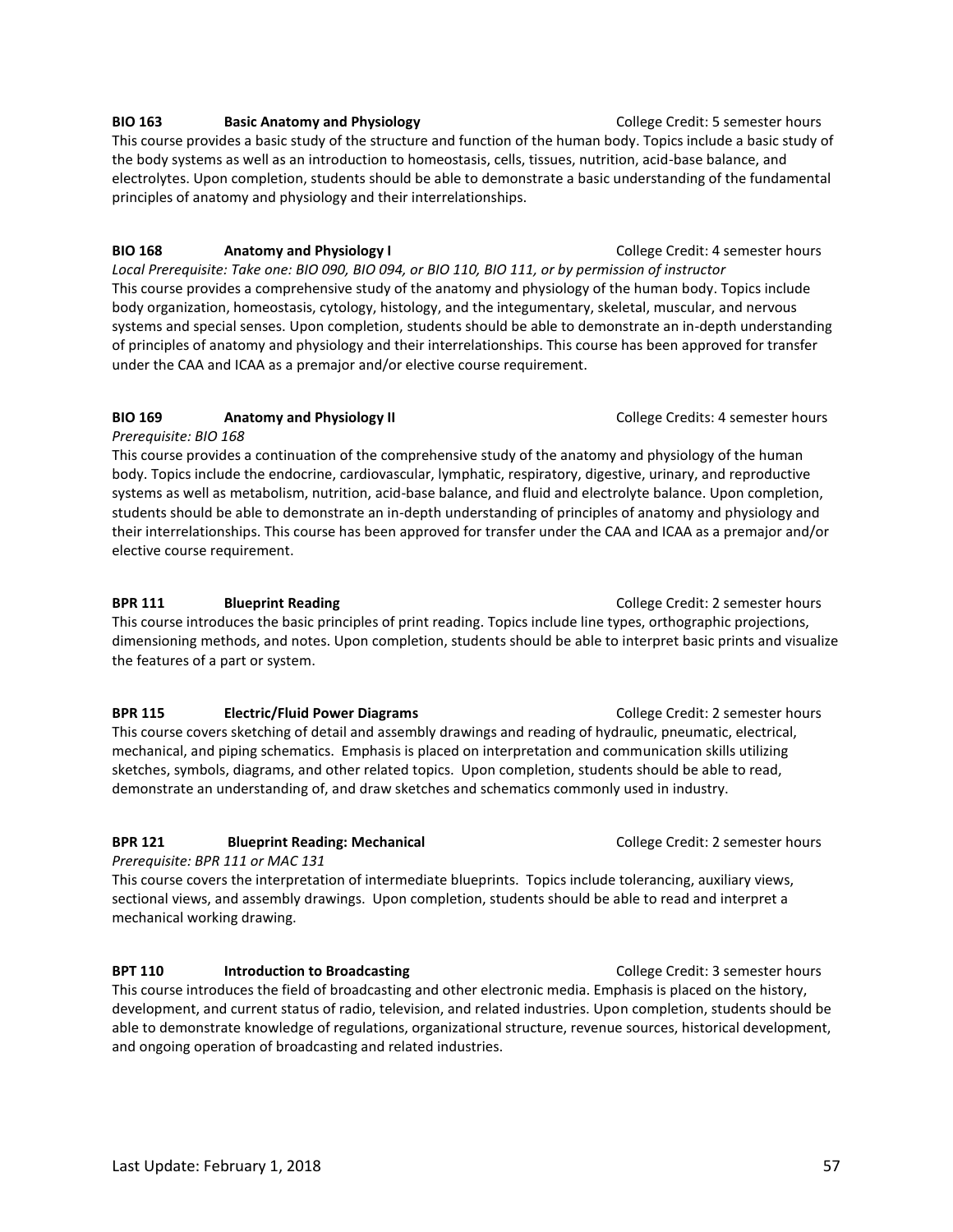#### **BPT 111** Broadcast Law & Ethics **Broadcast Law & Ethics BPT 111** College Credit: 3 semester hours

This course covers judicial, legislative, and administrative policies pertinent to the ethical and legal operation of broadcast and other electronic media organizations. Emphasis is placed on legal and ethical issues including First Amendment protection, FCC regulations, copyright, and libel laws. Upon completion, students should be able to demonstrate an understanding of the historical significance and modern-day application of important broadcast laws and policies.

#### **BPT 112** Broadcast Writing **Broadcast Writing College Credit: 4 semester hours**

This course introduces proper copy and script writing techniques and formats for radio, television, and other electronic media. Emphasis is placed on creating effective scripts for programs and promotional materials, including commercial and public radio service announcements for a specific target audience. Upon completion, students should be able to understand and write copy and scripts according to standard industry formats.

#### **BPT 113** Broadcast Sales **Broadcast Sales College Credit: 3 semester hours**

This course covers sales principles applicable to radio, television, cable, and other electronic media. Emphasis is placed on prospecting and servicing accounts, developing clients, and preparing sales presentations. Upon completion, students should be able to create a sales presentation based upon standard ratings reports, prospect for new customers, and understand account management.

#### **BPT 121** Broadcast Speech I **Broadcast Speech I BRACE I College Credit: 3 semester hours**

This course covers basic preparation and performance of on-air talents' speaking quality. Emphasis is placed on developing a pleasant and efficient voice with techniques applied to taped news, features, commercial copy, and announcing. Upon completion, students should be able to show improvement and aptitude in proper articulation, pronunciation, rate of delivery, pitch, breathing techniques, inflection, projection, and phrasing.

#### **BPT 122 Broadcast Speech II Broadcast Speech II Broadcast Speech II College Credit: 3 semester hours**

*Prerequisite: BPT 121* 

This course covers basic and advanced preparation and performance of on-air speech. Emphasis is placed on enhancing a pleasant, effective voice with techniques applied to impromptu speaking, radio plays, and taped presentations. Upon completion, students should be able to employ proper articulation, pronunciation, rate of delivery, phrasing, and other voice techniques in a professional manner.

#### **BPT 131** Audio/Radio Production I **Audio/Radio Production I College Credit: 4 semester hours**

This course covers the creation, development, production, and presentation of audio programming elements for broadcast and/or other electronic media applications. Emphasis is placed on the proper operation of professional audio equipment and the study of basic physical behavior and perceptual effects of sound. Upon completion, students should be able to correctly operate audio recording and playback equipment and demonstrate an understanding of the basic components of sound.

#### **BPT 132 Audio/Radio Production II College Credit: 4 semester hours**

*Prerequisite: BPT 131* 

This course covers the use of advanced audio production techniques in broadcast and/or other electronic media applications. Topics include basic audio signal processing equipment and analog and digital professional audio recording and playback equipment. Upon completion, students should be able to optimize the use of professional audio equipment in the production of effective audio programming.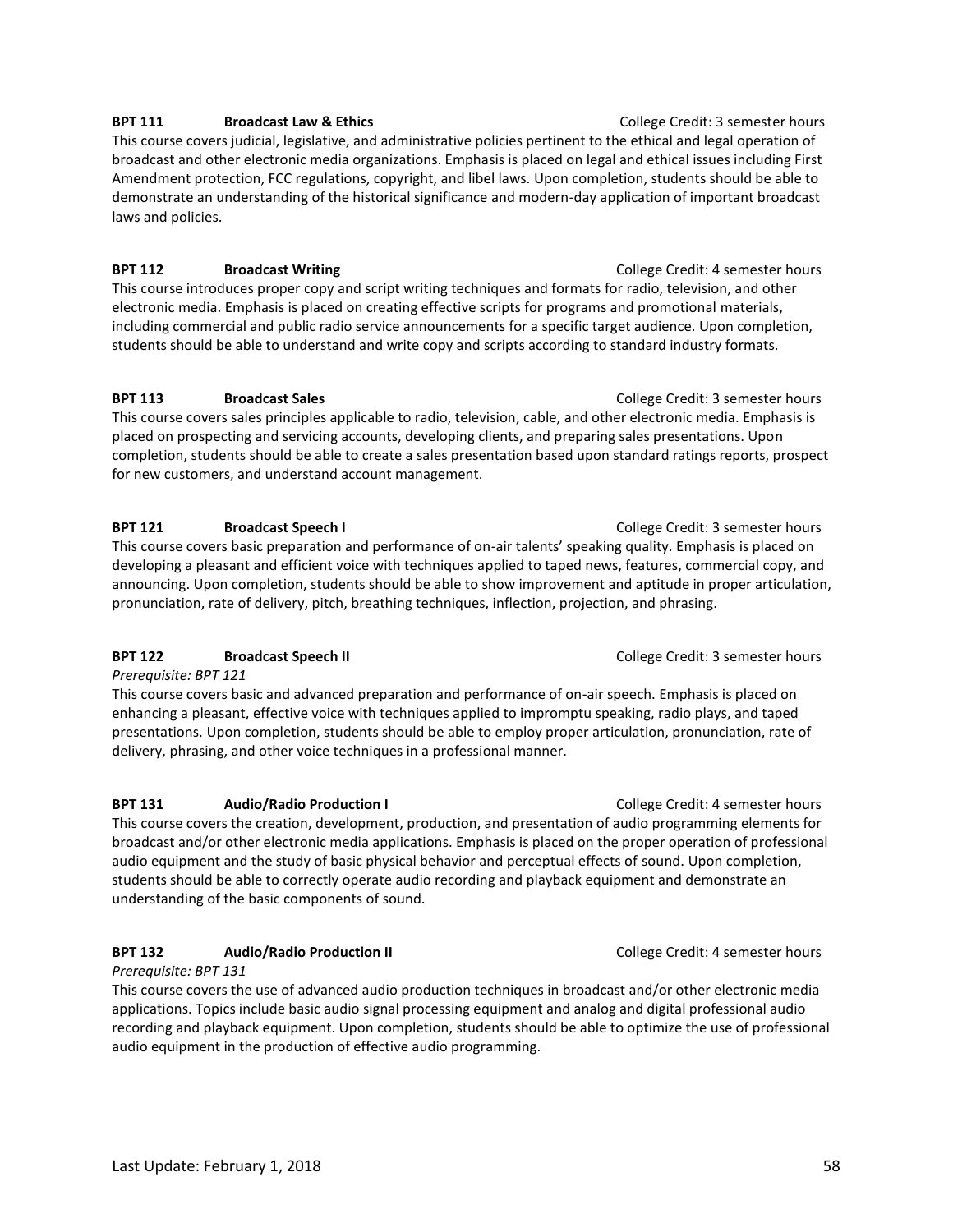#### **BPT 135 Radio Performance I College Credit: 2 semester hours**

This course provides an opportunity to operate the college radio station as an announcer/board operator. Emphasis is placed on operating control-room equipment, logging transmitter readings, EBS tests, reading news, and broadcasting free of interruptions. Upon completion, students should be able to prepare music, public service announcements, and promos for timely broadcast; introduce songs/programs smoothly; and follow FCC rules.

#### **BPT 215 Broadcast Programming College Credit: 3 semester hours**

This course covers programming methods, research, and resources needed to provide programs for radio, television, cable, and satellite target audiences. Topics include market research and analysis; local, network, and public station programming and program sources; and scheduling procedures for electronic media. Upon completion, students should be able to develop a programming format or schedule.

#### **BPT 231** Video/TV Production I **Department College Credit: 4 semester hours**

This course covers the language of film/video, shot composition, set design, lighting, production planning, scripting, editing, and operation of video and television production equipment. Emphasis is placed on mastering the body of knowledge and techniques followed in producing all forms of video and television production. Upon completion, students should be able to produce basic video and television productions in a team environment.

#### **BPT 232 Video/TV Production II College Credit: 4 semester hours**

*Prerequisite: BPT 231*

This course covers advanced video and television production. Emphasis is placed on field production, postproduction, digital video effects, graphics, and multi-camera productions. Upon completion, students should be able to create productions that optimize the use of studio, field, and post-production equipment.

#### **BUS 110 Introduction to Business College Credit: 3 semester hours College Credit: 3 semester hours**

This course provides a survey of the business world. Topics include the basic principles and practices of contemporary business. Upon completion, students should be able to demonstrate an understanding of business concepts as a foundation for studying other business subjects. This course has been approved for transfer under the CAA and ICAA as a premajor and/or elective course requirement.

#### **BUS 115** Business Law I **Business Law I College Credit: 3 semester hours**

This course introduces the ethics and legal framework of business. Emphasis is placed on contracts, negotiable instruments, Uniform Commercial Code, and the working of the court systems. Upon completion, students should be able to apply ethical issues and laws covered to selected business decision-making situations. This course has been approved for transfer under the CAA and ICAA as a premajor and/or elective course requirement.

#### **BUS 125** Personal Finance **Proposed College Credit: 3 semester hours**

This course provides a study of individual and family financial decisions. Emphasis is placed on building useful skills in buying, managing finances, increasing resources, and coping with current economic conditions. Upon completion, students should be able to develop a personal financial plan.

#### **BUS 137** Principles of Management **College Credit: 3 semester hours** college Credit: 3 semester hours

This course is designed to be an overview of the major functions of management. Emphasis is placed on planning, organizing, controlling, directing, and communicating. Upon completion, students should be able to work as contributing members of a team utilizing these functions of management. This course has been approved for transfer under the CAA and ICAA as a premajor and/or elective course requirement.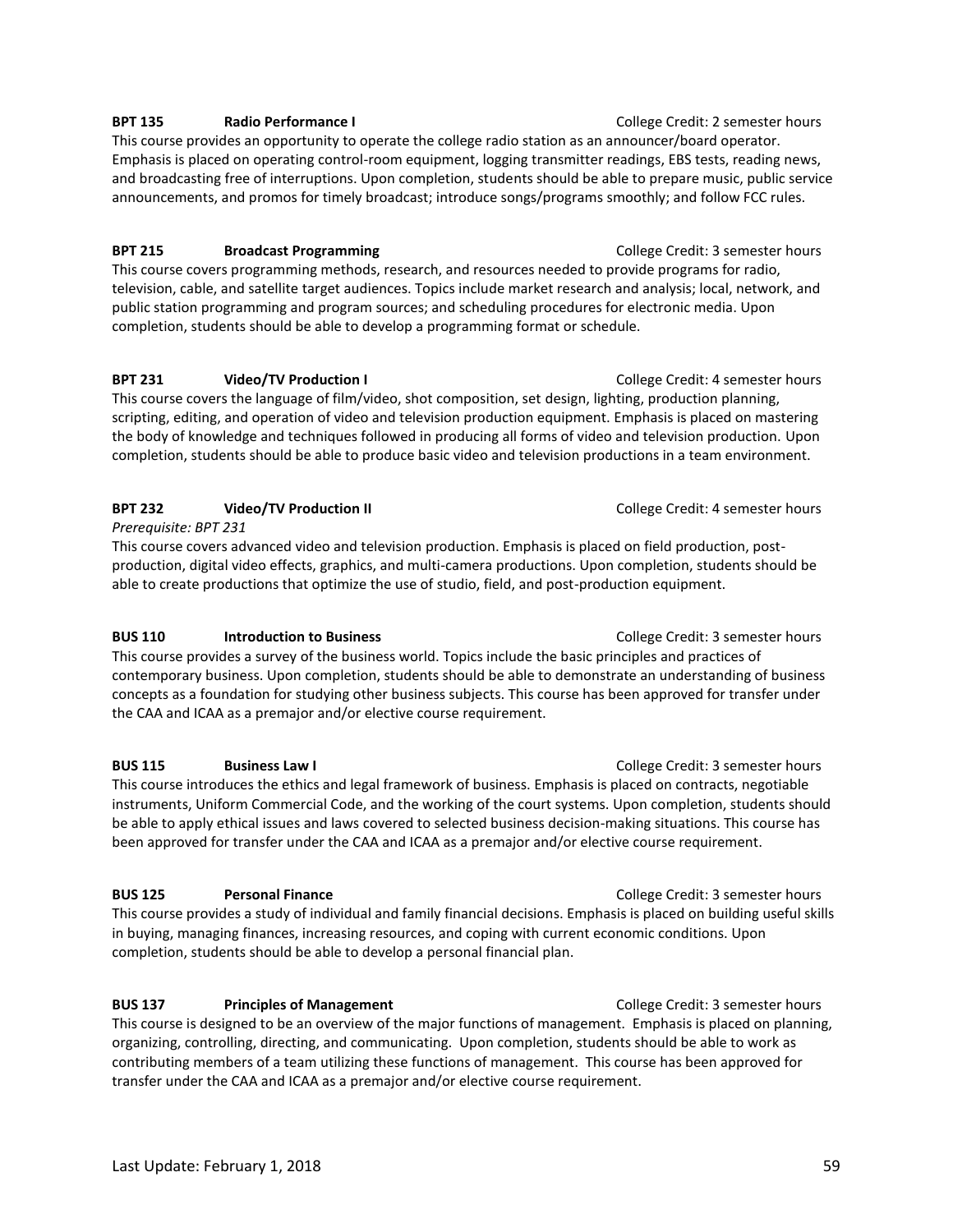#### **BUS 151 People Skills People Skills College Credit: 3 semester hours**

This course introduces the basic concepts of identity and communication in the business setting. Topics include self-concept, values, communication styles, feelings and emotions, roles versus relationships, and basic assertiveness, listening, and conflict resolution. Upon completion, students should be able to distinguish between unhealthy, self-destructive, communication patterns and healthy, non-destructive, positive communication patterns.

#### **BUS 153 Human Resources Management College Credit: 3 semester hours**

This course introduces the functions of personnel/human resource management within an organization. Topics include equal opportunity and the legal environment, recruitment and selection, performance appraisal, employee development, compensation planning, and employee relations. Upon completion, students should be able to anticipate and resolve human resource concerns.

#### **BUS 280 REAL Small Business College Credit: 4 semester hours College Credit: 4 semester hours**

This course introduces hands-on techniques and procedures for planning and opening a small business, including the personal qualities needed for entrepreneurship. Emphasis is placed on market research, finance, time management, and day-to-day activities of owning/operating a small business. Upon completion, students should be able to write and implement a viable business plan and seek funding.

#### **CHI 111 Elementary Chinese I College Credit: 3 semester hours**

This course introduces the fundamental elements of the Chinese language within a cultural context. Emphasis is placed on the development of basic listening, speaking, reading, and writing skills. Upon completion, students should be able to comprehend and respond with grammatical accuracy to spoken and written Chinese and demonstrate cultural awareness. This course has been approved for transfer under the CAA and ICAA as a general education course in Humanities/Fine Arts.

#### **CHI 112 Elementary Chinese II College Credit: 3 semester hours**

*Prerequisite: CHI 111*

This course includes the basic fundamentals of the Chinese language within a cultural context of the Chinese people and its history. Emphasis is placed on the progressive development of listening, speaking, reading, and writing skills. Upon completion, students should be able to comprehend and respond with increasing proficiency to spoken and written Chinese and demonstrate further cultural awareness. This course has been approved for transfer under the CAA and ICAA as a general education course in Humanities/Fine Arts.

#### **CHM 151 General Chemistry I** College Credit: 4 semester hours

*Local Prerequisite: Appropriate test scores or MAT-121*

This course covers fundamental principles and laws of chemistry. Topics include measurement, atomic and molecular structure, periodicity, chemical reactions, chemical bonding, stoichiometry, thermochemistry, gas laws, and solutions. Upon completion, students should be able to demonstrate an understanding of fundamental chemical laws and concepts as needed in CHM 152. Additional topics include laboratory and chemical safety rules, electromagnetic spectrum, spectrometer, and chromatography. This course has been approved for transfer under the CAA and ICAA as a general education course in Natural Science.

#### **CHM 152 General Chemistry II College Credit: 4 semester hours College Credit: 4 semester hours**

#### *Prerequisite: CHM 151*

This course provides a continuation of the study of the fundamental principles and laws of chemistry. Topics include kinetics, equilibrium, ionic and redox equations, acid-base theory, electrochemistry, thermodynamics, introduction to nuclear and organic chemistry, and complex ions. Upon completion, students should be able to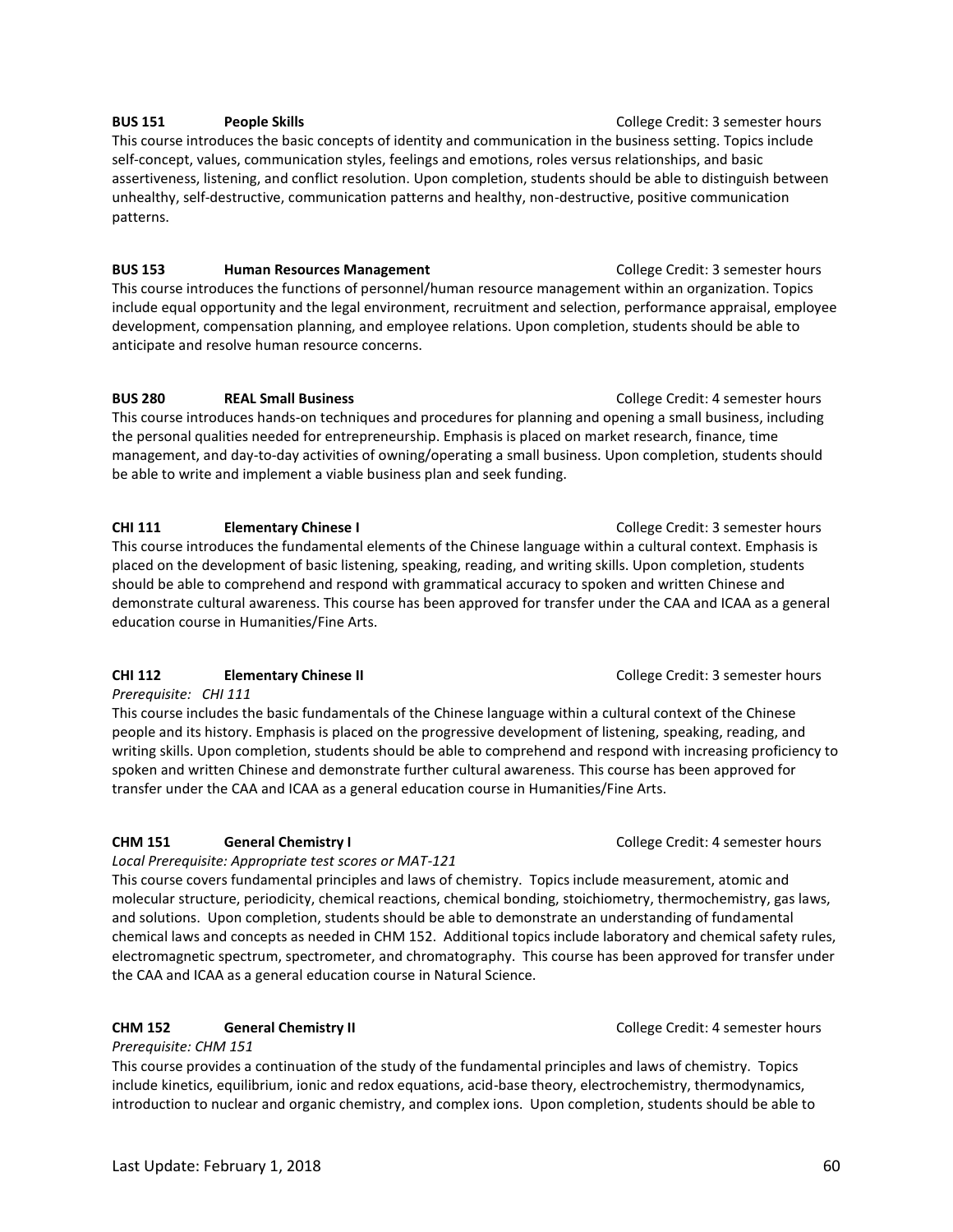demonstrate an understanding of chemical concepts as needed to pursue further study in chemistry and related professional fields. The spectrophotometer, pH meters, solids, liquids, and properties of solutions are covered. This course has been approved for transfer under the CAA and ICAA as a general education course in Natural Science.

#### **CIS 110 Introduction to Computers CIS 110 Credit Hours: 3 semester hour**

This course introduces computer concepts, including fundamental functions and operations of the computer. Topics include identification of hardware components, basic computer operations, security issues, and use of software applications. Upon completion, students should be able to demonstrate an understanding of the role and function of computers and use the computer to solve problems. This course has been approved for transfer under the CAA and ICAA as a general education course in Mathematics (Quantitative)

**CIS 111** Basic PC Literacy **COLLEGE COLLEGE CREDIT:** College Credit: 2 semester hours This course provides an overview of computer concepts. Emphasis is placed on the use of personal computers and software applications for personal and fundamental workplace use. Upon completion, students should be able to demonstrate basic personal computer skills.

#### **CIS 115** Introduction to Programming and Logic **College Credit: 3 semester hours**

*Prerequisites: Appropriate test scores or MAT-121 or MAT-171* This course introduces computer programming and problem solving in a structured program logic environment. Topics include language syntax, data types, program organization, problem solving methods, algorithm design, and logic control structures. Upon completion, students should be able to manage files with operating system commands, use top-down algorithm design, and implement algorithmic solutions in a programming language. *This course has been approved to satisfy the Comprehensive Articulation Agreement general education core requirement in natural science/mathematics (Quantitative Option).* 

#### **CJC 111** Introduction to Criminal Justice **College Credit: 3 semester hours**

This course introduces the components and processes of the criminal justice system. Topics include history, structure, functions, and philosophy of the criminal justice system and their relationship to life in our society. Upon completion, students should be able to define and describe the major system components and their interrelationships and evaluate career options. This course has been approved for transfer under the CAA and ICAA as a premajor and/or elective course requirement.

**CJC 112** Criminology **College Credit: 3 semester hours** This course introduces deviant behavior as it relates to criminal activity. Topics include theories of crime causation; statistical analysis of criminal behavior; past, present, and future social control initiatives; and other related topics. Upon completion, students should be able to explain and discuss various theories of crime causation and societal response.

#### **CJC 113 Juvenile Justice** College Credit: 3 semester hours

This course covers the juvenile justice system and related juvenile issues. Topics include an overview of the juvenile justice system, treatment and prevention programs, special areas and laws unique to juveniles, and other related topics. Upon completion, students should be able to identify/discuss juvenile court structure/procedures, function and jurisdiction of juvenile agencies, processing/detention of juveniles, and case disposition.

**CJC 114** Investigative Photography **College Credit: 2 semester hours** This course covers the operation of digital photographic equipment and its application to criminal justice. Topics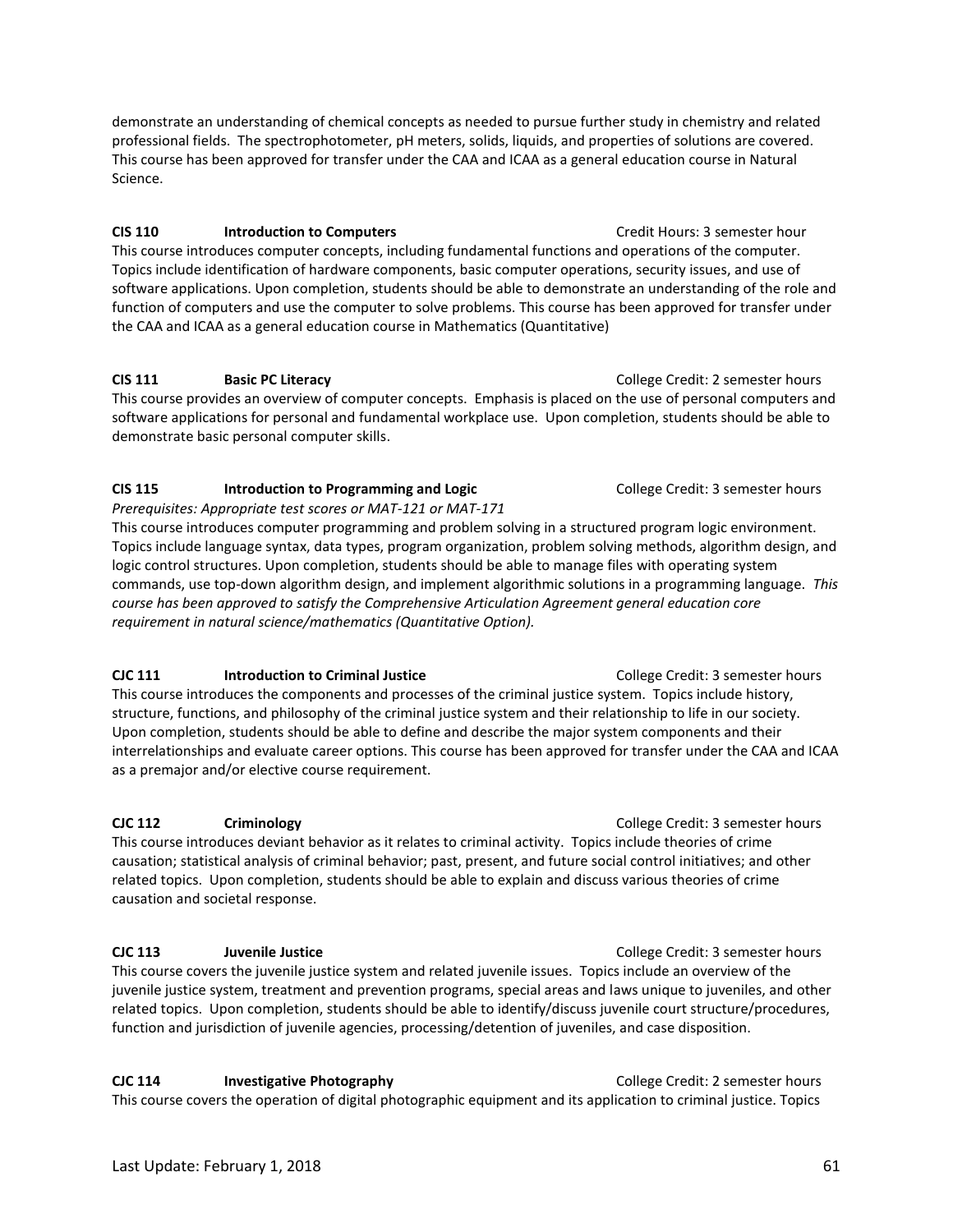include the use of digital cameras, storage of digital images, retrieval of digital images, and preparation of digital images as evidence. Upon completion, students should be able to demonstrate and explain the role and use of digital photography, image storage, and retrieval in criminal investigation.

### **CJC 131 Criminal Law** College Credit: 3 semester hours

This course covers the history/evolution/principles and contemporary applications of criminal law. Topics include sources of substantive law, classification of crimes, parties to crime, elements of crimes, matters of criminal responsibility, and other related topics. Upon completion, students should be able to discuss the sources of law and identify, interpret, and apply the appropriate statutes/elements.

**CJC 132** Court Procedure & Evidence College Credit: 3 semester hours This course covers judicial structure/process/procedure from incident to disposition, kinds and degrees of evidence, and the rules governing admissibility of evidence in court. Topics include consideration of state and federal courts, arrest, search and seizure laws, exclusionary and statutory rules of evidence, and other related issues. Upon completion, students should be able to identify and discuss procedures necessary to establish a lawful arrest/search, proper judicial procedures, and the admissibility of evidence.

**CJC 141 Corrections College Credit: 3 semester hours** This course covers the history, major philosophies, components, and current practices and problems of the field of corrections. Topics include historical evolution, functions of the various components, alternatives to incarceration, treatment programs, inmate control, and other related topics. Upon completion, students should be able to explain the various components, processes, and functions of the correctional system. This course has been approved for transfer under the CAA and ICAA as a premajor and/or elective course requirement

#### **CJC 144** Crime Scene Processing College Credit: 3 semester hours

This course introduces the theories and practices of crime scene processing and investigating. Topics include legal considerations at the crime scene, processing indoor and outdoor scenes, recording, note taking, collection and preservation of evidence, and submission to the crime laboratory. Upon completion, the student should be able to evaluate and search various crime scenes and demonstrate the appropriate techniques.

#### **CJC 212 Ethics & Community Relations College Credit: 3 semester hours College Credit: 3 semester hours**

This course covers ethical considerations and accepted standards applicable to criminal justice organizations and professionals. Topics include ethical systems; social change, values, and norms; cultural diversity; citizen involvement in criminal justice issues; and other related topics. Upon completion, students should be able to apply ethical considerations to the decision-making process in identifiable criminal justice situations.

#### **CJC 214 Victimology** College Credit: 3 semester hours

This course introduces the study of victims. Emphasis is placed on roles/characteristics of victims, victim interaction with the criminal justice system and society, current victim assistance programs, and other related topics. Upon completion, students should be able to discuss and identify victims, the uniqueness of victims' roles, and current victim assistance programs.

**CJC 221** Investigative Principles **College Credit: 4 semester hours College Credit: 4 semester hours** This course introduces the theories and fundamentals of the investigative process. Topics include crime scene/incident processing, information gathering techniques, collection/preservation of evidence, preparation of appropriate reports, court presentations, and other related topics. Upon completion, students should be able to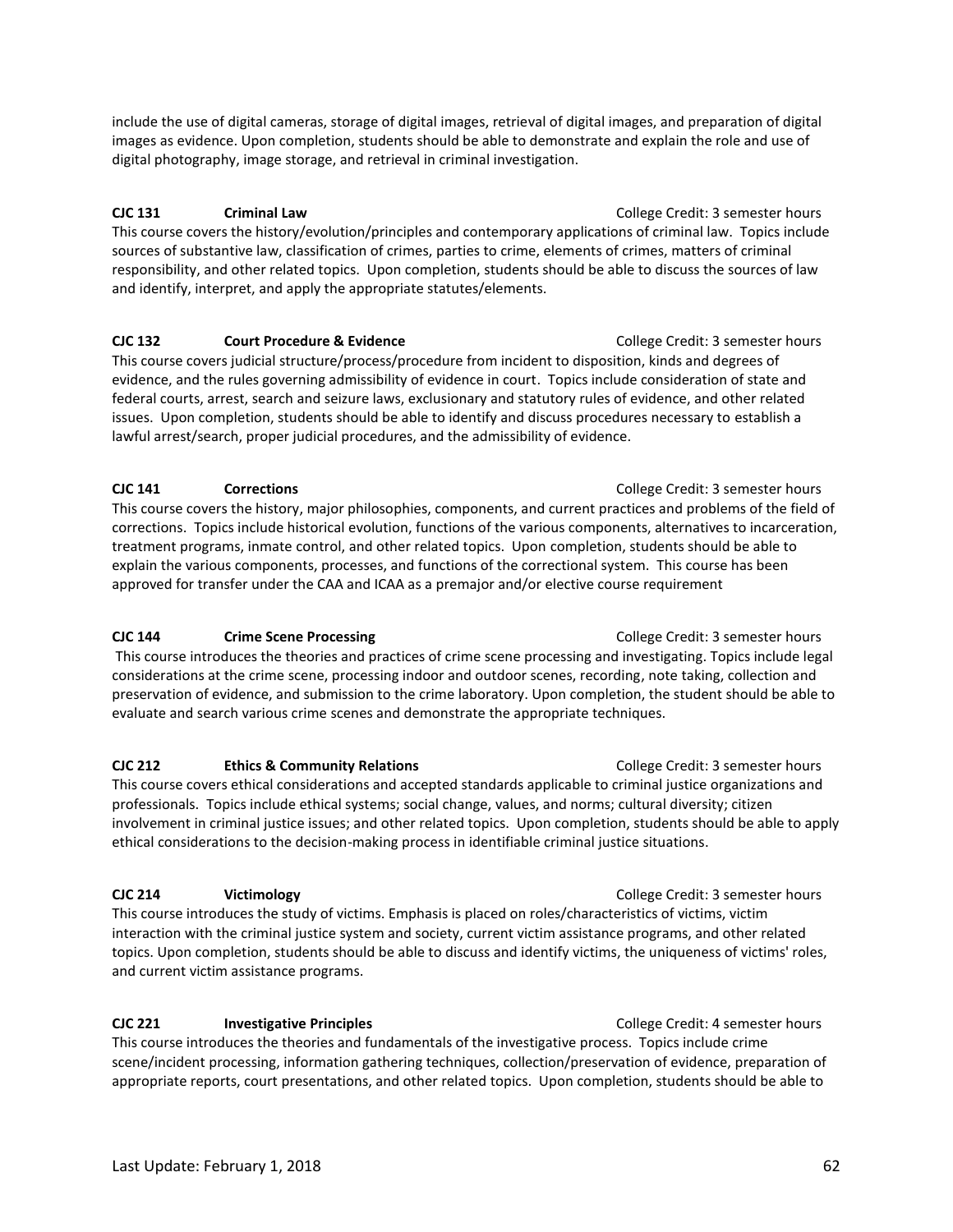identify, explain, and demonstrate the techniques of the investigative process, report preparation, and courtroom presentation.

**CJC 231 Constitutional Law College Credit: 3 semester hours** The course covers the impact of the Constitution of the United States and its amendments on the criminal justice system. Topics include the structure of the Constitution and its amendments, court decisions pertinent to contemporary criminal justice issues, and other related topics. Upon completion, students should be able to identify/discuss the basic structure of the United States Constitution and the rights/procedures as interpreted by the courts.

**COM 120 Introduction to Interpersonal Communication** College Credit: 3 semester hours This course introduces the practices and principles of interpersonal communication in both dyadic and group settings. Emphasis is placed on the communication process, perception, listening, self-disclosure, speech apprehension, ethics, nonverbal communication, conflict, power, and dysfunctional communication relationships. Upon completion, students should be able to demonstrate interpersonal communication skills, apply basic principles of group discussion, and manage conflict in interpersonal communication situations. This course has been approved for transfer under the CAA and ICAA as a general education course in Humanities/Fine Arts.

#### **COM 231 Public Speaking Public Speaking COM 231 Public Speaking College Credit: 3 semester hours**

This course provides instruction and experience in preparation and delivery of speeches within a public setting and group discussion. Emphasis is placed on research, preparation, delivery, and evaluation of informative, persuasive, and special occasion public speaking. Upon completion, students should be able to prepare and deliver wellorganized speeches and participate in group discussion with appropriate audiovisual support. This course has been approved for transfer under the CAA and ICAA as a general education course in Humanities/Fine Arts.

#### **COS 111 Cosmetology Concepts I College Credit: 4 semester hours**

*Corequisite: COS 112*

This course introduces basic cosmetology concepts. Topics include safety, first aid, sanitation, bacteriology, anatomy, diseases and disorders, hygiene, product knowledge, chemistry, ethics, manicures, and other related topics. Upon completion, students should be able to safely and competently apply cosmetology concepts in the salon setting.

*Corequisite: COS 111*

This course introduces basic salon services. Topics include scalp treatments, shampooing, rinsing, hair color, design, haircutting, permanent waving, pressing, relaxing, wigs, and other related topics. Upon completion, students should be able to safely and competently demonstrate salon services.

#### **COS 113** Cosmetology Concepts II College Credit: 4 semester hours

*Prerequisite: COS-111 and 112; Local Corequisite: COS 114*

This course covers more comprehensive cosmetology concepts. Topics include safety, product knowledge, chemistry, manicuring, chemical restructuring, and hair coloring. Upon completion, students should be able to safely and competently apply these cosmetology concepts in the salon setting.

#### **COS 114** Salon II **Salon II** Salon II **College Credit: 8 semester hours**

*Prerequisite: COS-111 and 112; Local Corequisite: COS 113*

This course provides experience in a simulated salon setting. Topics include basic skin care, manicuring, nail

**COS 112** Salon I **Salon I <b>Salon** I **College Credit: 8 semester hours**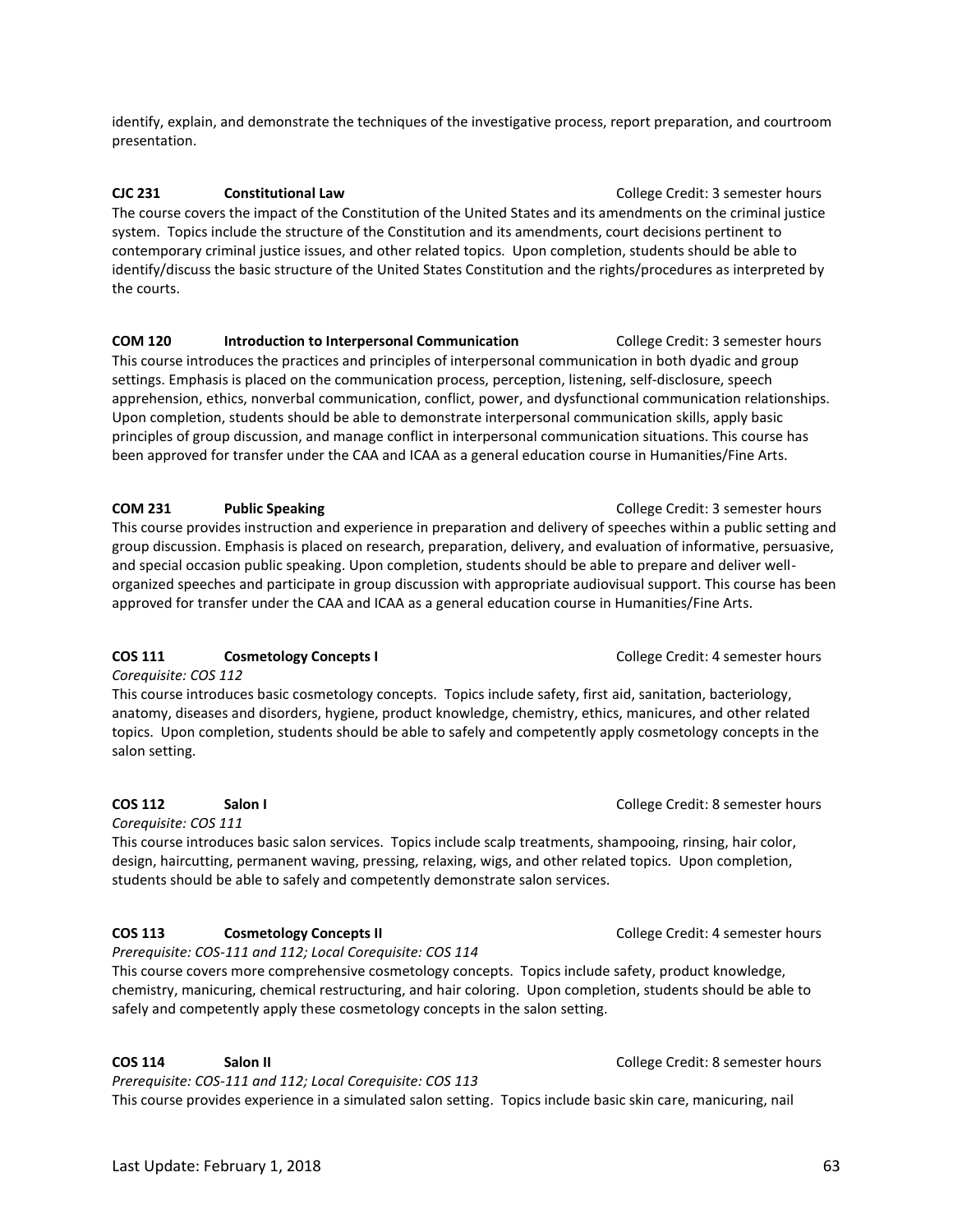application, scalp treatments, shampooing, rinsing, hair color, design, haircutting, chemical restructuring, pressing, wigs, and other related topics. Upon completion, students should be able to safely and competently demonstrate these salon services.

#### **COS 115** Cosmetology Concepts III College Credit: 4 semester hours

*Prerequisite: COS-111 and 112; Local Corequisite: COS 116* This course covers more comprehensive cosmetology concepts. Topics include safety, product knowledge, salon management, salesmanship, skin care, electricity/light therapy, wigs, thermal hair styling, lash and brow tinting, superfluous hair removal, and other related topics. Upon completion, students should be able to safely and competently apply these cosmetology concepts in the salon setting.

*Prerequisite: COS-111 and 112; Local Corequisite: COS 115*

This course provides comprehensive experience in a simulated salon setting. Emphasis is placed on intermediatelevel of skin care, manicuring, scalp treatments, shampooing, hair color, design, haircutting, chemical restructuring, pressing, and other related topics. Upon completion, students should be able to safely and competently demonstrate these salon services.

#### **COS 121 Manicure/Nail Technology** I College Credit: 6 semester hours

This course covers techniques of nail technology, hand and arm surface manipulation, and recognition of nail diseases and disorders. Topics include OSHA/safety, sanitation, bacteriology, product knowledge, salesmanship, manicures, artificial applications, pedicures, surface manipulation, and other related topics. Upon completion, students should be able to safely and competently perform nail care, including manicures, pedicures, surface manipulations, decorating and artificial applications in a salon setting.

#### **COS 222 Manicure/Nail Technology II College Credit: 6 semester hours**

This course covers advanced techniques of nail technology and hand and arm surface manipulation. Topics include OSHA/safety, product knowledge, customer service, salesmanship, artificial applications, nail art, and other related topics. Upon completion, students should be able to demonstrate competence necessary for the licensing examination, including advanced nail care, artificial enhancements, and decorations.

#### **COS 223** Contemporary Hair Coloring College Credit: 2 semester hours

#### *Prerequisite: COS 111 and COS 112*

This course covers basic color concepts, hair coloring problems, and application techniques. Topics include color theory, terminology, contemporary techniques, product knowledge, and other related topics. Upon completion, students should be able to identify a client's color needs and safely and competently perform color applications and correct problems.

#### **CSC 134** C++ Programming College Credit: 3 semester hours

This course introduces computer programming using the C++ programming language with object-oriented programming principles. Emphasis is placed on event-driven programming methods, including creating and manipulating objects, classes, and using object-oriented tools such as the class debugger. Upon completion, students should be able to design, code, test and debug at a beginning level.

**CTI 110** Web, Program, & DB Foundation **College Credit: 3 semester hours** This course covers the introduction of the tools and resources available to students in programming, mark-up language and services on the Internet. Topics include standard mark-up language Internet services, creating web

#### **COS 116** Salon III **Salon III Salon III College Credit: 4 semester hours**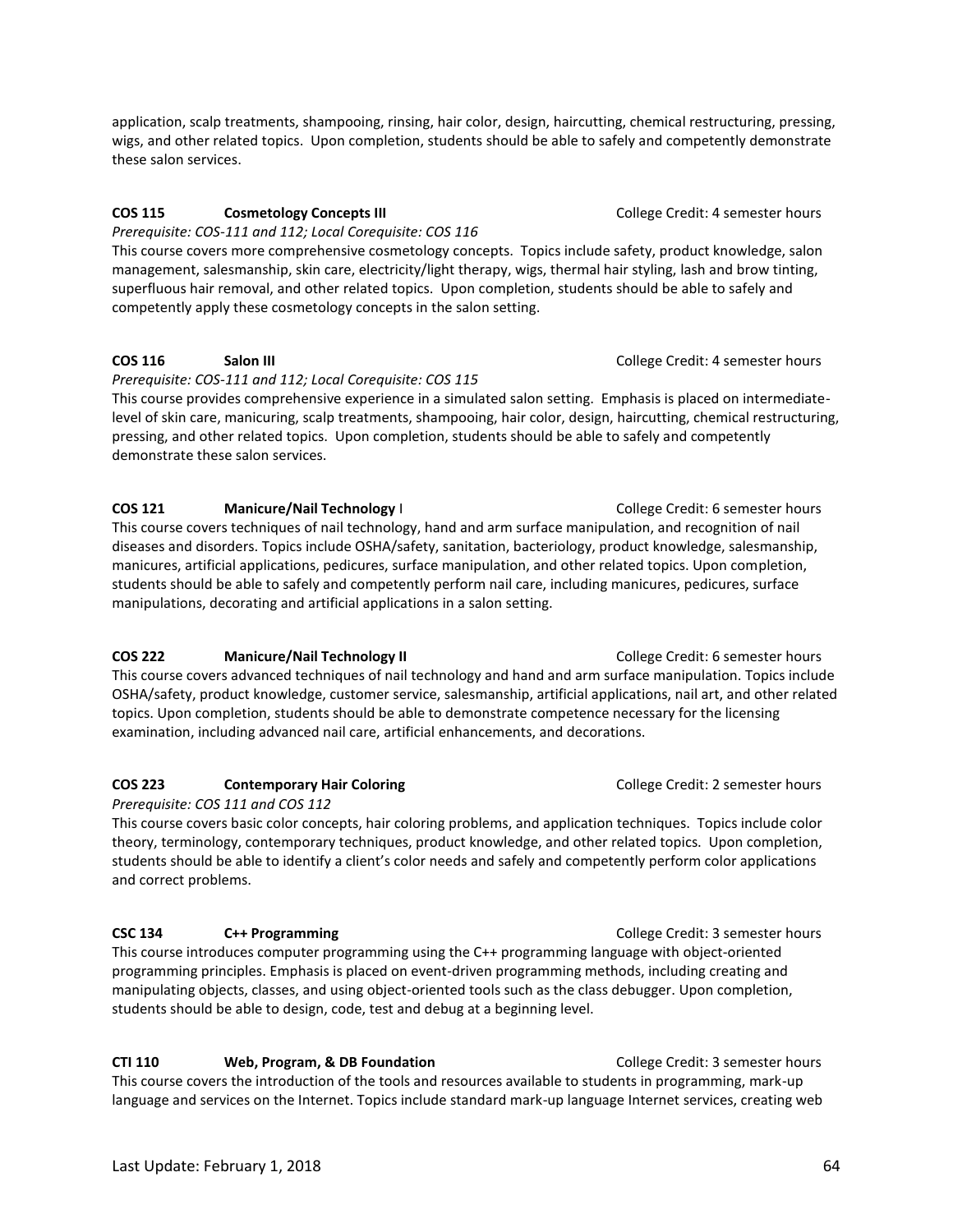pages, using search engines, file transfer programs; and database design and creation with DBMS products. Upon completion students should be able to demonstrate knowledge of programming tools, deploy a web-site with mark-up tools, and create a simple database table.

**CTI 120 Network & Security Foundation** College Credit: 3 semester hours This course introduces students to the Network concepts, including networking terminology and protocols, local and wide area networks, and network standards. Emphasis is placed on securing information systems and the various implementation policies. Upon completion, students should be able to perform basic tasks related to networking mathematics, terminology, media and protocols.

**CTS 115** Information Systems Business Concept **College Credit: 3 semester hours** The course introduces the role of IT in managing business processes and the need for business process and IT alignment. Emphasis is placed on industry need for understanding business challenges and developing/managing information systems to contribute to the decision making process based on these challenges. Upon completion, students should be able to demonstrate knowledge of the 'hybrid business manager' and the potential offered by new technology and systems. *This course has been approved to satisfy the Comprehensive Articulation Agreement for transferability as a pre-major and/or elective course requirement.* 

**CTS 120 Hardware/Software Support COLLEGE COLLEGE COLLEGE CREDIT: 3** semester hours This course covers the basic hardware of a personal computer, including installation, operations and interactions with software. Topics include component identification, memory-system, peripheral installation and configuration, preventive maintenance, hardware diagnostics/repair, installation and optimization of system software, commercial programs, system configuration, and device-drivers. Upon completion, students should be able to select appropriate computer equipment and software, upgrade/maintain existing equipment and software, and troubleshoot/repair non-functioning personal computers.

#### **CTS 220 Advanced Hardware Software Support** College Credit: 3 semester hours

*Prerequisite: CTS 120*

This course provides advanced knowledge and competencies in hardware and operating system technologies for computer technicians to support personal computers. Emphasis is placed on: configuring and upgrading; diagnosis and troubleshooting; as well as preventive maintenance of hardware and system software. Upon completion, students should be able to install, configure, diagnose, perform preventive maintenance, and maintain basic networking on personal computers.

#### **CTS 285 System Analysis and Design**  College Credit: 3 semester hours

*Local Prerequisite: CIS-115*

This course introduces established and evolving methodologies for the analysis, design, and development of an information system. Emphasis is placed on system characteristics, managing projects, prototyping, CASE/OOM tools, and systems development life cycle phases. Upon completion, students should be able to analyze a problem and design an appropriate solution using a combination of tools and techniques.

#### **CUL 110** Sanitation & Safety **COLL 2 Semester hours** College Credit: 2 semester hours

This course introduces the basic principles of sanitation and safety relative to the hospitality industry. Topics include personal hygiene, sanitation and safety regulations, use and care of equipment, the principles of foodborne illness, and other related topics. Upon completion, students should be able to demonstrate an understanding of the content necessary for successful completion of a nationally recognized food/safety/sanitation exam.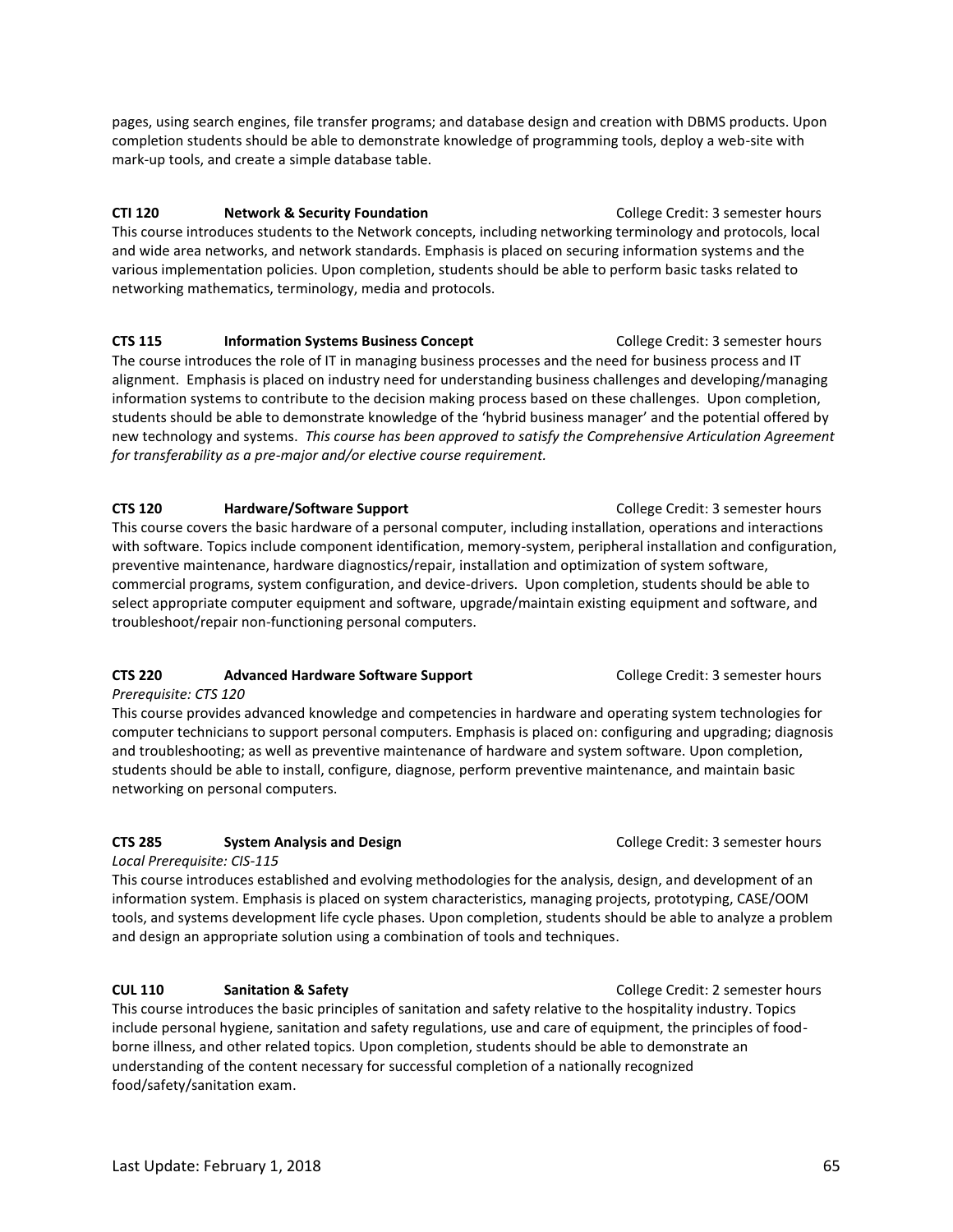#### **CUL 140 Culinary Skills I** College Credit: 5 semester hours

*Corequisite: CUL 110*

This course introduces the fundamental concepts, skills and techniques in basic cookery, and moist, dry and combination heat. Emphasis is placed on recipe conversion, measurements, terminology, classical knife cuts, safe food/equipment handling, flavorings/seasonings, stocks/sauces/soups, and related topics. Upon completion, students should be able to exhibit the basic cooking skills used in the foodservice industry.

#### **CUL 140A Culinary Skills I Lab** College Credit: 1 semester hour

*Corequisite: Take CUL 110 and CUL 140*

This course provides laboratory experience for enhancing student skills in the fundamental concepts, skills and techniques in basic cookery, and moist, dry and combination heat. Emphasis is placed on practical experiences including recipe conversion, measurements, terminology, classical knife cuts, safe food/equipment handling, flavorings/seasonings, stocks/sauces/soups, and related topics. Upon completion, students should be able to demonstrate competency in the basic cooking skills used in the foodservice industry.

#### **CUL 160 Baking I** College Credit: 3 semester hours

*Corequisite: CUL 110* 

This course covers basic ingredients, techniques, weights and measures, baking terminology and formula calculations. Topics include yeast/chemically leavened products, laminated doughs, pastry dough batter, pies/tarts, meringue, custard, cakes and cookies, icings, glazes and basic sauces. Upon completion, students should be able to demonstrate proper scaling and measurement techniques, and prepare and evaluate a variety of bakery products.

#### **CUL 240 Culinary Skills II** College Credit: 5 semester hours

*Prerequisites: CUL 110 and CUL 140*

This course is designed to further students' knowledge of the fundamental concepts, skills, and techniques involved in basic cookery. Emphasis is placed on meat identification/fabrication, butchery and cooking techniques/methods; appropriate vegetable/starch accompaniments; compound sauces; plate presentation; breakfast cookery; and quantity food preparation. Upon completion, students should be able to plan, execute, and successfully serve entrees with complementary side items.

#### **CUL 240A Culinary Skills II Lab** College Credit: 1 semester hour

*Prerequisites: Take All: CUL 110 and CUL-140; Corequisite: Take CUL 240*

This course provides a laboratory experience for furthering students' knowledge of the fundamental concepts, skills, and techniques involved in basic cookery. Emphasis is placed on practical applications of meat identification/fabrication; butchery and cooking techniques/methods; appropriate vegetable/starch accompaniments; compound sauces; plate presentation; breakfast cookery; and food preparation. Upon completion, students should be able to demonstrate a basic proficiency in the preparation of entrees and accompaniments.

#### **DBA 110** Database Concepts **College Credit: 3 semester hours** College Credit: 3 semester hours

This course introduces database design and creation using a DBMS product. Emphasis is placed on data dictionaries, normalization, data integrity, data modeling, and creation of simple tables, queries, reports, and forms. Upon completion, students should be able to design and implement normalized database structures by creating simple database tables, queries, reports, and forms.

**DDF 211 Design Process I Design Process I College Credit: 4 semester hours** *Local Prerequisite: DFT-153 or DFT-154*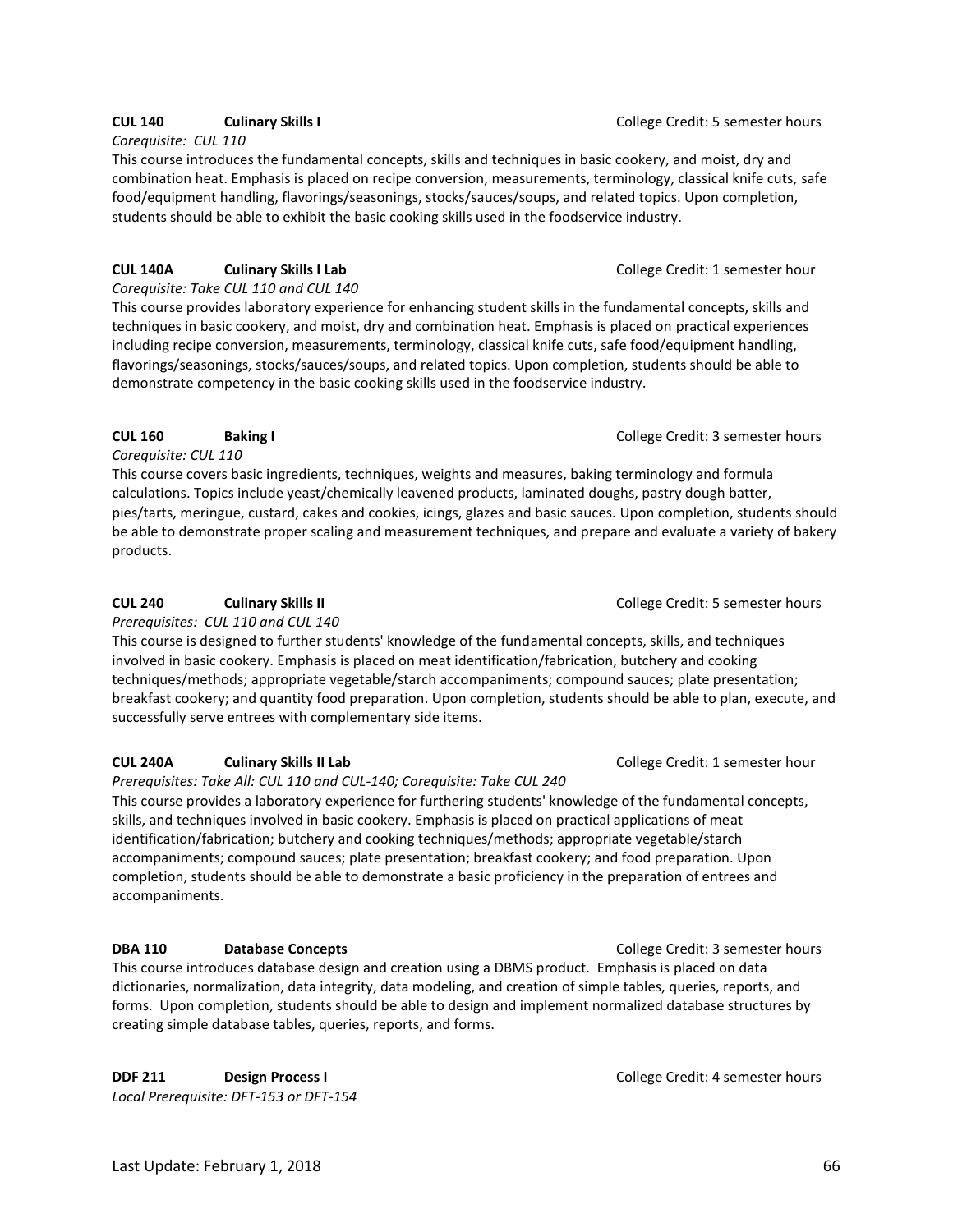This course emphasizes design processes for finished products. Topics include data collection from manuals and handbooks, efficient use of materials, design sketching, specifications, and vendor selection. Upon completion, students should be able to research and plan the design process for a finished product.

#### **DEN 100 Basic Orofacial Anatomy College Credit: 2 semester hours**

This course provides a basic introduction to the structures of the head, neck, and oral cavity. Topics include tooth morphology, head and neck anatomy, histology, and embryology. Upon completion, students should be able to demonstrate knowledge of normal structures and development and how they relate to the practice of dental assisting.

**DEN 101 Preclinical Procedures Procedures Procedures Procedures Procedures Procedures Procedures Procedures Procedures Procedures Procedures Procedures Procedures Procedures Procedures Proc** This course provides instruction in procedures for the clinical dental assistant as specified by the North Carolina Dental Practice Act. Emphasis is placed on orientation to the profession, infection control techniques, instruments, related expanded functions, and diagnostic, operative, and specialty procedures. Upon completion, students should be able to demonstrate proficiency in clinical dental assisting procedures.

#### **DEN 103 Dental Science Dental Science College Credit: 2 semester hours**

This course is a study of oral pathology, pharmacology, and dental office emergencies. Topics include oral pathological conditions, dental therapeutics, and management of emergency situations. Upon completion, students should be able to recognize abnormal oral conditions, identify classifications, describe actions and effects of commonly prescribed drugs, and respond to medical emergencies.

**DEN 111 Infection/Hazard Control College Credit: 3 semester hours** This course introduces the infection and hazard control procedures necessary for the safe practice of dentistry. Topics include microbiology, practical infection control, sterilization and monitoring, chemical disinfectants, aseptic technique, infectious diseases, OSHA standards, and applicable North Carolina laws. Upon completion, students should be able to understand infectious diseases, disease transmission, infection control procedures, biohazard management, OSHA standards, and applicable North Carolina laws.

#### **DFT 111 Technical Drafting I College Credit: 2 semester hours**

This course introduces basic drafting skills, equipment, and applications. Topics include sketching, measurements, lettering, dimensioning, geometric construction, orthographic projections and pictorials drawings, sections, and auxiliary views. Upon completion, students should be able to understand and apply basic drawing principles and practices.

*Local Prerequisite: DFT 111 or Instructor Approval*

This course introduces CAD software as a drawing tool. Topics include drawing, editing, file management, and plotting. Upon completion, students should be able to produce and plot a CAD drawing.

#### **DFT 152 CAD II CAD II COLLEGE CREDIT: 3** semester hours

*Local Prerequisite: DFT 151* 

This course introduces extended CAD applications. Emphasis is placed upon intermediate applications of CAD skills. Upon completion, students should be able to use extended CAD applications to generate and manage drawings.

**DFT 151 CAD I CAD I CALCULAR <b>COLLEGE CREDIT:** COLLEGE Credit: 3 semester hours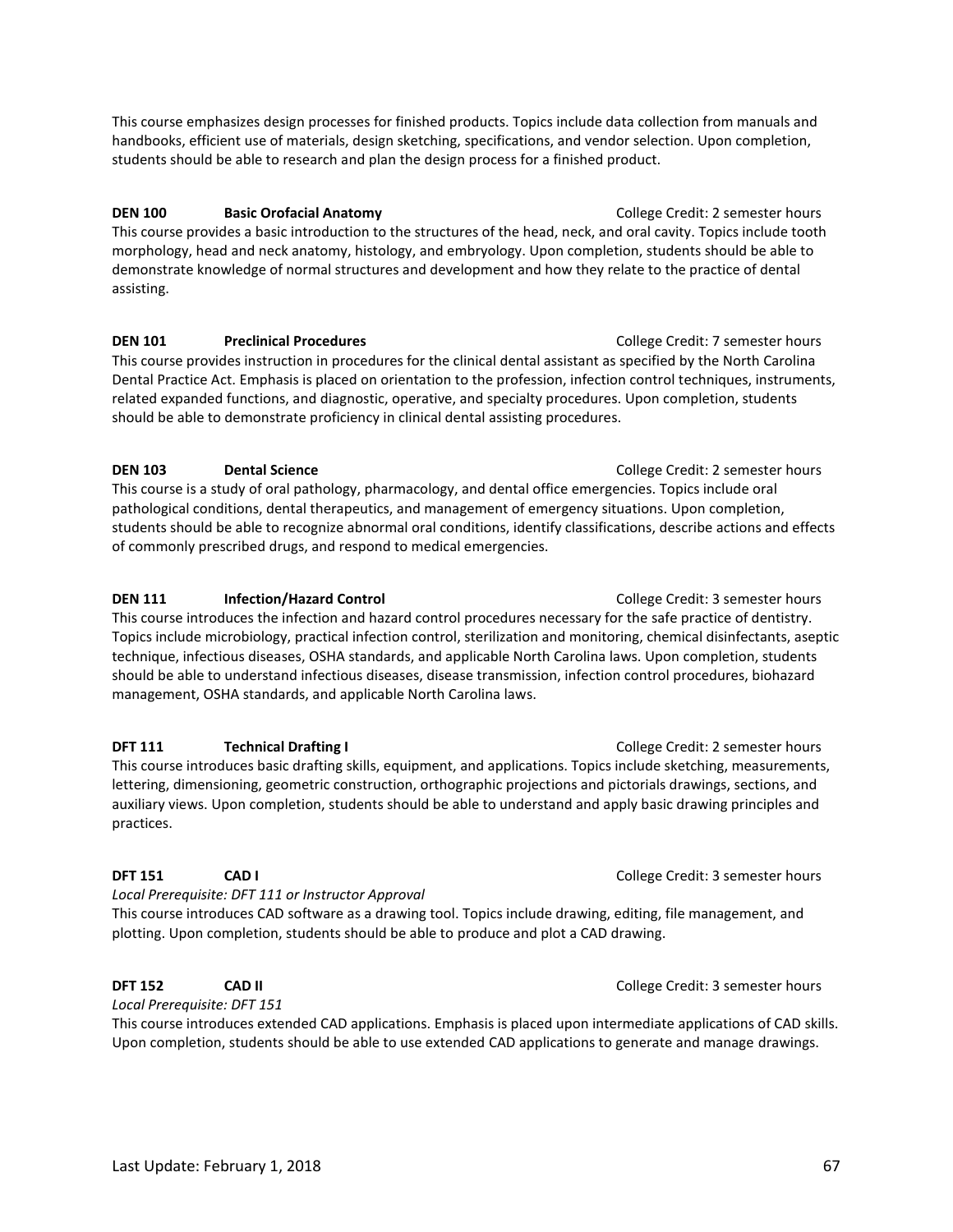#### *Local Prerequisite: DFT 111*

This course introduces advanced CAD applications. Emphasis is placed upon advanced applications of CAD skills. Upon completion, students should be able to use advanced CAD applications to generate and manage data.

#### **DFT 154 Introduction to Solid Modeling College Credit: 3 semester hours**

This course is an introduction to basic three-dimensional solid modeling and design software. Topics include basic design, creation, editing, rendering, and analysis of solid models and creation of multi view drawings. Upon completion, students should be able to use design techniques to create, edit, render, and generate a multi view drawing.

#### **DFT 170 Engineering Graphics Engineering Graphics College Credit: 3 semester hours**

This course introduces basic engineering graphics skills and applications. Topics include sketching, selection and use of current methods and tools, and the use of engineering graphics applications. Upon completion, students should be able to demonstrate an understanding of basic engineering graphics principles and practices. This course has been approved for transfer under the CAA and ICAA as a general education course in Social/Behavioral Sciences.

#### **DFT 211** Gears, Cams, & Pulleys **College Credit: 2 semester hours College Credit: 2 semester hours**

*Prerequisites: Take one set: (1) DFT 111 and MAT 121; (2) DFT 111 and MAT 171*  This course introduces the principles of motion transfer. Topics include gears, cams, pulleys, and drive components. Upon completion, students should be able to solve problems and produce drawings dealing with ratios.

#### **DFT 254** Intermediate Solid Model/Render College Credit: 3 semester hours

#### *Prerequisites: DFT 154*

This course presents a continuation of basic three-dimensional solid modeling and design software. Topics include advanced study of parametric design, creation, editing, rendering and analysis of solid model assemblies, and multiview drawing generation. Upon completion, students should be able to use parametric design techniques to create and analyze the engineering design properties of a model assembly.

#### **ECO 251** Principles of Microeconomics **College Credit: 3 semester hours**

This course introduces economic analysis of individual, business, and industry in the market economy. Topics include the price mechanism, supply and demand, optimizing economic behavior, costs and revenue, market structures, factor markets, income distribution, market failure, and government intervention. Upon completion, students should be able to identify and evaluate consumer and business alternatives in order to efficiently achieve economic objectives. This course has been approved for transfer under the CAA and ICAA as a general education course in Social/Behavioral Sciences.

#### **ECO 252 Principles of Macroeconomics** College Credit: 3 semester hours

This course introduces economic analysis of aggregate employment, income, and prices. Topics include major schools of economic thought; aggregate supply and demand; economic measures, fluctuations, and growth; money and banking; stabilization techniques; and international trade. Upon completion, students should be able to evaluate national economic components, conditions, and alternatives for achieving socioeconomic goals. This course has been approved for transfer under the CAA and ICAA as a general education course in Social/Behavioral Sciences.

**DFT 153** CAD III **COLLEGE CREDIT COLLEGE CREDIT:** College Credit: 3 semester hours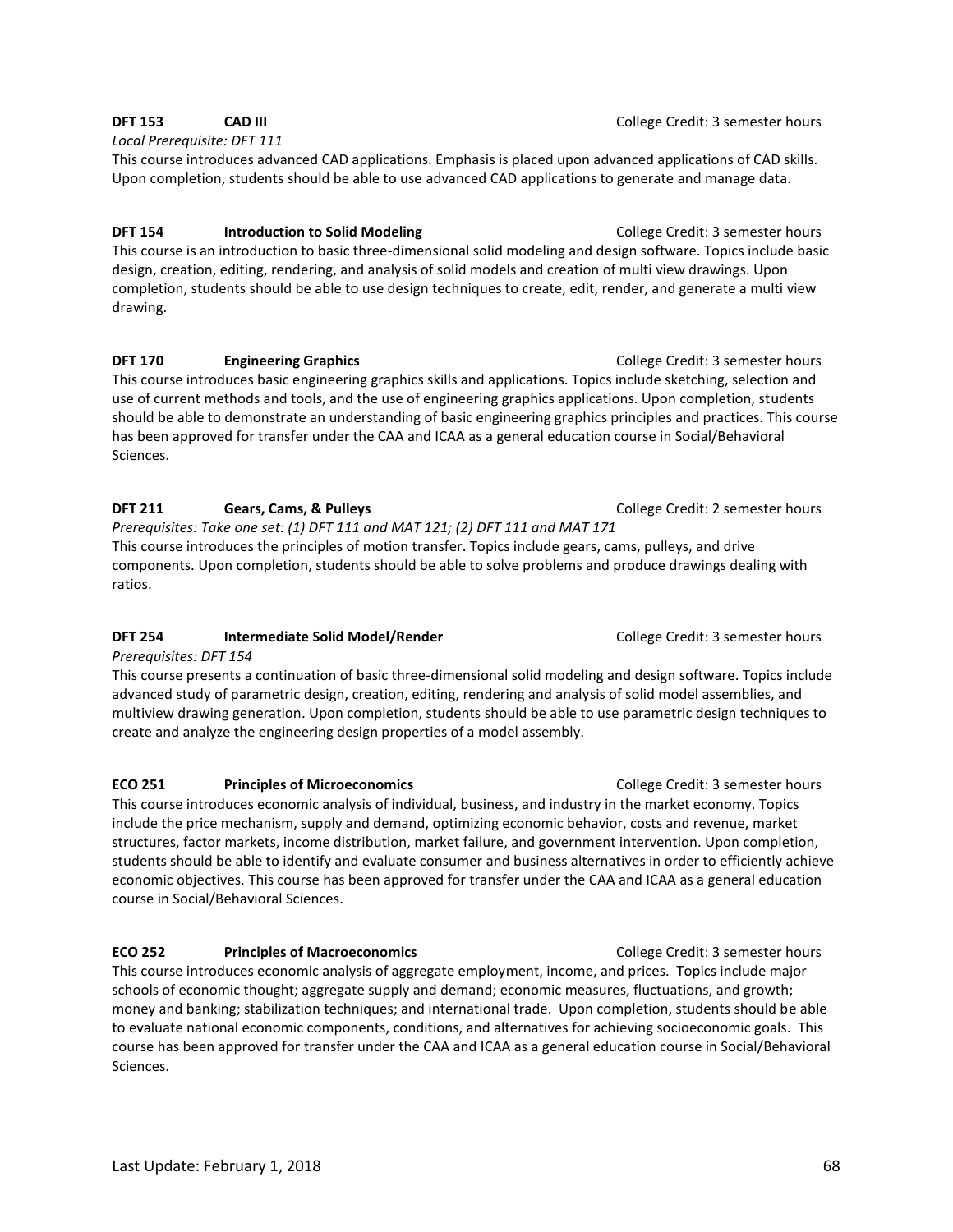#### **EDU 119** Introduction to Early Childhood Education **College Credit: 4 semester hours**

This course covers the foundations of the education profession, the diverse educational settings for young children, professionalism and planning developmentally appropriate programs for all children. Topics include historical foundations, program types, career options, professionalism and creating inclusive environments and curriculum responsive to the needs of all children and families. Upon completion, students should be able to design career plans and develop schedules, environments and activity plans appropriate for all children.

#### **EDU 131** Children, Family, and Community **College Credit: 3 semester hours**

*Corequisite: Take DRE 097*

This course covers the development of partnerships between culturally and linguistically diverse families, children, schools and communities. Emphasis is placed on developing skills and identifying benefits for establishing, supporting, and maintaining respectful, collaborative relationships between diverse families, programs/schools, and community agencies/resources. Upon completion, students should be able to explain appropriate relationships between families, educators, and professionals that enhance development and educational experiences of all children.

#### **EDU 144** Child Development I **College Credit: 3 semester hours**

*Corequisite: Take DRE 097*

This course includes the theories of child development, needs, milestones, and factors that influence development, from conception through approximately 36 months. Emphasis is placed on developmental sequences in physical/motor, emotional/social, cognitive, and language domains and the impact of multiple influences on development and learning. Upon completion, students should be able to compare/contrast typical/atypical developmental characteristics, explain environmental factors that impact development, and identify strategies for enhancing development.

#### **EDU 145** Child Development II **College Credit: 3 semester hours**

*Corequisite: Take DRE 097*

This course includes the theories of child development, needs, milestones, and factors that influence development, from preschool through middle childhood. Emphasis is placed on developmental sequences in physical/motor, emotional/social, cognitive, and language domains and the impact of multiple influences on development and learning. Upon completion, students should be able to compare/contrast typical/atypical developmental characteristics, explain environmental factors that impact development, and identify strategies for enhancing development.

*Corequisite: Take DRE 097*

This course introduces principles and practical techniques including the design of learning environments for providing developmentally appropriate guidance for all children, including those at risk. Emphasis is placed on observation skills, cultural influences, underlying causes of behavior, appropriate expectations, development of self-control and the role of communication and guidance. Upon completion, students should be able to demonstrate direct/indirect strategies for preventing problem behaviors, teaching appropriate/acceptable behaviors, negotiation, setting limits and recognizing at risk behaviors.

#### **EDU 151** Creative Activities **College Credit: 3 semester hours** College Credit: 3 semester hours

*Corequisite: Take DRE 097*

This course covers planning, creation and adaptation of developmentally supportive learning environments with attention to curriculum, interactions, teaching practices and learning materials. Emphasis is placed on creating and adapting integrated, meaningful, challenging and engaging developmentally supportive learning experiences in art,

**EDU 146** Child Guidance **Child Guidance College Credit: 3 semester hours**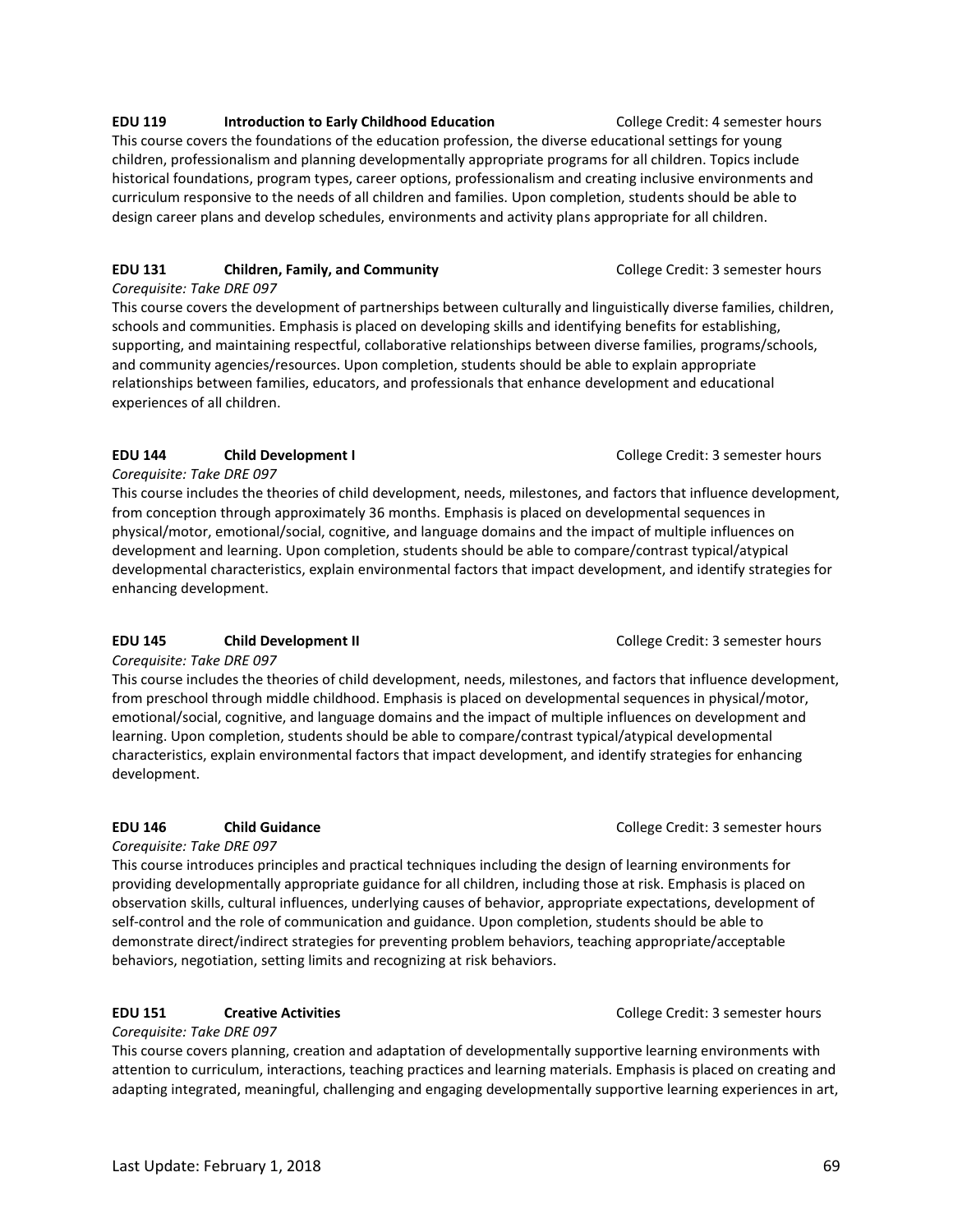music, movement and dramatics for all children. Upon completion, students should be able to create, adapt, implement and evaluate developmentally supportive learning materials, experiences and environments.

#### EDU 153 **Health, Safety, and Nutrition College Credit: 3 semester hours College Credit: 3 semester hours**

*Corequisite: Take DRE 097*

This course covers promoting and maintaining the health and well-being of all children. Topics include health and nutritional guidelines, common childhood illnesses, maintaining safe and healthy learning environments, recognition and reporting of abuse and neglect and state regulations. Upon completion, students should be able to demonstrate knowledge of health, safety, and nutritional needs, safe learning environments, and adhere to state regulations.

#### **EDU 221 Students with Exceptionalities College Credit: 3 semester hours College Credit: 3 semester hours**

*Prerequisites: EDU 144 and EDU 145; or PSY-244 and PSY-245; Corequisite: Take DRE 098* This course introduces children with exceptionalities, their families, support services, inclusive/diverse settings, and educational/family plans based on the foundations of child development. Emphasis is placed on the characteristics of exceptionalities, observation and assessment of children, strategies for adapting the learning environment, and identification of community resources. Upon completion, students should be able to recognize diverse abilities, describe the referral process, and depict collaboration with families/professionals to plan/implement, and promote best practice.

#### **EDU 234** Infant, Toddlers, and Twos **College Credit: 3 semester hours** College Credit: 3 semester hours

*Prerequisite: EDU-119; Corequisite: DRE-098*

This course covers the unique needs and rapid changes that occur in the first three years of life and the interrelated factors that influence development. Emphasis is placed on recognizing and supporting developmental milestones through purposeful strategies, responsive care routines and identifying elements of quality, inclusive early care and education. Upon completion, students should be able to demonstrate respectful relationships that provide a foundation for healthy infant/toddler/twos development, plan/select activities/materials, and partner with diverse families.

**EGR 131** Introduction to Electronics Technology **College Credit: 2 semester hours** This course introduces the basic skills required for electrical/electronics technicians. Topics include soldering/desoldering, safety practices, test equipment, scientific calculators, AWG wire table, the resistor color code, electronic devices, problem solving, and use of hand tools. Upon completion, students should be able to solder/desolder, operate test equipment, apply problem solving techniques, and use a scientific calculator.

#### **EGR 150 Introduction to Engineering College Credit: 2 semester hours**

This course is an overview of the engineering profession. Topics include goal setting and career assessment, ethics, public safety, the engineering method and design process, written and oral communication, interpersonal skills and team building, and computer applications. Upon completion, students should be able to understand the engineering process, the engineering profession, and utilize college resources to meet their educational goals. This course has been approved for transfer under the CAA and ICAA as a general education course in Social/Behavioral Sciences.

#### **ELC 111** Introduction to Electricity **College Credit: 3 semester hours**

This course introduces the fundamental concepts of electricity and test equipment to non-electrical/electronics majors. Topics include basic DC and AC principles (voltage, resistance, current, impedance); components (resistors, inductors, and capacitors); power; and operation of test equipment. Upon completion, students should be able to construct and analyze simple DC and AC circuits using electrical test equipment.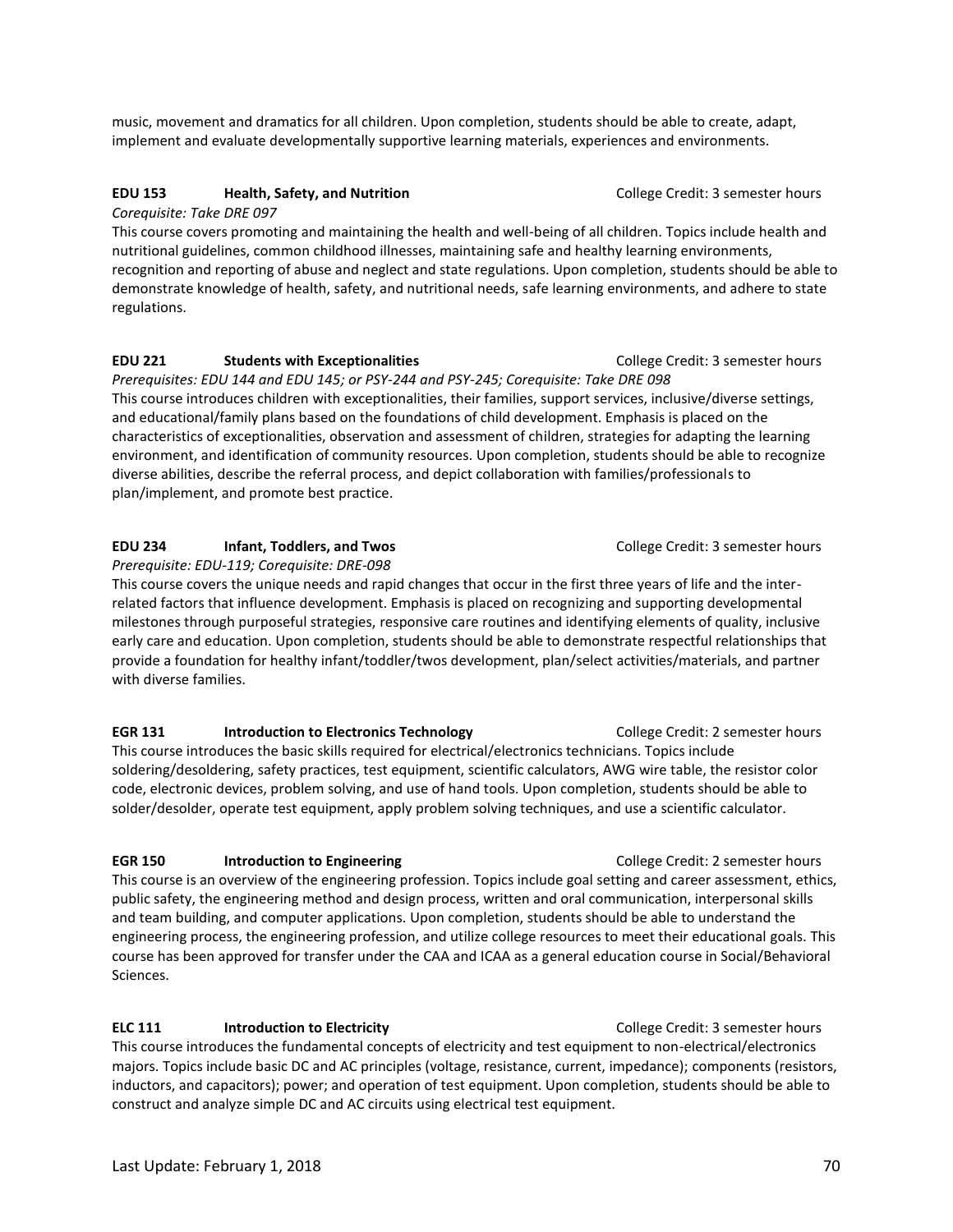#### This course introduces the fundamental concepts of and computations related to DC/AC electricity. Emphasis is placed on DC/AC circuits, components, operation of test equipment; and other related topics. Upon completion,

students should be able to construct, verify, and analyze simple DC/AC circuits.

ELC 127 Software for Technicians **ELC 127** Software for Technicians **College Credit: 2 semester hours** This course introduces computer software which can be used to solve electrical/electronics problems. Topics include electrical/electronics calculations and applications. Upon completion, students should be able to utilize a personal computer for electrical/electronics-related applications.

#### **ELC 128** Introduction to PLC **Intervention of PLC** College Credit: 3 semester hours

*Local Prerequisite: ELC-112 or ELC-131 or Permission of Instructor*

This course introduces the programmable logic controller (PLC) and its associated applications. Topics include ladder logic diagrams, input/output modules, power supplies, surge protection, selection/installation of controllers, and interfacing of controllers with equipment. Upon completion, students should be able to install PLC systems and create simple programs.

#### **ELC 131 DC/AC Circuit Analysis College Credit: 5 semester hours College Credit: 5 semester hours**

*Local Corequisite: MAT 121 or MAT 171*

This course introduces DC and AC electricity with an emphasis on circuit analysis, measurements, and operation of test equipment. Topics include DC and AC principles, circuit analysis laws and theorems, components, test equipment operation, circuit simulation, and other related topics. Upon completion, students should be able to interpret circuit schematics; design, construct, verify, and analyze DC/AC circuits; and properly use test equipment.

#### **ELC 131A Circuit Analysis I Lab COLLEGE COLLEGE CREDIT:** 1 semester hour

*Corequisite: ELC 131*

This course provides laboratory assignments as applied to fundamental principles of DC/AC electricity. Emphasis is placed on measurements and evaluation of electrical components, devices and circuits. Upon completion, the students will gain hands-on experience by measuring voltage, current, and opposition to current flow utilizing various meters and test equipment.

**ELC 220 Photovoltaic Systems Technologies** College Credit: 3 semester hours This course introduces the concepts, tools, techniques, and materials needed to understand systems that convert solar energy into electricity with photovoltaic (PV) technologies. Topics include site analysis for system integration, building codes, and advances in photovoltaic technology. Upon completion, students should be able to demonstrate an understanding of the principles of photovoltaic technology and current applications.

#### **ELN 131 <b>Semiconductor Applications College Credit: 4 semester hours College Credit: 4 semester hours**

*Local Prerequisite: ELC 112 or ELC 131* This course introduces the characteristics and applications of semiconductor devices and circuits. Emphasis is placed on analysis, selection, biasing, and applications. Upon completion, students should be able to construct, analyze, verify, and troubleshoot analog circuits using appropriate techniques and test equipment.

#### **ELN 132 Linear IC Applications College Credit: 4 semester hours**

*Local Prerequisite: ELN 131 or ELC 140* This course introduces the characteristics and applications of linear integrated circuits. Topics include op-amp circuits, waveform generators, active filters, IC voltage regulators, and other related topics. Upon completion,

**ELC 112 DC/AC Electricity College Credit: 5 semester hours**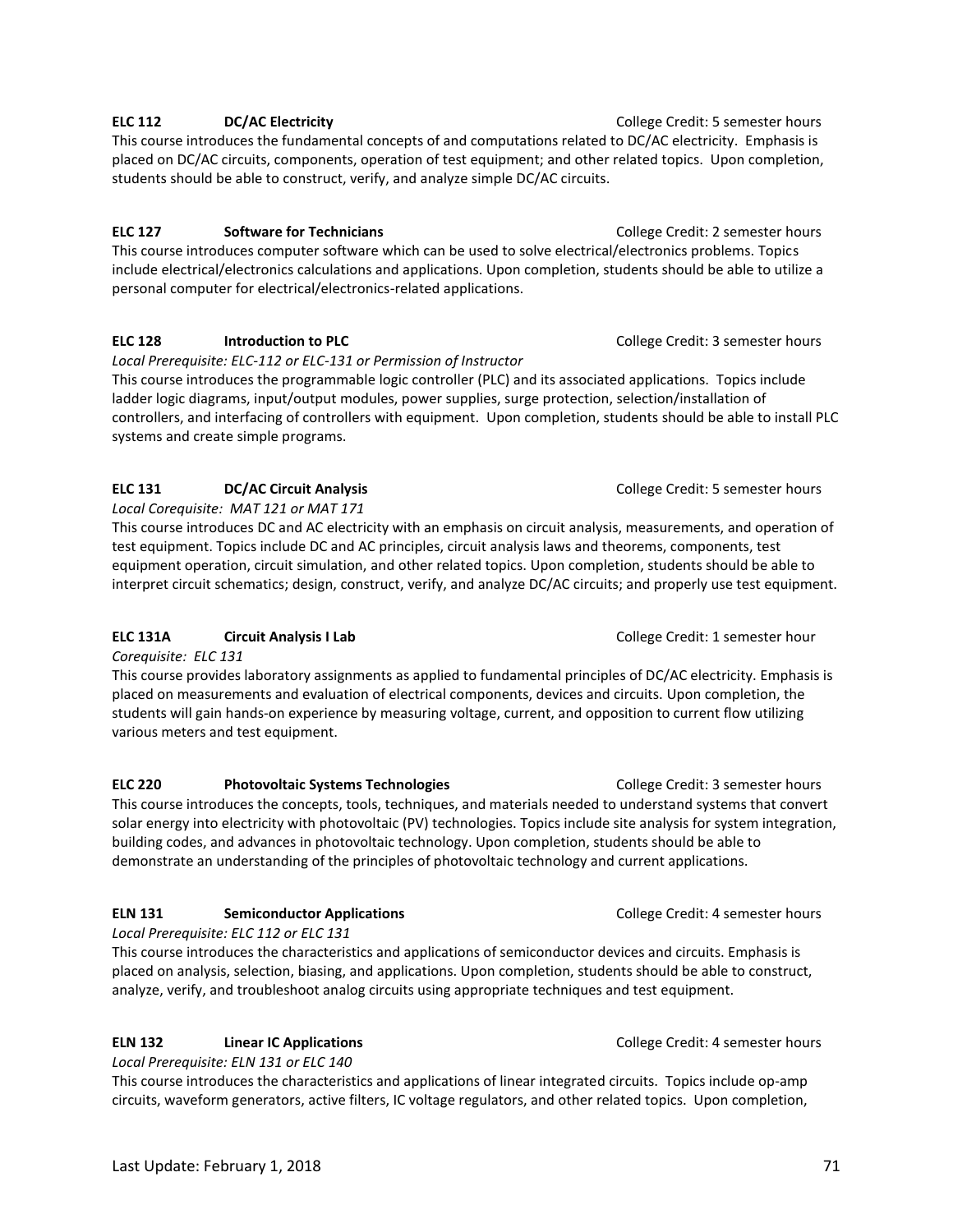students should be able to construct, analyze, verify, and troubleshoot linear integrated circuits using appropriate techniques and test equipment.

### **ELN 133 Digital Electronics** College Credit: 4 semester hours

#### *Local Prerequisite: EGR-131 or ELC-131 or Instructor Approval*

This course covers combinational and sequential logic circuits. Topics include number systems, Boolean algebra, logic families, medium scale integration (MSI) and large scale integration (LSI) circuits, analog to digital (AD) and digital to analog (DA) conversion, and other related topics. Upon completion, students should be able to construct, analyze, verify, and troubleshoot digital circuits using appropriate techniques and test equipment.

### **ENG 102 Applied Communications II College Credit: 3 semester hours**

This course is designed to enhance writing and speaking skills for the workplace. Emphasis is placed on generating short writings such as job application documents, memoranda, and reports and developing interpersonal communication skills with employees and the public. Upon completion, students should be able to prepare effective, short, and job-related written and oral communications. The computer is used as a writing and design tool for this course. This is a diploma-level course.

### **ENG 111** Expository Writing **EXAMPLE 2008** College Credit: 3 semester hours

*Prerequisite: DRE-098 or appropriate placement test scores*

This course is the required first course in a series of two designed to develop the ability to produce clear expository prose. Emphasis is placed on the writing process including audience analysis, topic selection, thesis support and development, editing, and revision. Upon completion, students should be able to produce unified, coherent, welldeveloped essays using standard written English. This course has been approved for transfer under the CAA and ICAA as a general education course in English Composition.

### **ENG 112 Argument-Based Research**  College Credit: 3 semester hours

*Prerequisite: ENG 111*

This course, the second in a series of two, introduces research techniques, documentation styles, and argumentative strategies. Emphasis is placed on historical developments and their impact on the modern world through religion, politics, economics, and social developments. Upon completion, students should be able to compare and contrast western and non-western cultures. This course has been approved for transfer under the CAA and ICAA as a general education course in English Composition.

### **ENG 114** Professional Research and Reporting **Professional Research and Reporting** College credit: 3 semester hours

### *Prerequisite: ENG 111*

This course, the second in a series of two, is designed to teach professional communication skills. Emphasis is placed on research, listening, critical reading and thinking, analysis, interpretation, and design used in oral and written presentations. Upon completion, students should be able to work individually and collaboratively to produce welldesigned business and professional written and oral presentations. The computer is used as a writing and design tool for this course. This course has been approved for transfer under the CAA and ICAA as a general education course in English Composition.

# **ENG 231 American Literature I** *American* Literature I **American Literature I College Credit: 3 semester hours**

*Prerequisite: Take one: ENG 112, ENG 113, or ENG 114*

This course covers selected works in American literature from its beginnings to 1865. Emphasis is placed on historical background, cultural context, and literary analysis of selected prose, poetry, and drama. Upon completion, students should be able to interpret, analyze, and respond to literary works in their historical and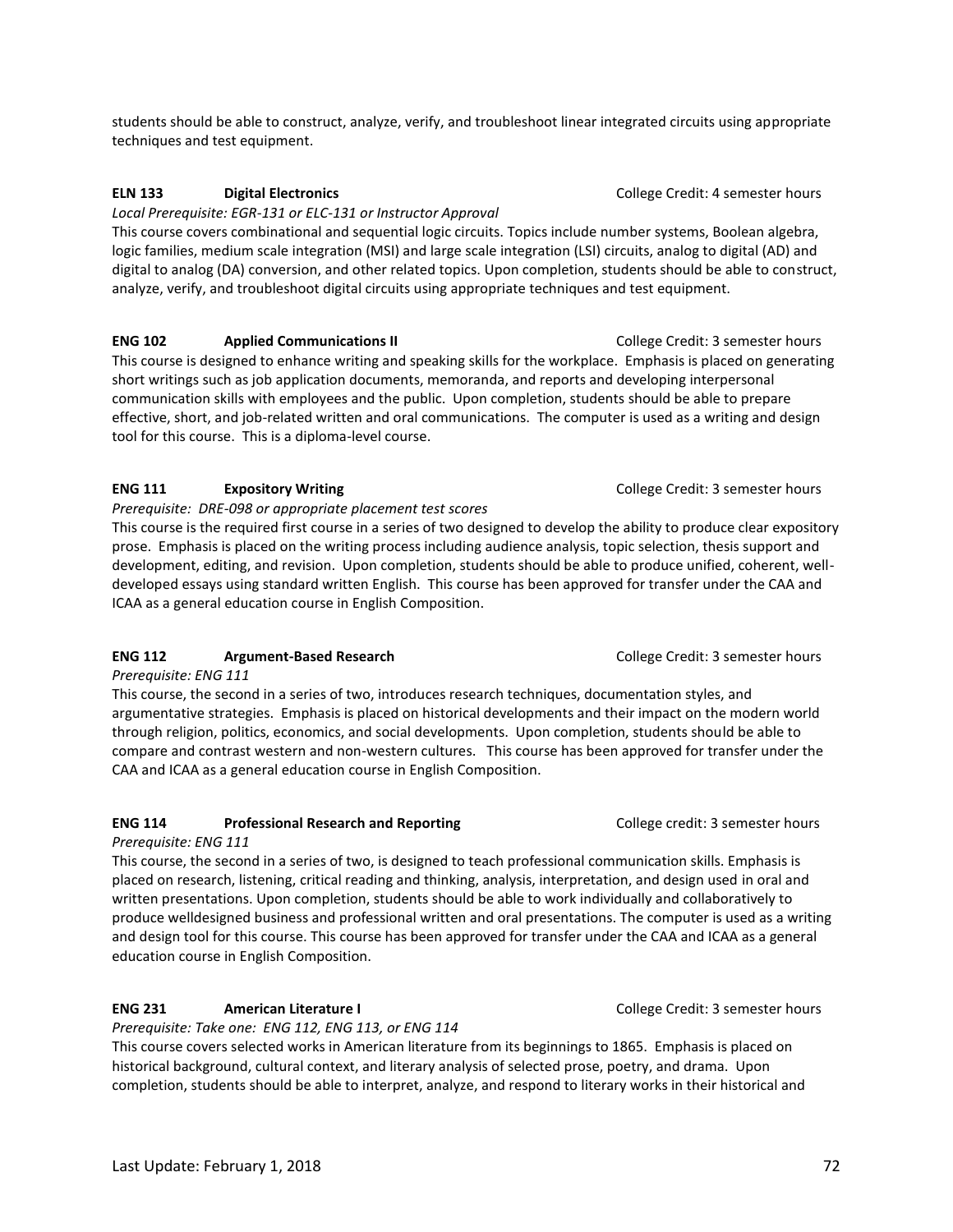cultural contexts. This course has been approved for transfer under the CAA and ICAA as a general education course in Humanities/Fine Arts.

### **ENG 232 American Literature II College Credit: 3 semester hours College Credit: 3 semester hours**

*Prerequisite: Take one: ENG 112, ENG 113, or ENG 114*

This course covers selected works in American literature from 1865 to the present. Emphasis is placed on historical background, cultural context, and literary analysis of selected prose, poetry, and drama. Upon completion, students should be able to interpret, analyze, and respond to literary works in their historical and cultural contexts. This course has been approved for transfer under the CAA and ICAA as a general education course in Humanities/Fine Arts.

# **ENG 241 British Literature I** College Credit: 3 semester hours

*Prerequisite: Take one: ENG 112, ENG 113, or ENG 114*

This course covers selected works in British literature from its beginnings to the Romantic Period. Emphasis is placed on historical background, cultural context, and literary analysis of selected prose, poetry, and drama. Upon completion, students should be able to interpret, analyze, and respond to literary works in this historical and cultural contexts. This course has been approved for transfer under the CAA and ICAA as a general education course in Humanities/Fine Arts.

### **ENG 242** British Literature II **British Literature II British College credit: 3 semester hours**

*Prerequisite: Take one: ENG 112, ENG 113, or ENG 114*

This course covers selected works in British literature from the Romantic Period to the present. Emphasis is placed on historical background, cultural context, and literary analysis of selected prose, poetry, and drama. Upon completion, students should be able to interpret, analyze, and respond to literary works in this historical and cultural contexts. This course has been approved for transfer under the CAA and ICAA as a general education course in Humanities/Fine Arts.

### **GEL 111** Introductory Geology **College Credit: 4 semester hours**

This course introduces basic landforms and geological processes. Topics include rocks, minerals, volcanoes, fluvial processes, geological history, plate tectonics, glaciers, and coastal dynamics. Upon completion, students should be able to describe basic geological processes that shape the earth. This course has been approved for transfer under the CAA and ICAA as a general education course in Natural Science.

# **HEA 112 CPR & First Aid COLLEGE COLLEGE COLLEGE COLLEGE COLLEGE COLLEGE COLLEGE COLLEGE COLLEGE COLLEGE COLLEGE COLLEGE COLLEGE COLLEGE COLLEGE COLLEGE COLLEGE COLLEGE COLLEGE COLLEGE COLLEGE COLLEGE COLLEGE COLLEGE C**

This course introduces the basics of emergency first aid treatment. Topics include rescue breathing, CPR, first aid for choking and bleeding, and other first aid procedures. Upon completion, students should be able to demonstrate skills in providing emergency care for the sick and injured until medical help can be obtained. *This course has been approved for transfer under the CAA and ICAA as a premajor and/or elective requirement.* 

### **HFS 110 Exercise Science College Credit: 4 semester hours College Credit: 4 semester hours**

This course is a survey of scientific principles, methodologies, and research as applied to exercise and physical adaptations to exercise. Topics include the basic elements of kinesiology, biomechanics, and motor learning. Upon completion, students should be able to identify and describe physiological responses and adaptations to exercise.

**HFS 111 Fitness & Exercise Testing I** College Credit: 4 semester hours This course introduces the student to graded exercise testing. Topics include various exercise testing protocols with methods for prescribing exercise programs based on exercise tolerance tests and the use of various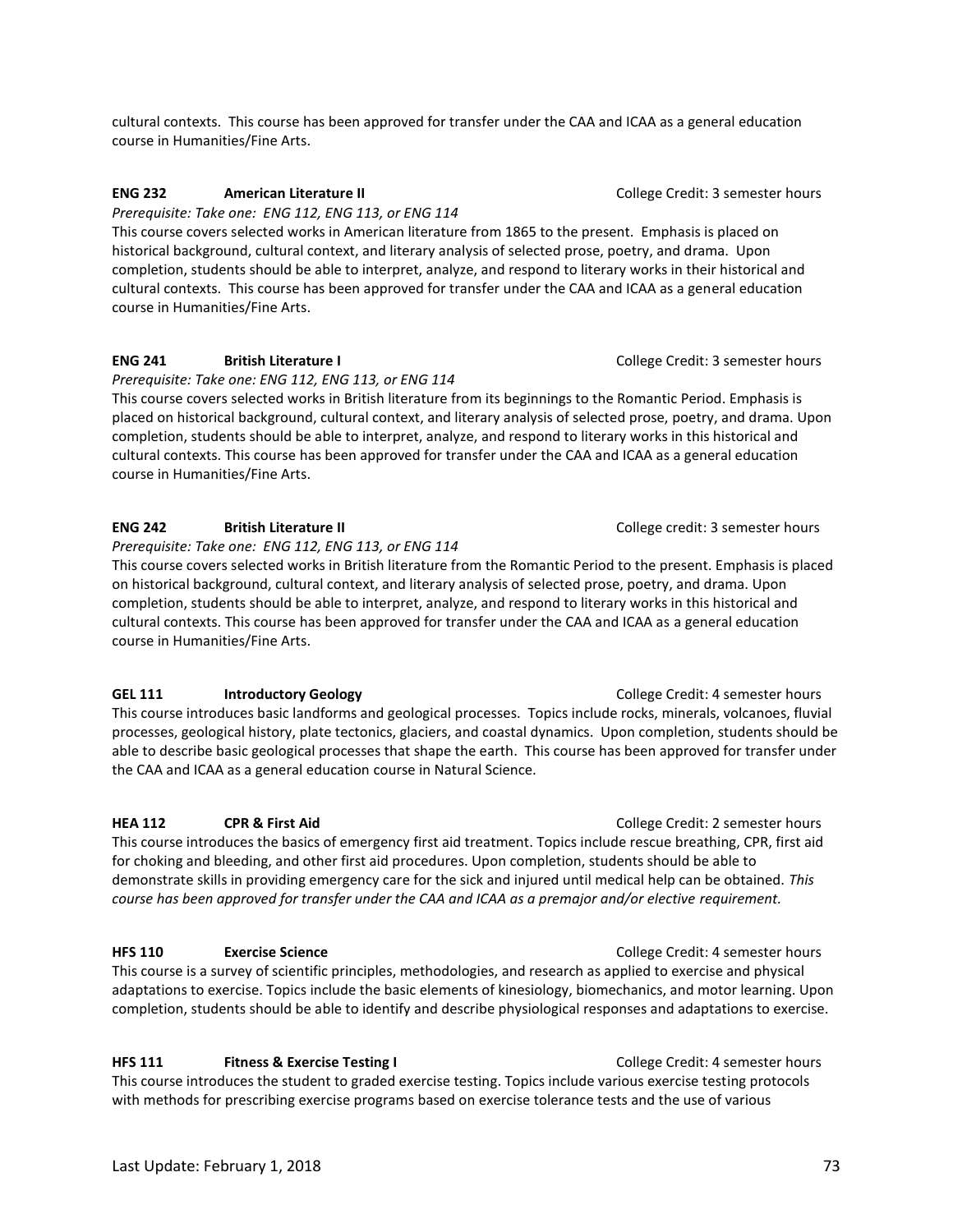equipment and protocols. Upon completion, students should be able to conduct specific exercise tests and the use of various equipment.

**HFS 116 Prevention & Care of Exercise Related Injuries** College Credit: 3 semester hours This course provides information about the care and prevention of exercise injuries. Topics include proper procedures, prevention techniques, and on-site care of injuries. Upon completion, students should be able to demonstrate the knowledge and skills necessary to prevent and care for exercise related injuries.

# **HFS 210 Personal Training Proposed College Credit: 3 semester hours Proposed College Credit: 3 semester hours**

*Prerequisites: HFS 110 and HFS 111*

This course introduces the student to the aspects of personal (one-on-one) training. Topics include training systems, marketing, and program development. Upon completion, students should be able to demonstrate personal training techniques and competencies of same.

### **HIS 111 World Civilizations I College Credit: 3 semester hours College Credit: 3 semester hours**

This course introduces world history from the dawn of civilization to the early modern era. Topics include Eurasian, African, American, and Greco-Roman civilizations and Christian, Islamic, and Byzantine cultures. Upon completion, students should be able to analyze significant political, socioeconomic, and cultural developments in pre-modern world civilizations. This course has been approved for transfer under the CAA and ICAA as a general education course in Social/Behavioral Sciences.

### **HIS 112** World Civilizations II **No. 2018** College Credit: 3 semester hours

This course introduces world history from the early modern era to the present. Topics include the cultures of Africa, Europe, India, China, Japan, and the Americas. Upon completion, students should be able to analyze significant political, socioeconomic, and cultural developments in modern world civilizations. This course has been approved for transfer under the CAA and ICAA as a general education course in Social/Behavioral Sciences.

### **HIS 131** American History I **American History I** College Credit: 3 semester hours

This course is a survey of American history from pre-history through the Civil War era. Topics include the migrations to the Americas, the colonial and revolutionary periods, the development of the Republic, and the Civil War. Upon completion, students should be able to analyze significant political, socioeconomic, and cultural developments in early American history. This course has been approved for transfer under the CAA and ICAA as a general education course in Social/Behavioral Sciences.

### **HIS 132 American History II College Credit: 3 semester hours**

This course is a survey of American history from the Civil War era to the present. Topics include industrialization, immigration, the Great Depression, the major American wars, the Cold War, and social conflict. Upon completion, students should be able to analyze significant political, socioeconomic, and cultural developments in American history since the Civil War**.**

### **HIT 110 Fundamentals of HIM College Credit: 3 semester hours**

This course introduces Health Information Management (HIM) and its role in healthcare delivery systems. Topics include standards, regulations and initiatives; payment and reimbursement systems, healthcare providers and disciplines; and electronic health records (EHRs). Upon completion, students should be able to demonstrate an understanding of health information management and healthcare organizations, professions and trends.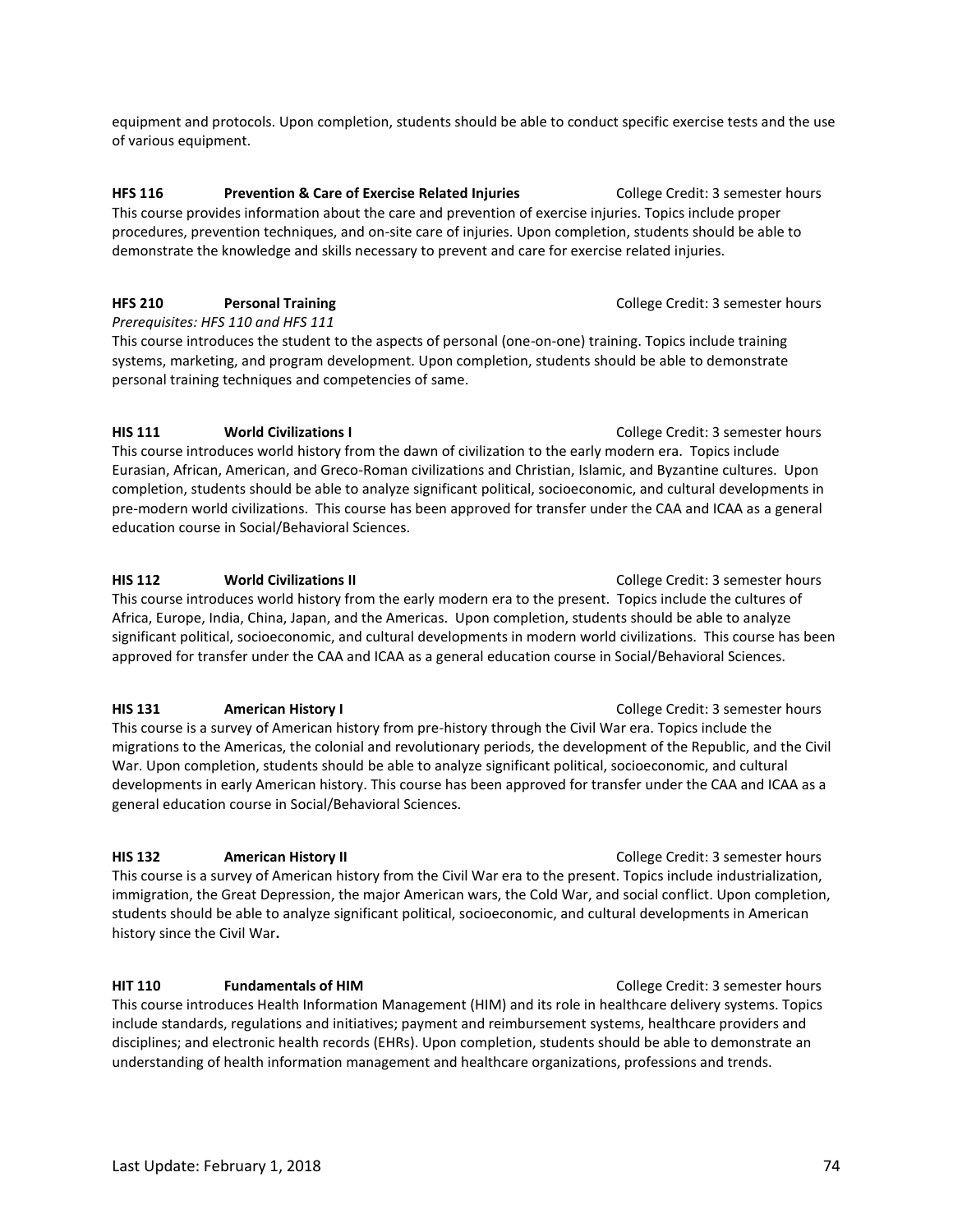**HIT 112 Health Law and Ethics Health Law and Ethics Health Law and Ethics College Credit: 3 semester hours** This course covers legislative and regulatory processes, legal terminology, and professional-related and practicerelated ethical issues. Topics include confidentiality; privacy and security policies, procedures and monitoring; release of information policies and procedures; and professional-related and practice-related ethical issues. Upon completion, students should be able to apply policies and procedures for access and disclosure of Protected Health Information and apply and promote ethical standards.

**HMT 110** Intro to Healthcare Management College Credit: 3 semester hours This course introduces the functions, practices, organizational structures, and professional issues in healthcare management. Emphasis is placed on planning, controlling, directing, and communicating within health and human services organizations. Upon completion, students should be able to apply the concepts of management within a healthcare service environment.

**HSC 110 Orientation to Health Careers COLLEGE COLLEGE CREDIT:** 1 semester hour This course is a survey of health care professions. Topics include professional duties and responsibilities, working environments, and career choices. Upon completion, students should be able to demonstrate an understanding of the health care professions and be prepared to make informed career choices. **\*\*This course is recommended for all Health Science pathway students, although it is not in all of the pathways. Advisor should place students in dual pathway with Nurse Aide if HSC 110 is taken.** 

**HSE 110 Introduction to Human Services College Credit: 3 semester hours** This course introduces the human services field, including the history, agencies, roles, and careers. Topics include personal/professional characteristics, diverse populations, community resources, disciplines in the field, systems, ethical standards, and major theoretical and treatment approaches. Upon completion, students should be able to identify the knowledge, skills, and roles of the human services worker.

### **HSE 112 Group Process I** College Credit: 2 semester hours

*Local Prerequisite: Enrollment in the HSE program*

This course introduces interpersonal concepts and group dynamics. Emphasis is placed on self-awareness facilitated by experiential learning in small groups with analysis of personal experiences and the behavior of others. Upon completion, students should be able to show competence in identifying and explaining how people are influenced by their interactions in group settings.

### **HSE 123 Interviewing Techniques Interviewing Techniques College Credit: 3 semester hours**

This course covers the purpose, structure, focus, and techniques employed in effective interviewing. Emphasis is placed on observing, attending, listening, responding, recording, and summarizing of personal histories with instructor supervision. Upon completion, students should be able to perform the basic interviewing skills needed to function in the helping relationship.

*Prerequisite: PSY 150*

This course covers the major approaches to psychotherapy and counseling, including theory, characteristics, and techniques. Emphasis is placed on facilitation of self-exploration, problem solving, decision-making, and personal growth. Upon completion, students should be able to understand various theories of counseling and demonstrate counseling techniques.

**HSE 125 Counseling COUNSER COUNSERVING COUNSERVING COULEGE CREDIT: 3 semester hours**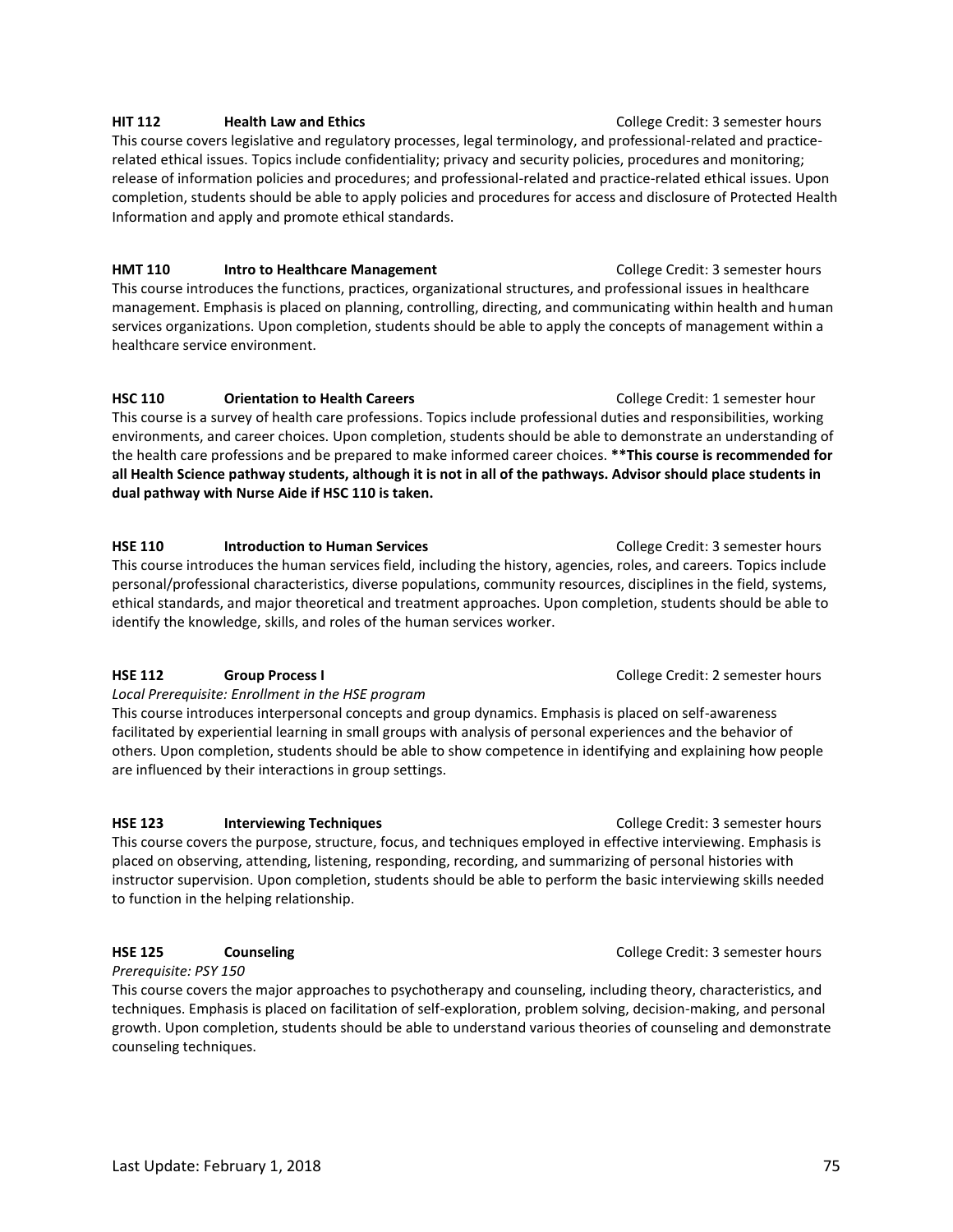#### **HSE 210 Human Services Issues Credit Hours: 2 semester hours Credit Hours: 2 semester hours**

*Local Prerequisite: Successful completion of 12 SHC in the HSE program* This course covers current issues and trends in the field of human services. Emphasis is placed on contemporary topics with relevance to special issues in a multi-faceted field. Upon completion, students should be able to integrate the knowledge, skills, and experiences gained in classroom and clinical experiences with emerging trends in the field.

#### **HSE 225 Crisis Intervention** Credit Hours: 3 semester hours

This course introduces the basic theories and principles of crisis intervention. Emphasis is placed on identifying and demonstrating appropriate and differential techniques for intervening in various crisis situations. Upon completion, students should be able to assess crisis situations and respond appropriately.

**HUM 110 Technology and Society College Credit: 3 semester hours** 

This course considers technological change from historical, artistic, and philosophical perspectives and its effect on human needs and concerns. Emphasis is placed on the causes and consequences of technological change. Upon completion, students should be able to critically evaluate the implications of technology.

### **HUM 115** Critical Thinking College Credit: 3 semester hours College Credit: 3 semester hours

*Prerequisites: DRE 098*

This course introduces the use of critical thinking skills in the context of human conflict. Emphasis is placed on evaluating information, problem solving, approaching crosscultural perspectives, and resolving controversies and dilemmas. Upon completion, students should be able to demonstrate orally and in writing the use of critical thinking skills in the analysis of appropriate texts. This course has been approved for transfer under the CAA and ICAA as a general education course in Humanities/Fine Arts.

### **HYD 110 Hydraulics/Pneumatics I College Credit: 3 semester hours**

This course introduces the basic components and functions of hydraulic and pneumatic systems. Topics include standard symbols, pumps, control valves, control assemblies, actuators, FRL, maintenance procedures, and switching and control devices. Upon completion, students should be able to understand the operation of a fluid power system, including design, application, and troubleshooting.

#### **ISC 110** Workplace Safety **College Credit: 1 semester hour**

This course introduces the basic concepts of workplace safety. Topics include fire, ladders, lifting, lock-out/tag-out, personal protective devices, and other workplace safety issues related to OSHA compliance. Upon completion, students should be able to demonstrate an understanding of the components of a safe workplace.

### **LEO 111 Lasers and Applications** College Credit: 2 semester hours

*Corequisite: MAT 122*

This course covers the basic principles of laser operations and applications with a particular emphasis on laser safety. Topics include the properties of laser light, laser components, laser beam characteristics, and laser safety. Upon completion, students should be able to make measurements of laser beam characteristics and conduct a safety audit and hazards analysis of a laser facility.

### **LIB 110** Introduction to Libraries **College Credit: 3 semester hours** College Credit: 3 semester hours

This course includes the history and future of libraries, a survey of library types, and an overview of library organization, services, and community relationships. Emphasis is placed on societal roles of the library, literary and intellectual freedom, comparisons and contrasts of library types, and the roles of professional organizations. Upon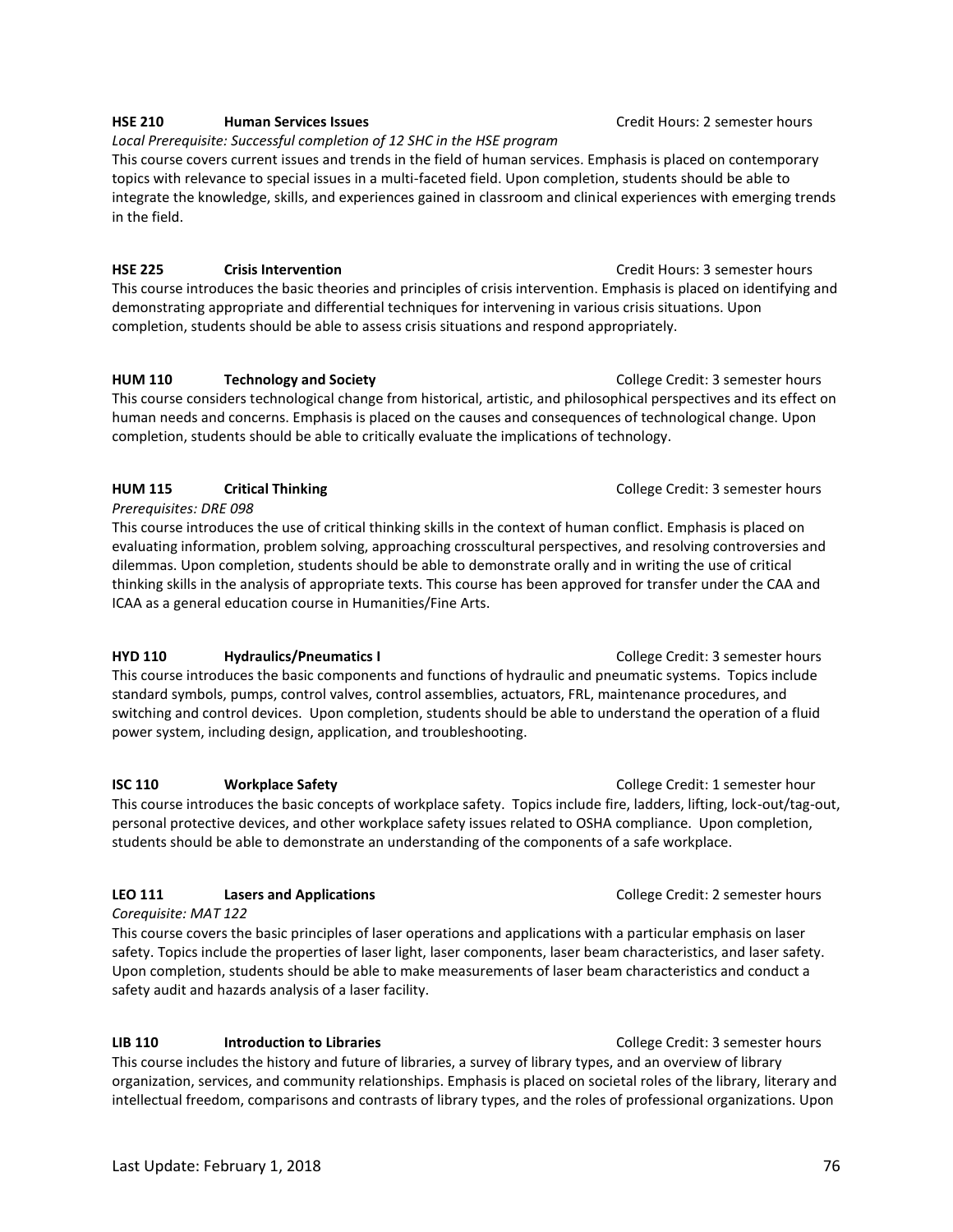completion, students should be able to discuss literacy and intellectual freedom, describe library organization and compare types of libraries, their materials, and services.

**LIB 111** Library Information Resources and Services College Credit: 3 semester hours This course provides introductory skills for selecting and using general and specialized information resources in print and electronic formats and related copyright issues. Emphasis is placed on selection tools, print and electronic censorship, core collection materials in various disciplines, compiling bibliographies and interpreting and referring reference questions. Upon completion, students should be able to use numerous resources to answer directional and factual questions and to decide when to refer difficult reference questions.

**LIB 112 Library Collection Development and Acquisition** College Credit: 3 semester hours This course covers library collection development and acquisitions policies and procedures. Emphasis is placed on evaluating mission statements, needs assessment studies, purchasing materials using selection criteria and tools, and related collection development and acquisitions activities. Upon completion, students should be able to evaluate mission statements, conduct needs assessments using selected criteria, and complete related collection development and acquisitions activities.

**LIB 113** Library Cataloging and Classification **College Credit: 3 semester hours** College Credit: 3 semester hours This course covers standards and procedures for copy cataloging and types of classification systems. Emphasis is placed on selecting bibliographic records, maintaining and using authority records and the importance of the catalog to the library mission. Upon completion, students should be able to select the appropriate MARC record, search OCLC, and demonstrate an understanding of authority files.

#### **LIB 114 Library Public Service Operation Library Public Service Operation College Credit: 3 semester hours**

This course covers effective library orientations, effective patron service, automated circulation systems, statistics and reports, reserves, and security. Emphasis is placed on public relations, problem solving, communication skills, circulation systems and policies, interlibrary loan procedures, shelving and display options. Upon completion, students should be able to deal with diverse patrons, conduct library orientations, compile reports from statistical data, initiate interlibrary loans, and prepare displays.

### **LIB 210 Electronic Library Databases College Credit: 3 semester hours College Credit: 3 semester hours**

*Prerequisite: LIB 111 and WEB 110*

This course covers developing search strategies for using electronic resources in the humanities, social and behavioral sciences, physical and life sciences, and health-related fields. Emphasis is placed on the reference interview, teaching Boolean logic and other search strategies, retrieving and evaluating information, and citing it in APA/MLA style. Upon completion, students should be able to describe methods of information retrieval, use search strategies to teach basic research using databases, and cite sources appropriately.

#### **LIB 211 Library Program Development Library Program Development** College Credit: 3 semester hours

This course covers the purpose of library programs and various methods used for program design, promotion, delivery, and evaluation. Topics include serving library communities through appropriate program activities such as storytelling, puppet shows, book clubs, lectures, reading aloud, workshops, special collections, and outreach. Upon completion, students should be able to prepare, promote, deliver, and evaluate appropriate library programs.

**LIB 212** Library Services/Special Needs **College Credit: 3 semester hours** College Credit: 3 semester hours This course covers basic information for serving library users with special needs. Emphasis is placed on ADA guidelines, the location and use of appropriate resources, and accessibility options. Upon completion, students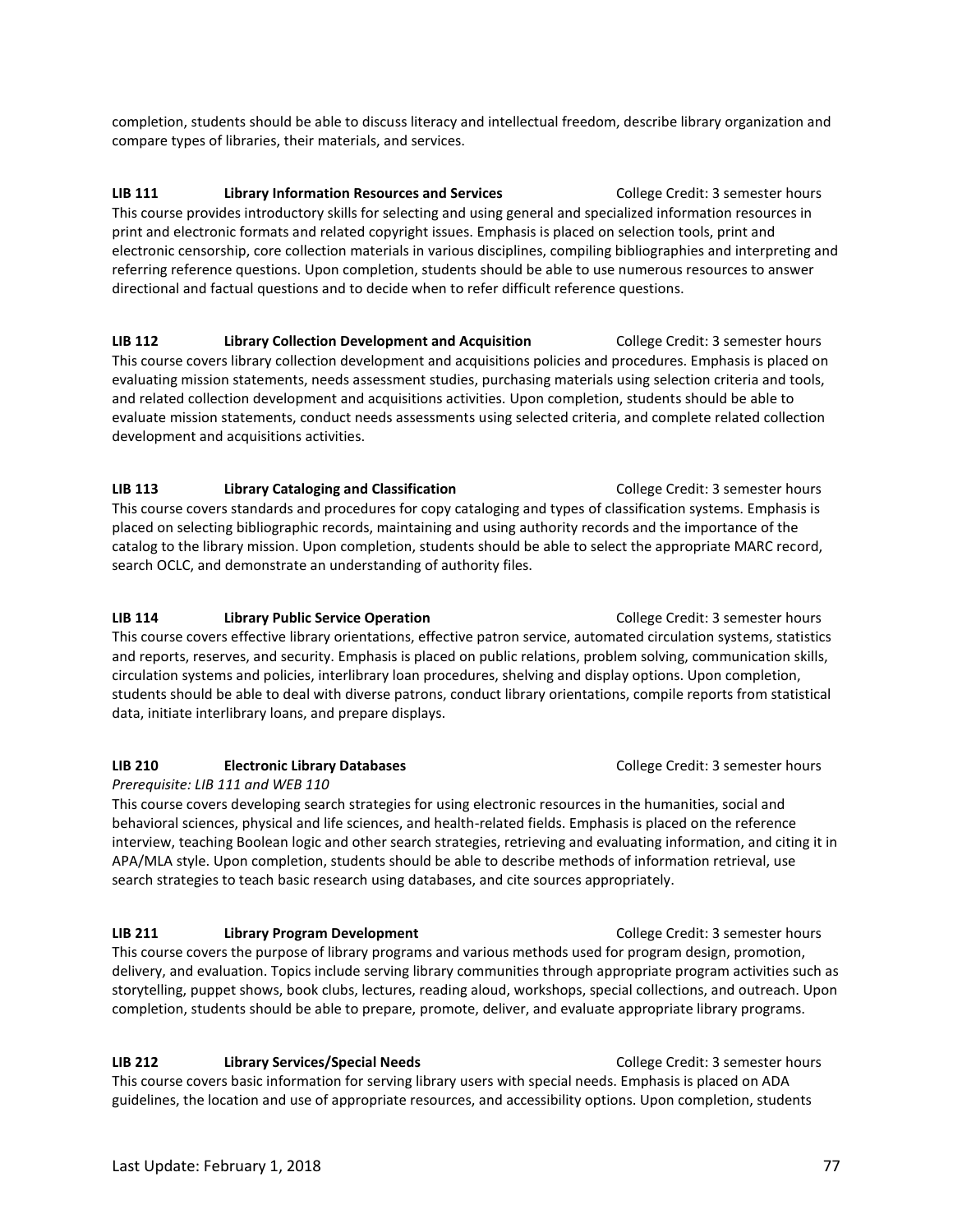should be able to access appropriate information about ADA guidelines, locate and use appropriate resources, and be aware of accessibility options.

### **LIB 213** Cataloging Non-Print Materials College Credit: 3 semester hours

*Prerequisite: LIB 113*

This course continues the study and application of information cataloging practices. Emphasis is placed on cataloging information resources, updating bibliographic materials in databases, an overview of Dublin Core, and nonprint materials cataloging practices. Upon completion, students should be able to catalog nonprint and electronic resources.

**LIB 214 Library Services for Children College Credit: 3 semester hours College Credit: 3 semester hours** This course covers the location, evaluation, acquisition, and presentation of children's materials in libraries. Emphasis is placed on locating, evaluating, acquiring, and presenting children's literature, video and audio materials, and web sites through programs, displays, talks, and instruction. Upon completion, students should be able to locate, evaluate, acquire, and present a wide range of children's materials to library users.

# **MAC 111 Machining Technology I College Credit: 6 semester hours**

This course introduces machining operations as they relate to the metalworking industry. Topics include machine shop safety, measuring tools, lathes, drilling machines, saws, milling machines, bench grinders, and layout instruments. Upon completion, students should be able to safely perform the basic operations of measuring, layout, drilling, sawing, turning, and milling.

# **MAC 112 Machining Technology II College Credit: 6 semester hours**

*Local Prerequisite: MAC 111*

This course provides additional instruction and practice in the use of precision measuring tools, lathes, milling machines, and grinders. Emphasis is placed on setup and operation of machine tools including the selection and use of work holding devices, speeds, feeds, cutting tools, and coolants. Upon completion, students should be able to perform basic procedures on precision grinders and advanced operations of measuring, layout, drilling, sawing, turning, and milling.

# **MAC 113 Machining Technology III College Credit: 6 semester hours MAC 113**

*Local Prerequisite: MAC 112*

This course provides an introduction to advanced and special machining operations. Emphasis is placed on working to specified tolerances with special and advanced setups. Upon completion, students should be able to produce a part to specifications.

### **MAC 124 CNC Milling**  COLLEGE CREATER **COLLEGE COLLEGE COLLEGE COLLEGE CREATER COLLEGE COLLEGE COLLEGE COLLEGE COLLEGE COLLEGE COLLEGE COLLEGE COLLEGE COLLEGE COLLEGE COLLEGE COLLEGE COLLEGE COLLEGE COLLEGE COLLEGE CO**

This course introduces the manual programming, setup, and operation of CNC machining centers. Topics include programming formats, control functions, program editing, part production, and inspection. Upon completion, students should be able to manufacture simple parts using CNC machining centers.

# **MAC 151 Machining Calculations College Credit: 2 semester hours MAC 151**

This course introduces basic calculations as they relate to machining occupations. Emphasis is placed on basic calculations and their applications in the machine shop. Upon completion, students should be able to perform basic shop calculations.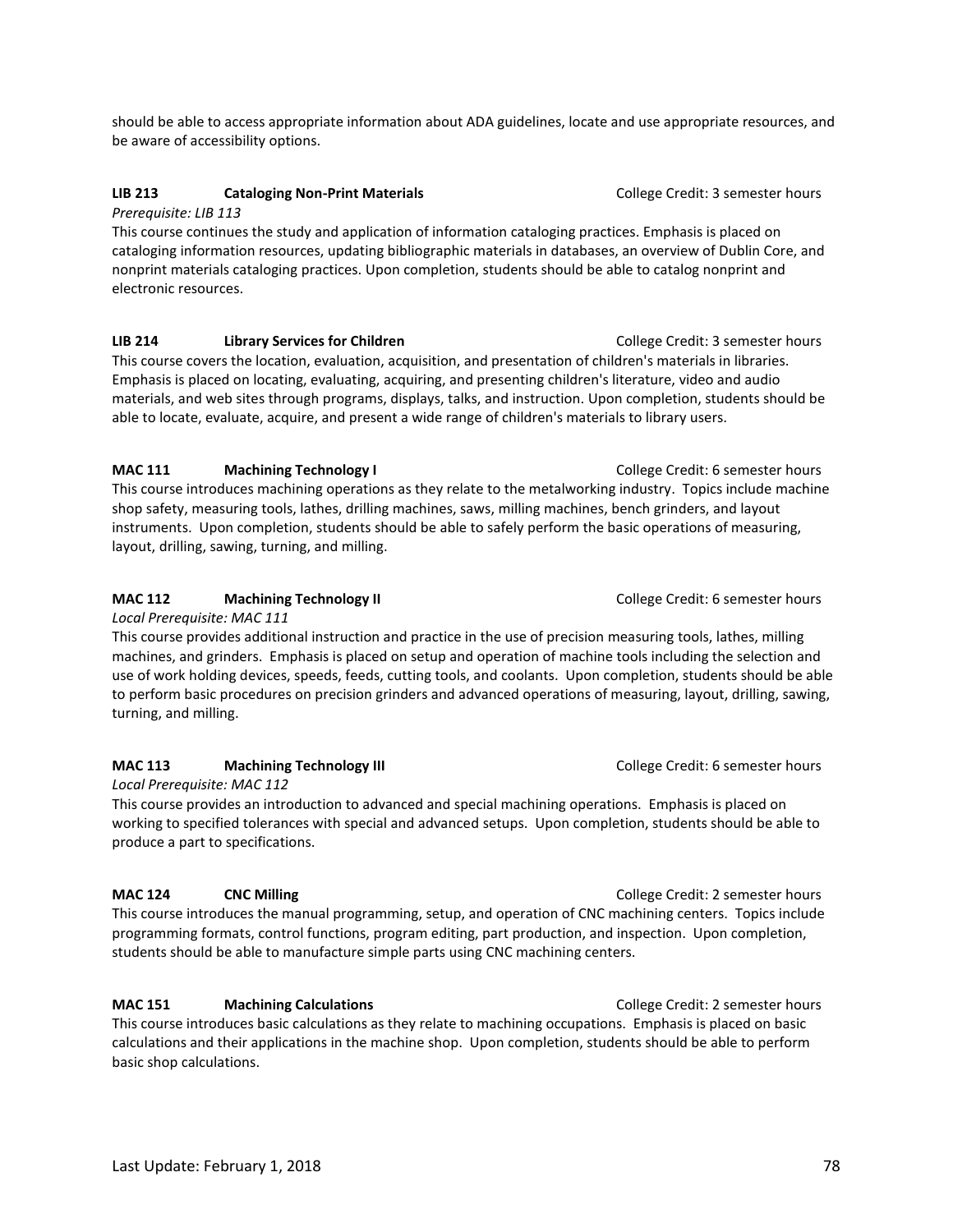# **MAC 171 Measure/Material & Safety College Credit: 1 semester hour**

This course introduces precision measuring instruments, process control and adjustment, inspection, material handling and workplace safety. Topics include properly identifying and handling various measurement instruments and materials, process control, adjustment and improvement, personal protective equipment (PPE) and OSHA safety regulations. Upon completion, students should be able to safely demonstrate effective measurement techniques, identify and handle various materials, and explain safe industry practices.

### **MAT 110** Mathematical Measurement **Mathematical Measurement** College Credit: 3 semester hours

*Prerequisite: DMA 010 through 030 or appropriate placement test scores*

This course provides an activity-based approach to utilizing, interpreting, and communicating data in a variety of measurement systems. Topics include accuracy, precision, conversion, and estimation within metric, apothecary, and avoirdupois systems; ratio and proportion; measures of central tendency and dispersion; and charting of data. Upon completion, students should be able to apply proper techniques to gathering, recording, manipulating, analyzing, and communicating data.

# **MAT 121** Algebra/Trigonometry I College Credit: 3 semester hours

*Prerequisite: DMA 010 through 060* 

This course provides an integrated approach to technology and the skills required to manipulate, display, and interpret mathematical functions and formulas used in problem solving. Topics include the properties of plane and solid geometry, area and volume, and basic proportion applications; simplification, evaluation, and solving of algebraic equations and inequalities and radical functions; complex numbers; right triangle trigonometry; and systems of equations. Upon completion, students will be able to demonstrate the ability to use mathematics and technology for problem-solving, analyzing and communicating results.

# **MAT 122 Algebra/Trigonometry II College Credit: 3 semester hours College Credit: 3 semester hours**

*Prerequisite: MAT 121*

This course extends the concepts covered in MAT 121 to include additional topics in algebra, function analysis, and trigonometry. Topics include exponential and logarithmic functions, translation and scaling of functions, Sine Law, Cosine Law, vectors and statistics. Upon completion, students should be able to demonstrate an understanding of the use of technology to solve problems and to analyze and communicate results.

# **MAT 143 Quantitative Literacy College Credit: 3 semester hours College Credit: 3 semester hours**

*Prerequisite: DMA 010 through 050 and DRE 098 or appropriate placement test scores* This course is designed to engage students in complex and realistic situations involving the mathematical phenomena of quantity, change and relationship, and uncertainty through project- and activity-based assessment. Emphasis is placed on authentic contexts which will introduce the concepts of numeracy, proportional reasoning, dimensional analysis, rates of growth, personal finance, consumer statistics, practical probabilities, and mathematics for citizenship. Upon completion, students should be able to utilize quantitative information as consumers and to make personal, professional, and civic decisions by decoding, interpreting, using, and communicating quantitative information found in modern media and encountered in everyday life.

# **MAT 152 Statistical Methods I** College Credit: 4 semester hours

*Prerequisite: DMA 010 through 050 and DRE 098 or appropriate placement test scores* This course provides a project-based approach to introductory statistics with an emphasis on using real-world data and statistical literacy. Topics include descriptive statistics, correlation and regression, basic probability, discrete and continuous probability distributions, confidence intervals and hypothesis testing. Upon completion, students should be able to use appropriate technology to describe important characteristics of a data set, draw inferences about a population from sample data, and interpret and communicate results.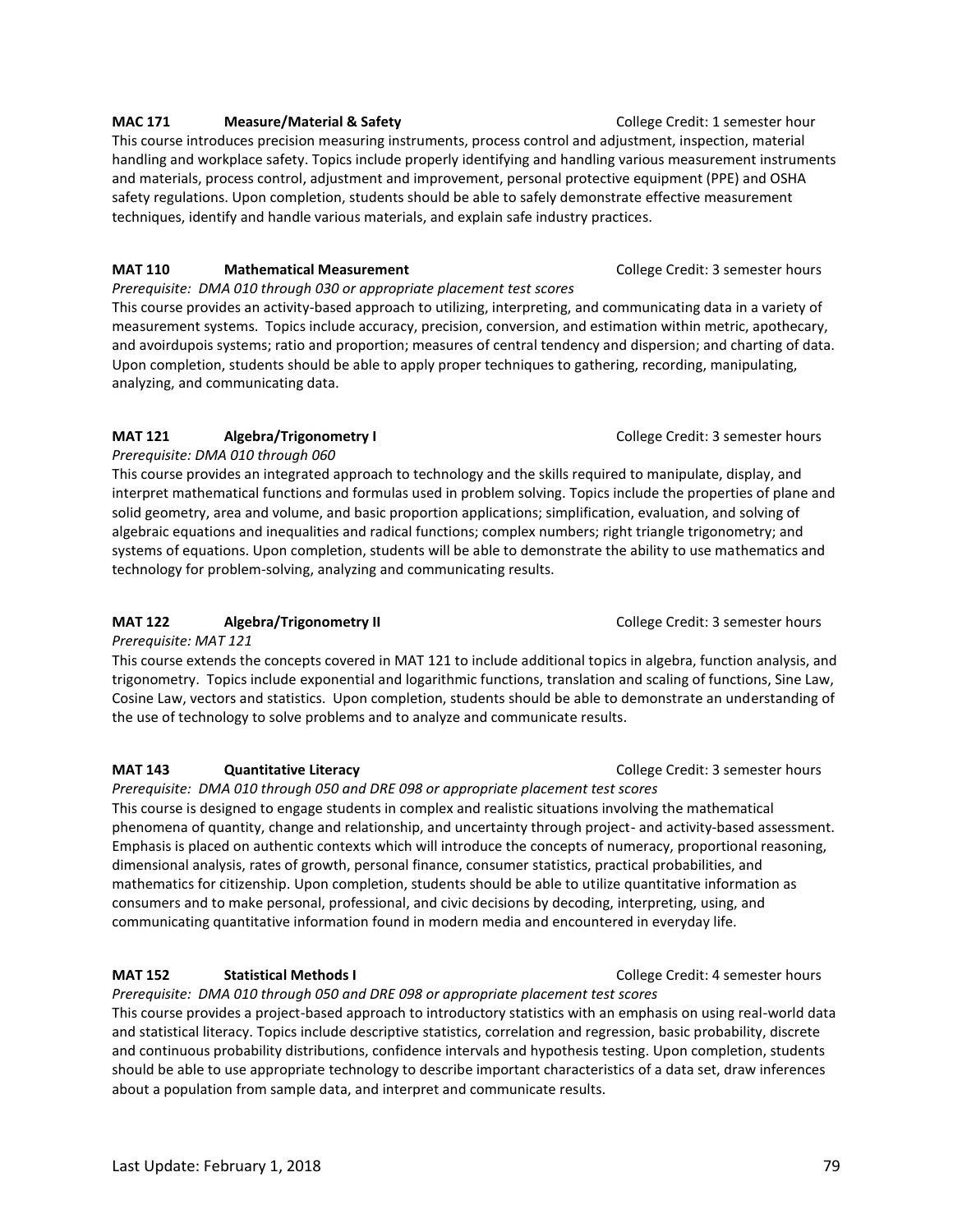### **MAT 171** Precalculus Algebra **Precalculus Algebra Property College Credit: 4 semester hours College Credit: 4 semester hours**

#### *Prerequisite: DMA 010 through 080 or appropriate placement test scores*

This is the first of two courses designed to emphasize topics, which are fundamental to the study of calculus. Emphasis is placed on equations and inequalities, functions (linear, polynomial, rational), systems of equations and inequalities, and parametric equations. Upon completion, students should be able to solve practical problems and use appropriate models for analysis and predictions. This course has been approved for transfer under the CAA and ICAA as a general education course in Mathematics.

# **MAT 172** Precalculus Trigonometry **Precalculus Trigonometry** College Credit: 4 semester hours

*Prerequisite: MAT-171*

This is the second of two courses designed to emphasize topics which are fundamental to the study of calculus. Emphasis is placed on properties and applications of transcendental functions and their graphs, right and oblique triangle trigonometry, conic sections, vectors, and polar coordinates. Upon completion, students should be able to solve practical problems and use appropriate models for analysis and prediction. This course has been approved for transfer under the CAA and ICAA as a general education course in Mathematics.

# **MAT 263** Brief Calculus **Brief Calculus College Credit: 4 semester hours**

*Prerequisite: MAT-171*

This course is designed for students needing one semester of calculus. Topics include functions, graphing, differentiation, and integration with emphasis on applications drawn from business, economics, and biological and behavioral sciences. Upon completion, students should be able to demonstrate an understanding of the use of basic calculus and technology to solve problems and to analyze and communicate results. This course has been approved for transfer under the CAA and ICAA as a general education course in Mathematics.

# **MAT 271 Calculus I CALCULUS <b>CALCULUS COLLEGE CREDIT:** College Credit: 4 semester hours

*Prerequisite: MAT-172 or other. See your Advisor for more information.*

This course covers in-depth the differential calculus portion of a three-course calculus sequence. Topics include limits, continuity, derivatives, and integrals of algebraic and transcendental functions of one variable with applications. Upon completion, students should be able to apply differentiation and integration techniques to algebraic and transcendental functions. This course has been approved for transfer under the CAA and ICAA as a general education course in Mathematics.

*Prerequisite: MAT-271*

This course is designed to develop advanced topics of differential and integral calculus. Emphasis is placed on the applications of definite integrals, techniques of integration, indeterminate forms, improper integrals, infinite series, conic sections, parametric equations, polar coordinates, and differential equations. Upon completion, students should be able to select and use appropriate models and techniques for finding solutions to integralrelated problems with and without technology. This course has been approved for transfer under the CAA and ICAA as a general education course in Mathematics.

# **MCM 111 Motorcycle Mechanics College Credit: 7 semester hours MCM 111** Motorcycle Mechanics

This course covers the proper nomenclature of parts and components of motorcycles, ATVs, and personal watercraft. Topics include theory of operation, differences of operation, preventive maintenance, and operating principles involved in servicing and repairing motorcycles, ATVs, and personal watercraft. Upon completion, students should be able to perform basic inspection, diagnosis, repair, and/or adjustment of motorcycles, ATVs, and personal watercraft.

**MAT 272 Calculus II CALCULUS II College Credit: 4 semester hours**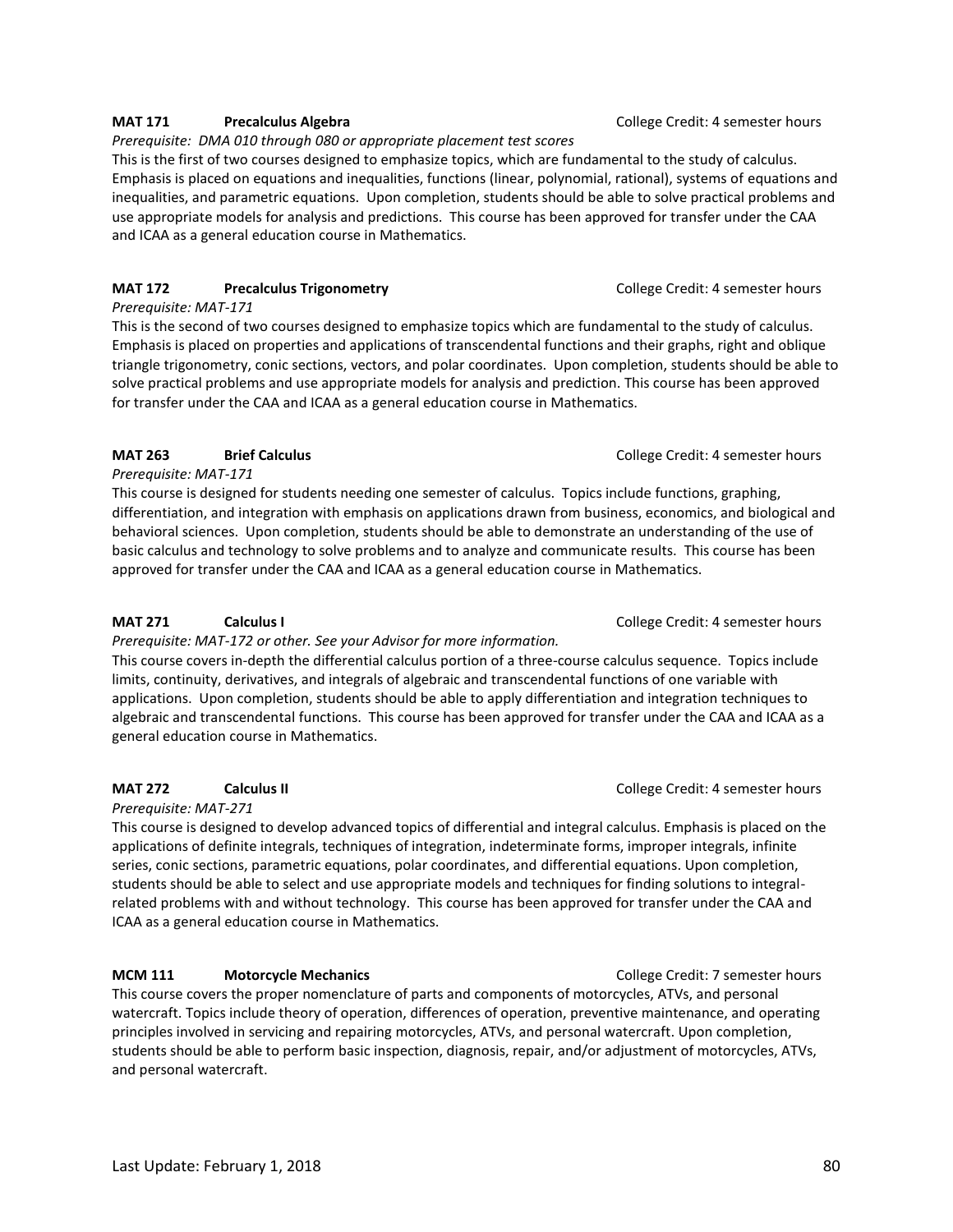#### **MCM 114** Motorcycle Fuel Systems **Mathematic Exercise College Credit: 5 semester hours MCM 114**

This course introduces various types of fuels and fuel systems used in motorcycle internal combustion engines. Emphasis is placed on the theory and principles of carburetion and fuel injection. Upon completion, students should be able to service, disassemble, inspect, reassemble, and adjust to manufacturers' specifications the components of various fuel systems.

#### **MCM 115** Motorcycle Chassis **Music College Credit: 3 semester hours** College Credit: 3 semester hours

This course covers chassis adjustments, components, and types and uses of frames and suspensions. Emphasis is placed on proper and safe use of tools and equipment in servicing and maintaining motorcycle chassis. Upon completion, students should be able to service and repair motorcycle chassis systems and suspension components.

# **MCM 117** Motorcycle Dyno Tuning I College Credit: 3 semester hours

*Local Corequisite: MCM-122*

This course introduces the theory and safe operation of motorcycle chassis dynamometers. Topics include types of dynamometers, theory of operation, differences of operations, preventative maintenance and safe operating principles involved in motorcycle dynamometer tuning and diagnostics. Upon completions, students should be able to safely use motorcycle dynamometers to measure horsepower and torque, to optimize air-fuel metering and exhaust-flow, and to diagnose performance problems.

#### **MCM 122 Motorcycle Engines** Motorcycle Engines **College Credit: 5 semester hours**

This course covers the construction and operation of components in internal combustion engines used in modern motorcycles. Topics include two- and four-cycle engines, power trains, and final drive systems. Upon completion, students should be able to disassemble, inspect, measure, reassemble, and operationally test two- and four-cycle motorcycle engines.

### **MCM 217** Motorcycle Dyno Tuning II **Metally State College Credit: 3 semester hours** College Credit: 3 semester hours

*Prerequisites: MCM 117*

This course provides advanced instruction in motorcycle dynamometers that are utilized in high performance engine tuning. Topics include safe modification and customization of components and their effect on horsepower, torque, airfuel metering, exhaust flow, fuel economy, acceleration and speed. Upon completions, students will safely use motorcycle dynamometers to optimize performance when customizing motorcycles and/or ATV's for racing and high performance street or off-road use.

**MEC 111** Machine Processes I **Machine Processes I College Credit: 3 semester hours** This course introduces shop safety, hand tools, machine processes, measuring instruments, and the operation of machine shop equipment. Topics include use and care of tools, safety, measuring tools, and the basic setup and operation of common machine tools. Upon completion, students should be able to manufacture simple parts to specified tolerance.

**MEC 142 Physical Metallurgy College Credit: 2 semester hours College Credit: 2 semester hours** This course covers the heat treating of metals. Emphasis is placed on the effects of hardening, tempering, and annealing on the structure and physical properties of metals. Upon completion, students should be able to heat treat materials.

**MEC 161 Manufacturing Processes I College Credit: 3 semester hours** This course provides the fundamental principles of value-added processing of materials into usable forms for the customer. Topics include material properties and traditional and nontraditional manufacturing processes. Upon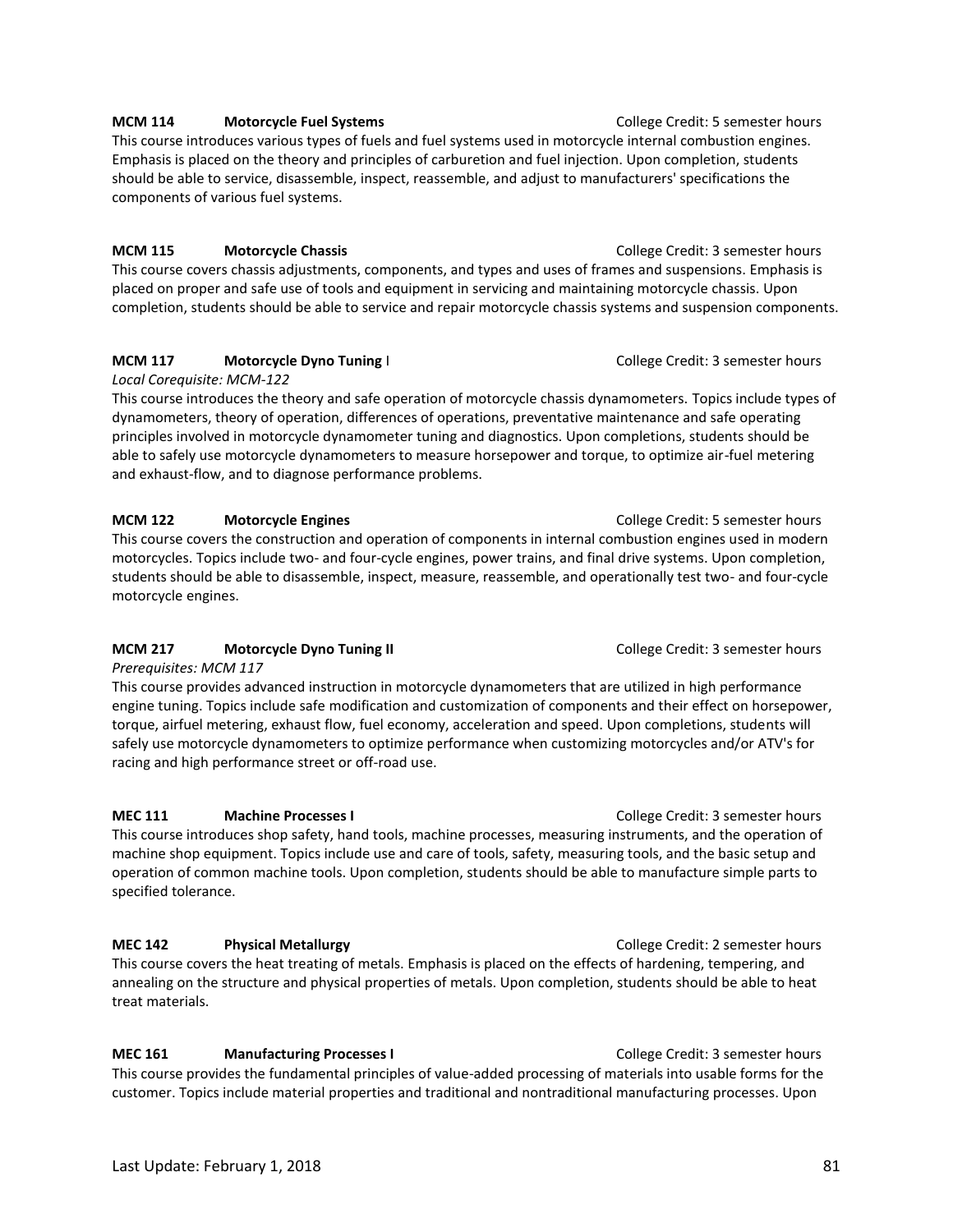completion, students should be able to specify appropriate manufacturing processing for common engineering materials.

**MEC 161A Manufacturing Processes I** College Credit: 1 semester hour This course is a laboratory for MEC 161. Emphasis is placed on experiences that enhance the materials presented in MEC 161. Upon completion, students should be able to apply the laboratory experiences to the concepts presented in MEC 161.

**MED 110 Orientation to Medical Assisting Server Account College Credit: 1 semester hour** This course covers the history of medicine and the role of the medical assistant in the healthcare setting. Emphasis is placed on professionalism, communication, attitude, behaviors, and duties in the medical environment. Upon completion, students should be able to project a positive attitude and promote the profession of medical assisting.

# **MED 118 Medical Law and Ethics College Credit: 2 semester hours MED 118 Medical Law and Ethics**

*Local Prerequisites: DRE 098 or appropriate placement test scores*

This course covers legal relationships of physicians and patients, contractual agreements, professional liability, malpractice, medical practice acts, informed consent, and bioethical issues. Emphasis is placed on legal terms, professional attitudes, and the principles and basic concepts of ethics and laws involved in providing medical services. Upon completion, students should be able to meet the legal and ethical responsibilities of a multi-skilled health professional.

### **MED 121 Medical Terminology I** College Credit: 3 semester hours

This course introduces prefixes, suffixes, and word roots used in the language of medicine. Topics include medical vocabulary and the terms that relate to the anatomy, physiology, pathological conditions, and treatment of selected systems. Upon completion, students should be able to pronounce, spell, and define medical terms as related to selected body systems and their pathological disorders.

### **MED 122 Medical Terminology II** College Credit: 3 semester hours

*Prerequisite: MED 121* 

This course is the second in a series of medical terminology courses. Topics include medical vocabulary and the terms that relate to the anatomy, physiology, pathological conditions, and treatment of selected systems. Upon completion, students should be able to pronounce, spell, and define medical terms as related to selected body systems and their pathological disorders.

**MED 130 Administrative Office Procedures I** College Credit: 2 semester hours This course introduces medical office administrative procedures. Topics include appointment processing, written and oral communications, medical records, patient orientation, and safety. Upon completion, students should be able to perform basic administrative skills within the medical environment.

# **MED 131 Administrative Office Procedures II College Credit: 2 semester hours**

#### *Local Prerequisite: MED 130*

This course provides medical office procedures in both economic and management skills. Topics include physical plant maintenance, equipment and supplies, liability coverage, medical economics, and introductory insurance procedures. Upon completion, students should be able to manage the economics of the medical office and supervise personnel.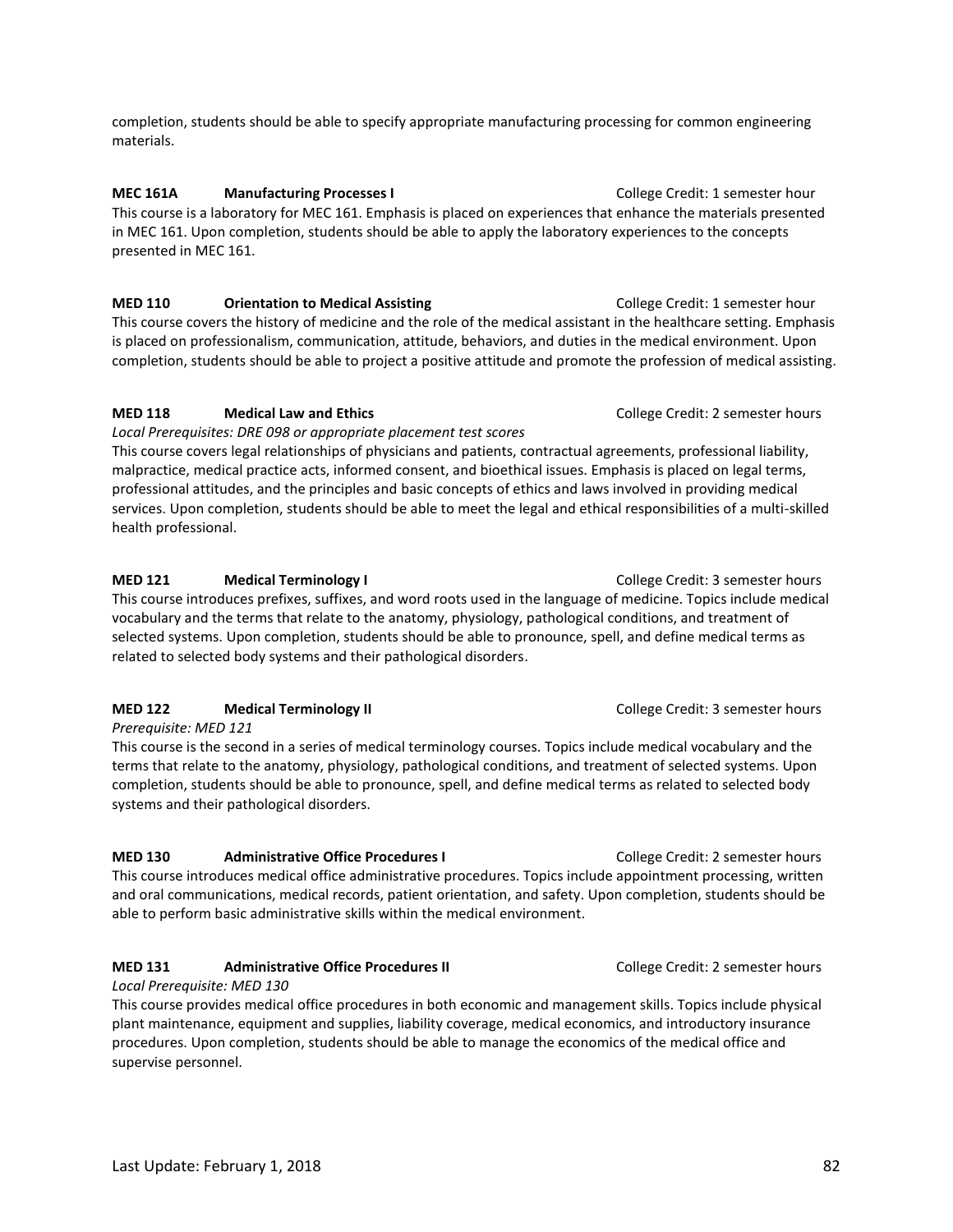### **MED 140 Exam Room Procedures I Exam Room Procedures I Exam Room Procedures I Exam Room Procedures I Exam Room Procedures I Exam Room Procedures I Exam Room Procedures I Exam Room Procedures I Exam Proced** This course provides instruction in clinical examining room procedures. Topics include asepsis, infection control, assisting with exams and treatment, patient education, preparation and administration of medications, EKG, vital signs, and medical emergencies. Upon completion, students should be able to demonstrate competence in exam room procedures.

**MED 150 Laboratory Procedures I Laboratory Procedures I Laboratory Procedures I College Credit: 5 semester hours** This course provides instruction in basic lab techniques used by the medical assistant. Topics include lab safety, quality control, collecting and processing specimens, performing selective tests, phlebotomy, screening and followup of test results, and OSHA/CLIA regulations. Upon completion, students should be able to perform basic lab tests/skills based on course topics.

# **MED 240 <b>Exam Room Procedures II Exam Room Procedures II Exam College Credit: 5 semester hours**

*Prerequisite: MED-140*

This course is designed to expand and build upon skills presented in MED 140. Emphasis is placed on advanced exam room procedures. Upon completion, students should be able to demonstrate enhanced competence in selected exam room procedures.

**MKT 120** Principles of Marketing **Principles of Marketing College Credit: 3 semester hours** This course introduces principles and problems of marketing goods and services. Topics include promotion, placement, and pricing strategies for products. Upon completion, students should be able to apply marketing principles in organizational decision-making.

# **MKT 220** Advertising & Sales Promotion **Advertising & Sales Promotion College Credit: 3 semester hours**

This course covers the elements of advertising and sales promotion in the business environment. Topics include advertising and sales promotion appeals, selection of media, use of advertising and sales promotion as a marketing tool, and means of testing effectiveness. Upon completion, students should be able to demonstrate an understanding of the concepts covered through application.

# **MKT 223 Customer Service** College Credit: 3 semester hours

This course stresses the importance of customer relations in the business world. Emphasis is placed on learning how to respond to complex customer requirements and to efficiently handle stressful situations. Upon completion, students should be able to demonstrate the ability to handle customer relations.

**MKT 232 Social Media Marketing College Credit: 4 semester hours College Credit: 4 semester hours** This course is designed to build students' social media marketing skills by utilizing projects that give students hands on experience implementing social media marketing strategies. Topics include integrating different social media technologies into a marketing plan, creating social media marketing campaigns, and applying appropriate social media tools. Upon completion, students should be able to use social media technologies to create and improve marketing efforts for businesses.

**MNT 110** Introduction to Maintenance Procedures **Interpreterate College Credit: 2 semester hours** This course covers basic maintenance fundamentals for power transmission equipment. Topics include equipment inspection, lubrication, alignment, and other scheduled maintenance procedures. Upon completion, students should be able to demonstrate knowledge of accepted maintenance procedures and practices according to current industry standards.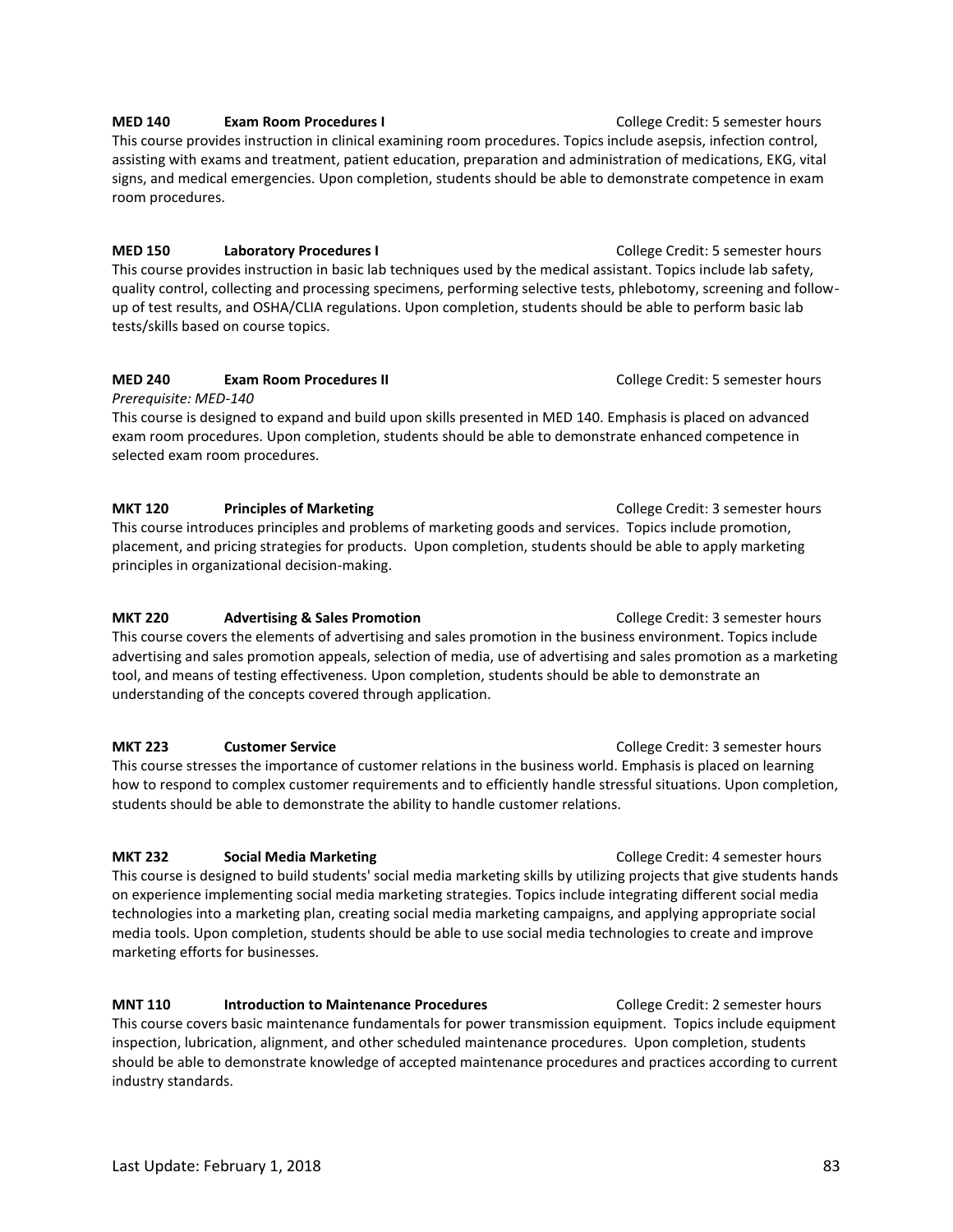#### **MNT 111 Maintenance Practice College Credit: 3 semester hours**

This course provides in-depth theory and practical applications relating to predictive and preventive maintenance programs. Emphasis is placed on equipment failure analysis, maintenance management software, and techniques such as vibration and infrared analysis. Upon completion, students should be able to demonstrate an understanding of modern analytical and documentation methods.

#### **MUS 110 Music Appreciation College Credit: 3 semester hours**

This course is a basic survey of the music of the Western world. Emphasis is placed on the elements of music, terminology, composers, form, and style within a historical perspective. Upon completion, students should be able to demonstrate skills in basic listening and understanding of the art of music. This course has been approved for transfer under the CAA and ICAA as a general education course in Humanities/Fine Arts.

### **MUS 112** Introduction to Jazz **Introduction to Jazz College Credit: 3 semester hours**

This course introduces the origins and musical components of jazz and the contributions of its major artists. Emphasis is placed on the development of discriminating listening habits, as well as the investigation of the styles and structural forms of the jazz idiom. Upon completion, students should be able to demonstrate skills in listening and understanding this form of American music. This course has been approved for transfer under the CAA and ICAA as a general education course in Humanities/Fine Arts.

### **NAS 101 Nursing Assistant I Nursing Assistant I Number 2 College Credit: 6 semester hours**

This course introduces basic nursing skills required to provide personal care for patients, residents, or clients in a healthcare setting. Topics include communications, safety, patients' rights, personal care, vital signs, elimination, nutrition, emergencies, rehabilitation, and mental health. Upon completion, students should be able to demonstrate skills necessary to qualify as Nursing Assistant I with the North Carolina Nurse Aide I Registry.

# **NAS 102 Nursing Assistant II NAS 102 Nursing Assistant II College Credit: 6 semester hours**

*Prerequisite: NAS 101*

This course provides training in selected advanced nursing assistant procedures. Emphasis is placed on sterile techniques, respiratory procedures, catheterizations, wound and trach care, irrigations, and ostomy care. Upon completion, students should be able to demonstrate skills necessary to qualify as a Nursing Assistant II with the North Carolina Board of Nursing.

### **NOS 130 Windows Single User College Credit: 3 semester hours** College Credit: 3 semester hours

*Prerequisite: NOS 110 or CET 211*

This course introduces operating system concepts for single-user systems. Topics include hardware management, file and memory management, system configuration/optimization, and utilities. Upon completion, students should be able to perform operating systems functions at the support level in a single-user environment.

### **NOS 230 Windows Administration I College Credit: 3 semester hours**

This course covers the installation and administration of a Windows Server network operating system. Topics include managing and maintaining physical and logical devices, access to resources, the server environment, managing users, computers, and groups, and managing/implementing disaster recovery. Upon completion, students should be able to manage and maintain a Windows Server environment.

**NUT 110 Nutrition Nutrition Nutrition Nutrition College Credit: 3 semester hours** This course covers basic principles of nutrition and their relationship to human health. Topics include meeting nutritional needs of healthy people, menu modification based on special dietary needs, food habits, and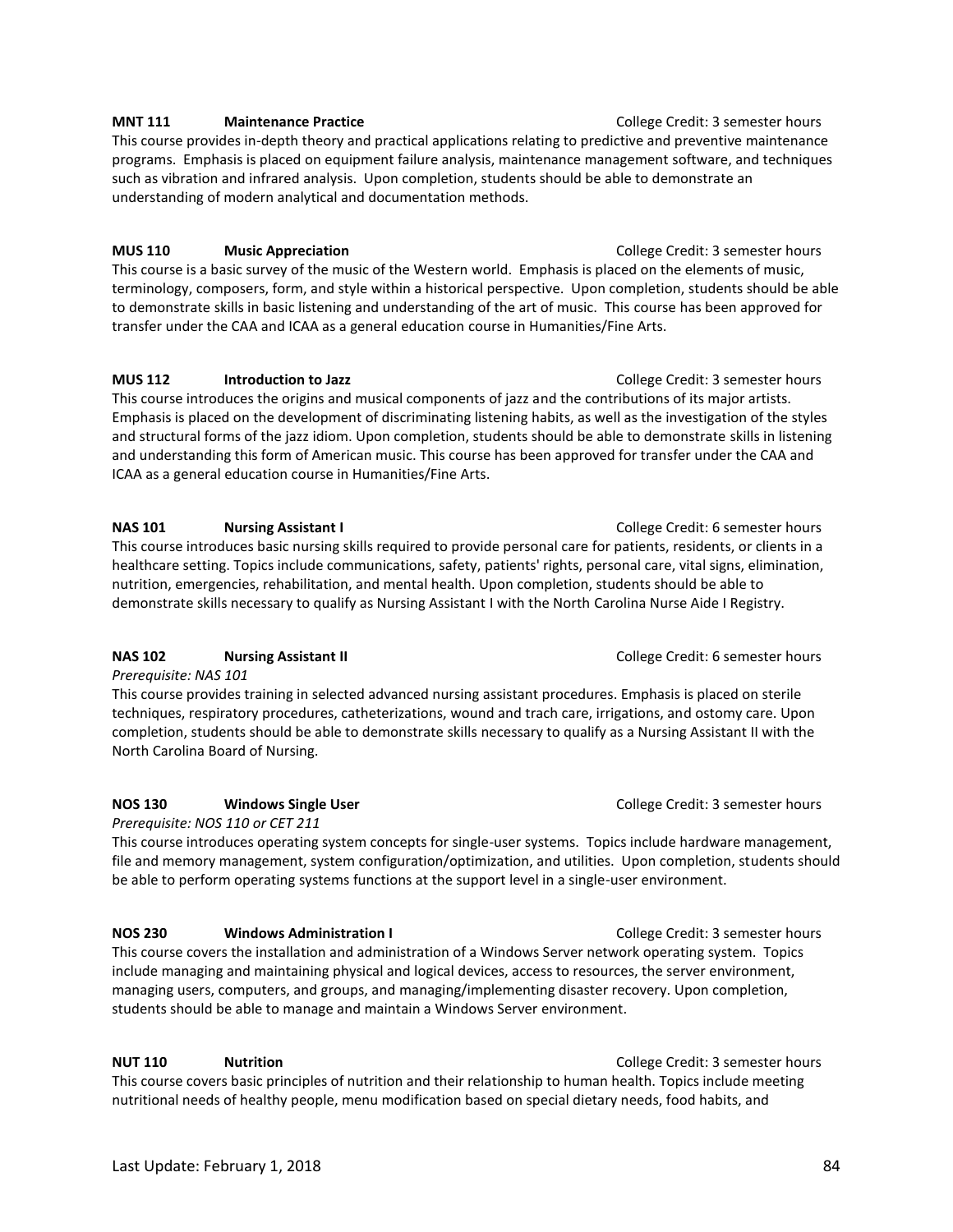contemporary problems associated with nutrition. Upon completion, students should be able to apply basic nutritional concepts as they relate to health and well-being.

**OST 131 Keyboarding College Credit: 2 semester hours** This course covers basic keyboarding skills. Emphasis is placed on the touch system, correct techniques, and development of speed and accuracy. Upon completion, students should be able to key at an acceptable speed and accuracy level using the touch system.

**OST 136 Word Processing College Credit: 3 semester hours** This course is designed to introduce word processing concepts and applications. Topics include preparation of a variety of documents and mastery of specialized software functions. Upon completion, students should be able to work effectively in a computerized word processing environment.

**OST 141 Medical Terminology I - Medical Office College Credit: 3 semester hours** This course uses a language-structure approach to present the terminology and vocabulary that will be encountered in medical office settings. Topics include word parts that relate to systemic components, conditions, pathology, and disorder remediation in approximately one-half of the systems of the human body. Upon completion, students should be able to relate words to systems, pluralize, define, pronounce, and construct sentences with the included terms.

# **OST 142 Medical Terminology II - Medical Office College Credit: 3 semester hours**

*Prerequisite: Take MED 121 or OST 141* 

This course is a continuation of OST 141 and continues the study, using a language-structure approach, of medical office terminology and vocabulary. Topics include word parts that relate to systemic components, conditions, pathology, and disorder remediation in the remaining systems of the human body. Upon completion, students should be able to relate words to systems, pluralize, define, pronounce, and construct sentences with the included terms.

**OST 148 Medical Coding Billing & Insurance College Credit: 3 semester hours** This course introduces fundamentals of medical coding, billing, and insurance. Emphasis is placed on the medical billing cycle to include third-party payers, coding concepts, and form preparation. Upon completion, students should be able to explain the life cycle of and accurately complete a medical insurance claim.

#### **OST 149 Medical Legal Issues College Credit: 3 semester hours College Credit: 3 semester hours**

This course introduces the complex legal, moral, and ethical issues involved in providing health care services. Emphasis is placed on the legal requirements of medical practices; the relationship of physician, patient, and office personnel; professional liabilities; and medical practice liability. Upon completion, students should be able to demonstrate a working knowledge of current medical law and accepted ethical behavior.

**OST 164 Text Editing Applications College Credit: 3 semester hours** 

This course provides a comprehensive study of editing skills needed in the workplace. Emphasis is placed on grammar, punctuation, sentence structure, proofreading, and editing. Upon completion, students should be able to use reference materials to compose and edit text.

**OST 243 Medical Office Simulation College Credit: 3 semester hours** 

This course introduces medical systems used to process information in the automated office. Topics include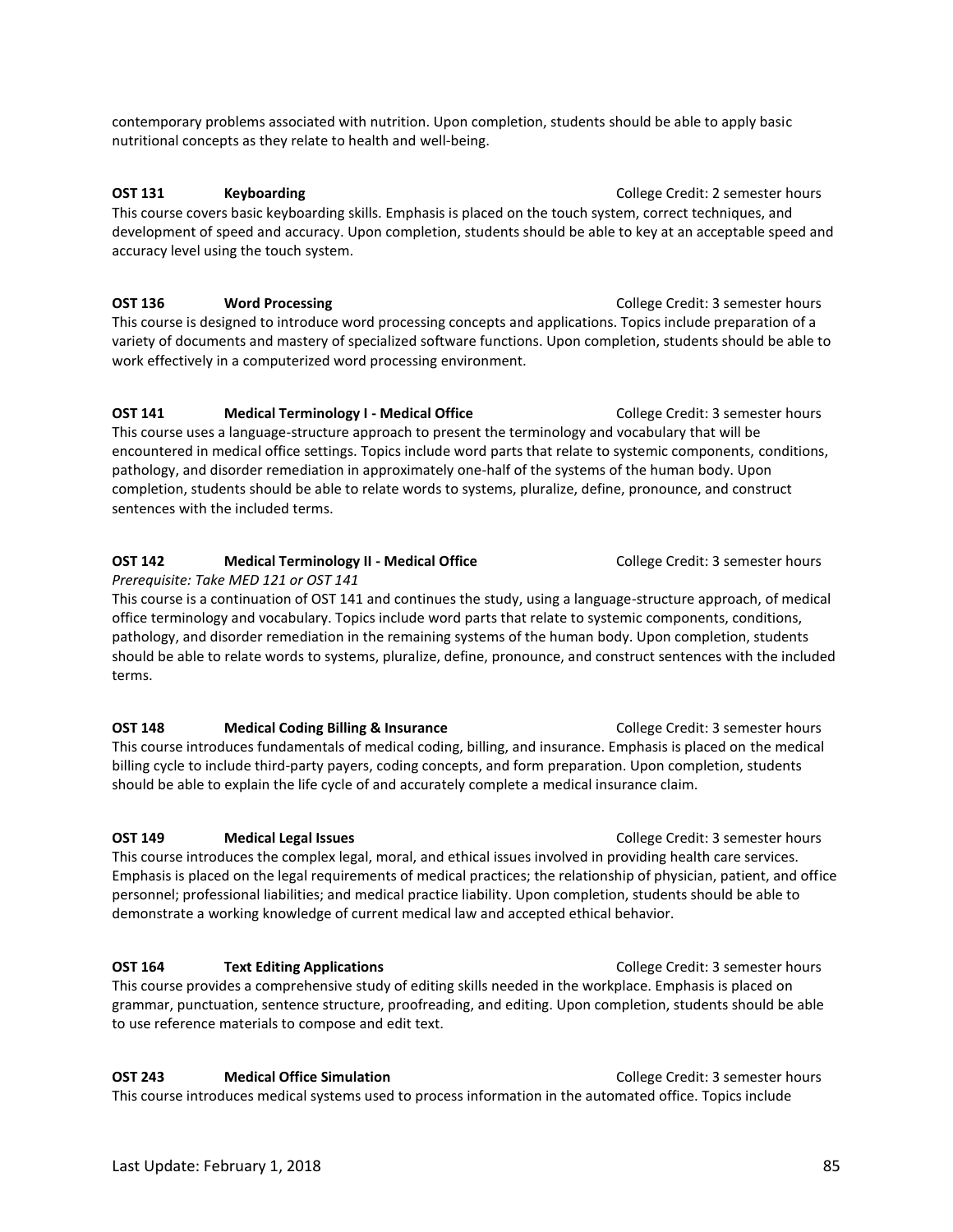traditional and electronic information resources, storing and retrieving information, and the billing cycle. Upon completion, students should be able to use the computer accurately to schedule, bill, update, and make corrections.

# **OST 247 Procedural Coding Procedural Coding Procedural Coding Procedural Coding Procedural Coding Procedural Coding Procedural Coding Procedural Coding Procedural Coding Procedural Coding Procedural**

*Prerequisite: MED 121 or OST 141* This course provides in-depth coverage of procedural coding. Emphasis is placed on CPT and HCPCS coding systems. Upon completion, students should be able to properly code procedures and services performed in a medical facility.

# **OST 248 Diagnostic Coding Diagnostic Coding College Credit: 3 semester hours**

*Prerequisite: MED 121 or OST 141* 

This course provides an in-depth study of diagnostic coding. Emphasis is placed on ICD coding system. Upon completion, students should be able to properly code diagnoses in a medical facility.

# **OST 289 Administrative Office Management** College Credit: 3 semester hours

*Prerequisites: Take One Set : Set 1: OST 134 and OST 164; Set 2: OST 136 and OST 164* This course is designed to be a capstone course for the office professional and provides a working knowledge of modern office procedures. Emphasis is placed on scheduling, telephone procedures, travel arrangements, event planning, office design, and ergonomics. Upon completion, students should be able to adapt in an office environment.

# **PED 117** Weight Training I **Weight Training I College Credit: 1 semester hour**

This course introduces the basics of weight training. Emphasis is placed on developing muscular strength, muscular endurance, and muscle tone. Upon completion, students should be able to establish and implement a personal weight training program. T*his course has been approved for transfer under the CAA and ICAA as a premajor and/or elective requirement.*

# **PHI 215** Philosophical Issues **Philosophical Issues** College Credit: 3 semester hours

*Prerequisite: ENG 111*

This course introduces fundamental issues in philosophy considering the views of classical and contemporary philosophers. Emphasis is placed on knowledge and belief, appearance and reality, determinism and free will, faith and reason, and justice and inequality. Upon completion, students should be able to identify, analyze, and critique the philosophical components of an issue. This course has been approved for transfer under the CAA and ICAA as a general education course in Humanities/Fine Arts.

# **PHI 240** Introduction to Ethics **College Credit: 3 semester hours** College Credit: 3 semester hours

*Prerequisite: ENG 111*

This course introduces theories about the nature and foundations of moral judgments and applications to contemporary moral issues. Emphasis is placed on utilitarianism, rule-based ethics, existentialism, relativism versus objectivism, and egoism. Upon completion, students should be able to apply various ethical theories to individual moral issues such as euthanasia, abortion, crime and punishment, and justice. This course has been approved for transfer under the CAA and ICAA as a general education course in Humanities/Fine Arts.

# **PHY 110** Conceptual Physics **Conceptual Physics College Credit: 4 semester hours**

*Corequisite: PHY 110A* This course provides a conceptually-based exposure to the fundamental principles and processes of the physical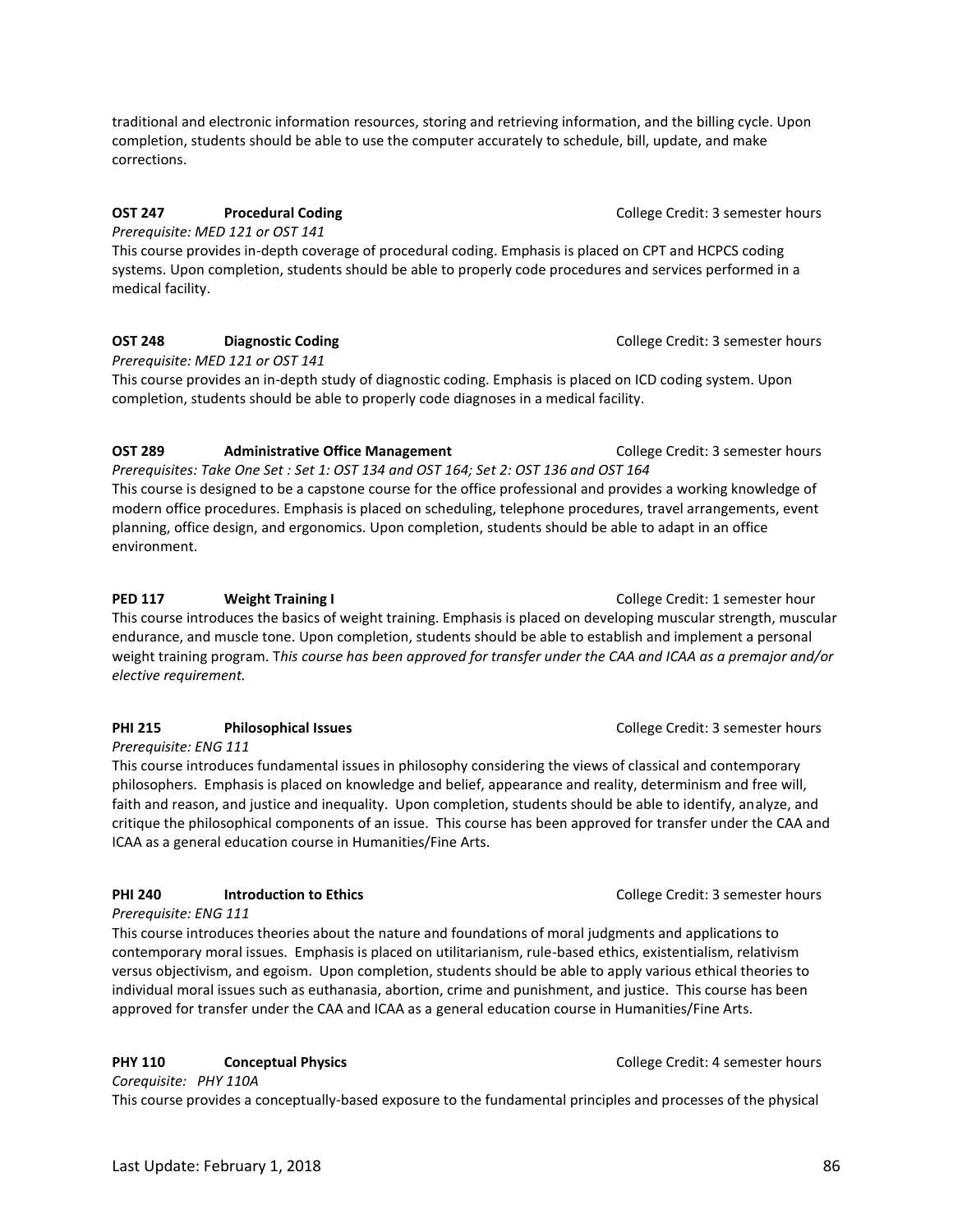world. Topics include basic concepts of motion, forces, energy, heat, electricity, magnetism, and the structure of matter and the universe. Upon completion, students should be able to describe examples and applications of the principles studied. This course has been approved for transfer under the CAA and ICAA as a general education course in Natural Science.

# **PHY 110A** Conceptual Physics Laboratory **College Credit: 4 semester hours** College Credit: 4 semester hours

*Corequisite: PHY 110*

This course is a laboratory for PHY 110. Emphasis is placed on laboratory experiences that enhance materials presented in PHY 110. Upon completion, students should be able to apply the laboratory experiences to the concepts presented in PHY 110. This course has been approved for transfer under the CAA and ICAA as a general education course in Natural Science.

# **PHY 131** Physics-Mechanics **Physics-Mechanics Physics-Mechanics Physics-Mechanics Physics-Mechanics Physics-Mechanics Physics-Mechanics Physics-Mechanics Physics-Mechanics Physics-Mechanics Physics-Mecha**

*Prerequisite (take one): MAT 121 or MAT 171*

This algebra/trigonometry-based course introduces fundamental physical concepts as applied to engineering technology fields. Topics include systems of units, problem solving methods, graphical analysis, vectors, motion, forces, Newton's laws of motion, work, energy, power, momentum, and properties of matter. Upon completion, students should be able to apply the principles studied to applications in engineering technology fields.

# **PHY 133** Physics-Sound and Light **PHY 133** Physics-Sound and Light **College Credit: 4 semester hours**

*Prerequisite: PHY 131*

This algebra/trigonometry-based course is a study of fundamental physical concepts as applied to engineering technology fields. Topics include systems of units, problem solving methods, graphical analysis, wave motion, sound, light, and modern physics. Upon completion, students should be able to apply the principles studied to applications in engineering technology fields.

# **PHY 151** College Physics I **Collegie College Credit: 4 semester hours** College Credit: 4 semester hours

*Prerequisite: MAT 171*

This course uses algebra/trigonometry-based mathematical models to introduce the fundamental concepts that describe the physical world. Topics include units and measurement, vectors, linear kinematics and dynamics, energy, power, momentum, fluid mechanics, and heat. Upon completion, students should be able to demonstrate an understanding of the principles involved and display analytical problem solving ability for the topics covered. This course has been approved for transfer under the CAA and ICAA as a general education course in Natural Science.

# **PHY 152 College Physics II COLLEGE COLLEGE COLLEGE COLLEGE COLLEGE COLLEGE COLLEGE COLLEGE COLLEGE COLLEGE COLLEGE COLLEGE COLLEGE COLLEGE COLLEGE COLLEGE COLLEGE COLLEGE COLLEGE COLLEGE COLLEGE COLLEGE COLLEGE COLLEG**

*Prerequisite: PHY 151*

This course uses algebra/trigonometry-based mathematical models to introduce the fundamental concepts that describe the physical world. Topics include electrostatic forces, electric fields, electric potentials, direct-current circuits, magnetostatic forces, magnetic fields, electromagnetic induction, alternating-current circuits, and light. Upon completion, students should be able to demonstrate an understanding of the principles involved and display analytical problem solving ability for the topics covered. This course has been approved for transfer under the CAA and ICAA as a general education course in Natural Science.

# **PHY 251 General Physics I College Credit: 4 semester hours**

*Prerequisite: MAT 271 Corequisite: MAT 272* This course uses calculus-based mathematical models to introduce the fundamental concepts that describe the physical world. Topics include units and measurement, vector operations, linear kinematics and dynamics, energy,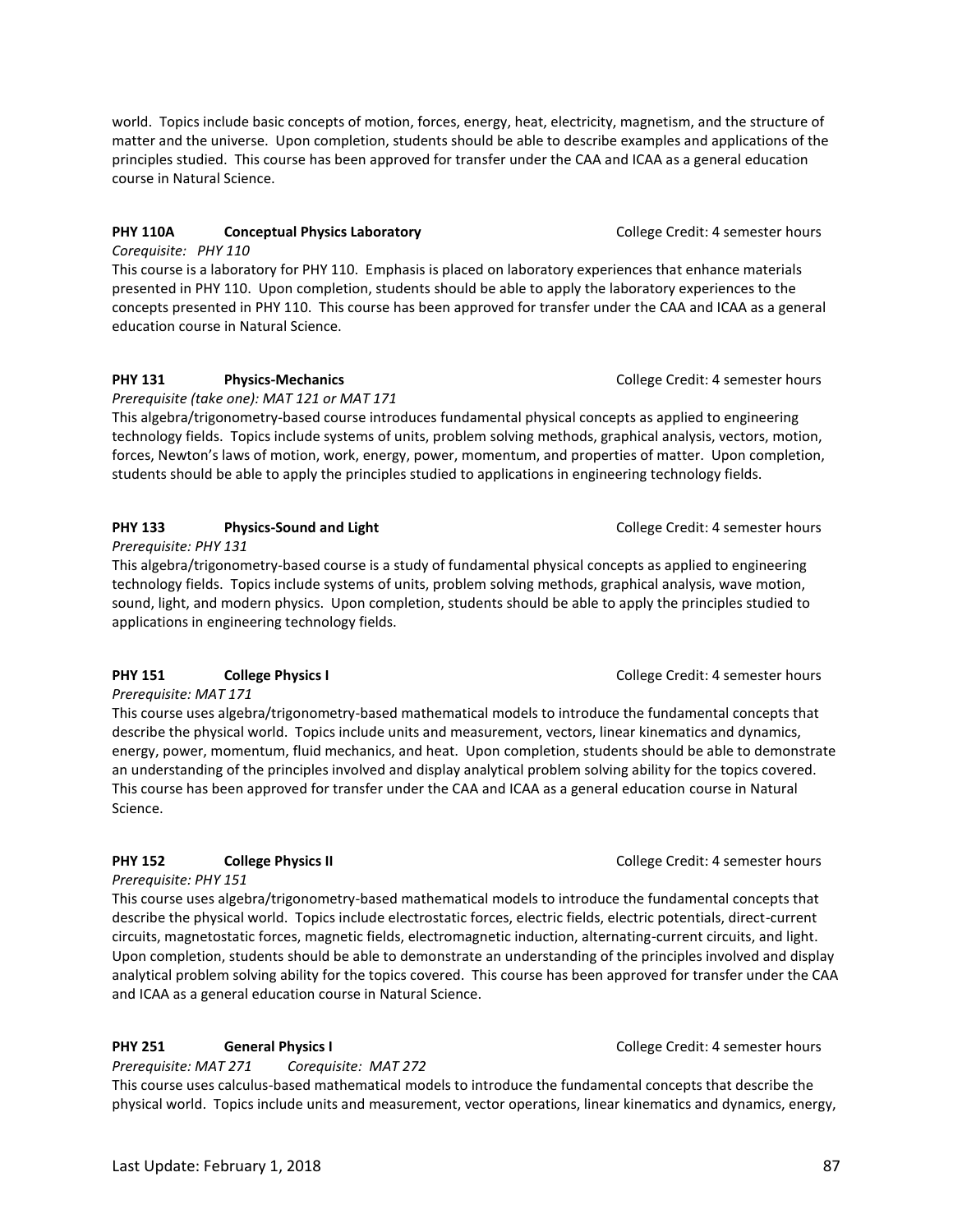power, momentum, rotational mechanics, periodic motion, fluid mechanics, and heat. Upon completion, students should be able to demonstrate an understanding of the principles involved and display analytical problem solving ability for the topics covered. This course has been approved for transfer under the CAA and ICAA as a general education course in Natural Science.

# **PHY 252 General Physics II College Credit: 4 semester hours**

*Prerequisites: MAT 272 and PHY 251* This course uses calculus-based mathematical models to introduce the fundamental concepts that describe the physical world. Topics include electrostatic forces, electric fields, electric potentials, direct-current circuits, magnetostatic forces, magnetic fields, electromagnetic induction, alternating-current circuits, and light. Upon completion, students should be able to demonstrate an understanding of the principles involved and display analytical problem solving ability for the topics covered. This course has been approved for transfer under the CAA and ICAA as a general education course in Natural Science.

### **POL 120** American Government **College Credit: 3 semester hours**

This course is a study of the origins, development, structure, and functions of American national government. Topics include the constitutional framework, federalism, the three branches of government including the bureaucracy, civil rights and liberties, political participation and behavior, and policy formation. Upon completion, students should be able to demonstrate an understanding of the basic concepts and participatory processes of the American political system. This course has been approved for transfer under the CAA and ICAA as a general education course in Social/Behavioral Sciences.

#### **PSY 115 Stress Management Stress Management Credit Hours: 2 semester hours**

This course covers stressors and techniques for stress management. Topics include anger, assertiveness, adaptation to change, conflict, coping skills, identification of stressors, time management, and the physiology of stress and burnout. Upon completion, students should be able to demonstrate an understanding of the effective management of stress.

#### **PSY 150 General Psychology College Credit: 3 semester hours**

This course provides an overview of the scientific study of human behavior. Topics include history, methodology, biopsychology, sensation, perception, learning, motivation, cognition, abnormal behavior, personality theory, social psychology, and other relevant topics. Upon completion, students should be able to demonstrate a basic knowledge of the science of psychology. This course has been approved for transfer under the CAA and ICAA as a general education course in Social/Behavioral Sciences.

### **PSY 241 Developmental Psychology College Credit: 3 semester hours**

*Prerequisite: PSY 150* 

This course is a study of human growth and development. Emphasis is placed on major theories and perspectives as they relate to the physical, cognitive, and psychosocial aspects of development from conception to death. Upon completion, students should be able to demonstrate knowledge of development across the life span. This course has been approved for transfer under the CAA and ICAA as a general education course in Social/Behavioral Sciences.

### **SEC 110 Security Concepts College Credit: 3 semester hours**

This course introduces the concepts and issues related to securing information systems and the development of policies to implement information security controls. Topics include the historical view of networking and security, security issues, trends, security resources, and the role of policy, people, and processes in information security.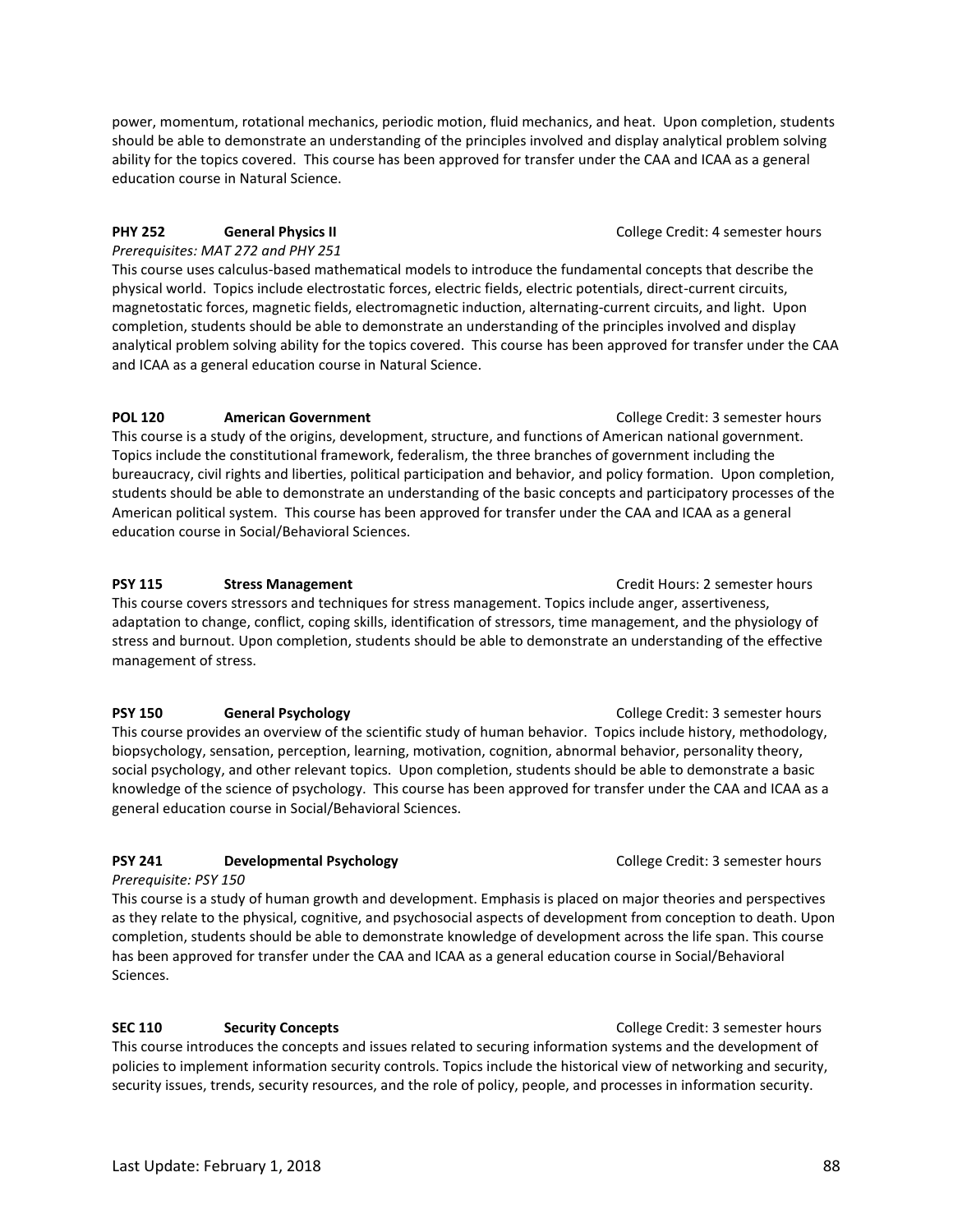should be able to comprehend and respond with grammatical accuracy to spoken and written Spanish and

**SOC 240 Social Psychology College Credit: 3 semester hours** This course examines the influence of culture and social groups on individual behavior and personality. Emphasis is placed on the process of socialization, communication, conformity, deviance, interpersonal attraction, intimacy, race and ethnicity, small group experiences, and social movements. Upon completion, students should be able to identify and analyze cultural and social forces that influence the individual in a society.

**SPA 111 Elementary Spanish I College Credit: 3 semester hours** This course introduces the fundamental elements of the Spanish language within a cultural context. Emphasis is placed on the development of basic listening, speaking, reading, and writing skills. Upon completion, students

students should be able to identify and analyze changing perceptions, diverse lifestyles, and social and cultural

**SOC 213 Sociology of the Family Sociology of the Family College Credit: 3 semester hours** 

This course covers the institution of the family and other intimate relationships. Emphasis is placed on mate selection, gender roles, sexuality, communication, power and conflict, parenthood, diverse lifestyles, divorce and remarriage, and economic issues. Upon completion, students should be able to analyze the family as a social institution and the social forces which influence its development and change. This course has been approved for transfer under the CAA and ICAA as a general education course in Social/Behavioral Sciences.

**SOC 220 Sociology Problems College Credit: 3 semester hours College Credit: 3 semester hours** This course provides an in-depth study of current social problems. Emphasis is placed on causes, consequences, and 214 possible solutions to problems associated with families, schools, workplaces, communities, and the environment. Upon completion, students should be able to recognize, define, analyze, and propose solutions to these problems. This course has been approved for transfer under the CAA and ICAA as a general education course

**SOC 232 Social Context of Aging Social Context of Aging College Credit: 3 semester hours** This course provides an overview of the social implications of the aging process. Emphasis is placed on the roles of older adults within families, work and economics, politics, religion, education, and health care. Upon completion,

This course introduces the scientific study of human society, culture, and social interactions. Topics include socialization, research methods, diversity and inequality, cooperation and conflict, social change, social institutions, and organizations. Upon completion, students should be able to demonstrate knowledge of sociological concepts as they apply to the interplay among individuals, groups, and societies. This course has been approved for transfer under the CAA and ICAA as a general education course in Social/Behavioral Sciences.

should be able to demonstrate an understanding of the specific area of study.

**SEL 293 Selected Topics in Selected Topics in Secure 2012 College Credit: 3 semester hours** 

# Upon completion, students should be able to identify information security risks, create an information security policy, and identify processes to implement and enforce policy.

This course provides an opportunity to explore areas of current interest in specific program or discipline areas. Emphasis is placed on the subject matter appropriate to the program or discipline. Upon completion, students

**SOC 210** Introduction to Sociology **College Credit: 3 semester hours** 

### realities of older adults. This course has been approved for transfer under the CAA and ICAA as a premajor and/or elective course requirement

in Social/Behavioral Sciences.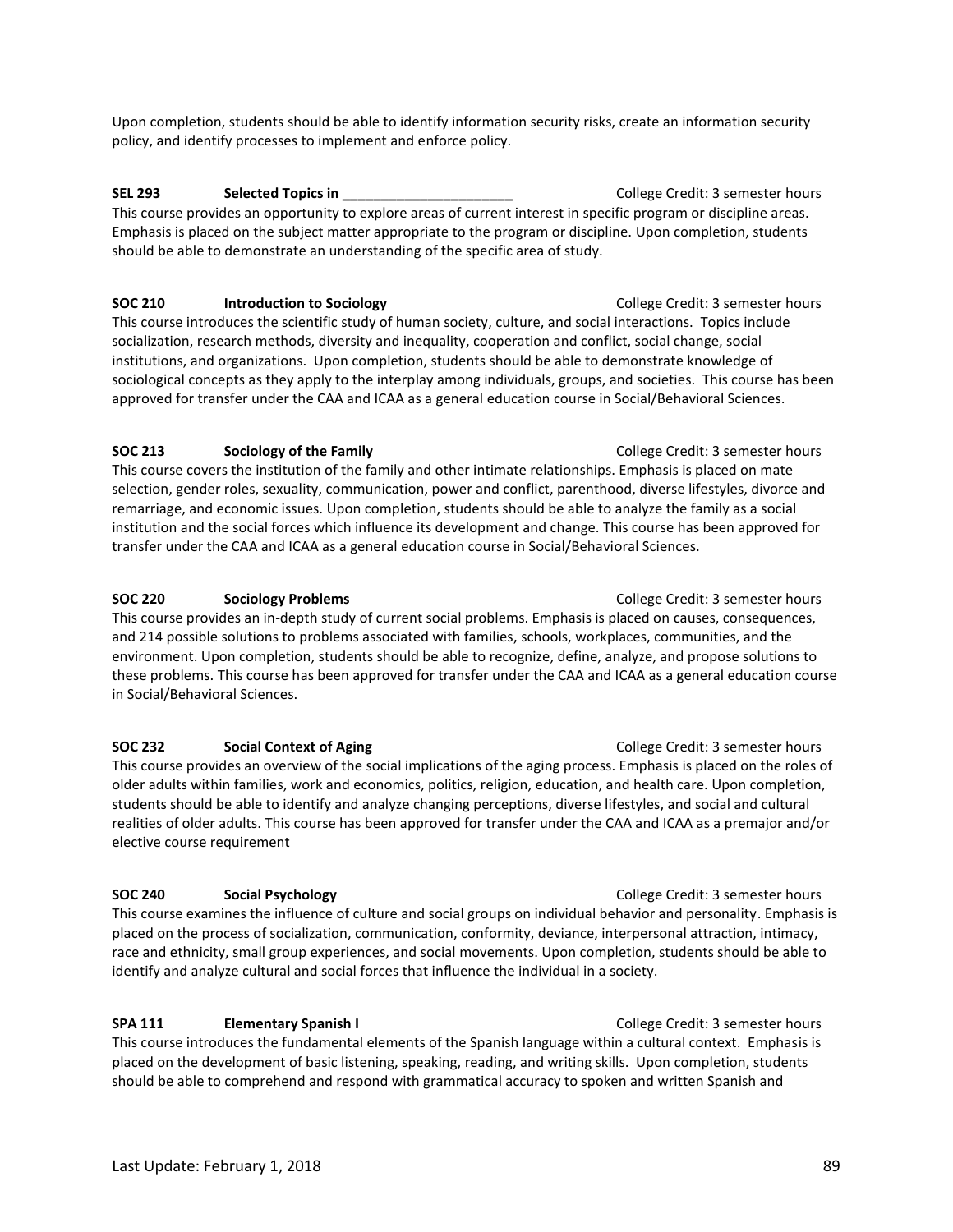demonstrate cultural awareness. This course has been approved for transfer under the CAA and ICAA as a general education course in Humanities/Fine Arts.

### **SPA 112 Elementary Spanish II College Credit: 3 semester hours College Credit: 3 semester hours**

*Prerequisite: SPA 111*

This course is a continuation of SPA 111 focusing on the fundamental elements of the Spanish language within a cultural context. Emphasis is placed on the progressive development of listening, speaking, reading, and writing skills. Upon completion, students should be able to comprehend and respond with increasing proficiency to spoken and written Spanish and demonstrate further cultural awareness. This course has been approved for transfer under the CAA and ICAA as a general education course in Humanities/Fine Arts.

# **SST 110** Intro to Sustainability **College Credit: 3 semester hours** College Credit: 3 semester hours

This course introduces sustainability issues and individual contributions toward environmental sustainability. Topics include management processes needed to maximize renewable/nonrenewable energy resources, economics of sustainability, and reduction of environmental impacts. Upon completion, students should be able to discuss sustainability practices and demonstrate an understanding of their effectiveness and impacts.

# **SST 120 Energy Use Analysis College Credit: 3 semester hours College Credit: 3 semester hours**

This course introduces the principles of analyzing energy use, energy auditing tools and techniques, conservation techniques, and calculating energy savings. Topics include building system control theory, calibrating digital controls, energy loss calculations, and applicable conservation techniques. Upon completion, students should be able to demonstrate an understanding of energy use, audits, and controls in the analysis of energy consumption.

### **SST 130** Modeling Renewable Energy **College Credit: 3 semester hours** College Credit: 3 semester hours

This course introduces software and other technologies used for modeling renewable energy systems. Topics include renewable energy modeling software applications, data analysis, renewable energy sources, and cost of renewable energy systems. Upon completion, students should be able to use appropriate technology to model the effectiveness of renewable energy systems.

### **SST 140** Green Building & Design Concepts **College Credit: 3 semester hours**

This course is designed to introduce the student to sustainable building design and construction principles and practices. Topics include sustainable building rating systems and certifications, energy efficiency, indoor environmental quality, sustainable building materials and water use. Upon completion, students should be able to identify the principles and practices of sustainable building design and construction.

### **SST 210** Issues in Sustainability **Internal 2018** College Credit: 3 semester hours

*Prerequisites: SST 110*

This course introduces the long-term impacts and difficulties of applying sustainability concepts in an organization, business, or society. Topics include the application of sustainable technologies and the analysis of affordability, efficiencies, recycling, and small and large-scale design. Upon completion, students should be able to recognize the possible limitations of sustainable technologies and be prepared to reconcile such conflicts.

### **TRN 110 Intro to Transport Technology College Credit: 2 semester hours**

This course covers workplace safety, hazardous materials, environmental regulations, hand tools, service information, basic concepts, vehicle systems, and common transportation industry terminology. Topics include familiarization with major vehicle systems, proper use of various hand and power tools, material safety data sheets, and personal protective equipment. Upon completion, students should be able to demonstrate appropriate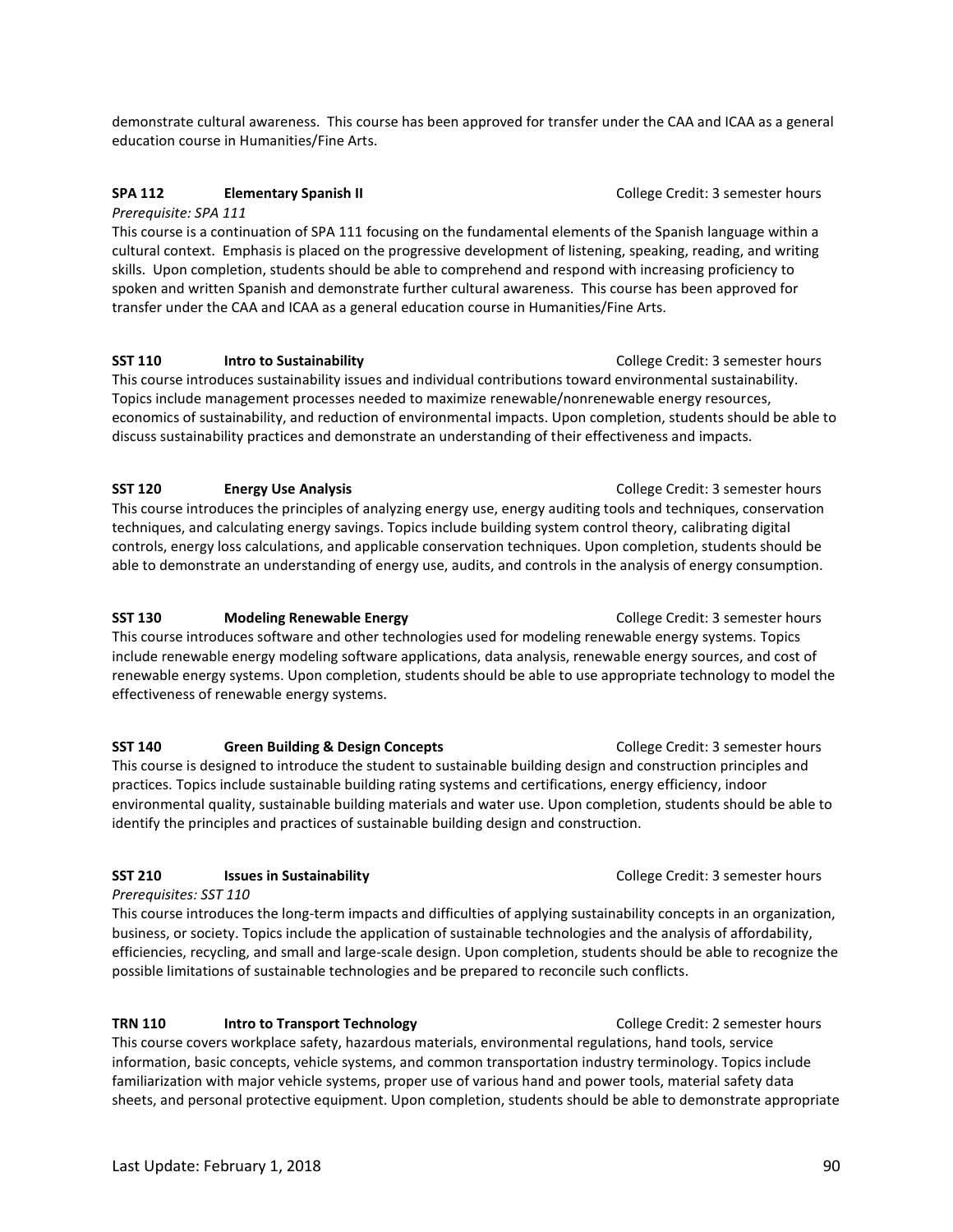safety procedures, identify and use basic shop tools, and describe government regulations regarding transportation repair facilities.

**TRN 120 Basic Transportation Electricity Access 20 Basic Semester hours College Credit: 5 semester hours** This course covers basic electrical theory, wiring diagrams, test equipment, and diagnosis, repair and replacement of batteries, starters, and alternators. Topics include Ohm's Law, circuit construction, wiring diagrams, circuit testing, and basic troubleshooting. Upon completion, students should be able to properly use wiring diagrams, diagnose, test, and repair basic wiring, battery, starting, charging, and electrical concerns.

**TRN 140 Transportation Climate Control Control College Credit: 2 semester hours** This course covers the theory of refrigeration and heating, electrical/electronic/pneumatic controls, and diagnosis and repair of climate control systems. Topics include diagnosis and repair of climate control components and systems, recovery/recycling of refrigerants, and safety and environmental regulations. Upon completion, students should be able to diagnose and repair vehicle climate control systems.

# **TRN 140A Transportation Climate Control Lab** College Credit: 2 semester hours

### *Corequisite: TRN 140*

This course provides experiences for enhancing student skills in the diagnosis and repair of transportation climate control systems. Emphasis is placed on reclaiming, recovery, recharging, leak detection, climate control components, diagnosis, air conditioning equipment, tools and safety. Upon completion, students should be able to describe the operation, diagnose, and safely service climate control systems using appropriate tools, equipment, and service information.

# **TRN 180 Basic Welding for Transportation** College Credit: 3 semester hours

This course covers the terms and procedures for welding various metals used in the transportation industry with an emphasis on personal safety and environmental health. Topics include safety and precautionary measures, setup/operation of MIG equipment, metal identification methods, types of welds/joints, techniques, inspection methods, cutting processes and other related issues. Upon completion, students should be able to demonstrate a basic knowledge of welding operations and safety procedures according to industry standard.

### **VET 110 Animal Breeds and Husbandry <b>College Credit: 3** semester hours

This course provides a study of the individual breed characteristics and management techniques of the canine, feline, equine, bovine, porcine, ovine, caprine, and laboratory animals. Topics include physiological data, animal health management, and basic care and handling of animals. Upon completion, students should be able to identify breeds of domestic and laboratory animals, list physiological data, and outline basic care, handling, and management techniques.

**VET 114 Intro to Veterinary Medical Technology College Credit: 1 semester hour** This course introduces the standard operating procedures and responsibilities of veterinary medical technology departments, common zoonotic diseases, safety and ethical issues, and USDA/DEA/OSHA regulations/compliance. Emphasis is placed on standard operating procedures, zoonotic diseases, safety and ethical issues, and the importance of USDA/DEA/OSHA regulations and compliance. Upon completion, students should be able to perform duties assigned in veterinary medical technology, recognize potential zoonotic diseases, and establish safety protocols/regulatory compliance.

**VET 120 Veterinary Anatomy and Physiology College Credit: 4 semester hours** *Local Prerequisite: Completion of one of the following: high school biology course, BIO 090, BIO 094, BIO 110, BIO*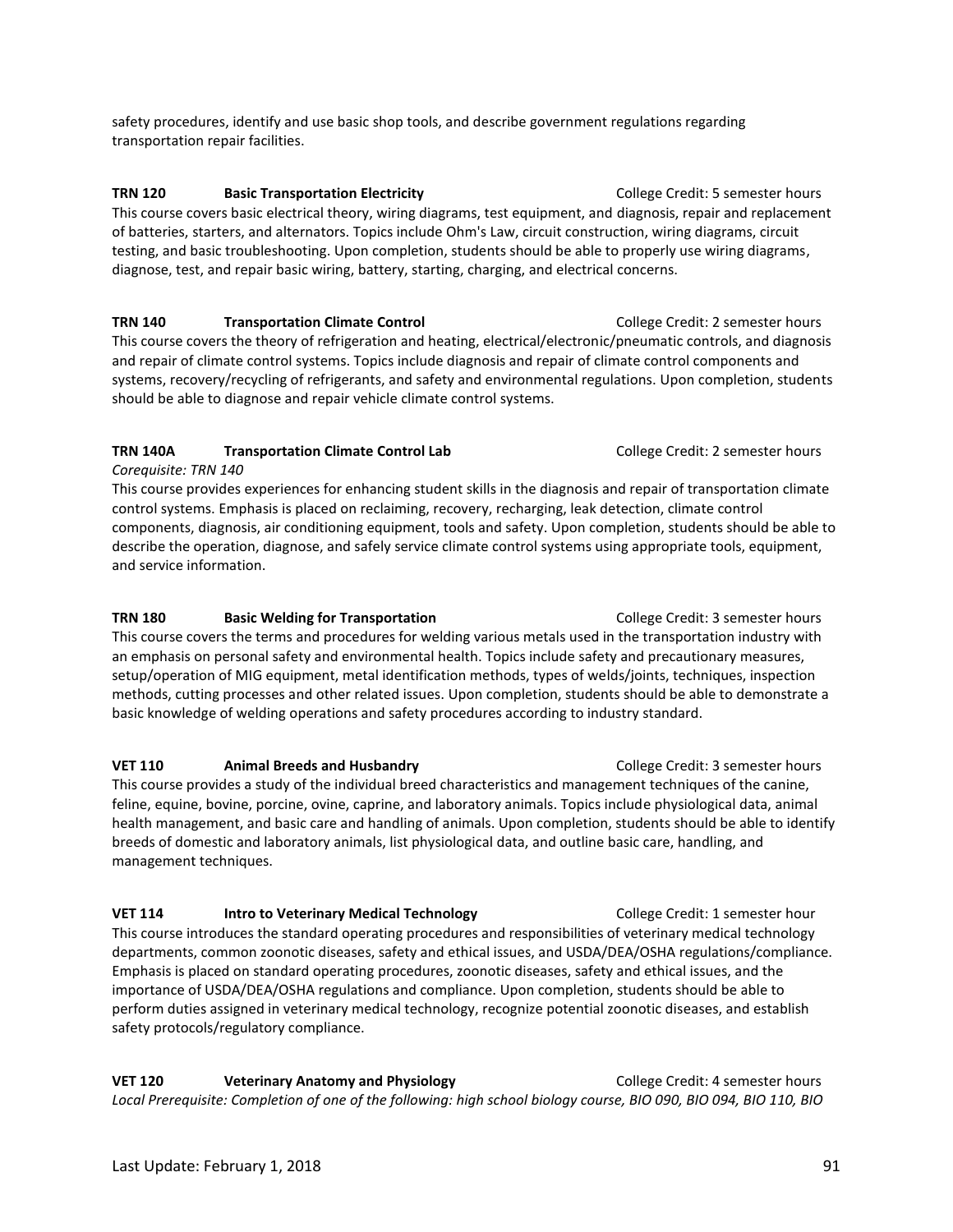Last Update: February 1, 2018 92

#### *111, or by permission of the instructor*

This course covers the structure and function of the animal body with emphasis on the similarities and differences among domestic animals. Emphasis is placed on the structure and function of the major physiological systems of domestic, laboratory, and zoo animals. Upon completion, students should be able to identify relevant anatomical structure and describe basic physiological processes for the major body systems.

**VET 121 Veterinary Medical Terminology College Credit: 3 semester hours** This course covers the basic medical terminology required for veterinary technicians. Topics include the pronunciation, spelling and definition of word parts and vocabulary terms unique to the anatomy, clinical pathology, and treatment of animals. Upon completion, students should be able to demonstrate knowledge and understanding of basic medical terms as they relate to veterinary medicine.

### **VET 137 Veterinary Office Practices College Credit: 2 semester hours VET 137**

This course is designed to teach basic administrative techniques, client communication skills, and regulations pertaining to veterinary medicine. Topics include record keeping, telephone techniques, professional liability, office procedures, state and national regulatory laws, human relations, and animal welfare. Upon completion, students should be able to demonstrate effective communication techniques, office procedures, and knowledge of regulatory laws and issues relating to animal welfare

### **WBL 111 Work-Based Learning I** College Credit: 1 semester hour

*Local Prerequisite: Approval of Instructor or Department Chairperson* 

This course provides a work-based learning experience with a college-approved employer in an area related to the student's program of study. Emphasis is placed on integrating classroom learning with related work experience. Upon completion, students should be able to evaluate career selection, demonstrate employability skills, and satisfactorily perform work-related competencies.

### **WEB 110** Internet/Web Fundamentals **Internet/Web Fundamentals** College Credit: 3 semester hours

This course introduces World Wide Web Consortium (W3C) standard markup language and services of the Internet. Topics include creating web pages, search engines, FTP, and other related topics. Upon completion, students should be able to deploy a hand-coded website created with mark-up language, and effectively use and understand the function of search engines.

**WEB 140 Web Development Tools College Credit: 3 semester hours** This course provides an introduction to web development software suites. Topics include the creation of web sites and applets using web development software. Upon completion, students should be able to create entire web sites and supporting applets.

**WEB 214** Social Media **Social Social Secure 2016** Social Semester hours **College Credit: 3 semester hours** College Credit: 3 semester hours This course introduces students to social media for organizations. Topics include social media, marketing strategy, brand presence, blogging, social media analytics and technical writing. Upon completion, students should be able to utilize popular social media platforms as part of a marketing strategy, and work with social media analytics tools.

**WLD 110 Cutting Processes** College Credit: 2 semester hours This course introduces oxy-fuel and plasma-arc cutting systems. Topics include safety, proper equipment setup, and operation of oxy-fuel and plasma-arc cutting equipment with emphasis on straight line, curve and bevel cutting. Upon completion, students should be able to oxy-fuel and plasma-arc cut metals of varying thickness.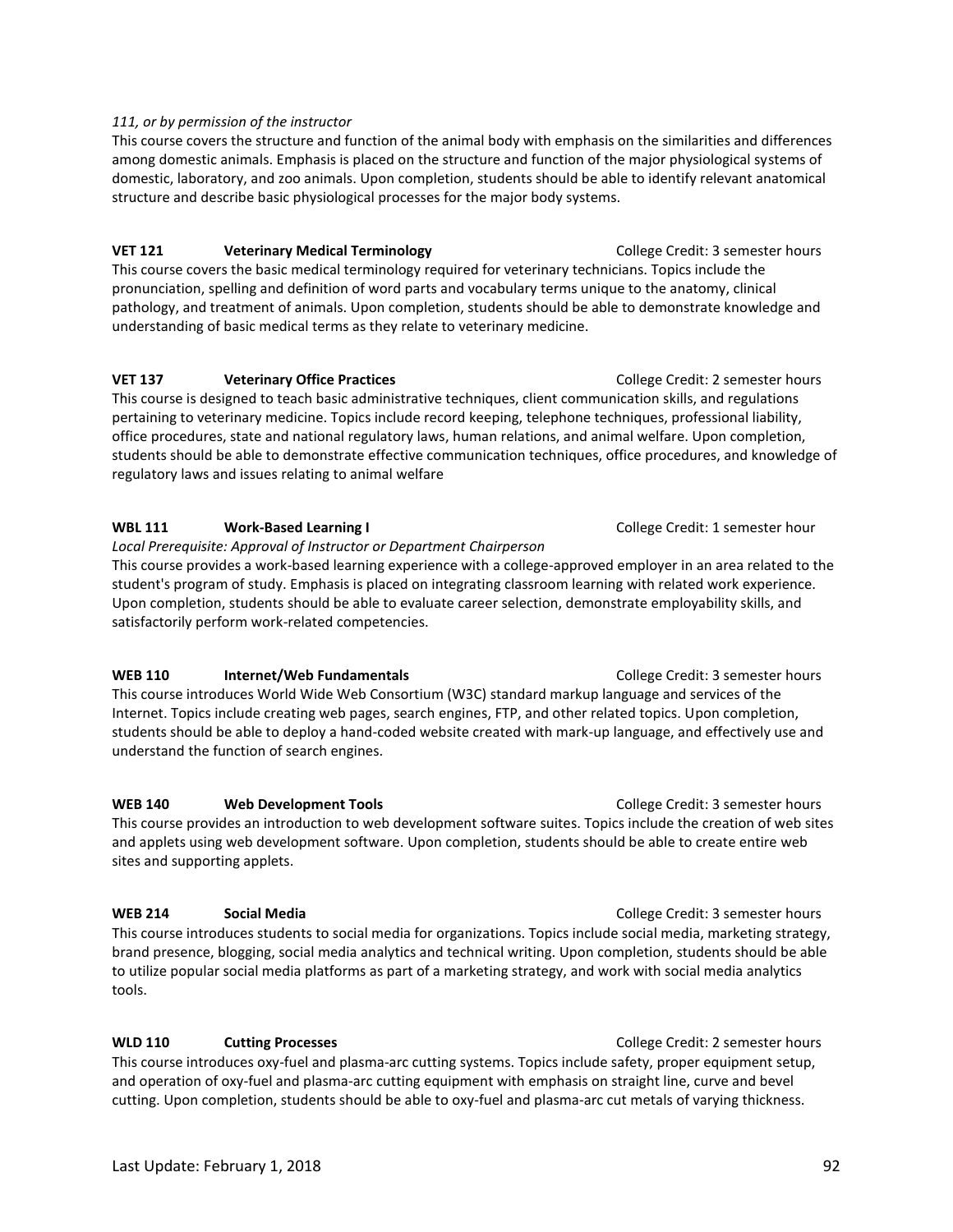### **WLD 112** Basic Welding Processes **College Credit: 2 semester hours** College Credit: 2 semester hours This course introduces basic welding and cutting. Emphasis is placed on beads applied with gases, mild steel fillers and electrodes and the capillary action of solder. Upon completion, students should be able to set up welding and oxy-fuel equipment and perform welding, brazing, and soldering processes.

# **WLD-115 SMAW (Stick) Plate** COLLEGE COLLEGE Credit: 5 semester hours

This course introduces the shielded metal arc (stick) welding process. Emphasis is placed on padding, fillet, and groove welds in various positions with SMAW electrodes. Upon completion, students should be able to perform SMAW fillet and groove welds on carbon plate with prescribed electrodes.

# **WLD 116 SMAW (Stick) Plate/Pipe** College Credit: 4 semester hours

*Prerequisite: WLD 115*  This course is designed to enhance skills with the shielded metal arc (stick) welding process. Emphasis is placed on advancing manipulative skills with SMAW electrodes on varying joint geometry. Upon completion, students should be able to perform groove welds on carbon steel with prescribed electrodes in the flat, horizontal, vertical, and overhead positions.

# **WLD 117** Industrial SMAW **Industrial SMAW College Credit: 3 semester hours**

This course introduces the SMAW (stick) process for joining carbon steel components for industrial applications. Topics include padding, fillet, and groove welds in various positions with SMAW electrodes. Upon completion, student should be able to safely perform SMAW fillet and groove welds on carbon steel plate with prescribed electrodes.

### **WLD 121 GMAW (MIG) FCAW/Plate** COLLEGE Credit: 4 semester hours

This course introduces metal arc welding and flux core arc welding processes. Topics include equipment setup and fillet and groove welds with emphasis on application of GMAW and FCAW electrodes on carbon steel plate. Upon completion, students should be able to perform fillet welds on carbon steel with prescribed electrodes in the flat, horizontal, and overhead positions.

### **WLD 131 GTAW (TIG) Plate** COLLEGE COLLEGE Credit: 4 semester hours

This course introduces the gas tungsten arc (TIG) welding process. Topics include correct selection of tungsten, polarity, gas, and proper filler rod with emphasis placed on safety, equipment setup, and welding techniques. Upon completion, students should be able to perform GTAW fillet and groove welds with various electrodes and filler materials.

### **WLD 141** Symbols and Specifications **College Credit: 3 semester hours** College Credit: 3 semester hours

This course introduces the basic symbols and specifications used in welding. Emphasis is placed on interpretation of lines, notes, welding symbols, and specifications. Upon completion, students should be able to read and interpret symbols and specifications commonly used in welding.

*Local Prerequisites: WLD 110, and one of the following WLD 115 or WLD 116 or WLD 131* This course introduces the basic principles of fabrication. Emphasis is placed on safety, measurement, layout techniques, and the use of fabrication tools and equipment. Upon completion, students should be able to perform layout activities and operate various fabrication and material handling equipment.

**WLD 151 Fabrication I Fabrication I College Credit: 4 semester hours**